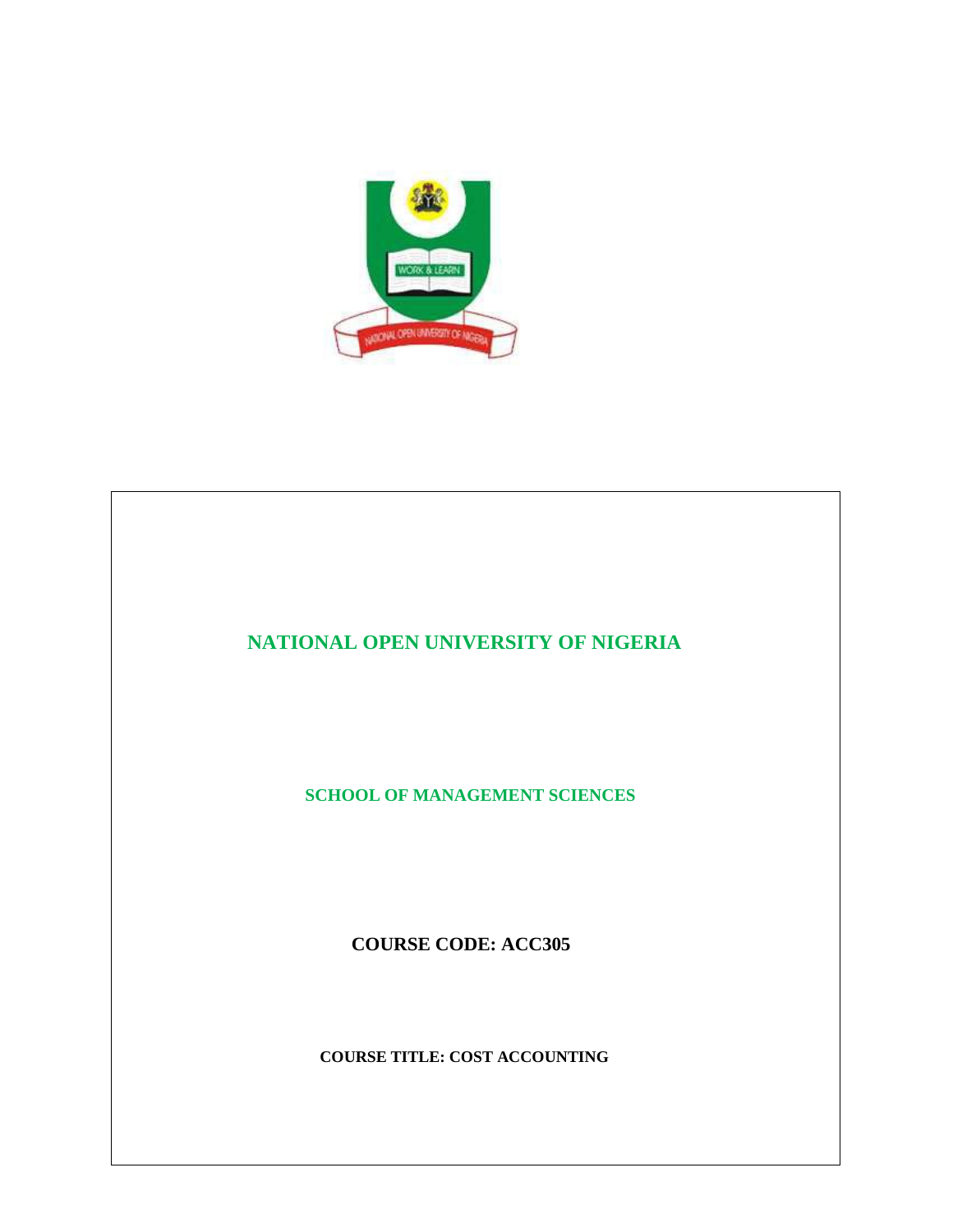| Course Code        |                                                                                           | ACC305                               |
|--------------------|-------------------------------------------------------------------------------------------|--------------------------------------|
| Course Title       | Cost Accounting                                                                           |                                      |
| Course Writer      | Dr. Sani Usman Gurowa<br>University of Abuja,<br>Abuja, Nigeria.                          |                                      |
| Programme Leader   | Dr. O. J. Onwe<br>Victoria Island, Lagos.                                                 | National Open University of Nigeria, |
| Course Coordinator | Dr. S. O. Israel-Cookey<br>National Open University of Nigeria<br>Victoria Island, Lagos. |                                      |



**NATIONAL OPEN UNIVERSITY OF NIGERIA**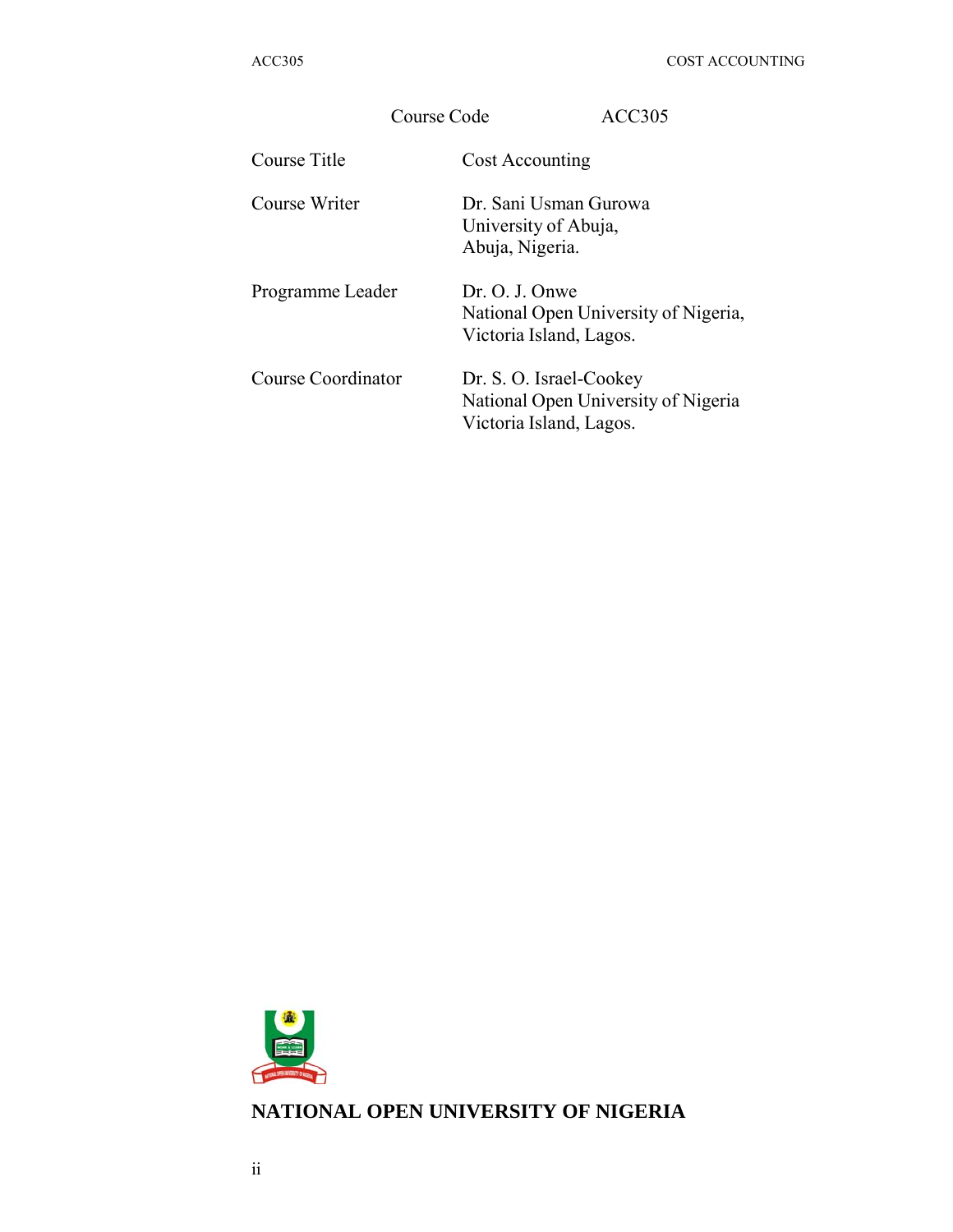National Open University of Nigeria **Headquarters** 14/16 Ahmadu Bello Way Victoria Island Lagos

Abuja Office No. 5 Dar es Salaam Street Off Aminu Kano Crescent Wuse II, Abuja Nigeria

e-mail: centralinfo@nou.edu.ng URL: www.nou.edu.ng

Published by: National Open University of Nigeria 2008

First Printed 2008

ISBN: 978-058-964-3

All Rights Reserved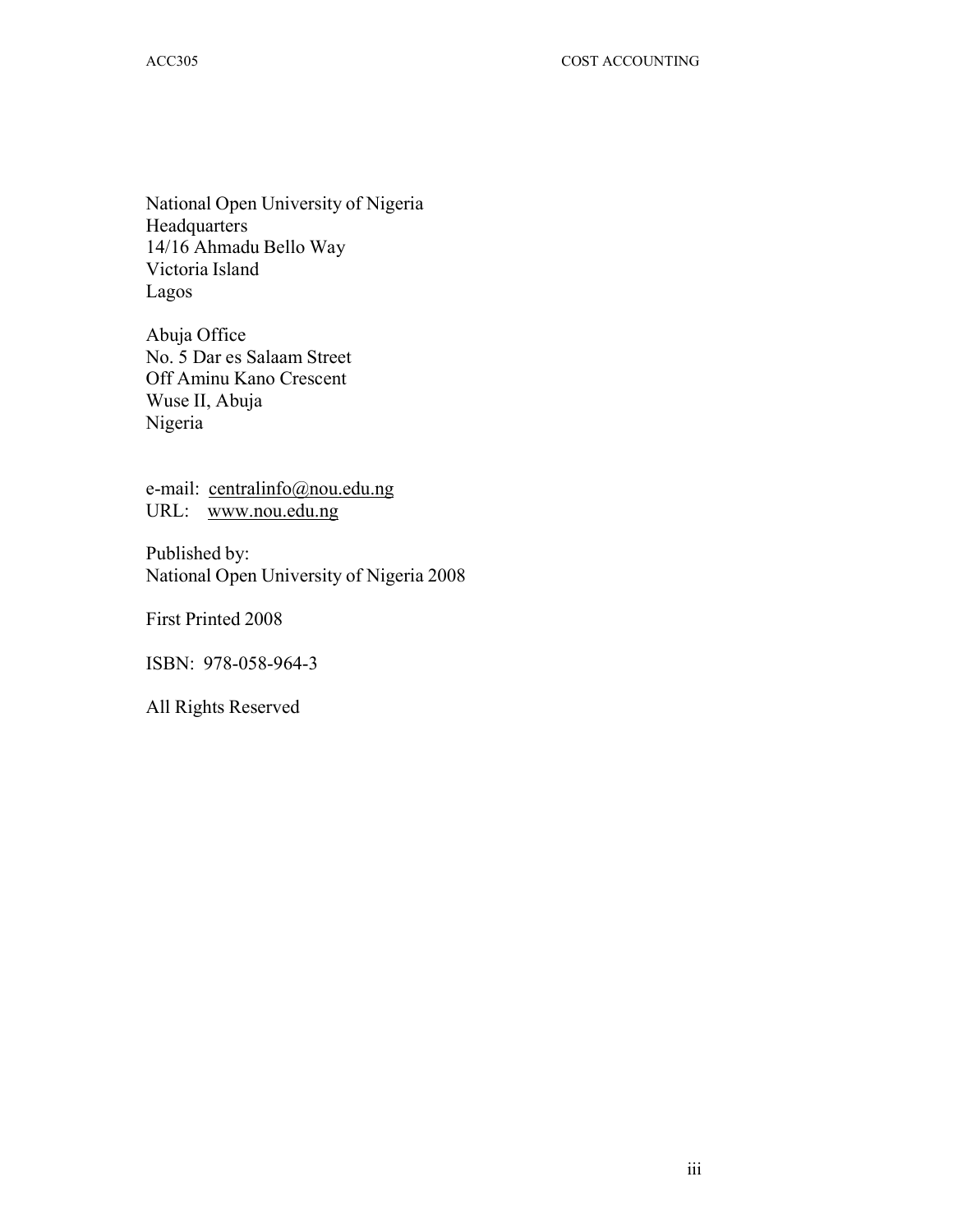# **CONTENTS PAGE**

| Unit 1 |                                                      |  |
|--------|------------------------------------------------------|--|
| Unit 2 |                                                      |  |
| Unit 3 | The Methods of Cost Accounting 16-21                 |  |
| Unit 4 |                                                      |  |
| Unit 5 | <b>Stores Routine</b>                                |  |
|        |                                                      |  |
| Unit 1 |                                                      |  |
| Unit 2 | Method of Valuing Materials Issues 49-58             |  |
| Unit 3 |                                                      |  |
| Unit 4 | Methods of Remuneration and effect on Cost 69-78     |  |
| Unit 5 |                                                      |  |
|        |                                                      |  |
| Unit 1 |                                                      |  |
| Unit 2 |                                                      |  |
| Unit 3 |                                                      |  |
| Unit 4 |                                                      |  |
| Unit 5 |                                                      |  |
|        |                                                      |  |
| Unit 1 | Short-Term Operational Planning 117-123              |  |
| Unit 2 | Elements of Cost-Materials, Labour, Overhead 124-131 |  |
| Unit 3 |                                                      |  |
| Unit 4 | Measuring Performance in Organization 139-143        |  |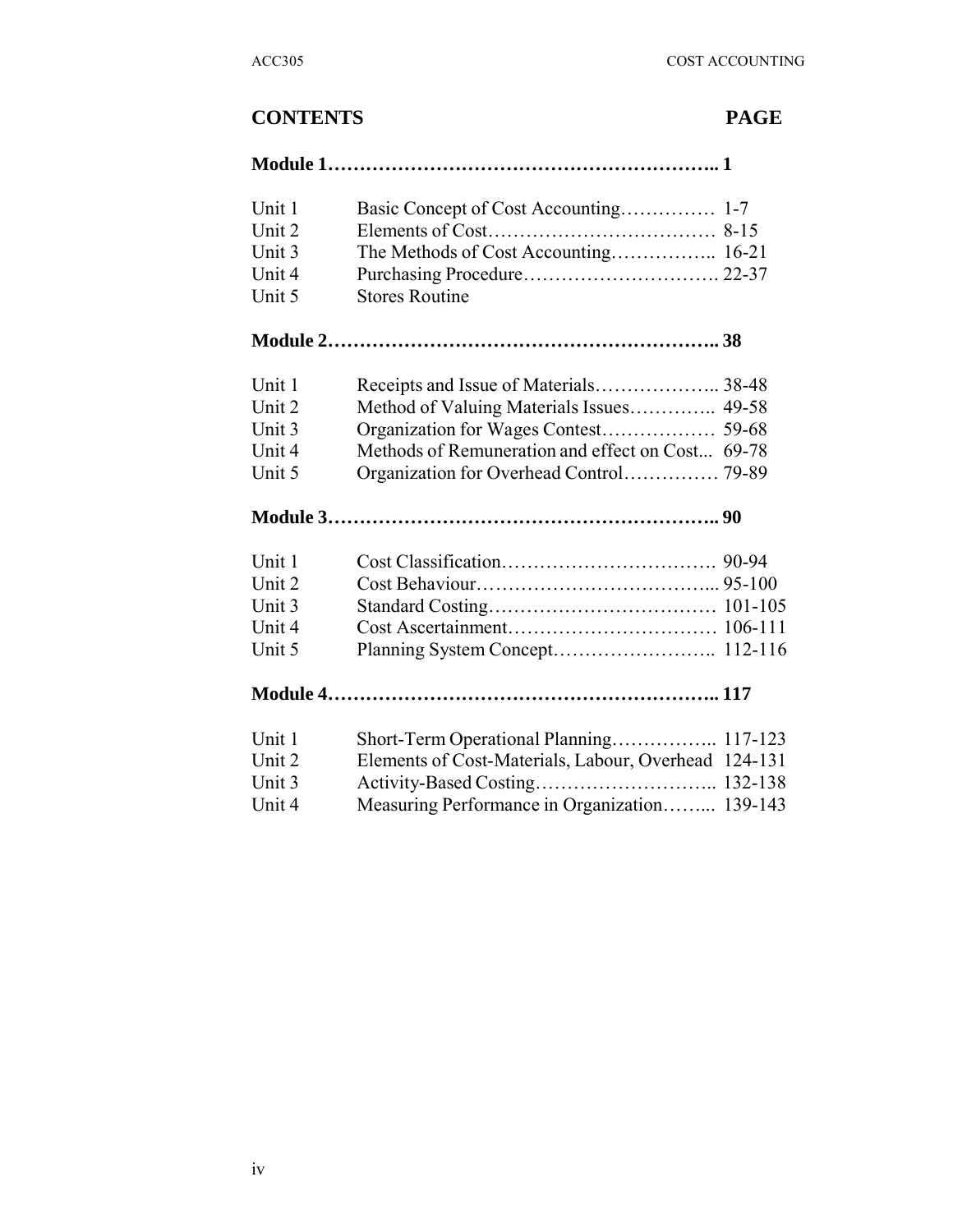# **MODULE 1**

- Unit 1 Basic Concept of Cost Accounting
- Unit 2 Elements of Cost
- Unit 3 The Methods of Cost Accounting
- Unit 4 Purchasing Procedure
- Unit 5 Stores Routine

# **UNIT 1 BASIC CONCEPT OF COST ACCOUNTING**

## **CONTENTS**

- 1.0 Introduction
- 2.0 Objectives
- 3.0 Main Content
	- 3.1 Basic Concept of Cost Accounting
		- 3.1.1 Meaning of Cost Accounting
		- 3.1.2 Differences between Cost Accounting and Financial
		- 3.1.3 Essential Elements of Effective Cost Accounting Information
		- 3.1.4 Cost Classification, Methods and Technique
			- **3.1.3.1**Cost Classification
			- 3.1.4.2 Costing Method
			- 3.1.4.3 Cost Technique
			- 3.1.4.4 Fixed and Variable Costs
			- 3.1.4.5Relationship Between Contribution and Profit
		- 3.1.5 The Importance of Contribution in Decision Making
- 4.0 Conclusion
- 5.0 Summary
- 6.0 Tutor-Marked Assignment
- 7.0 References/Further Readings

# **1.0 INTRODUCTION**

When cost accountants speak of cost accounting, they have in mind the ascertainment of:

- a. The cost of manufacturing a product; or
- b. The cost of giving a service; or
- c. The way in which cost can be controlled.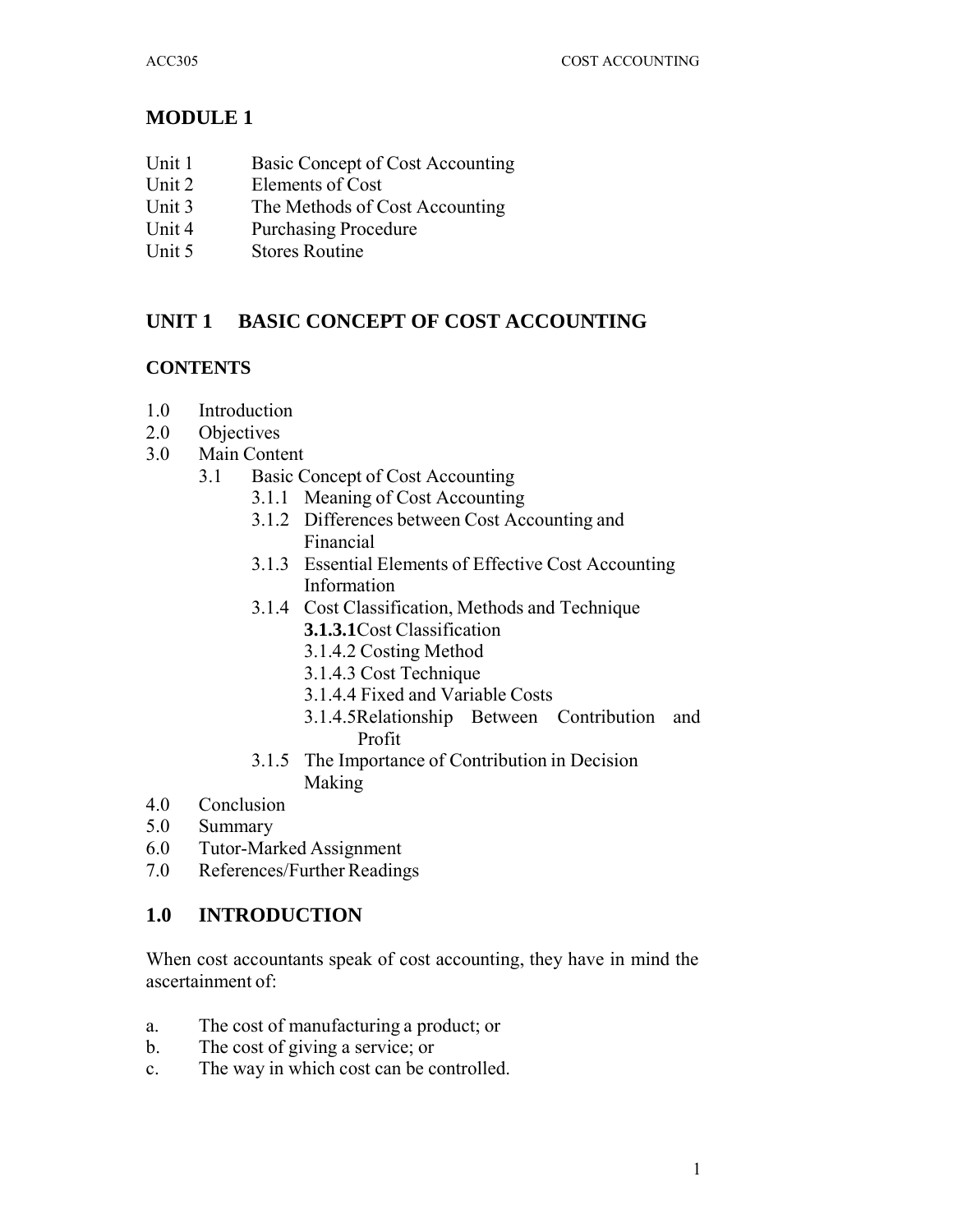In view of the cost of that is involved in manufacturing, the conversion of raw materials to finished goods through the utilization of labour and overhead support, the three basic elements of manufacturing costs are direct materials, direct labour and manufacturing overhead.

Cost Accounting is defined as the process of collecting, summarizing, analyzing and reporting in monetary terms tailor made information to management showing the costs and benefits of pursuing each alternative course of action open to management.

This first unit of this course will highlight, the purpose of cost accounting, differences between cost accounting and financial Accounting, Essential elements of effective cost Accounting information, cost classification, importance of contribution in Decision Making Relationship between contribution and profit, Relevant and irrelevant costs. **Eddy (2004:3)**

## **2.0 OBJECTIVES**

By the end of this unit, you should be able to:

Define cost accounting State the purposes of cost Accounting Distinguish between cost accounting and financial accounting. Discuss the essential elements of effective cost Accounting information Explain the nature of cost classification Explain the importance of contribution in Decision Making Describe the relationship between contribution and profit Define Relevant and irrelevant costs

## **3.0 MAIN CONTENT**

#### **3.1 Basic concept of cost Accounting**

#### **3.1.1 Meaning of Cost Accounting**

If the objective of an organization is to close down a branch, then cost accounting should guide management by bringing out the cost and benefits of such management's action. Cost accounting, therefore, is the process of collecting, summarizing, analyzing and reporting in monetary terms tailor made information to management showing the costs and benefits of pursuing each alternative course of action open to management. The cost figures that will be useful to management in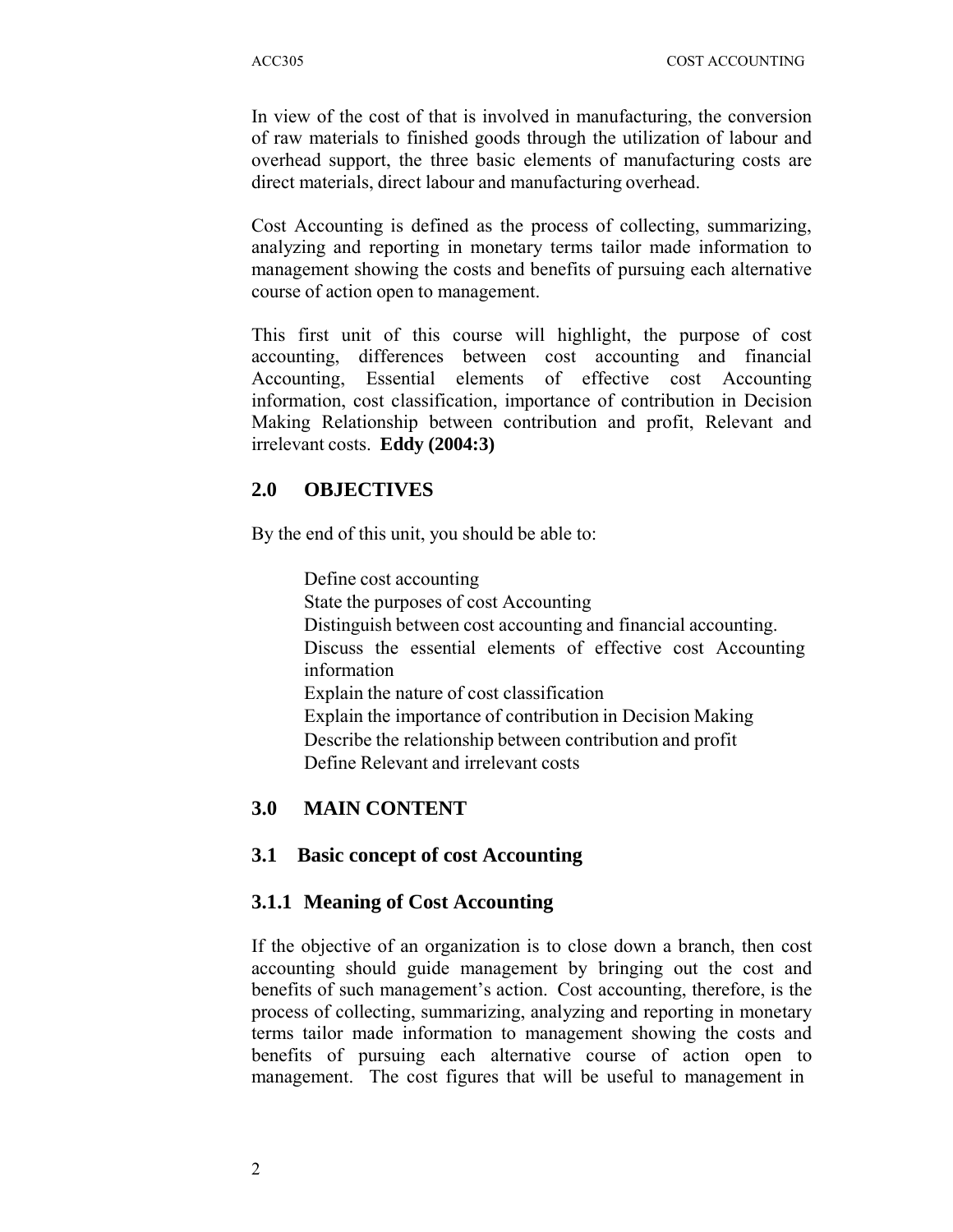deciding on long-term pricing strategy will be different from the ones for short-term pricing, especially, when the firm is operating at capacity.

## **SELF-ASSESSMENT EXERCISE**

Define Cost Accounting?

# **3.1.2 Define Cost Accounting**

- 1. Cost Accounting Information is meant for the use of internal decision makers of the business (ie. Management) while financial Accounting Information is for both Internal and External users.
- 2. They main objectives of preparing financial Accounting Information is to enable Management to render accounts of its stewardship in terms of the profit generated in relation to the assets invested in the business. On the other hand, the primary purpose of preparing cost accounting information is to aid internal decision making in the organization.
- 3. The preparation of financial Accounting must conform with what is known as Generally Acceptable Accounting principles **(GAAP)** and government regulation.

In Nigeria, the Nigerian Accounting Standard Board **(NASB)**  issued statements of accounting standards to guide the preparation of published financial statement of companies operating in Nigeria. This is in addition to the operating in Nigeria. This is in addition to the relevant provisions of the 1990 companies and Allied Matter Act **(CAMA)**. Such standardized rules are necessary to facilitate communication between the business and the outside world between the business and the outside world that may wish to compare the information from the business with that of an entirely different business. There is no such laid down rule for the preparation of Cost Accounting Information besides the unwritten rule that the information is useful enough for the decision that needs to be taken.

4. The primary emphasis of Cost Accounting is segment reporting. This means that the costs and sales of individual products or parts of the business are prepared for management in order to know the profitability of each product or part. In Financial Accounting, the focus of reporting is on the totality of the business rather than individual parts.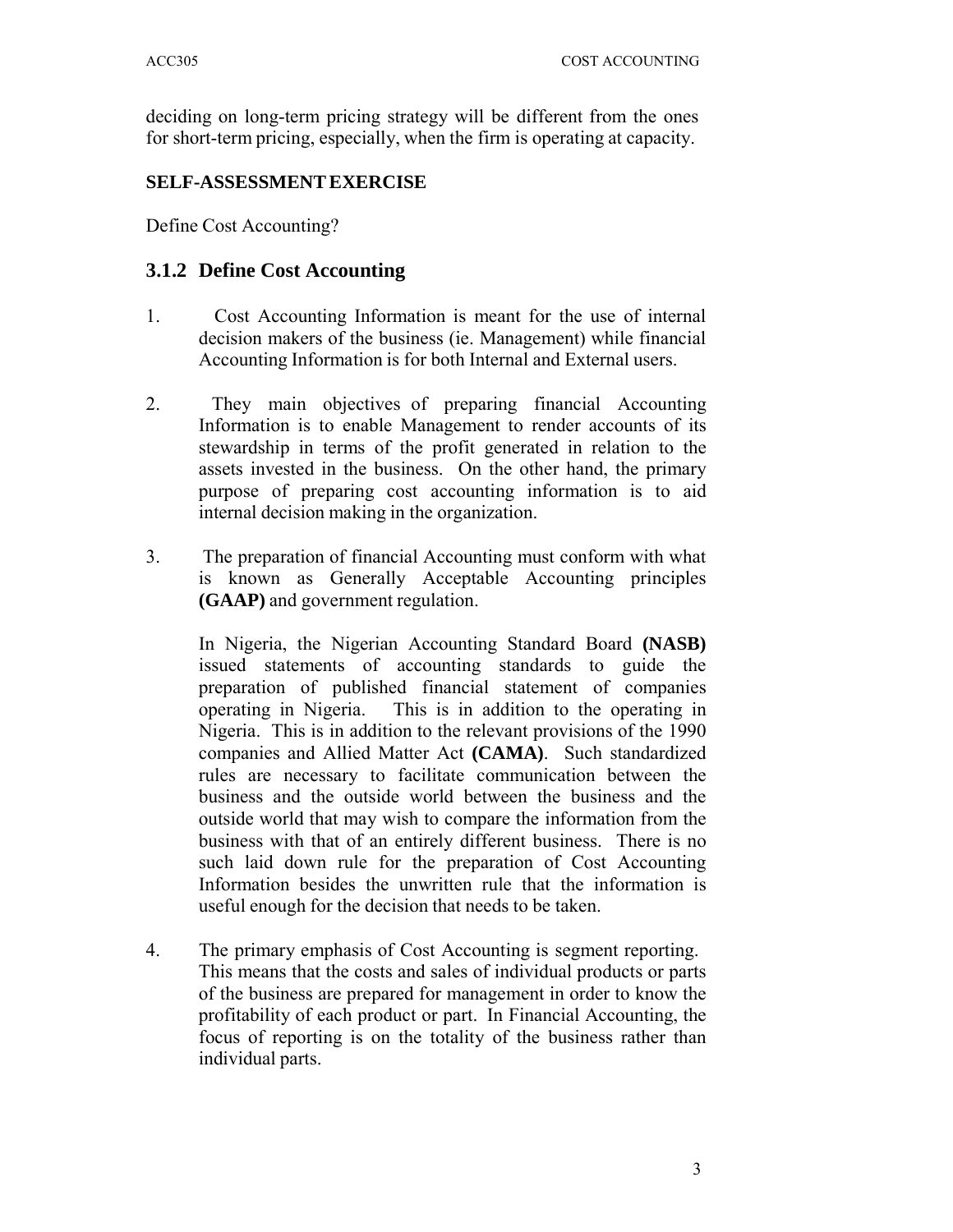- 5. Information gathering on Financial Accounting is on what happened (historical) rather than what is going to happen. While Cost Accounting Information gathering is both historical basis and future basis. Historical basis is used for example in ascertaining cost of material issues to a production department, the future information aid in decision making.
- 6. Financial Accounting Information is prepared at a specified period of time (usually quarterly or yearly) whereas Cost Accounting Information is prepared only when needed by management.

### **SELF-ASSESSMENT EXERCISE**

Distinguish between Cost Accounting and Financial Accounting

# **3.1.4 Essential Elements of Effective Cost Accounting Information**

For Cost Accounting Information provided for management to serve its role effectively, it should have some essential elements among which are:

- 1. The statement containing the information should have appropriate heading so that the management can know at a glance what the statement is all about.
- 2. The officer receiving the report must be the appropriate person for the decision on hand.
- 3. The information must be prepared timely if it is to be useful.
- 4. The cost information sent should be sufficiently accurate if wrong decision is not to be taken.
- 5. The information should be clear and concise for easier understanding.

## **3.1.5 Cost Classification, Methods and Technique**

## **3.1.5.1 Cost Classification**

Cost can be classified in accordance with the purpose for which the cost is needed. Some of the possible classification includes.

1. Behaviour of the cost in terms of whether it is fixed or variable.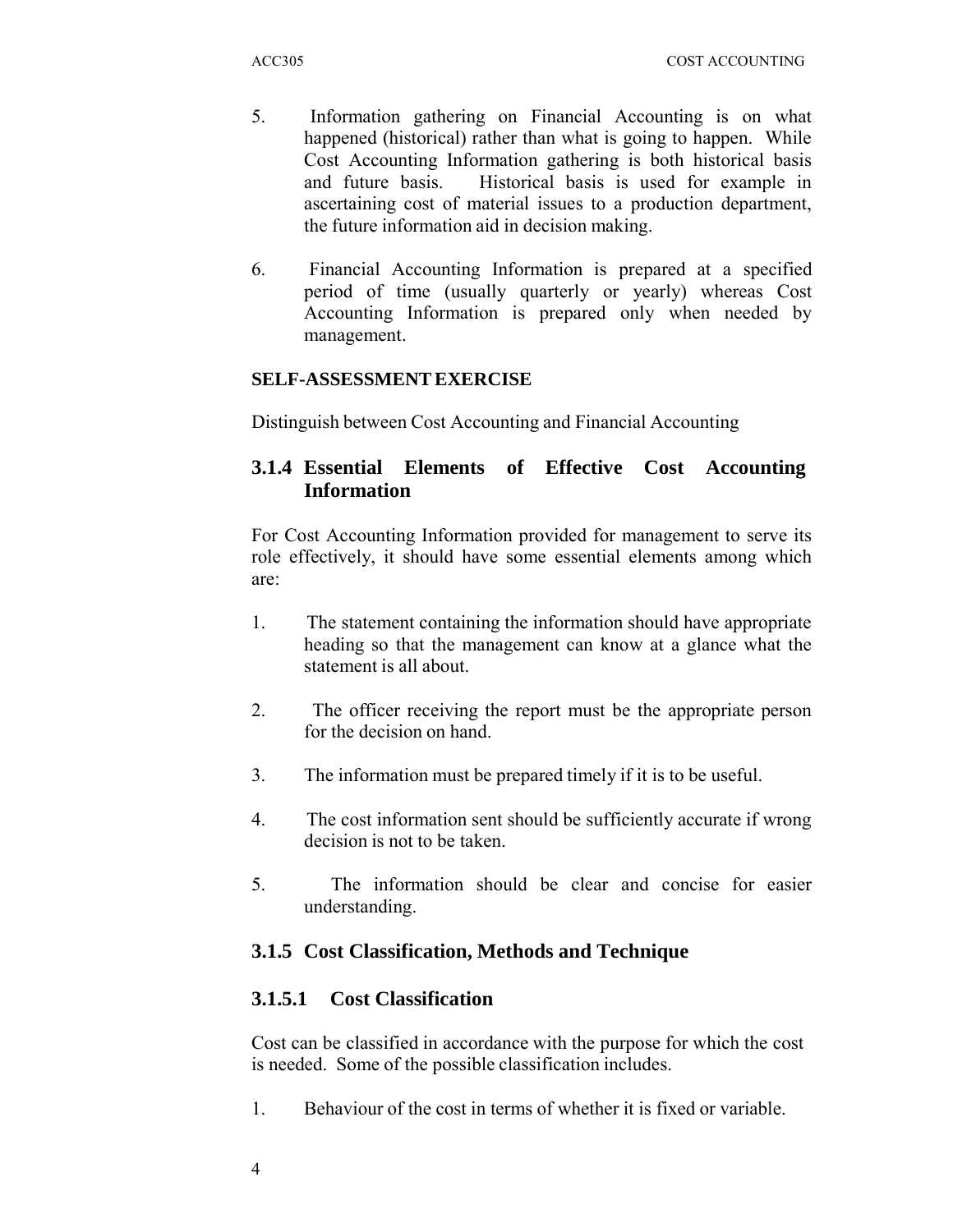- 2. The relevant or irrelevance of the cost to the decision on hand.
- 3. Direct or indirect.

# **3.1.4.2 Costing Method**

Is a method of cost as certainment that centres on the business. For a business that deals with a standardized product made under mass production methods or through a series of production steps called processes the appropriate costing method to use in process costing. On the other hand, where the product made or service rendered is nonstandardized costing method to use in job costing or contract costing.

# **3.1.4.3 Cost Technique**

Costing technique refers to the method used to determine the value of finished goods. Among these techniques that give different valuation are:

- 1. Standard costing
- 2. Marginal costing
- 3. Absorption costing.

# **3.1.4.4 Fixed and Variable Costs**

A fixed cost is a cost that remains the same regardless of changes in level of activity while a variable cost is a cost that increases in direct proportion to the increase in level of activity. For example, in producing a one-page handout for a group of students, the cost of the stencil used for typing the one page is an example of a fixed cost while the cost of duplicating paper used is a variable cost.

Such goods are sole. The  $\cancel{0.4400}$  is the contribution per unit rather than profit per unit. If 1000 units of the article are bought and sold during an accounting period.

Contribution=  $1000 \times \frac{N400}{N400}$   $\frac{N400}{N}$ . If the total fixed cost for the same period is  $\frac{1}{2}$  100, 000 then Profit=contribution-fixed cost N400, 000-N100, 000=N300,000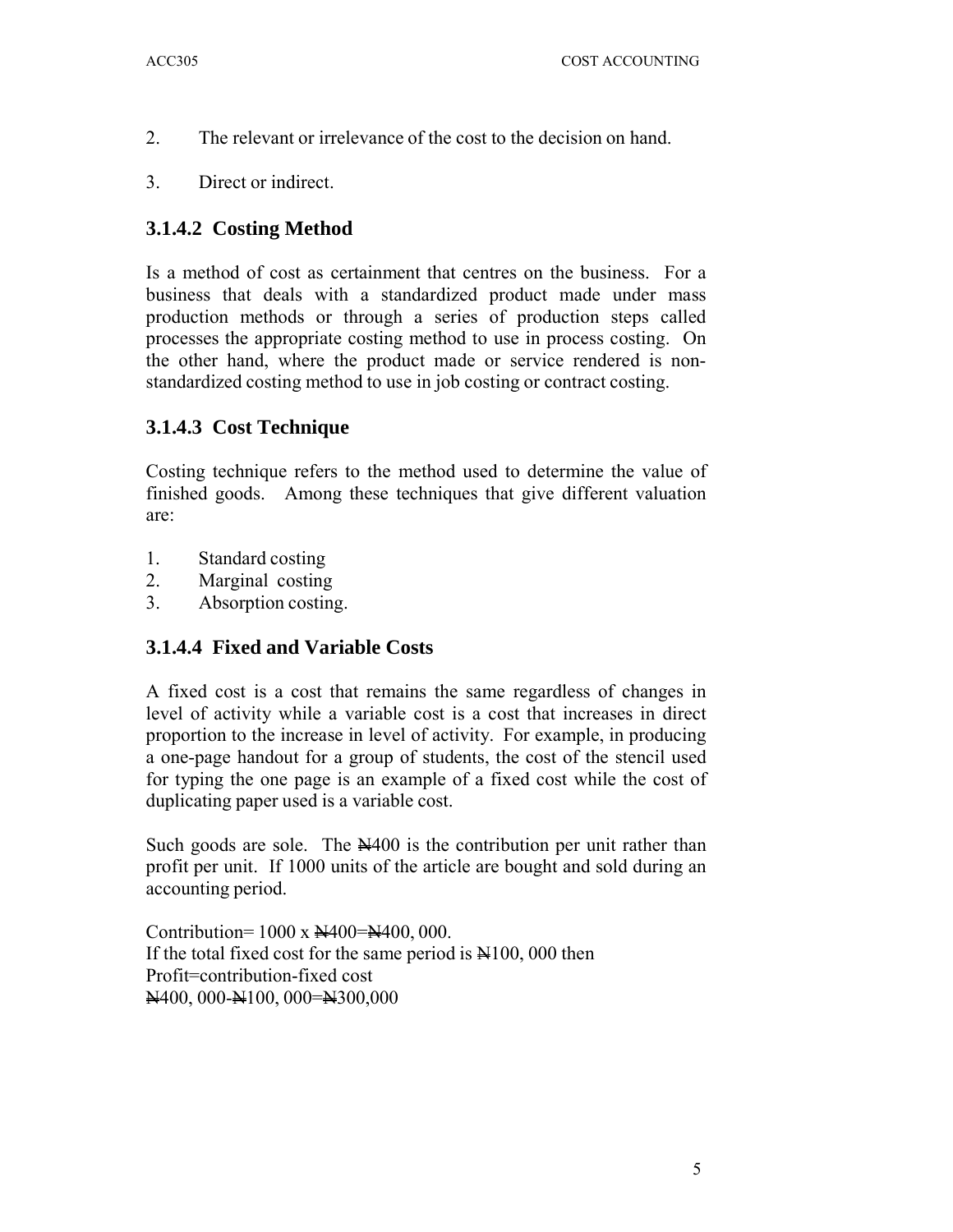# **3.1.4.5 Relationship Between Contribution and Profit**

The relationship between contribution and profit can be stated as:  $Profit = contribution - fixed cost$ So that contribution  $=$  profit  $=$  fixed cost

This means that there are two ways of looking at contribution

- $(i)$  Contribution = sales variable cost
- (ii) Contribution =  $profit + fixed cost$ .

## **3.1.5 The Importance of Contribution in Decision Making**

Contribution can be defined as the difference between sales and variable cost of the sales. The more the number of units sold, the greater the contribution towards the recovery of fixed cost for the period. After the recovery of fixed cost, any additional contribution made (above the fixed cost) is known as profit.

The importance of contribution is derived from the fact that it is useful in a variety of decision like acceptance or rejection of special order, pricing, addition or deletion of a product line, make or buy and in the use of scare resource.

To any average business man who is not familiar with accounting, anytime he acquire an article for say  $\frac{N}{000}$  and then sells it for  $\frac{N}{1000}$ , his 'profit' per unit is  $\mathbb{N}400$ . Such notion of profit does take into consideration of transportation fare rent and electricity for the shop. Where Exercise 1.1 Discuss briefly the matters you would consider in planning a costing estimate for a manufacturing company.

A costing estimate must show clearly all the elements of cost involved, material, labour and overheads, distinguishing between those costs which are fixed and those which are variable. Marginal technique, showing contributions to fixed costs are most useful.

If on the other hand, the factory is working at full capacity, extra costs may be incurred by undertaking additional work, overtime, extra labour or additional machinery. This must be reflected in the estimates. Material cost should be entered at current market price. Material in stock may have cost more or less than this, but any resultant profit or loss is the result of good or bad buying and should not be reflected in the estimate.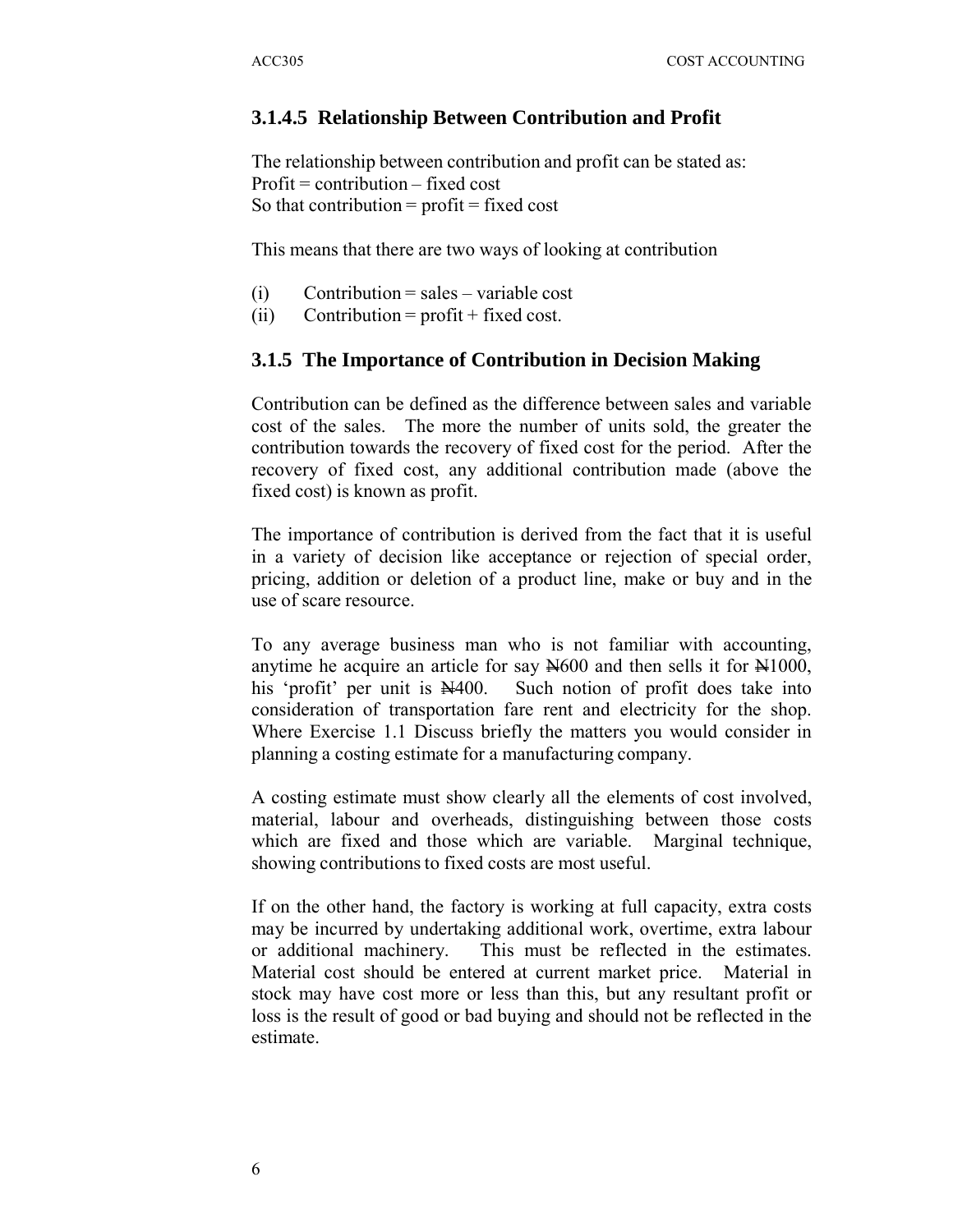## **SELF-ASSESSMENT EXERCISE**

- i. Discuss briefly the matters you would consider in planning a costing estimate for a manufacturing company
- ii. Why do many firms find it advantageous to introduce a system of cost accounts in addition to the financial accounts?

# **4.0 CONCLUSION**

In this unit, we have discussed generally the basic concept of cost accounting. We highlighted that cost accounting is the application of accounting and costing principles, methods and techniques in the ascertainment of costs and the analysis of savings and/or excess as compared with previous experience or with standards.

# **5.0 SUMMARY**

This unit introduced cost accounting as a conscious and rational procedure by accountants for accumulating cost and relating such costs to specific products or departments for effective management action. Cost accounting is a set of procedures used in refining raw data into usable information for management decision making, for ascertainment of cost of products and services and its profitability.

# **6.0 TUTOR-MARKED ASSIGNMENT**

You have been appointed to install a suitable system of cost accounting in a small, privately owned factory. State the main criteria which your system should satisfy, and draft a programme listing the points which you would consider in your investigation.

# **7.0 REFERENCES/FURTHER READINGS**

- Kishore, R.M (2003). *Cost Accounting* third Edition Tax man Alhed Services PVT Ltd. New Delhi
- Owler, Liwjaid Brown, J.L. (1990). *Costing Simplified* pitman Ltd. London.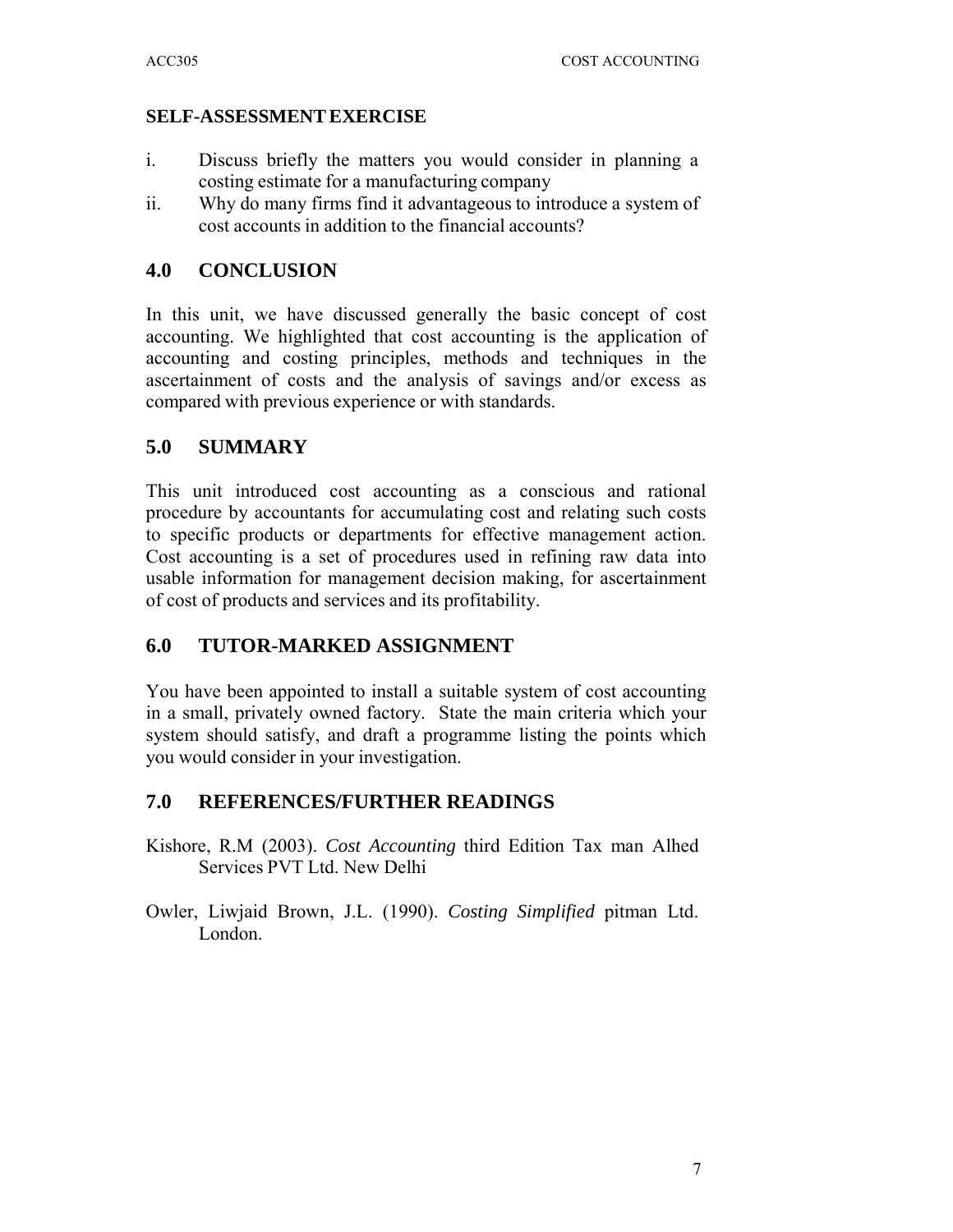## **UNIT 2 ELEMENTS OF COST**

#### **CONTENTS**

- 1.0 Introduction
- 2.0 Objectives
- 3.0 Main Content
	- 3.1 Elements of Cost
		- 3.1.1 The Analysis and Classification of Expenditure
- 4.0 Conclusion
- 5.0 Summary
- 6.0 Tutor-Marked Assignment
- 7.0 References/Further Readings

# **1.0 INTRODUCTION**

In unit 1, we saw that the subject of cost accounting was intimately concerned with analyzing the expenditure of a business in great detail. But in arriving at the cost of production, it is necessary to realize at the outset that:

- (a) not all materials purchased become part of the product;
- (b) not all wages incurred related to actual manufacturing operations;
- (c) very few expenses indeed can be regarded as being directly part of the product cost.

In this unit, we shall look at the analysis and classification of expenditure.

## **2.0 OBJECTIVES**

By the end of this unit, you should be able to:

Explain the classification of costs Distinguish the different methods of treating cost between financial accountant and cost accountant Explain how cost are analyzed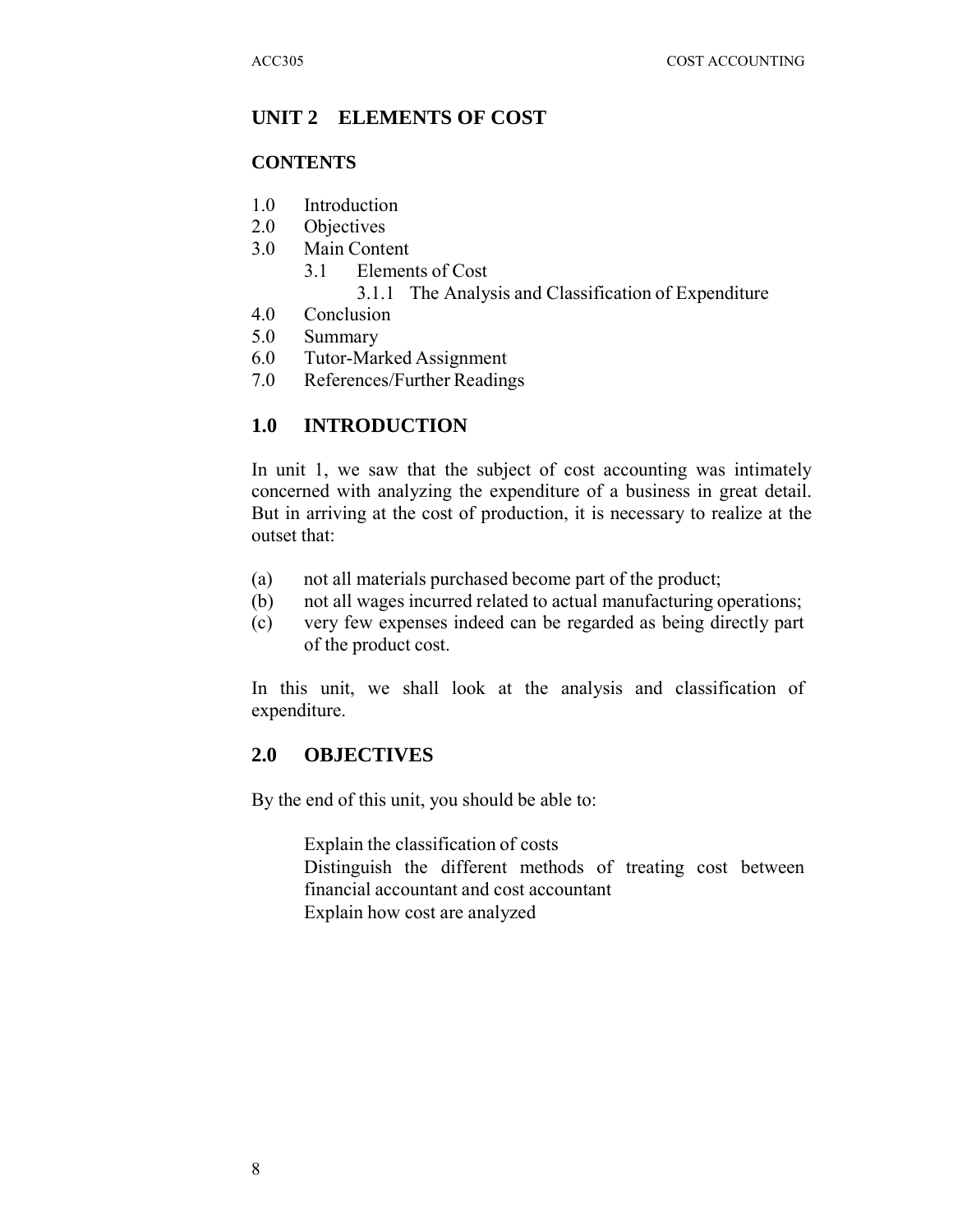# **3.0 MAIN CONTENT**

## **3.1 Element of Cost**

## **3.1.1 The analysis and classification of expenditure.**

The main classifications of business expenditure are:

- (a) Materials
- (b) Wages
- (c) Expenses

However there are, two broad divisions to be noted, namely:

Direct Expenditure and Indirect Expenditure

The terms direct and indirect are to be understood as follows:

Direct materials means the cost of materials which enter into and become part of the product, e.g. the flour in bread, the clay in bricks, the leather in shoes and the wood in furniture. In some cases, however, it is not so easy to determine whether a material is to be regarded as direct or not, and the custom of the trade has to be taken into account or a decision which appears fair and reasonable in the circumstances has to be made.

Direct wages means the cost of wages paid to operatives who are immediately concerned with the manufacture of a product. That is to say, who "does" something to the raw material? If the concern is not a manufacturing business, but instead renders a service, then the term is related to those employees who directly carry out that service. Example of direct wages would be those paid to bakers, clay getters, shoemakers, cabinet-makers, and in the second category, to bus drivers and conductors and to postmen.

Direct expenses means those expenses incurred which without doubt are as much a cost of the product as are direct materials. Such might be the provision of special drawings or the cost of a special pattern. The amount of such expenses is likely to be relatively small, and the heading is often ignored with no great disadvantage. The sum of direct materials, direct wages and direct expenses is known as the prime cost.

Indirect materials, wages, and expenses may be simply be defined as all expenditure other than that regarded as direct. Although in accountancy the term "Indirect" expenses" is a common one, and is used in a general sense. Cost accountants have sought for a term which would definitely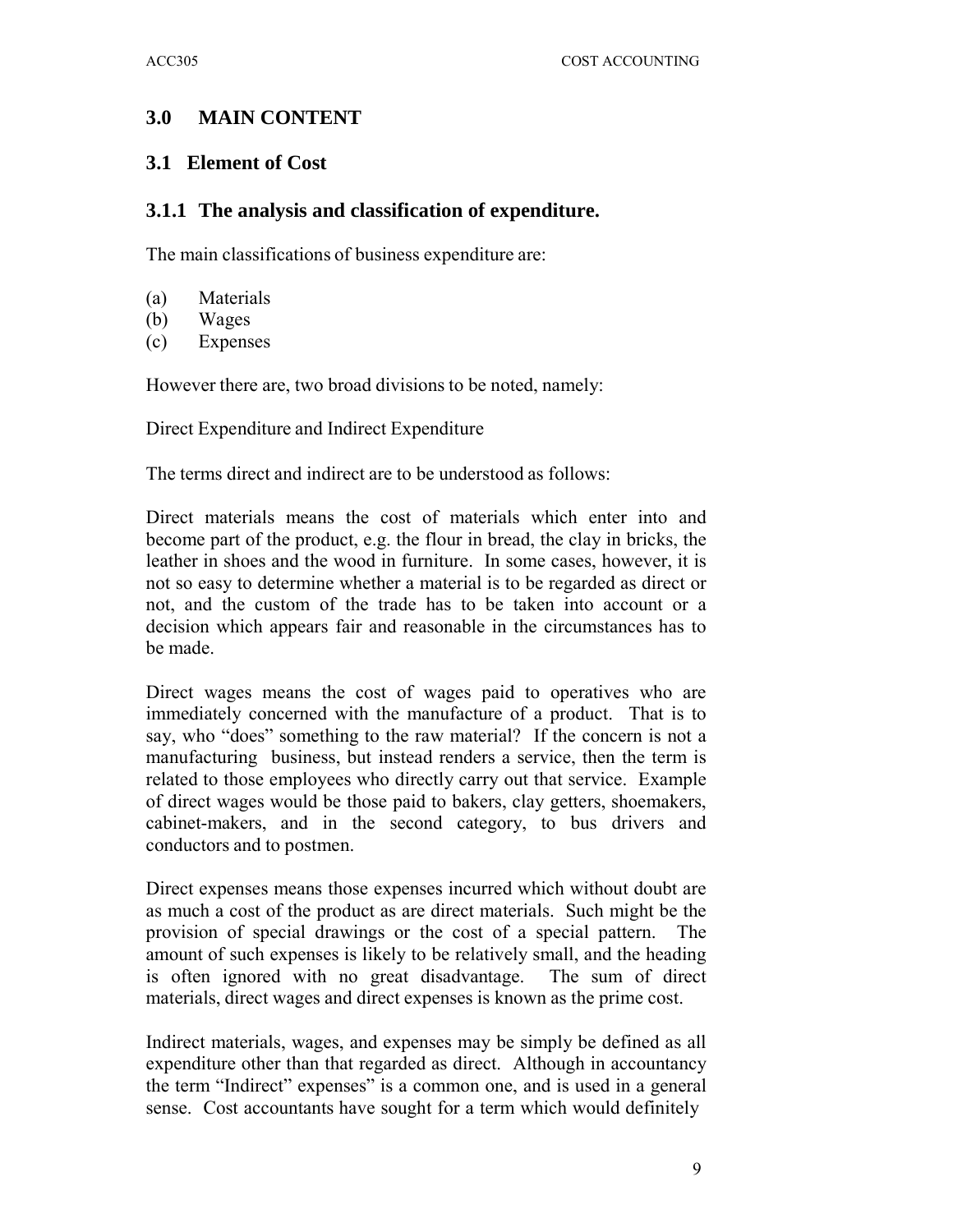be understood to be embracive of indirect materials, wages and expenses. This they have found in the word "overhead"

### **Subdivision of overhead**

For the sake of classifying overhead suitably, it is sub-divided into:

- (a) Production overhead;
- (b) Administrative overhead;
- (c) Selling overhead;
- (d) Distribution overhead;

#### **Production Overhead**

This refers to the indirect works expenditure incurred, and it consists of the three elements i.e indirect materials, indirect labour and indirect expenses.

#### **(a) Indirect materials**

Any materials used in the course of manufacture which either cannot be traced as part of the product or which are too small in value to be conveniently measured. Examples of indirect materials are:

- $\frac{1}{\epsilon}$  Dustbins  $\frac{1}{2}$  Dustb<br>Soap
- 
- **!** Dustbins<br> **!** Soap<br>
Oil and grease.

In the category of direct materials of minor value which are treated as indirect, we have for instance; thread used in shoe manufacture; glue used in the furniture trade;

#### **(b) Indirect labour**

The cost of labour employed in the works or factory which is ancillary to production. Examples are:

- **I** Inspectors;
- 
- **E** Supervisors;<br>Workshop cl **!** Workshop cleaners;<br>**!** Internal transport sta
- Internal transport staff

#### **(c) Indirect expenses**

Expenses incurred by the undertaking which may be either allocated to the factory or partially apportioned to it. Examples are;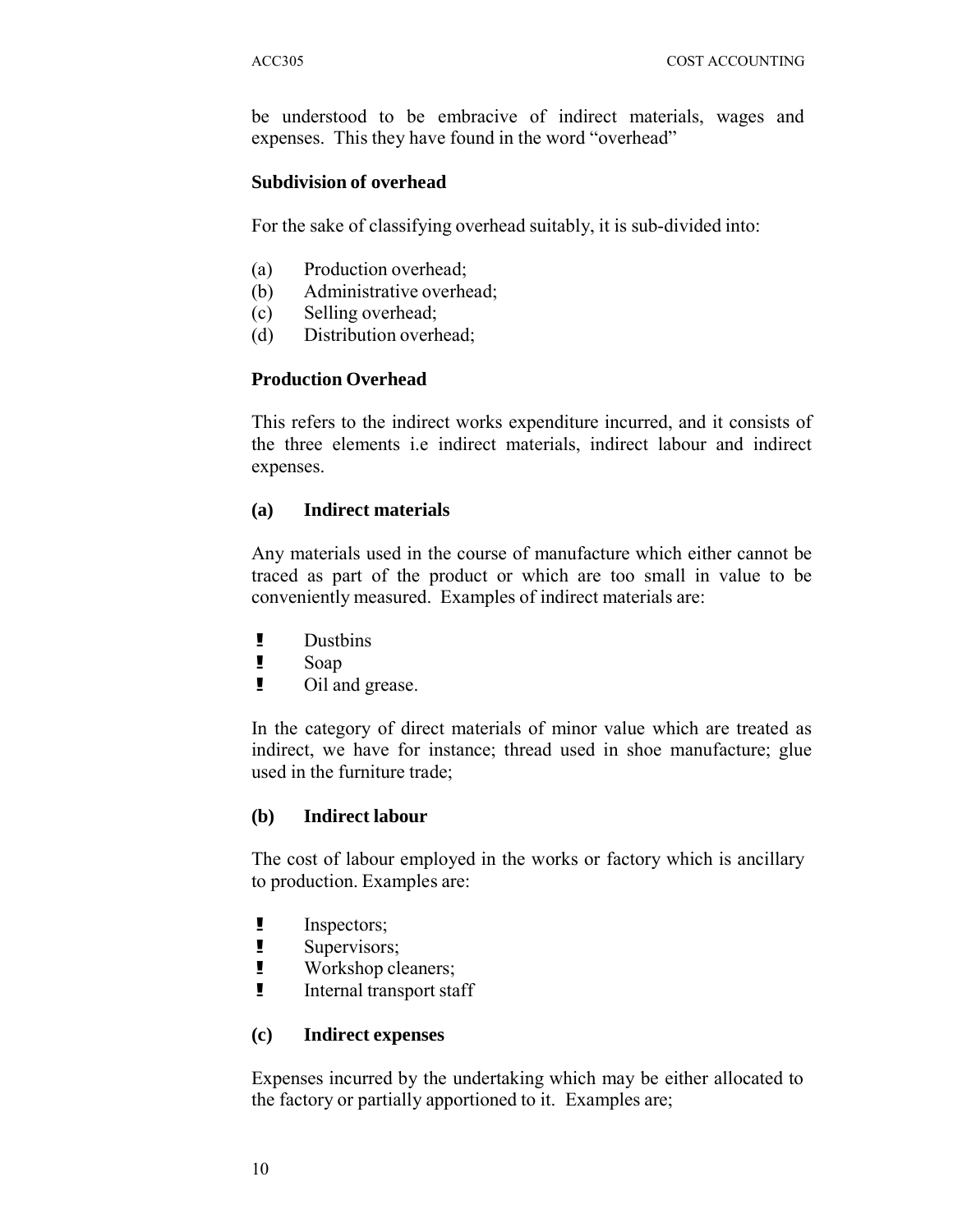- ! Power, lighting and heating **!** Power, lighting<br>Rent and rates **E** Power, lighting<br> **Rent and rates**<br> **E** Water<br> **E** Insurance
- 
- 
- **!** Insurance
- **Depreciation**

It will also include services such as:

- **!** Work canteen;<br>**!** Industrial nurse
- 
- **I** Industrial nurse;<br>**I** Fire precautions: Profit can<br> **Profit contract to the Exerce** Fire precautions; Prime Fire precal<br>
Prime Prime Research.
- 

### **ADMINISTRATION OVERHEAD**

This refers to the expense incurred in the direction, control, and administration of an undertaking. The same elements of material, labour, and expenses permeate the headings under this and the remaining two classifications, but it is not usually necessary to consider them in those separate categories. Examples of administration overhead are:

Salaries and wages of executives and clerks on the administrative staff, rent and rates. Lighting and heating. **Insurance** Office printing and stationery.

#### **Selling Overhead**

This classification comprises the costs incurred in securing orders from customers for the products dealt in by the concern. Examples are:

- **!** Staff,<br>**!** Adver
- 
- **1** Advertising<br>**1** Sales depart Sales department expenses,<br>
Samples displays E Sales department e<br>
Samples displays,
- E Sales depart<br>
Samples disp<br>
Catalogues.
- 

#### **Distribution Overhead**

This consists of all expenditure incurred in handling the product from the time it is completed in the works until it reaches its destination. Examples of such expenditure are:

Warehouse wage and salaries Packing cases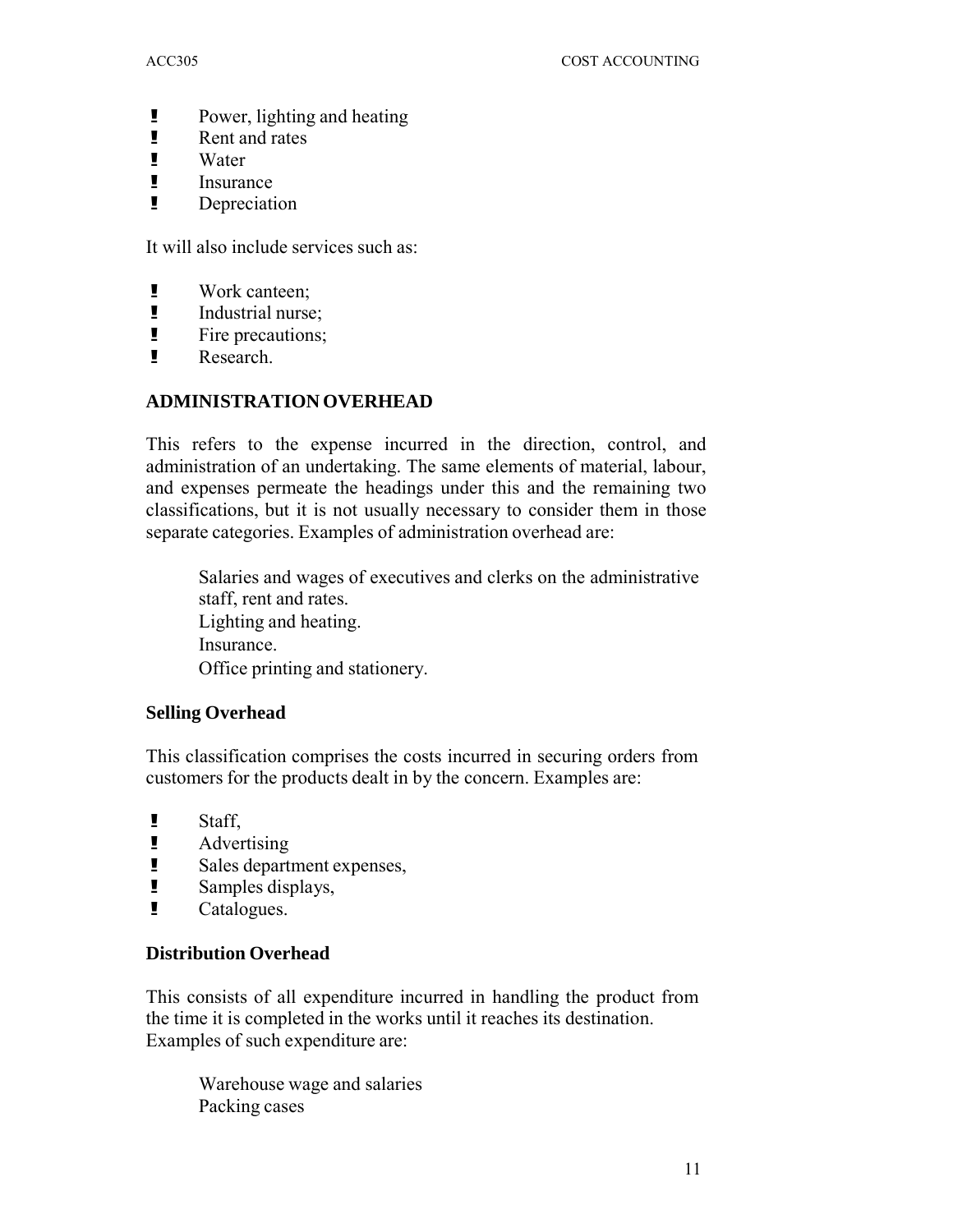Loading expenses

Upkeep and running charges of delivery vans.

## **Illustration**

ABC Company, manufacture children toys. Below is there account for the year ended 31<sup>st</sup> December, 2004.

#### **MANUFACTURING, TRADING, PROFIT AND LOSS ACCOUNT FOR THE YEAR 31ST DECEMBER, 2004**

|                         | N      |                      | N      |
|-------------------------|--------|----------------------|--------|
|                         |        |                      |        |
| Raw Material consumed   | 10,000 | Manufacturing cost   |        |
| Wages direct            | 15,000 | of $11,000$ units of |        |
| Prime cost              | 25,000 | product transferred  |        |
| Factory overhead        |        | to stock             |        |
| Expenses                | 8,000  |                      | 33,000 |
|                         |        |                      |        |
|                         | 33,000 |                      | 33,000 |
|                         |        |                      |        |
|                         |        |                      |        |
| Balance brought forward |        | <b>Sales</b>         |        |
| 5,000 unit at $N3$      | 15,000 | 10,000 Units at N5   | 50,000 |
|                         |        |                      |        |
| Transfer from           |        |                      |        |
|                         |        |                      |        |
| Manufacturing account   |        |                      |        |
| 11,000 units $(a)$ N3   | 33,000 |                      |        |
|                         | 48,000 |                      |        |
| Less closing stock      |        |                      |        |
| $6,000 \ (\omega \)$ N3 | 18,000 |                      |        |
|                         | 30,000 |                      |        |
|                         |        |                      |        |
| Gross profit c/d        | 20,000 |                      |        |
|                         | 50,000 |                      | 50.000 |

| Administration        | Ħ      |                  | Ħ      |
|-----------------------|--------|------------------|--------|
| Expenses (detailed)   | 5,000  | Gross profit b/d | 20,000 |
| Selling expenses      |        |                  |        |
| (detailed)            | 3,000  |                  |        |
| Distribution expenses |        |                  |        |
| (detailed)            | 2,000  |                  |        |
|                       |        |                  |        |
| Net profit            | 10,000 |                  |        |
|                       | 20,000 |                  |        |
|                       |        |                  |        |
|                       |        |                  |        |

You are required to show the same figures but using the layout and nomenclature commonly adopted by cost accountants.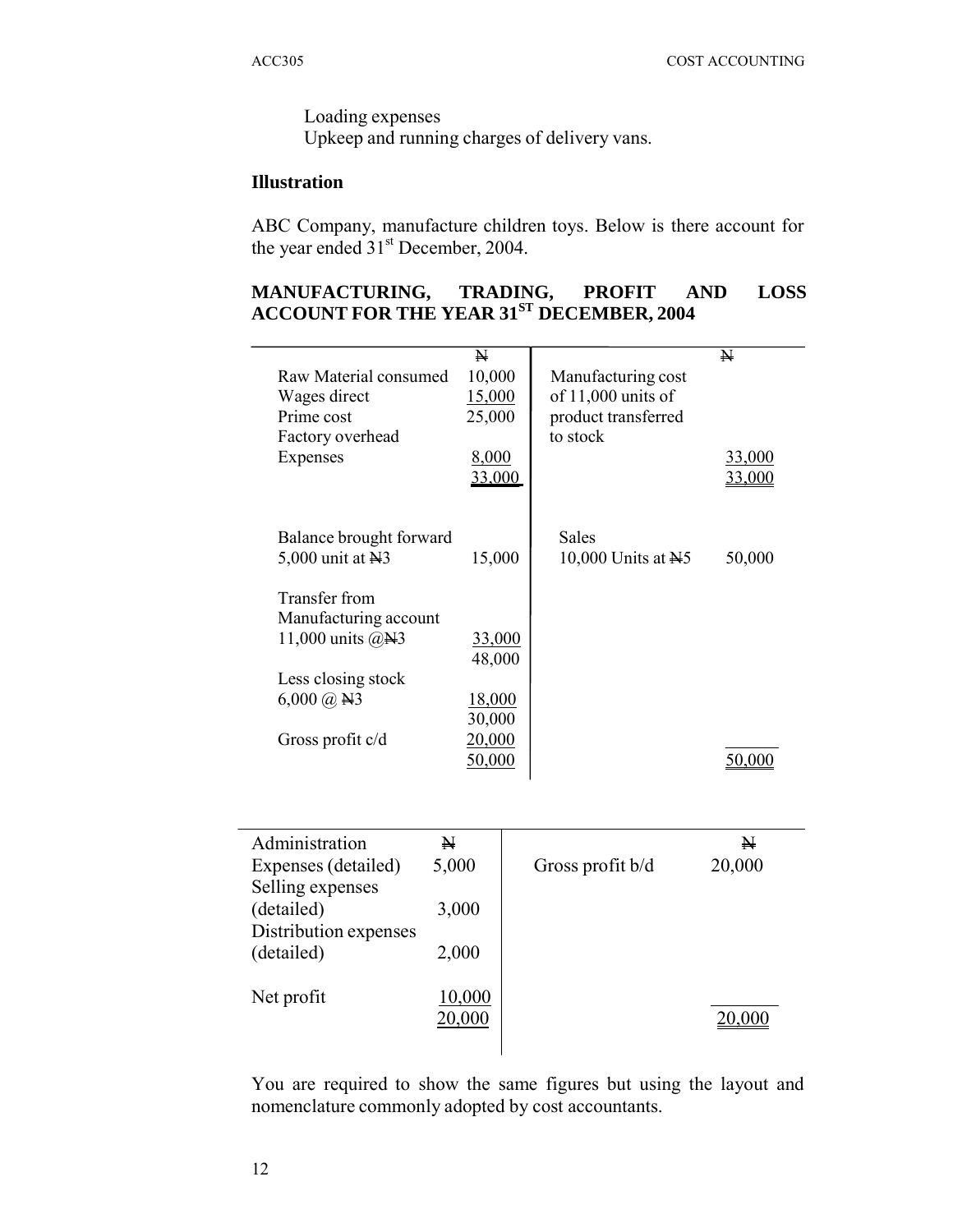### **ANSWER TO SELF-ASSESSMENT EXERCISE**

Production cost statement year ended December 31st

|                     |         | Production<br>Total cost     | 11,000 units<br>cost per unit |
|---------------------|---------|------------------------------|-------------------------------|
| Prime cost          |         |                              |                               |
| Direct material     | H10,000 |                              |                               |
| Direct wages        | H15,000 |                              |                               |
| Direct expenses     |         | $\text{H}25,000$             | H2.27                         |
| Production overhead |         |                              |                               |
| Indirect material   |         |                              |                               |
| Indirect wages      |         |                              |                               |
| Indirect expenses   | H8,000  | A,000                        | N.73                          |
|                     |         | $\mathbf{N}_{\mathrm{c}}000$ | A.00                          |

#### **Cost of Sales**

| Year ended December 31     | Sales 10,000 units |
|----------------------------|--------------------|
|                            | N                  |
| Production cost of sales   | 30,000             |
| Administration overhead    | 5,000              |
| Selling overhead           | 3,000              |
| Distribution overhead      | 2,000              |
| <b>Total cost of sales</b> | $\triangle 000$    |

# **Cost Accounting Profit and Loss Account**

|               | ₩      |              | N      |
|---------------|--------|--------------|--------|
| Cost of Sales | 40,000 | <b>Sales</b> | 50,000 |
| Profit        | 10,000 |              |        |
|               | 50,000 |              | 50,000 |
|               |        |              |        |

#### **SELF-ASSESSMENT EXERCISE**

- i. What do you understand by the term "Integrated accounting" and what advantages does it present compared to other systems of cost and financial accounting?
- ii. What is the prime purpose of a cost statement, and what rules should be borne in mind in its preparation?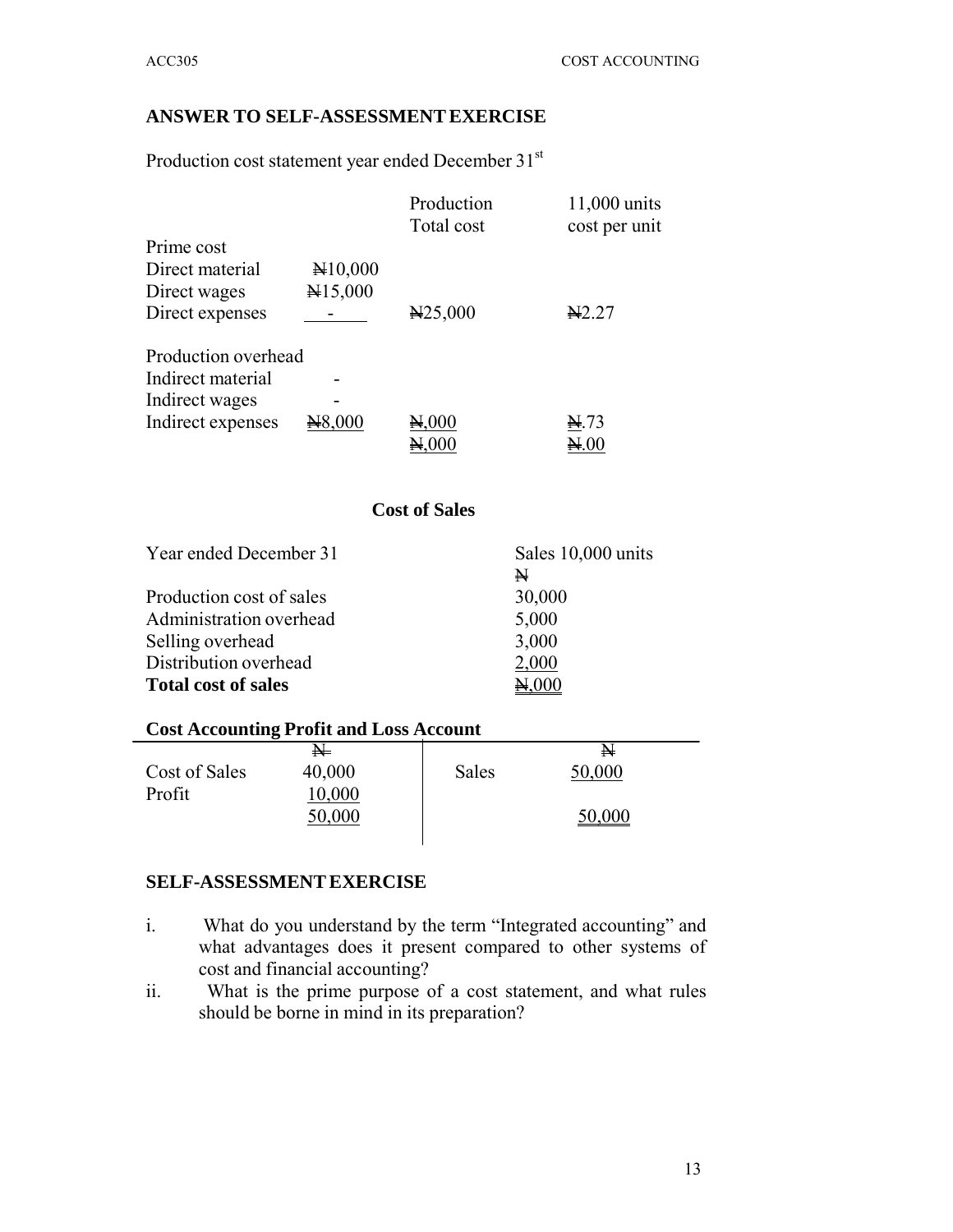#### **ANSWER TO SELF-ASSESSMENT EXERCISE**

1 Integrated accounting means that the cost accounting system is integrated with the normal financial accounts. The financial accounts of a business are kept to record the firm's position in relation to third parties, and to meet statutory requirements imposed by the companies. Acts and the Income Tax Acts. etc.

Cost accounts are maintained to analyze in detail the statistics shown in the financial accounts, so as to reveal expense and profit by products and sections of the firm. The cost accounts are seldom the concern of third parties, but are intended to assist management in their day-to-day running of the business.

Integration of the two systems into the financial accounts is sometimes found to be convenient. This has the merit of saving clerical cost and avoids the need for reconciliation, but in the design of integrated accounts, it must be ensured that figures are available under the conventional financial headings, for purposes of published accounts, tax return etc.

- 2 The prime purpose of a cost statement is to inform management, quickly and clearly of events upon which they may have to take action. Rules to be borne in mind in preparing such statements are the following:
	- (i) It must be clearly headed so as to show at a glance what it is about
	- (ii) It must be dated and show clearly the period it covers
	- (iii) Presentation should be clear and kept to minimum, detailed figures being given in appendixes
	- (iv) Approximations may make the statement clearer, i.e by rounding off to the nearest naira or hundred naira and speed up preparation.
	- (v) The unit cost is often more informative whenever appropriate
	- (vi) Show clearly to whom the report is rendered and the name of the person or persons making it. Reports should preferably be signed.

## **4.0 CONCLUSION**

The primary emphasis of cost accounting is segment reporting. This means that the costs and sales of individual products or parts of the business are prepared for management in order to know the profitability of each product or part.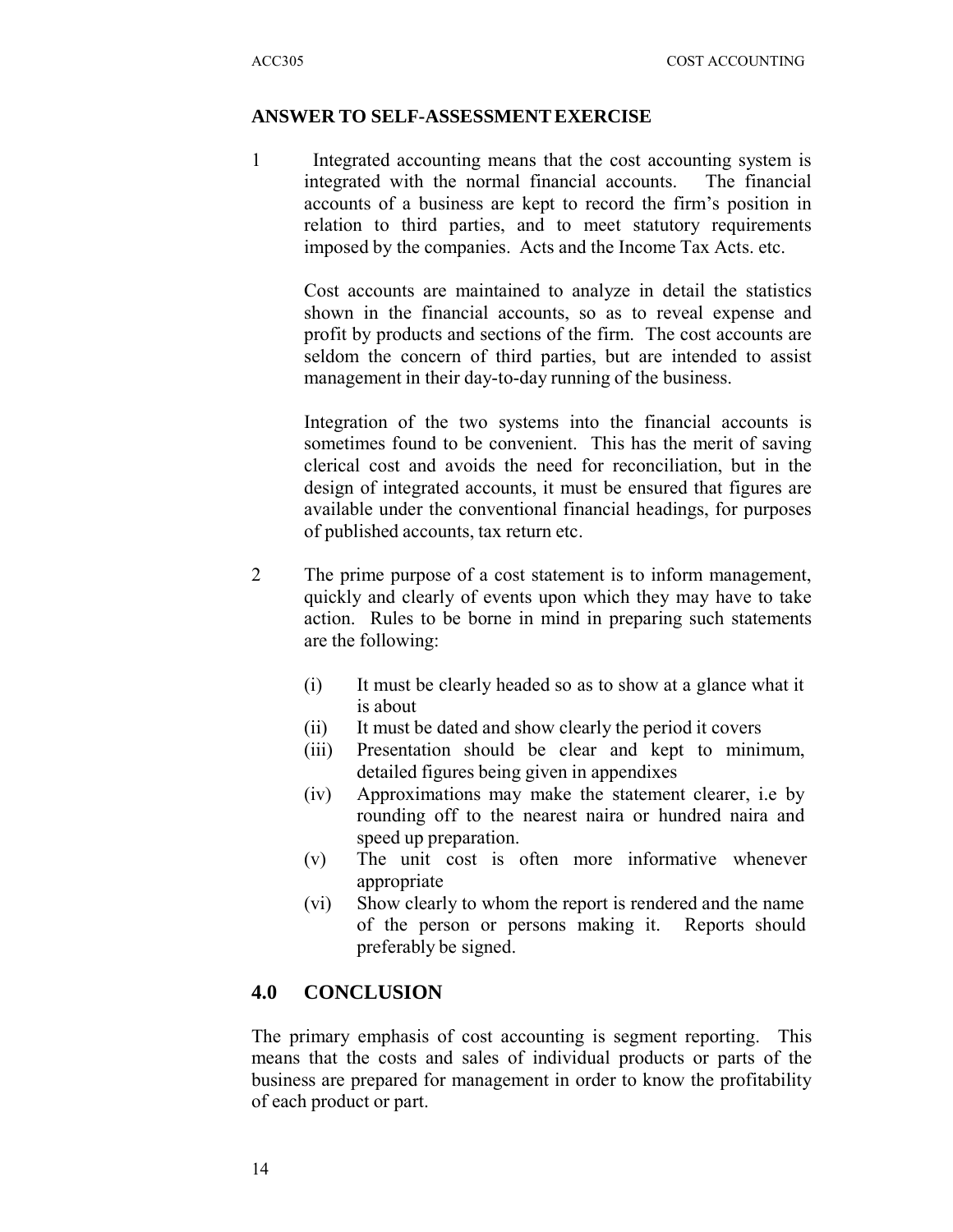# **5.0 SUMMARY**

The elements of cost can be studied under the classification: Direct and Indirect costs. If the object of interest for identifying and measuring cost is to determine how much sacrifice is involved in manufacturing a particular product, then initially one can define the three elements of total costs, Materials, labour and Expenses. The concepts of direct and indirect costs are meaningless without identification of the relevant cost unit or cost centre.

# **6.0 TUTOR-MARKED ASSIGNMENT**

S. Babas Ltd manufactures a single product. Below is a summary of the manufacturing and other records for the three months ended  $30<sup>th</sup>$ September.

|                                              | June 30                                  | Sept 30                       |
|----------------------------------------------|------------------------------------------|-------------------------------|
|                                              | $\left( \mathrm{N}\right)$               | 'N)                           |
| <b>Sales</b>                                 |                                          | 29,000                        |
| Raw material consumed                        |                                          | 8,300                         |
| Factory wages                                |                                          | 5,500                         |
| Factory heat, power and light                |                                          | 1,500                         |
| Factory expenses                             |                                          | 2,000                         |
| Stocks:<br>Raw materials<br>Finished product | 900<br>7,820<br>$(1,200 \text{ tonnes})$ | 700<br>$(800 \text{ tonnes})$ |

Production for the three months was 2,000 tonnes. Stock of finished product on 30<sup>th</sup> September is to be valued at a prime cost of output for the three months to that date. Prepare an operating Account for the three months to show:

- 1. Factory cost per tonne of output for each item of cost given above
- 2. Per cost manufacturing profit to sales
- 3. Average selling price per tonne of sales (to nearest  $\mathbb{H}$ )

# **7.0 REFERENCES/FURTHER READINGS**

- Owler, L.W.J. and Brown, J.L. (1990). *Costing Simplified*, Pitman Ltd. London
- Walker, C. (1982). *Principles of Cost Accounting* Pitman Press, Bath Great Britain.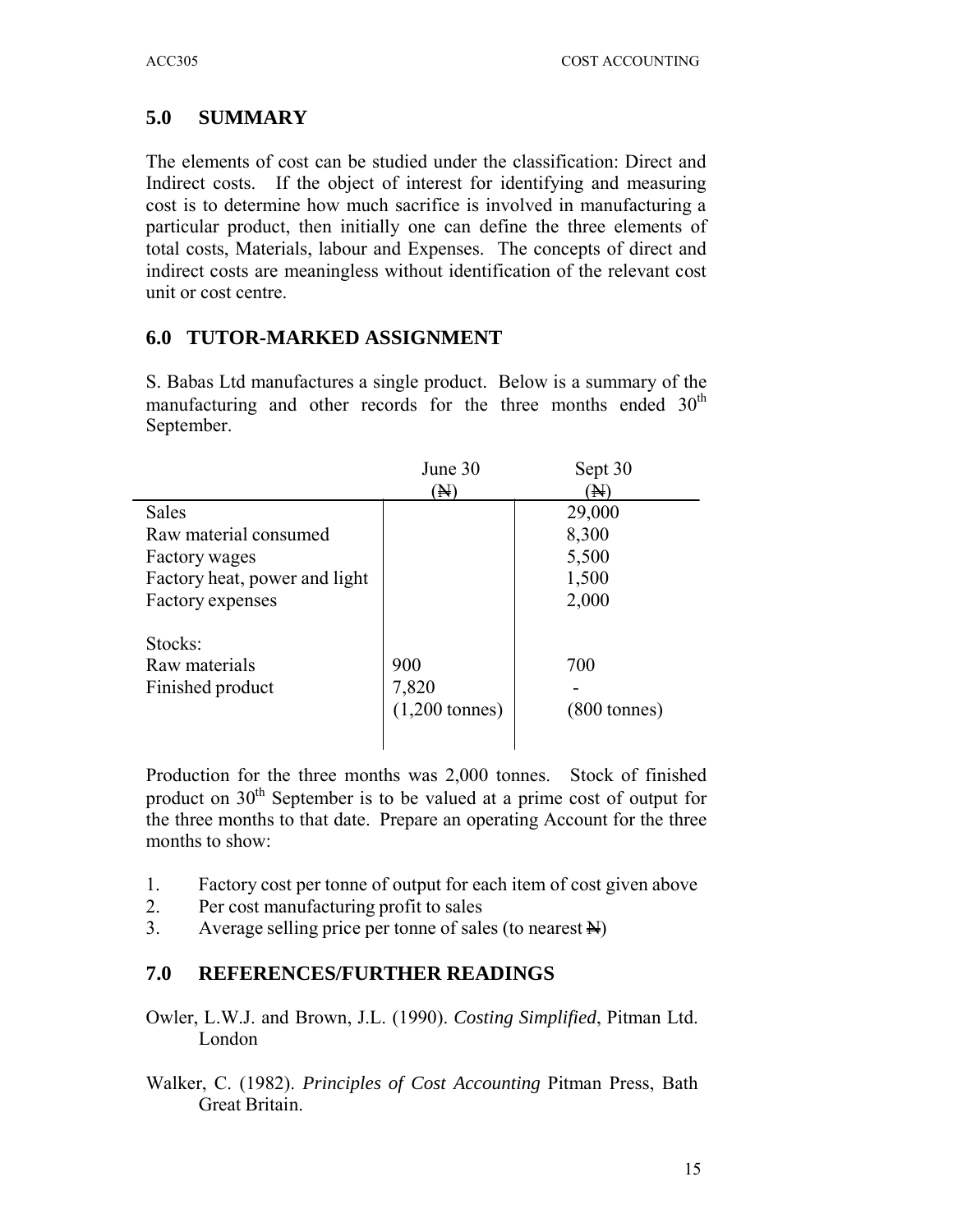# **UNIT 3 THE METHODS OF COST ACCOUNTING**

#### **CONTENTS**

- 1.0 Introduction
- 2.0 Objectives
- 3.0 Main Content
	- 3.1 Method of Cost Accounting
		- 3.1.1 Method of Ascertaining Actual Costs
		- 3.1.2 Special Systems
		- 3.1.3 Cost plus Costing
- 4.0 Conclusion
- 5.0 Summary
- 6.0 Tutor-Marked Assignment
- 7.0 References/Further Readings

## **1.0 INTRODUCTION**

The general principles of cost accounting are the same in every system but the methods of collating and presenting costs may vary with the type of production to be costed.

Basically, there are two types of cost accounting methods and these are:

- (a) Job cost or production order cost;
- (b) Process cost or unit cost.

In this unit, we shall look at the various methods of ascertaining actual cost, special systems and "cost plus" costing.

## **2.0 OBJECTIVES**

By the end of this unit, you should be able to:

Understand the various methods of ascertaining systems Explain the nature of special costing systems Describe the method of cost accounting which is very infrequently used in industry.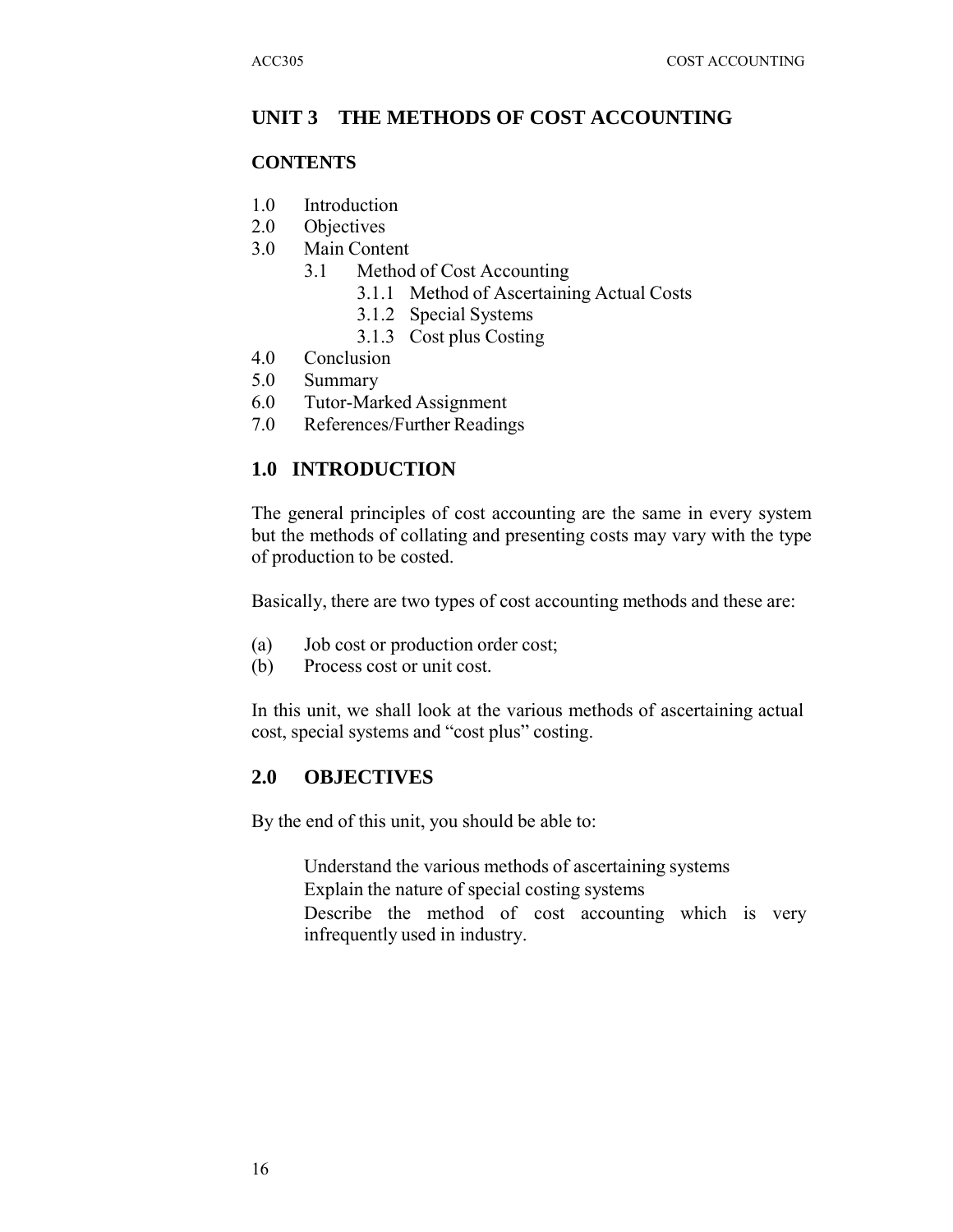## **3.0 MAIN CONTENT**

## **3.1 The Methods of Cost Accounting**

## **3.1.1 Methods of Ascertaining Actual costs**

From the two types of cost accounting methods, eight methods of ascertaining actual cost may be identified. These methods have emerged because peculiarities of certain kinds of production have resulted in the adoption of variations in procedure. They are briefly defined below;

### **(a) Job costing**

This is sometimes referred to as terminal costing; it also includes contract costing. This method is used to cost jobs or contracts that are kept separate during manufacture or construction. It is applicable, for instance, to job order work in factories and work by contractors, builders, constructional engineers, shipbuilders, printers, municipal engineers, garages, film studies etc. The unit of cost is the job, order, or contract, and the accounts show the cost of each order.

### **(b) Batch Costing**

This is a form of job costing, a convenient batch of production being treated as a job. Each batch is separately costed from which unit costs are determined for the units produced. It is useful for biscuit factories, bakeries e.t.c

## **(c) Unit Costing**

This was formerly known as output or single costing. It is a method of costing by unit of production where manufacture is continuous and the units are identical, or may be made so by means of ratios. It may be employed in conjunction with batch, operation, or process costing, and is suitable for such undertakings as collieries, quarries, flour-mills, steelworks, paper-mills, breweries etc. in all of which there is a standard or natural unit of production. It is also used in municipal costing.

Examples of suggested units of cost in certain industries are as follows:

| Industry         | Unit of cost    | Industry        | Unit of cost            |
|------------------|-----------------|-----------------|-------------------------|
| Steel-works      | Tonne if steel  | Copper-mines    | Tonne of copper         |
| Quarries         | Tonne of stonne | Paper-Mill      | Tonne (or per kilogram) |
| Collieries       | Tonne of coal   | Textile factory | Metre of material       |
| Milling          | Sack of flour   | Brick-making    | Thousand bricks         |
| <b>Breweries</b> | Barrel of beer  | Spinning-mill   | Kilogram of yarn        |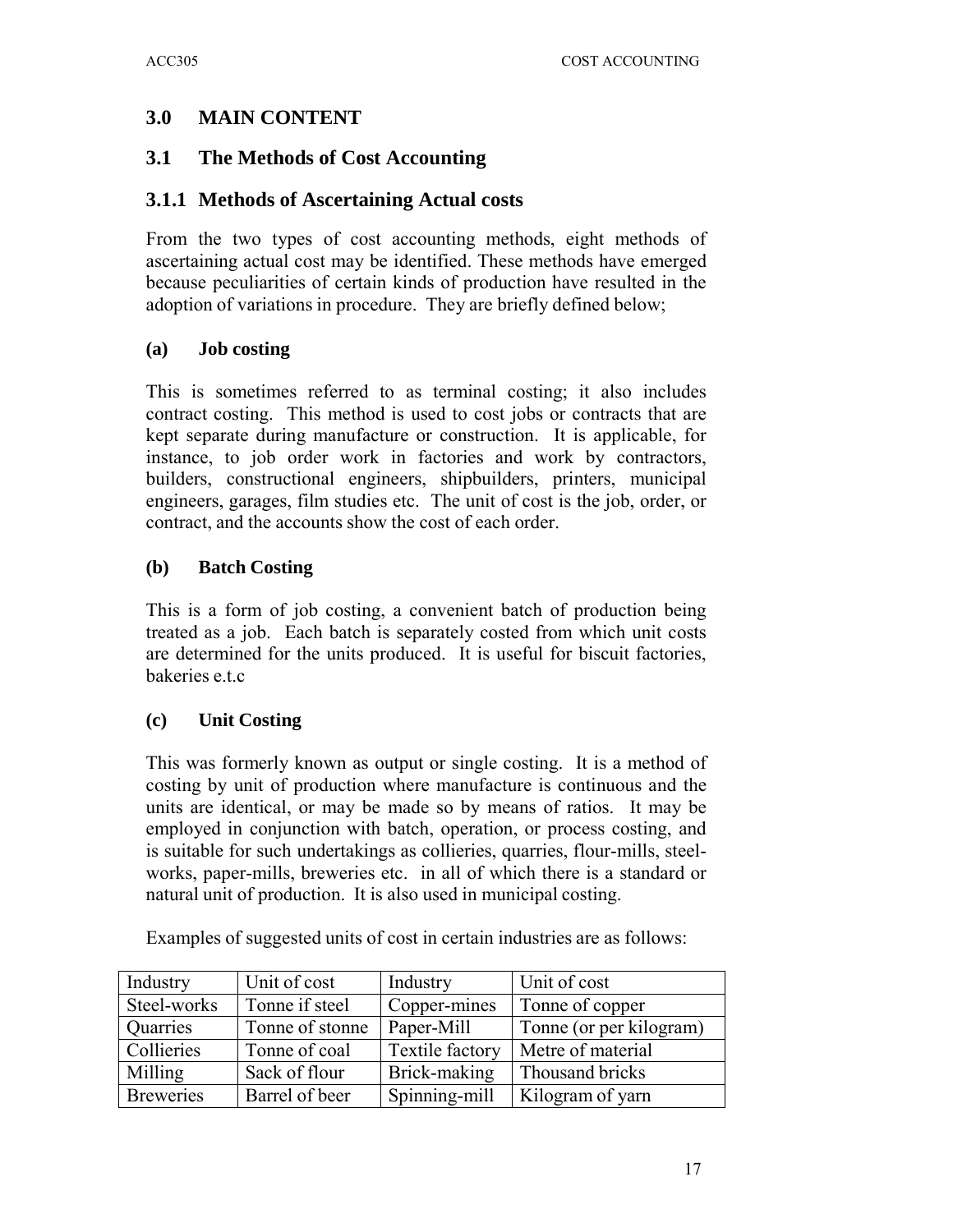In effect, when all the units produced are identical, the cost per unit is ascertained by finding the total expenditure and dividing by the number of units produced in a given period.

## **(d) Operating Costing**

This is unit costing as applied to the costing of services, such as those afforded by railways, motor-coaches, carriers, electricity supply and water undertakings. For example, in the case of the transport services mentioned, it may be desired to know the cost per kilometre, per tonne, per passenger, or the cost per tonne/km, per passenger/km, per parcel/km etc.

## **(e) Operating Costing**

This is method of unit costing by operations in connection with mass production and repetitive production. It is particularly useful where the production is put in large quantities of standardized units, as is usually necessary to ensure working at minimum cost. There is usually an uninterrupted flow of production, and the work is dividend up into as many operations as are convenient, thus obtaining the fullest advantage of division of labour to ensure maximum output at each operation. In this method, the cost per unit is found for each operation and at also for the finished unit. It is used in industries such as motor cars, radio and aero planes.

## **(f) Process Costing**

This is sometimes referred to as continuous or average costing. This is a method of costing production by processes in which:

- (a) The product of the process becomes the material of a subsequent process;
- (b) The different products and by-product (if any, are produced simultaneously at the same process;
- (c) The products, differing only in shape or form on completion, are not separately distinguishable from one another during one or more process of manufacture. Typical industries for which the method is suitably are concerned with chemicals, textiles, foods, paints and varnishes, etc. The cost of each process, and the cost per unit at each stage are usually shown by the accounts. In simple process accounts the findings of the cost per unit at each process is similar to the procedure used in unit costing referred to above. This is discussed further in Module 4 unit 2.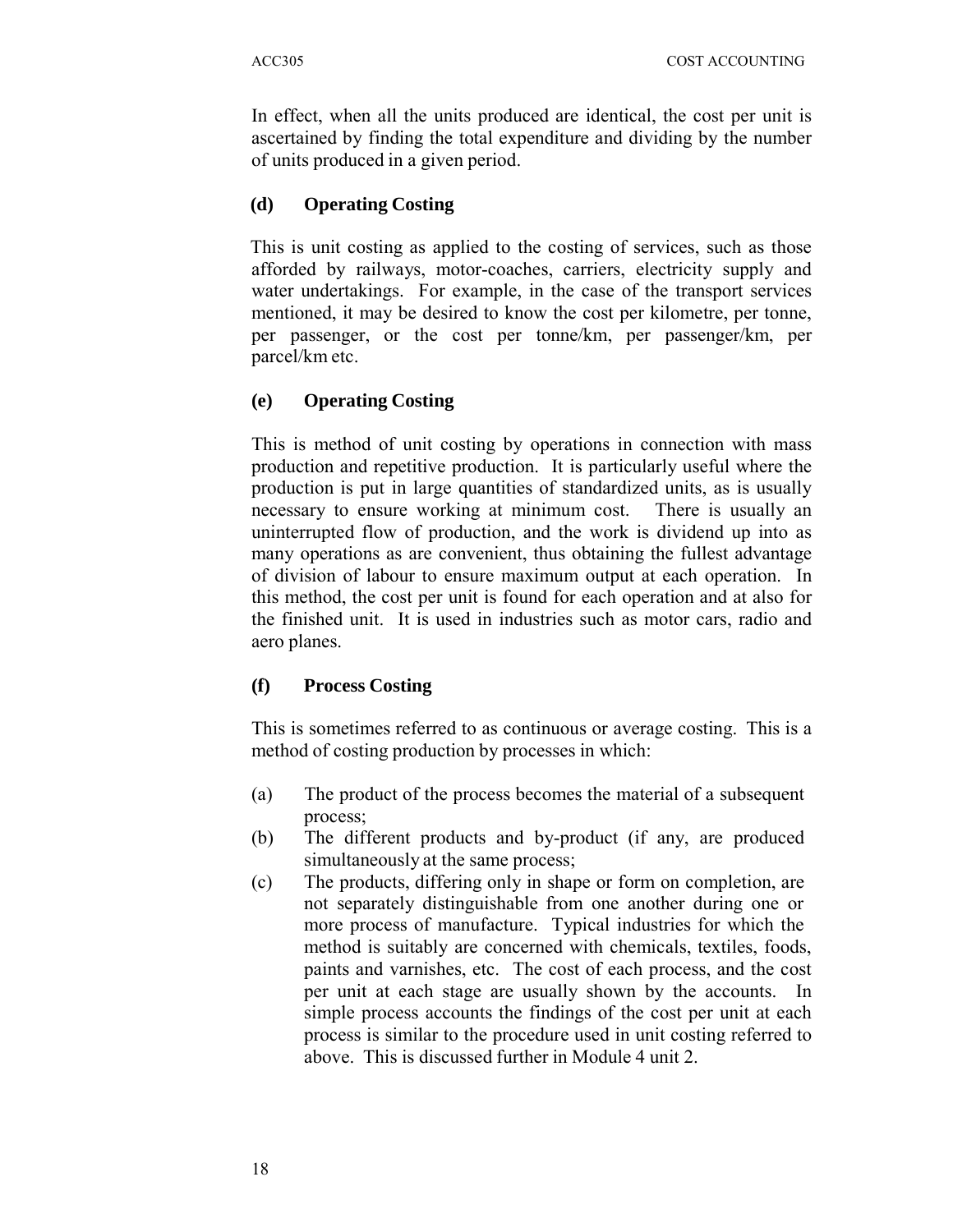# **7. Multiple costing**

This is sometimes referred to as composite costing. It is used when there are a variety of component parts separately produced.

## **8. Departmental Costing**

This is a method of ascertaining the cost of operating a department or cost centre. This is frequently necessary because of the need of control of expenditure in a department, e.g. the cost of running a research department, or because of the desire to allocate the costs of a department to another department or cost unit, e.g. the allocation of the inspection department costs to production departments or the allocation of costs the stores to various contracts.

# **3.1.2 Special Systems**

The nature of the product will determine which of the eight methods will be adopted in any business. However, in addition to these methods, mention should be made of three other systems which are not alternatives to those discussed already, but are techniques which may be adopted for special purposes of control and policy.

## **1. Uniform Costing**

This term refers to the use of a common method of costing for different undertakings or producers in the same industry. When used in a number of factories operated under a central control, detailed costs can be compared and considered with the assurance that the figures under each heading have been built up on the same basis.

A uniform system may also be adopted by an association or federation of manufacturers in an industry, not usually for purposes of cost comparisons, but for guidance of the members and sometimes for joint action for the benefit of the industry.

# **2. Marginal Costing**

This is concerned particularly with the effect which fixed overhead has on the running of a business. It is a method interpreting costs of a product at given volumes of output. It will be apparent that certain items of cost are, within limits, fixed or constant for each unit produced, whatever the quantity, but other costs vary according to the output quantity. A marginal cost is the amount of change in aggregate cost resulting f5rom an increase or decrease in the volume of output by one unit of production.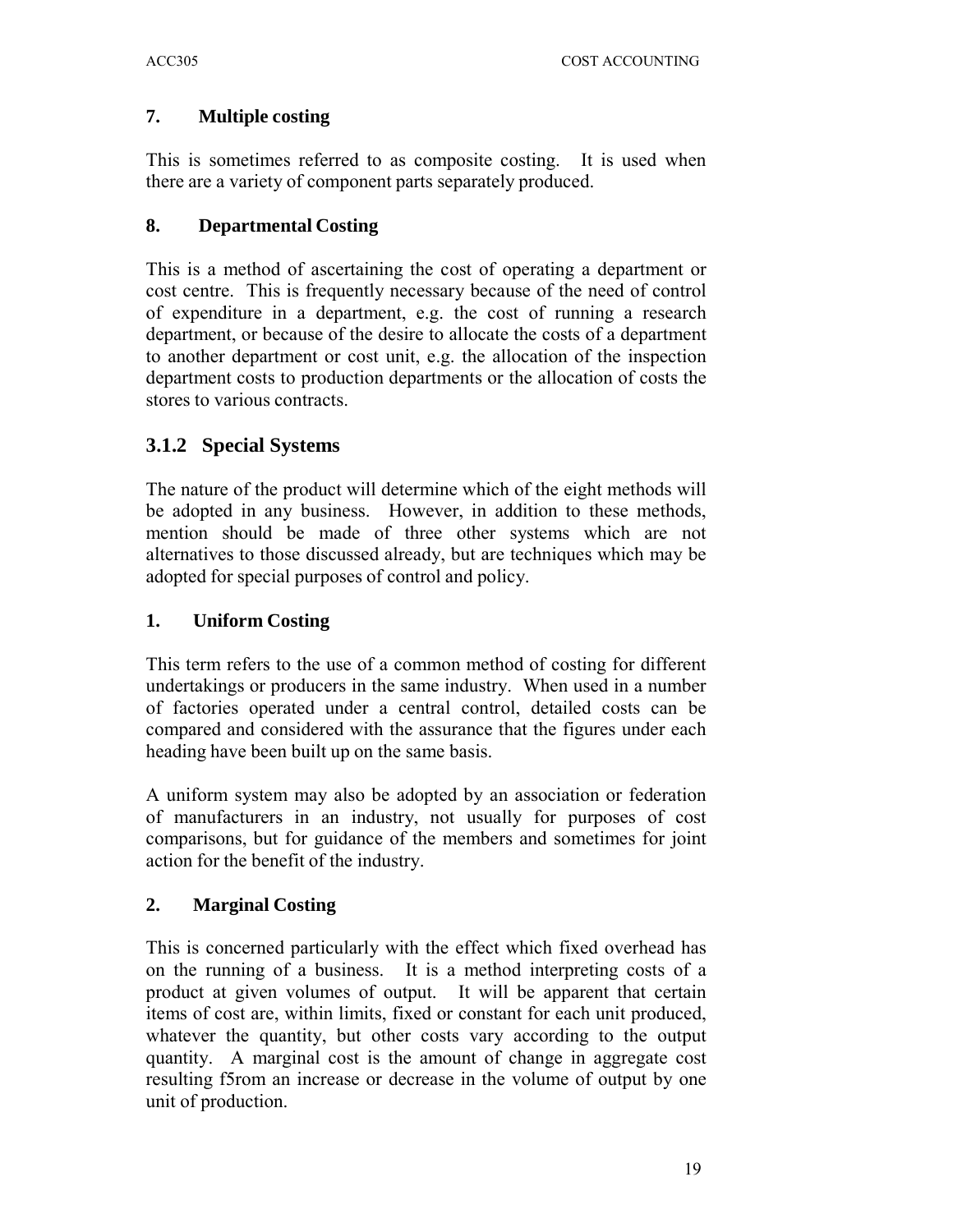## **3. Standard Costing**

This includes the term predetermined costing. Under this method the actual performance is compared with the predetermined performance, thus revealing any variance between the two. These variance can then be investigated, so that, where necessary, management can take the required action.

## **3.1.3 Cost plus Costing**

Reference may now be made to a method of cost accounting which is very infrequently used in industry in modern times, except, perhaps, in the building trade and in firms engaged on Government contracts during war-time. However, this method was used widely before the introduction of the more modern techniques which have been outlined above. Such contracts originated in the building trade, and were costed by what is known as the cost plus method of costing.

This is a form of costing in connection with contracts placed with manufacturers or builders on the basis of cost plus an agreed percentage of profits. The cost refers to direct material, direct labour, and admissible direct expenses, such as plant hire, transport of plant and materials, etc. To the cost is added an agreed sum or percentage to cover overhead expenses and profit.

The method was much used before and during the First World War and to a lesser extent during the Second World War. Surprisingly enough, it is still used frequently in the building trade even in the U.S.A. It is normally used only when there is need for rapid execution of contracts without waiting for the fixing of definite contract prices. The method is not regarded as satisfactory in normal circumstance owing to the possibility of abuse. When the method is used, the accounts are scrutinized by accountants appointed by the authority which placed the contracts. The reason for avoiding the use of this system whenever possible will be obvious after considering the following points.

- (a) It is in the contractor's interest to run the cost as high as possible, so that the percentage profit which is calculated on the total cost will be high.
- (b) There is a great possibility of collusion between the contractors and any sub-contractors or merchants supplying materials or services.
- (c) Inefficiency may be encouraged, resulting in overtime being necessary to complete the contract in time. This is beneficial to the employees, who receive larger pay packets, and to the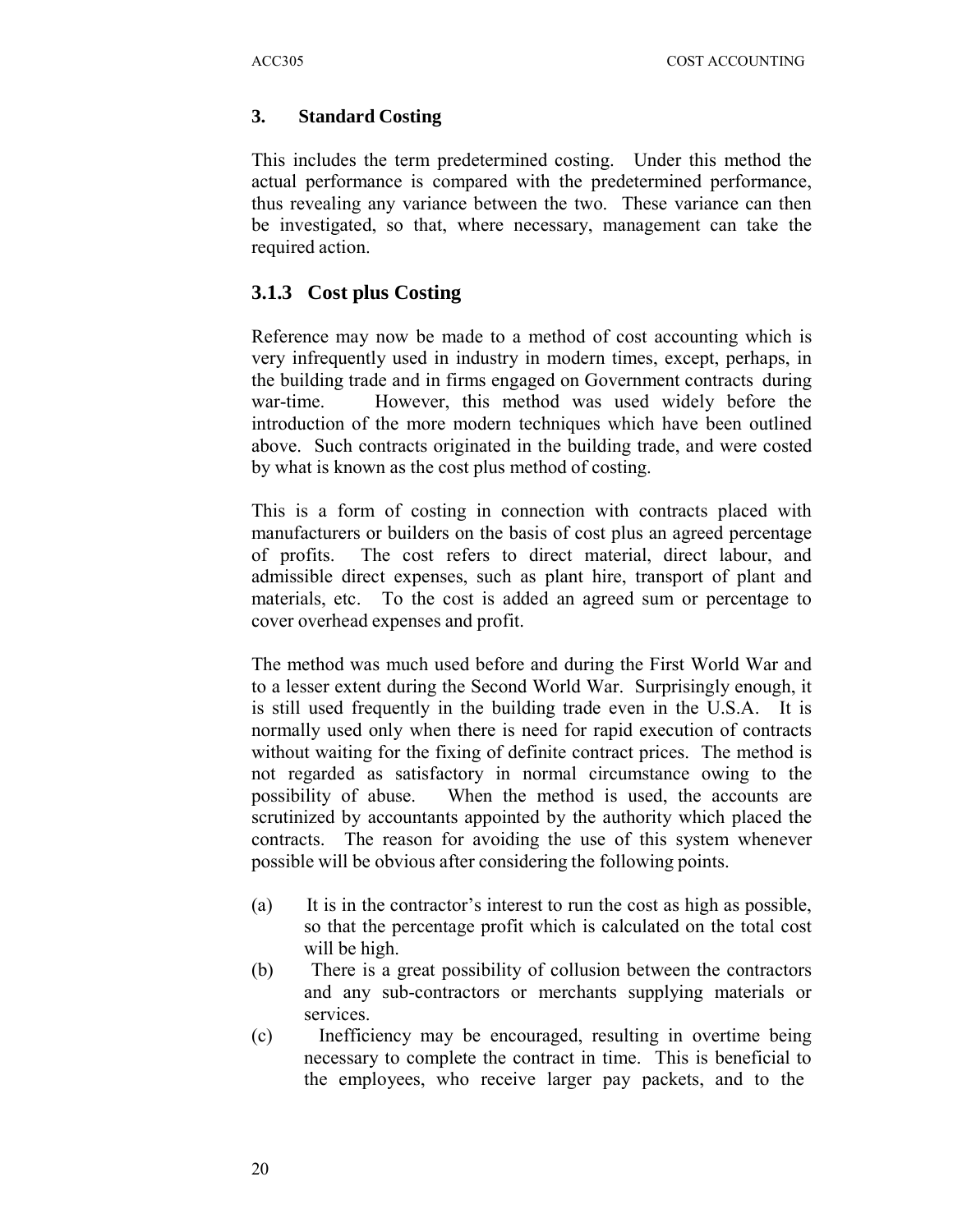employers, who receive larger profit. Ironically, the contract may even be happy because the job is completed in time.

However, expedient this method may be, and in some circumstances it may be the only possible method, it cannot be considered scientific costing.

## **SELF-ASSESSMENT EXERCISE**

- i. Discuss briefly the matters you would consider in planning a costing estimate for a manufacturing company.
- ii. Describe briefly the different methods of costing known to you and the type of product to which they are respectively applicable.

# **4.0 CONCLUSION**

The job cost method necessitates a very detailed cost analysis, but the resulting cost information is relatively accurate. On the other hand, the process cost method is not nearly so detailed, the cost per unit being ascertained by averaging the actual costs incurred over the period in question.

# **5.0 SUMMARY**

This unit treated the methods of ascertaining Actual cost in detail. We also discussed the special system and cost plus costing.

# **6.0 TUTOR MARKED ASSIGNMENT**

An existing cost system lacks the essential aspects of cost control. List the main matters to be introduced to make good the system's deficiencies.

# **7.0 REFERENCES/FURTHER READINGS**

- Owler, L.W.J and Brown, J.L (1990). *Costing Simplified*, pitman Ltd London
- Walker, C.J. (1982). *Principles of Cost Accounting*, pitman Bath London.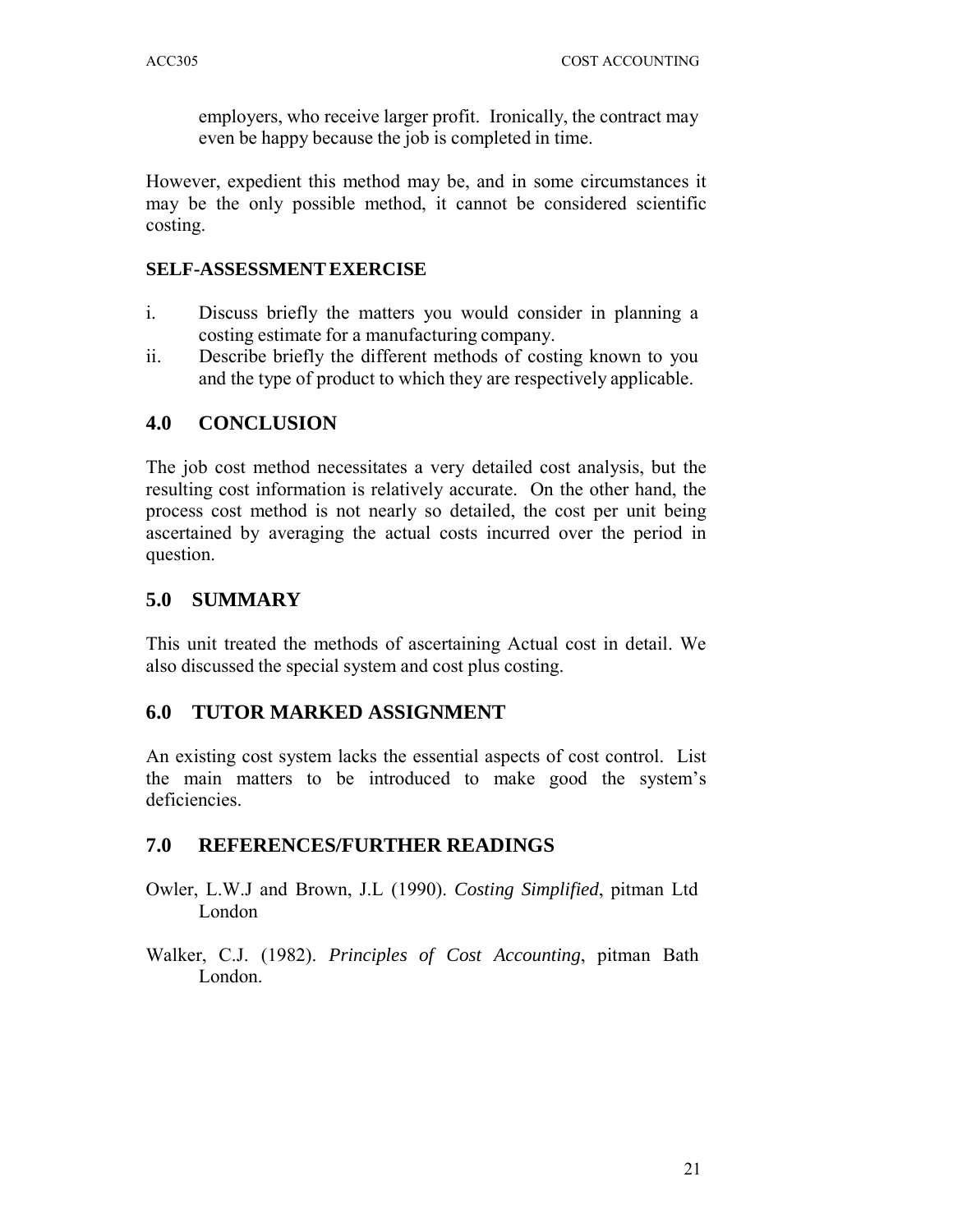# **UNIT 4 PURCHASING PROCEDURE**

### **CONTENTS**

- 1.0 Introduction
- 2.0 Objectives
- 3.0 Main Content
	- 3.1 Purchasing Procedure
		- 3.1.1 Organization in the Purchasing Department
		- 3.1.2 The Purchase of Materials
- 4.0 Conclusion
- 5.0 Summary
- 6.0 Tutor-Marked Assignment
- 7.0 References/Further Readings

# **1.0 INTRODUCTION**

In practically all business organizations large sums of money are invested in raw materials, parts, supplies, finished goods, and equipment. In many large companies the cost of materials is more than 50% of the sales value, which follows, therefore, that the profitability of a company may be determined to a considerable extent by the efficient operation of the purchasing department.

In this unit, attention will be directed towards the procedure of purchases and maintaining an efficient purchasing department.

## **2.0 OBJECTIVES**

By the end this unit, you should be able to:

Describe the organization of a purchasing department. Explain the various procedures in the purchasing department. Explain the use of purchase requisition and purchase order. Describe the use of core numbers for purchase of materials. Describe the use of goods received note.

# **3.0 MAIN CONTENT**

## **3.1 Purchasing Procedure**

By the introduction of proved purchasing procedures, the high cost of investment in purchases can be reduced and savings effected in such items as obsolescence, pilfering and stock shortages.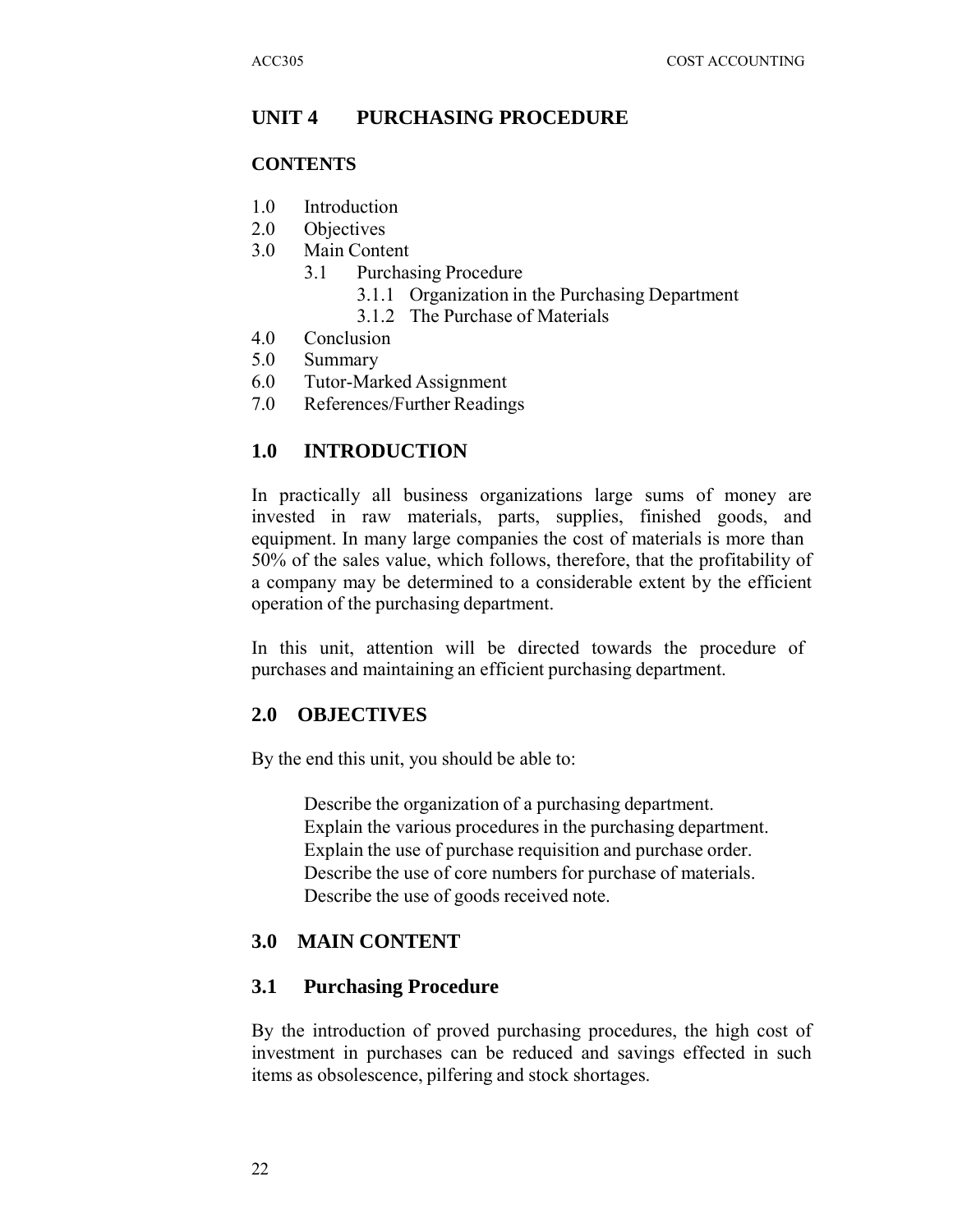ACC305 COST ACCOUNTING

Briefly, the objectives of the purchasing department are to procure goods and services of the right quality, in the right quantity, at the right time, in the right place, and at the right price.

# **3.1.1 Organization in the Purchasing Department**

In each industry and in different works within an industry the detailed organization will vary according to particular conditions and ideas, but the general procedure and principles outlined in this unit may be regarded as typical, although particularly suitable for an engineering or similar factory. The forms used as illustrations are based on some actually in use, but again will vary in ruling and wording to suit particular needs.

A large engineering firm will require an efficient purchasing department, while, on the other hand, a small concern may have all functions, including purchasing, carried out by the owner. However, it is essential that in any company, whether large or small, only one person or one department should be authorized to place orders with suppliers, otherwise purchase orders may be duplicated.

The head of the department is usually designated as chief buyer or purchasing agent. In a large manufacturing business he has considerable responsibility, because much money can be lost or saved by his department. He requires a good technical knowledge of the industry and a large measure of administrative and organizing ability; he must keep in constant touch with market prices, reports, and market tendencies, and have a working knowledge of contract law and procedure, together with a practical understanding of the principles of economic laws.

In some large businesses buying has been decentralized; in other words, each department is responsible for its own purchasing. However, most businesses operate one buying department, which is usually a very satisfactory arrangement.

# **3.1.1.1 Centralized Buying**

The advantages of centralized buying are:

- (a) a firm policy can be initiated with regard to conditions of purchasing, e.g. terms of payment;
- (b) standardization of articles is facilitated;
- (c) expert buying staff is concentrated in one department;
- (d) the number of people authorized to make purchase commitments is reduced;
- (e) combined purchasing power may result in reduced prices of commodities.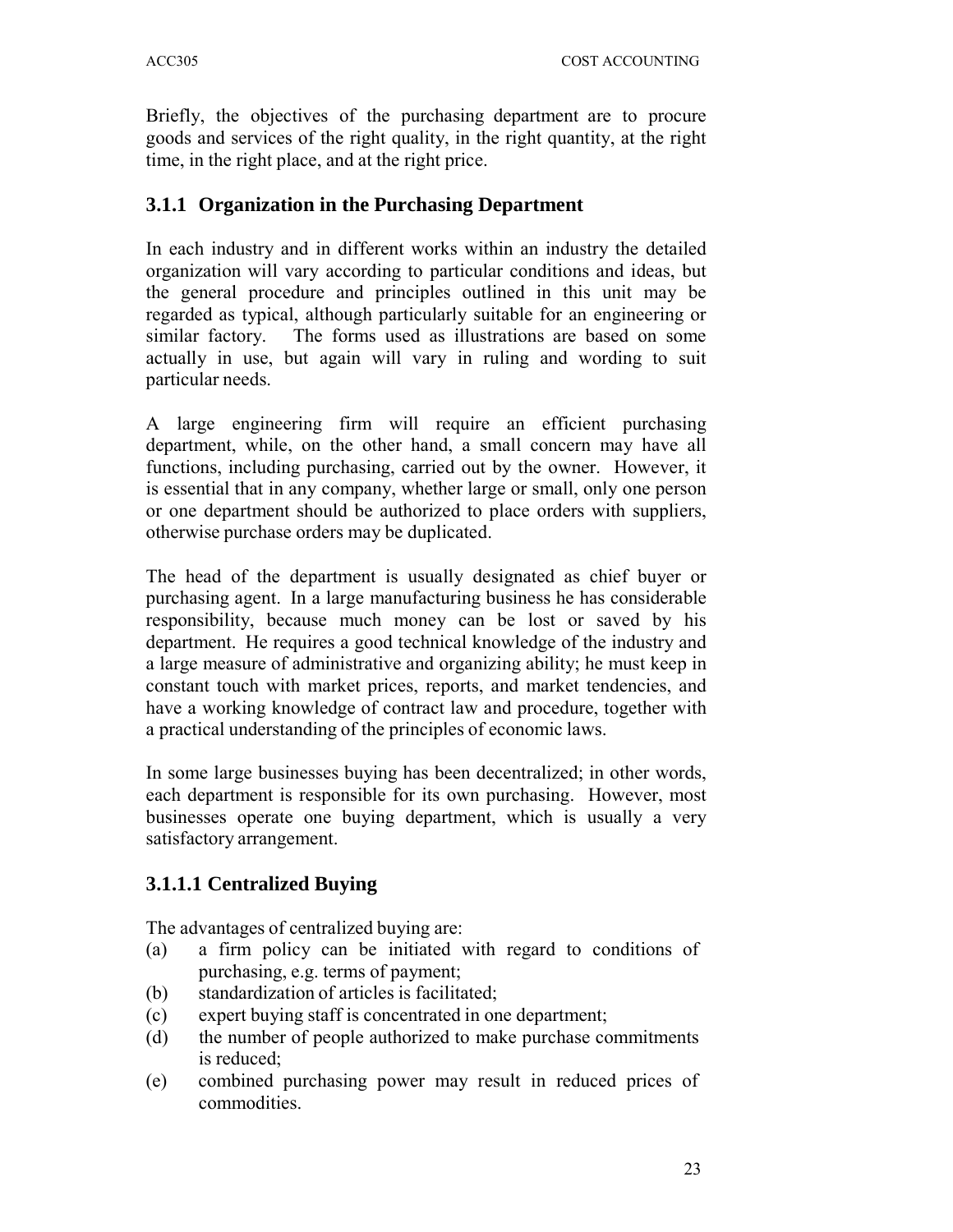The disadvantages are:

- (a) the creation of a special department may lead to high administration costs;
- (b) the purchasing procedure is much less flexible than that geared to special departments.

# **3.1.1.2 Procedure in the Purchasing Department**

The buyer should be provided with a schedule of technical specifications of the materials usually required, each item having a code number which will be quoted by those issuing purchase requisitions.

The department should keep files suitably indexed, both under the names of suppliers and materials. Records of prices and quantities for all materials should be kept in schedule form, arranged to show the seasonal and other movements of prices.

No purchase should be permitted except of duly authorized purchase requisitions, but in the case of materials largely and regularly used, forward contracts may be made after consultation with management. Where purchase contracts are placed, a record of orders issued against them and deliveries made should be kept.

# **3.1.2 The Purchase of Materials**

The buyer acts upon requisitions received from the storekeeper for all stores materials and, in some instances, other requisitions may come from the engineer, drawing office, or other responsible sources for new kinds of material not previously stocked, e.g. special materials for a particular order or new design. Consideration must be given to factors other than price, viz. to specifications, conditions of delivery, various charges, times of delivery, terms of payment, and discount.

The purchase requisition (Fig.1) may be routed as follows:

- (a) to the purchasing department
- (b) to the production control department;
- (c) retained in the issuing department.

After the buyer has decided which quotation is most acceptable, a purchase order (fig. 2) is prepared, which is evidence of the contract between the buyer and the supplier. The number of copies of the purchase order which is prepared depends on the organization of the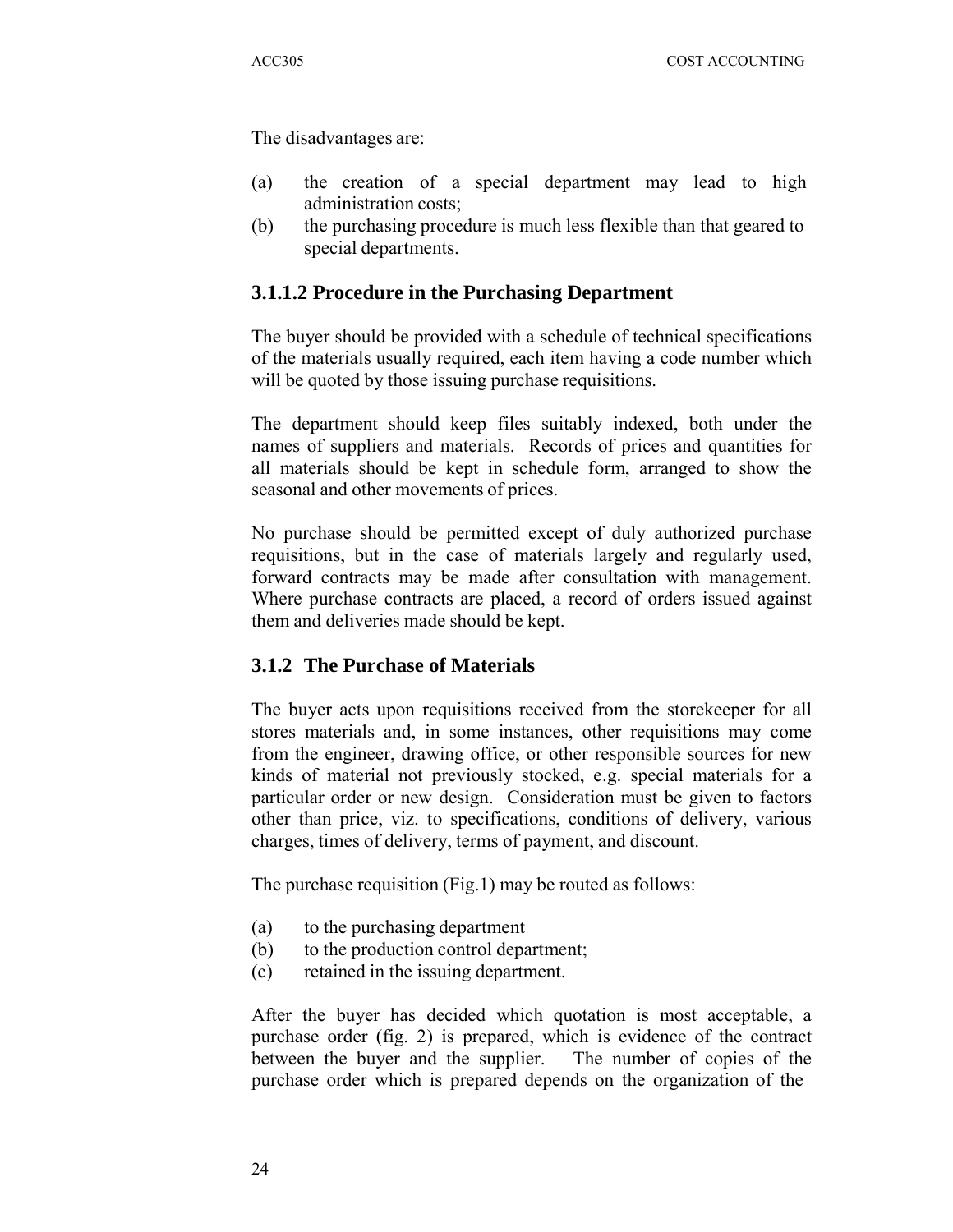business: a large concern may use five copies while a small concern may use only three copies. These may be routed as follows:

- (a) to the supplier;
- (b) to the receiving department;
- (c) to the accounting department;
- (d) to the department which initiated the purchase requisition;
- (e) retained in the purchasing department.

| <b>PURCHASE REQUISITION</b><br>Date: $23^{\text{rd}}$ Feb.20<br>No: 3208<br>Date Required: 1 <sup>st</sup> March, 20 Department: central stores |                                     |              |      |                     |
|-------------------------------------------------------------------------------------------------------------------------------------------------|-------------------------------------|--------------|------|---------------------|
| Stock Code<br>Purchase<br>Quantity<br>Description<br>No.<br>Order No.                                                                           |                                     |              |      | Supplier            |
| 3,000                                                                                                                                           | 50mm x 10mm<br>steel carriage Bolts | S.B.23       | 9790 | Universal<br>supply |
| Requisitioned by: P.J. Sam                                                                                                                      |                                     | Approved by: | Sani |                     |

# **Figure 1** Purchase requisition

Requisitions for materials regularly kept in stock might be initiated by the storekeeper, for other types of materials by the department requiring them.

**Note**: The last two columns are completed by the buyer.

The important work of following up deliveries by due date is the duty of the buyer. For this purpose, the copy purchase order, which is retained in the department, may be filed in delivery date order as stated on each copy by the buyer, so that probable daily deliveries may be checked. Any delays must be followed up by writing to the supplier.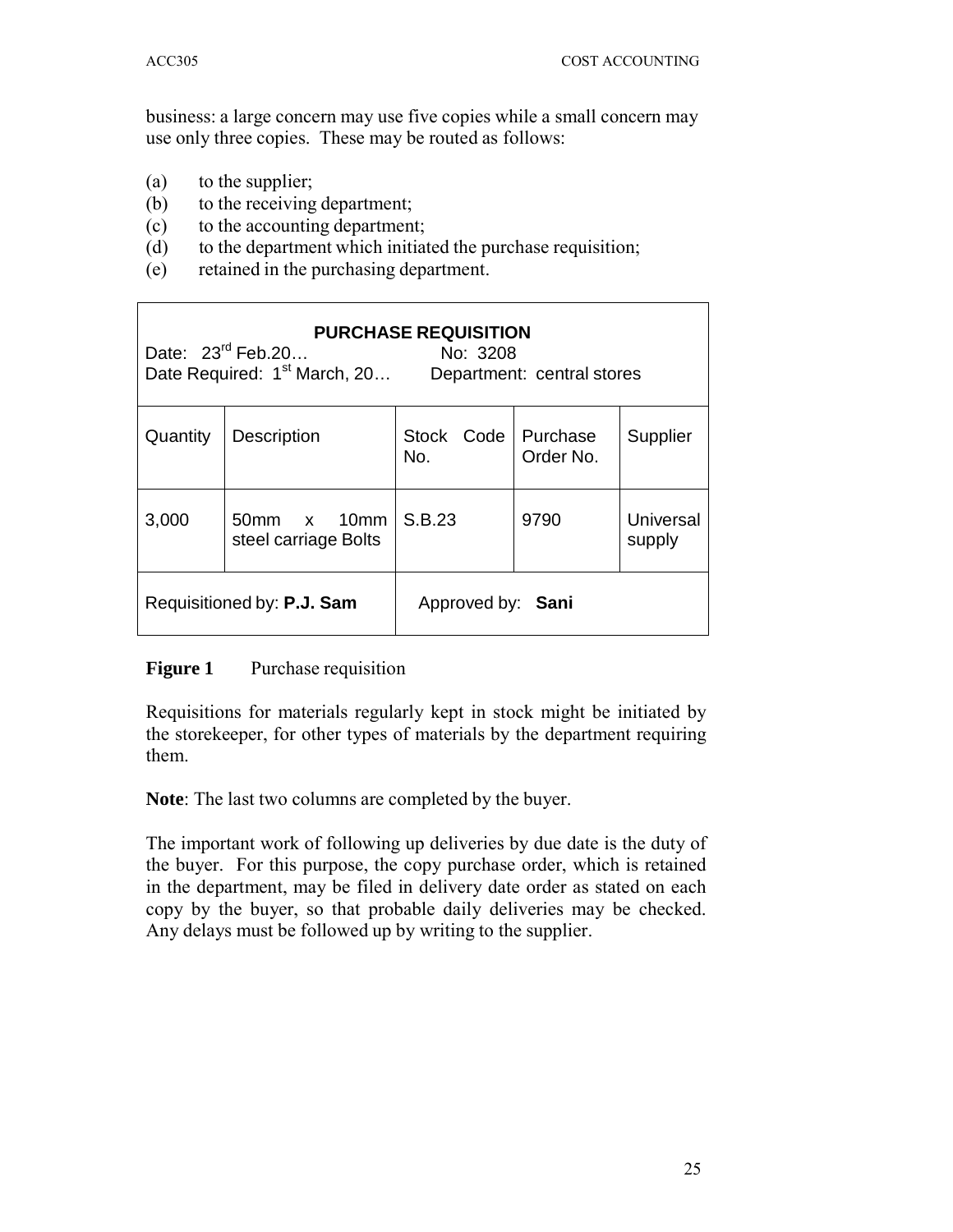| <b>PURCHASE ORDER</b> |                                                               |                   |                      |                                |  |
|-----------------------|---------------------------------------------------------------|-------------------|----------------------|--------------------------------|--|
|                       | No: 9790                                                      |                   |                      |                                |  |
|                       |                                                               |                   |                      |                                |  |
|                       |                                                               | From:             |                      |                                |  |
|                       |                                                               | M. Sani           |                      |                                |  |
|                       |                                                               | <b>Kaduna</b>     |                      |                                |  |
|                       | <b>To: Universal Supply</b>                                   |                   | <b>Our Ref: 3208</b> |                                |  |
| Zaira                 |                                                               |                   |                      | Date: 24 <sup>th</sup> Feb. 20 |  |
|                       |                                                               |                   |                      |                                |  |
|                       | Please supply, in accordance with the instruction herein, the |                   |                      |                                |  |
| following.            |                                                               |                   |                      |                                |  |
|                       |                                                               |                   |                      |                                |  |
| Quantity              | Description                                                   | Price             | Unit                 | Delivery                       |  |
|                       | 50mm x 10mm steel                                             | N <sub>0.10</sub> |                      | $28^{th}$ Feb. $20$            |  |
| 3,000                 |                                                               |                   | each                 |                                |  |
|                       | Carriage Bolts                                                |                   |                      |                                |  |
| <b>Delivery</b>       | Ship to:                                                      | Terms:            | <b>Account</b>       | Signed by:                     |  |
| Free                  | <b>Central Stores</b>                                         |                   | No: 57               | C. Graeme                      |  |
| <b>Buyer</b>          |                                                               | 5% Monthly        |                      |                                |  |
|                       |                                                               |                   |                      |                                |  |
|                       |                                                               | Account           |                      |                                |  |



Care should be taken to ensure that the purchase order specifies the date and terms of delivery, and the cash discount available if payment is made within the stipulated period.

# **3.1.2.1 Use of Code Numbers for Materials**

The use of code numbers for identifying each item carried in the stores is an advantage, not only to the purchasing department and production control department but also to the stores ledger clerk, in that ambiguity in description of articles is eliminated and much time and writing is saved. The code may consist of symbols and numbers, or numbers only. For example, the symbols B and S could be given to represent brass and steel; the number following the symbol to identify the size, quality, etc.: thus, B.0640 for brass screws of the same size.

All standard articles will have identifying symbols and numbers, so the system will require careful compilation. In practice, storemen, clerks and draughtsmen find these codes easy to work with, since the code numbers of the more frequently used materials are readily memorized. In the cost department the pricing of issued material is facilitated, and uncertainty as to size and kind of material is avoided.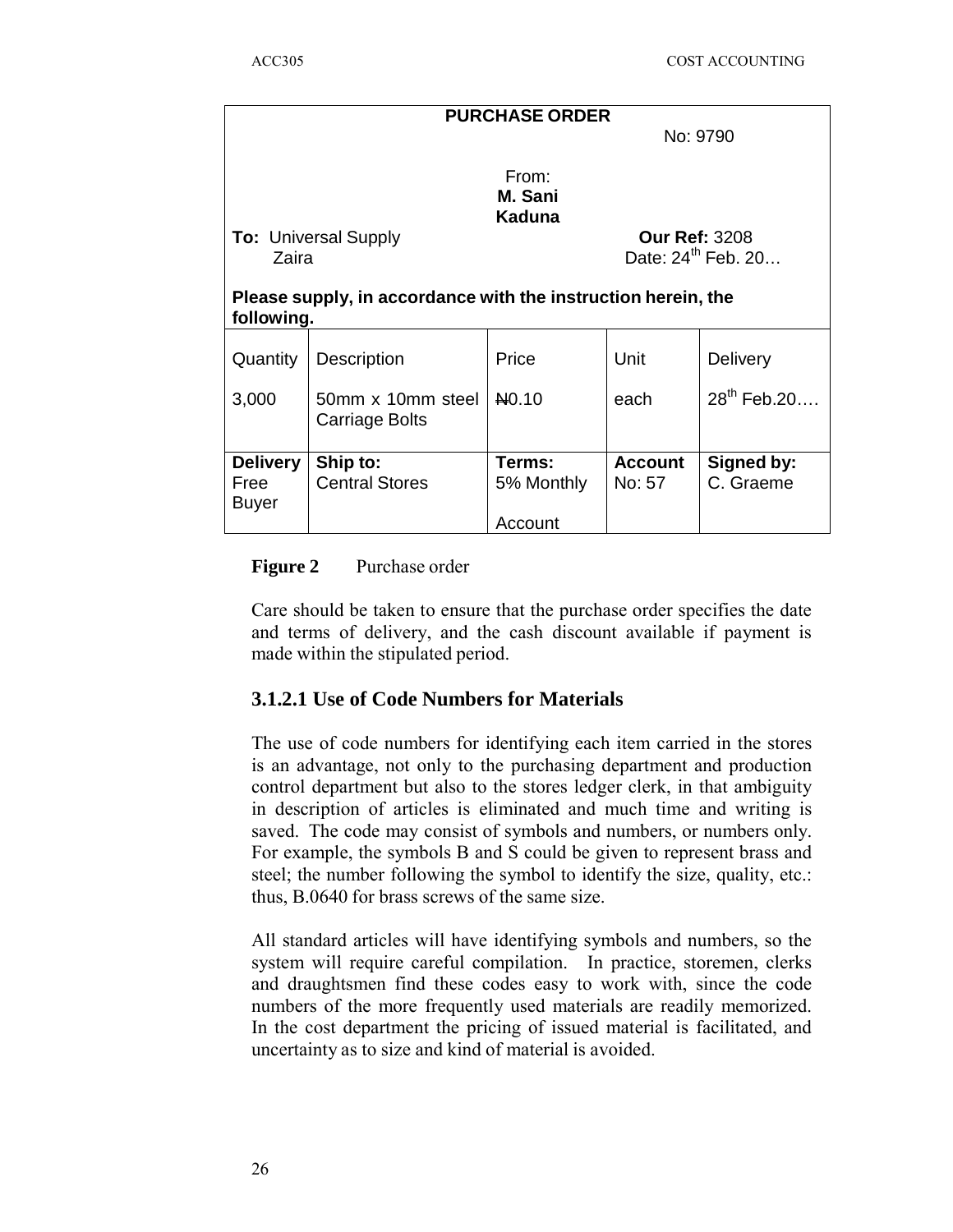# **3.1.2.2 Procedure on Receipt of Materials**

Delivery notes or advices of dispatch usually accompany deliveries from suppliers, so these should be directed to the receiving clerk or storekeeper. Invoices received are passed direct to the accounts department to be checked for payment.

Materials entering the factory should be unloaded at special receiving centres. These should be situated as near to the road, railway siding, canal, or wharf as possible, yet at the same time be accessible from any part of the factory, so as to minimize handling charges.

The receiving department should receive a copy of the purchase order, so that, if necessary, arrangement can be made to unload the materialsspecial apparatus may be necessary to handle heavy or bulky materials. However, it is often advisable that this copy should not show quantities ordered, but only indicate that a shipment of certain materials is expected; this results in the receiving clerk being obliged to check the goods physically rather than to rely on data shown on the purchase order as a guide to quantities received.

Goods should be inspected for quality to ensure that they comply with any specification which may have been stated on the purchase order. In may large firms an inspection department is attached to the receiving department, while in small firms the storekeeper is responsible for inspection. If any goods are rejected the inspector will enter the reason for rejection on a special rejection report, so that the buyer is immediately informed and can contact the supplier.

# **3.1.2.3 The Goods Received Note**

Full particulars of goods received are entered on a goods received note (Fig. 3). Routing of the goods received note will depend on the organization.

A suggested routing is:

- a) to the purchasing department;
- b) to the accounts department;
- c) to the department which initiated the purchase requisition;
- d) to the stores;
- e) Retained in the receiving department.

The completed goods received note is then passed to the official responsible for approving the goods, who signs the notes and sends them, with the goods, to the storekeeper. Where the storekeeper is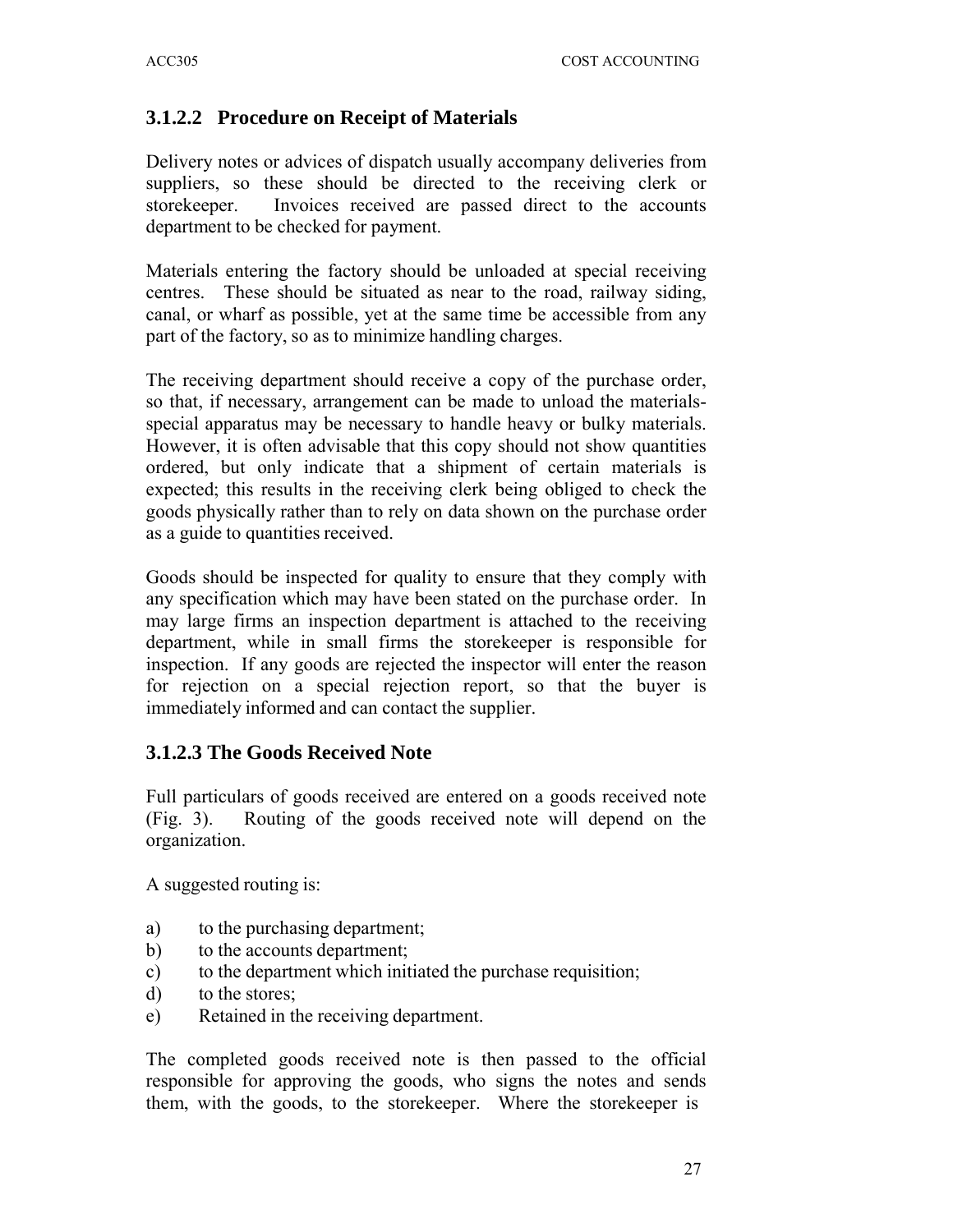responsible for receiving and approving goods, he will prepare the goods received note.

When the purchasing department receives a copy of the goods received note, together with the receiving clerk's copy of the purchasing order, the order can be marked off in the order book.

| <b>GOODS RECEIVED NOTE</b> |                                                                                   |                                     |               |                |              |
|----------------------------|-----------------------------------------------------------------------------------|-------------------------------------|---------------|----------------|--------------|
|                            | From: S. Garwa & Co.<br>G.R. No. 59<br>Date: 5 <sup>th</sup> March 2000<br>Kaduna |                                     |               |                |              |
|                            |                                                                                   |                                     |               |                |              |
| Goods                      | Quantity                                                                          | Packages<br>Order<br>For office use |               |                |              |
|                            |                                                                                   |                                     | No.           | Rate           | N            |
|                            |                                                                                   |                                     | 4721          |                |              |
| Carrier                    | Received                                                                          | Goods Inspection                    |               |                |              |
| BR                         | by                                                                                | Report                              |               |                |              |
|                            | P.Maman                                                                           | Correct. J. G                       |               |                |              |
|                            |                                                                                   |                                     | <b>Stores</b> |                |              |
| <b>Purchase</b>            | Noted on                                                                          | <b>Bin</b>                          | Ledger        | <b>Invoice</b> | $A$ /cs. Ref |
| <b>Requisition</b>         | <b>Progress</b>                                                                   | No.                                 |               | No.            |              |
| No.                        | <b>Chart</b>                                                                      |                                     |               |                |              |
| 284                        | 5/621                                                                             | 72                                  | 212           | 360            | P.J.84       |

**Figure 3** Goods received note

This note is made out by the receiving department when goods are received, and is priced by the cost department from copy orders. It forms the basis of entries in the stores ledger made in advance of receipt of invoices, with which they are later agreed.

## **Checking Inward Invoices**

Invoices received are numbered consecutively on entry into the invoice register. The purchasing department clerk enters on it the order number, goods received note number, and signs for the accuracy of the particulars ascertained from the copy order and the goods received note. The copy order retained should be marked with the invoice number and goods received note number, to preclude the passing of a possible duplicate invoice. If the invoice is in order, the buyer will sign and pass it to the accounts department for payment. There, it will be checked to ensure that any calculations are correct.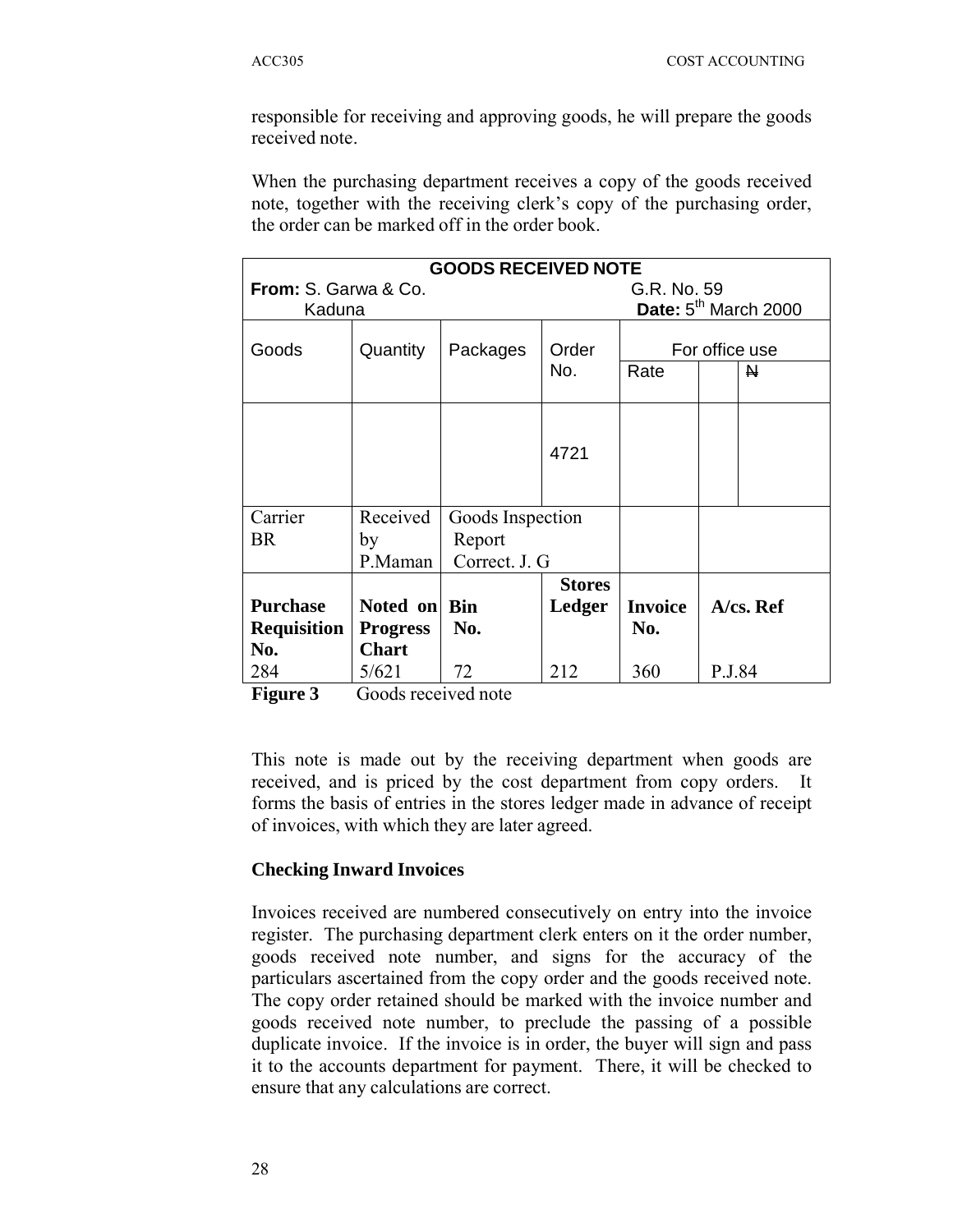The invoice is entered in the purchase day book, from which the supplier's account is credited in the creditor's ledger. The total purchases day book is debited to purchases account in the general ledger and credited to creditors control account.

## **SELF-ASSESSMENT EXERCISE**

- i. Some factories have a main store and a number of departmental sub-stores. What are the advantages and disadvantages of this arrangement? How may the level of goods in a sub-store be maintained and what documents would be required for such maintenance?
- ii. What factors should be taken into account in determining whether or not to buy increased quantities of materials for stock with discounts given for large quantities?

# **4.0 CONCLUSION**

The quality required for each purchase is determined by the official making the purchase requisition and not by the purchasing department. The importance of buying the right quality lies in the fact that failure to do so may lead to conflict within the different departments and overall higher costs to the firm as a whole if the wrong quality is bought.

# **5.0 SUMMARY**

The purchaser is interested basically in four things. These are quality, quantity, price and delivery date. The best strategy for the purchaser is to balance these four factors to obtain the exact combination needed at the most advantageous costs to his firm.

# **6.0 TUTOR-MARKED ASSIGNMENT**

Design (a) a materials requisition; (b) a purchase requisition

# **7.0 REFERENCES/FURTHER READINGS**

- Eddy, O.O. (2002). *Coping with Cost Accounting* Pumark Nigeria Limited, Lagos.
- Owler, L.W.S. and Brown, J.L (1985) Costing simplified, pitman London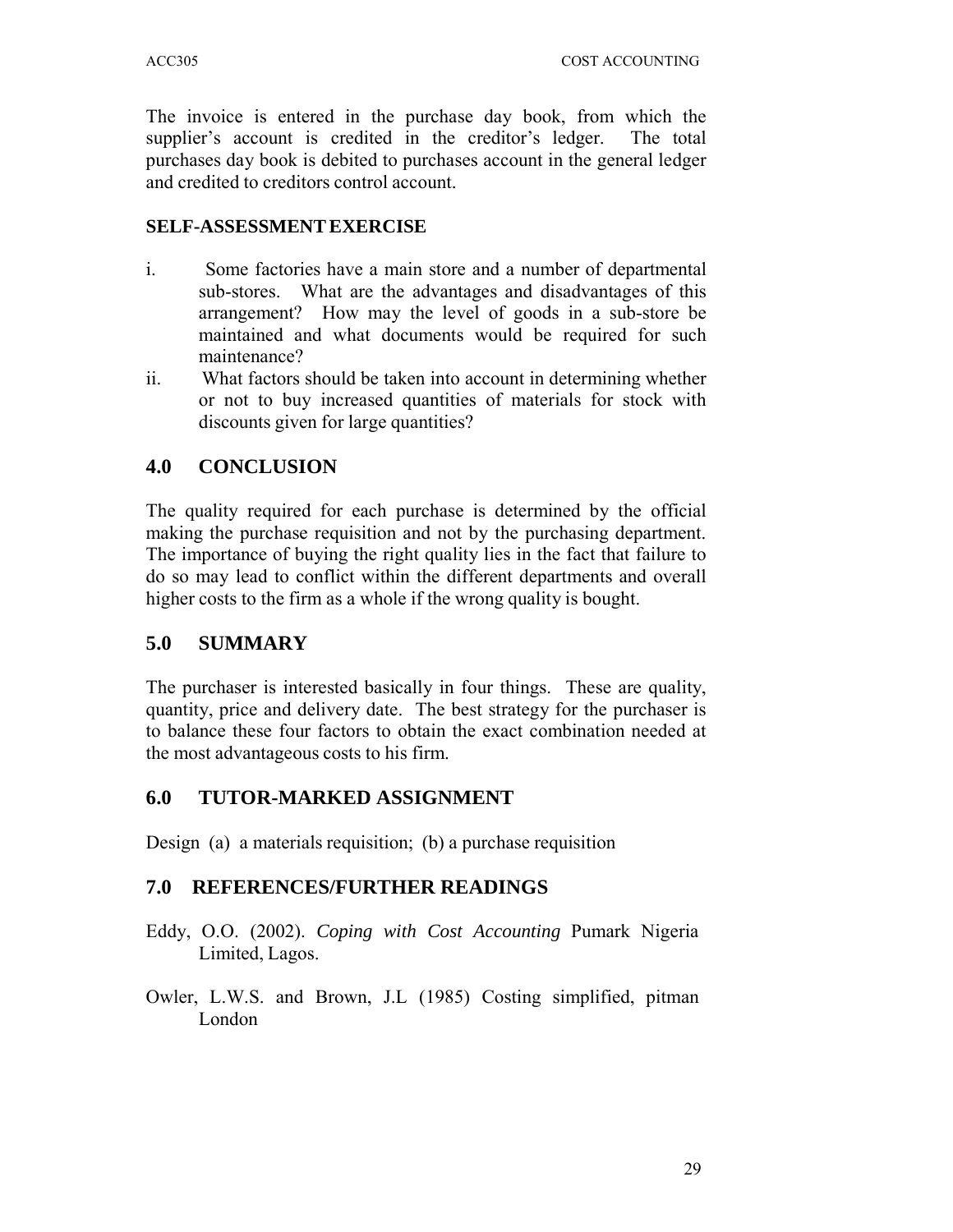# **UNIT 5 STORES ROUTINE**

### **CONTENTS**

- 1.0 Introduction
- 2.0 Objectives
- 3.0 Main Content
	- 3.1 Stores Routine
		- 3.1.1 Importance and Location of the Stores
		- 3.1.2 The Imprest System
		- 3.1.3 The Storekeeper
		- 3.1.4 Turnover of Stores Materials
- 4.0 Conclusion
- 5.0 Summary
- 6.0 Tutor-Marked Assignment
- 7.0 References/Further Readings

# **1.0 INTRODUCTION**

In most manufacturing companies, a large part of money invested is represented by stocks. Serious losses may be suffered in companies with inefficient stores techniques. Insufficient stocks may result in costly production hold-ups, or rush shipments may mean increased costs of production. On the other hand, stocks which are too large result in capital being tied up unnecessarily, and increased costs of storage and obsolescence.

In this unit, we shall discuss on the importance of store routine, and the functions of the storekeeper.

## **2.0 OBJECTIVES**

By the end of this unit, you should be able to:

Discuss the importance of store location. Discuss the functions of the storekeeper. Describe the importance of store requisition. Explain the issue of maintaining a stock level.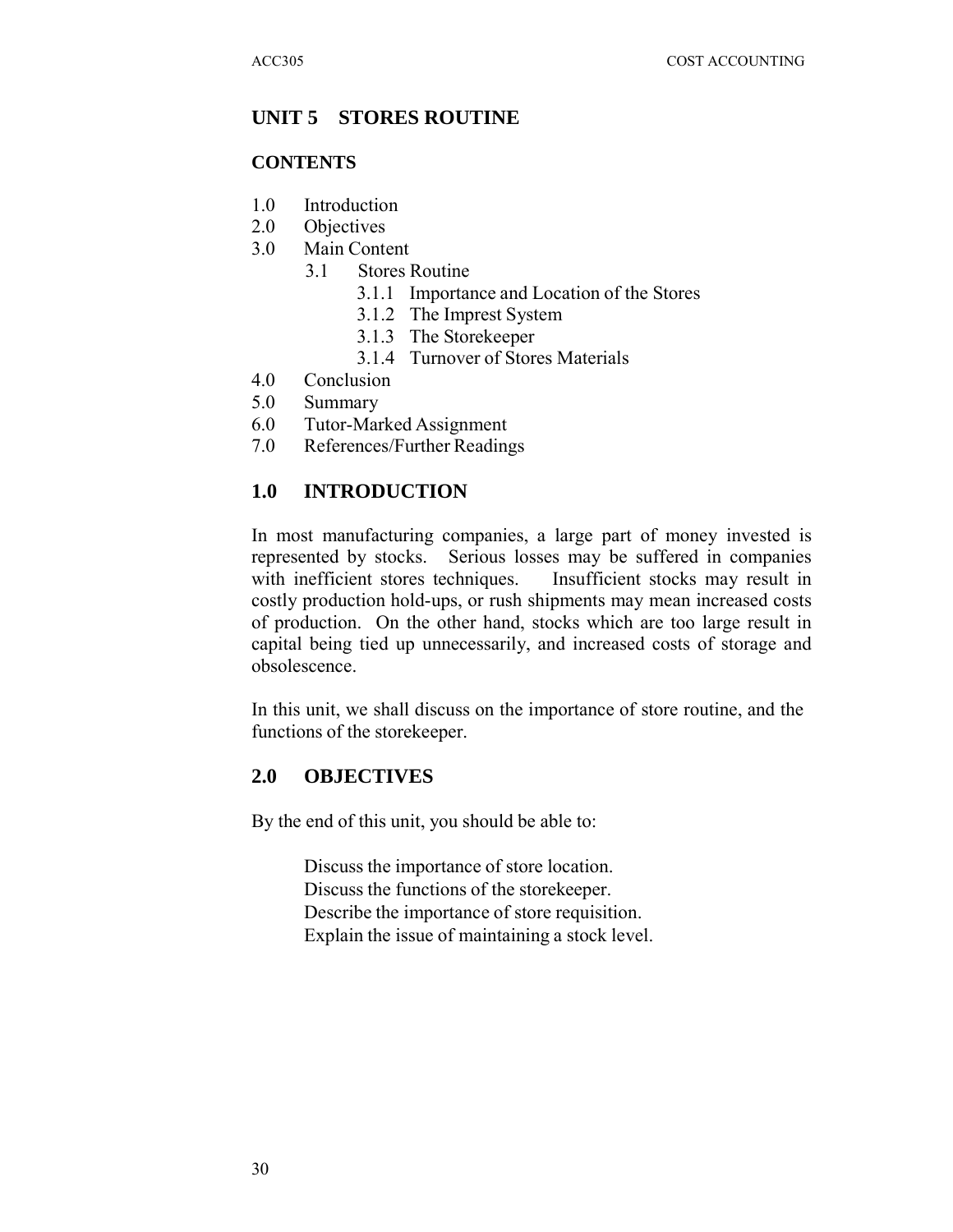# **3.0 MAIN CONTENT**

## **3.1 Stores Routine**

## **3.1.1 Importance and Location of the Stores**

The stores in many small firms is often neglected, and it is not realized that materials represent an equivalent amount of cash. Material pilferage, deterioration of materials, and careless handling of stores lead to reduced profits, or even losses, so it is essential that to obtain the maximum advantage of a cost accounting system, an efficient, wellequipped stores, be maintained.

# **3.1.1.1 Location of the Stores**

The organization of the stores will depend on the type of industry, size of the firm, and policy of the management. However, in general, we can define two types of stores organization central stores and sub-stores.

The location of the stores should be carefully planned so as to ensure maximum efficiency. It should be as near to the receiving department as possible, so that haulage charges are at a minimum. At the same time, there should be easy access to all departments especially to those in which heavy or bulky materials are to be delivered.

In large factories where there are many departments it is possible that the stores cannot be situated where it is convenient to deliver to all departments and at the same time be near to the receiving department, so it is often necessary to set up sub-stores to serve a particular part of the organization. The central stores will then issue to the sub-stores the materials specially required for the department or departments serviced by the sub-store. It is strongly recommended that the storekeeper of each sub-store should be responsible to the chief storekeeper. This will ensure that a uniform policy of buying, storing, and issuing is followed.

## **Centralized storage**

The advantages of operating central stores as compared with sub-stores are as follows:

- (a) economy in staff and concentration of experts in one department;
- (b) reduced clerical costs and economy in records and stationery;
- (c) better supervision is possible;
- (d) staff become acquainted with different types of stores, which is very useful if anyone is absent from work;
- (e) better layout to stores;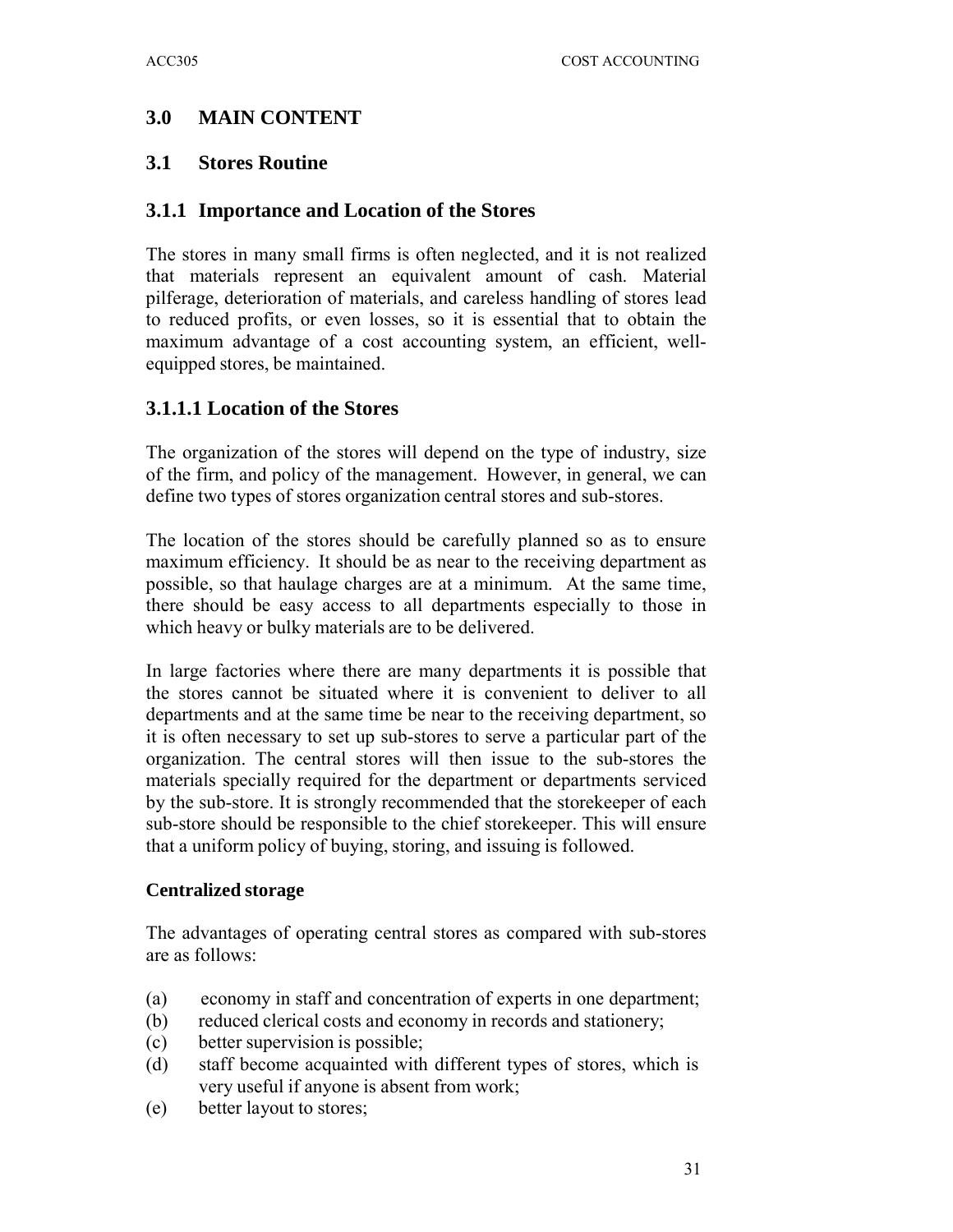- (f) inventory checks facilitated;
- (g) stocks are kept to a minimum, thus reducing storage space;
- (h) fewer obsolete articles;
- (i) the amount of capital invested in stock is minimized.

The disadvantages are likely to be:

- a) increased transportation costs;
- b) the stores may be situated at some distance fro may departments, thus causing inconvenience and delay;
- c) breakdowns in transport or hold-ups in central stores may cause production stoppages in departments.

## **3.1.2.1 Layout of the stores**

Shelves, racks, bins, etc, should be situated in clearly defined lanes, so that easy access is possible. In many cases it may be necessary to allow enough room for the passage of trucks, so white lines should be painted on the floor, determining the position of storage containers.

## **3.1.2 The Imprest System**

It is sometimes the practice of large organizations to use the imprest system of stores control, which operates in rather a similar way to a petty-cash system. For each item in stock a quantity will be determined, which represents the number of articles which should be on hand at the beginning of any period. At the end of a period the storekeeper of each sub-store will requisition from the central stores the number of articles required to bring the stock up to the predetermined quantity.

For example, let us assume that the imprest amount which has been set for a material is 1,000 units. During the week ending  $28<sup>th</sup>$  July, issues of the material have reduced the stock to 280 units. The sub-storekeeper would issue a requisition from the central storekeeper for 720 units to ensure that at the beginning of the next week 1,000 units are in stock.

## **3.1.3 The Storekeeper**

The stores should be under the control of one person, who may be known as the storekeeper, chief storekeeper, or stores superintendent. He should be a man of wide experience in stores routine, able to organize the operation of the stores, of undoubted integrity, and capable of controlling men under his authority.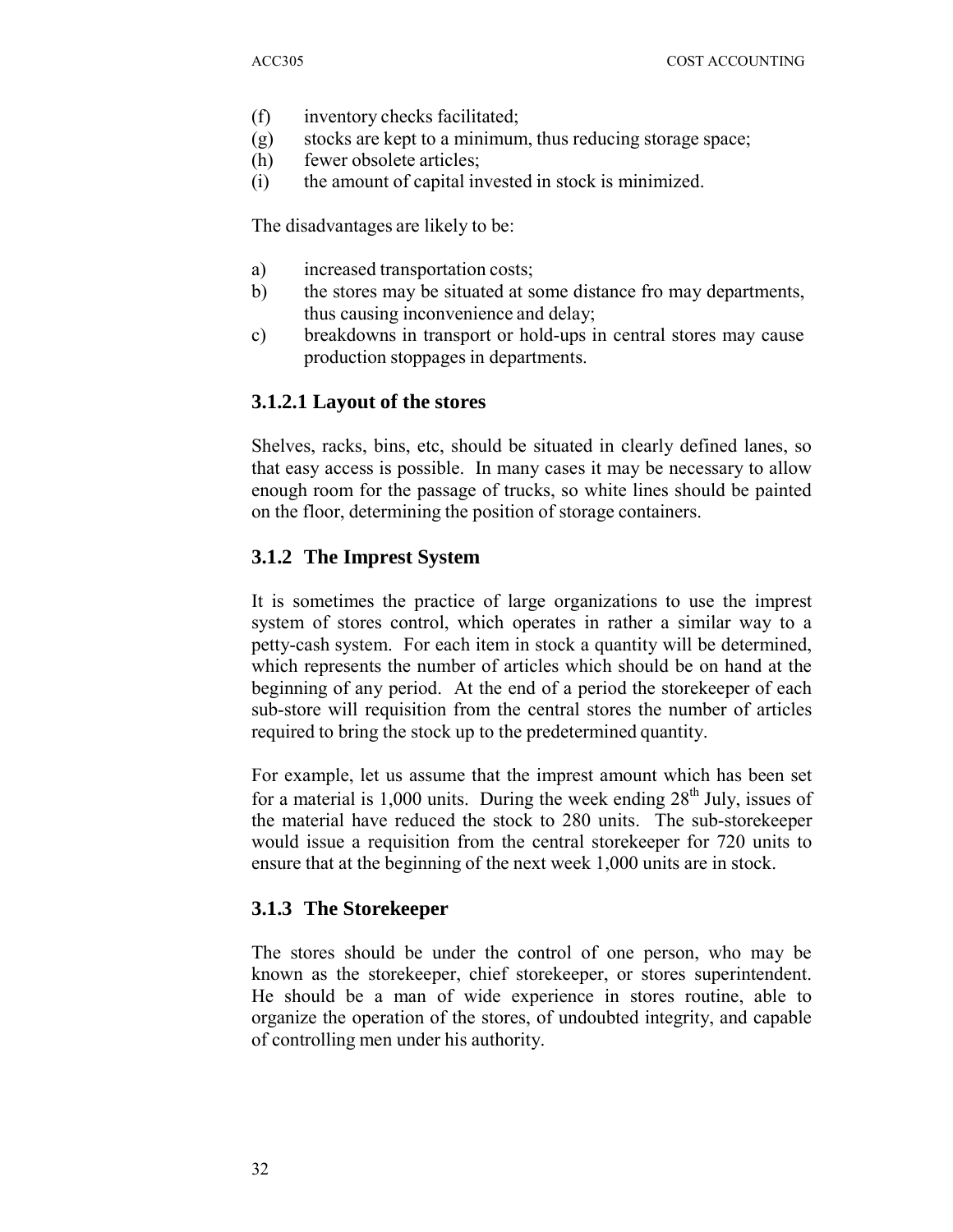His duties and responsibilities may be as follows:

- a) maintaining the stores in a tidy manner;
- b) accepting materials into the stores, after having ascertained that the delivery complies with specifications detailed on the purchase order, goods received note, or stores debit note;
- c) correct positioning of all materials in store;
- d) checking the bin card balance with the physical quantities in the bins;
- e) requisitioning further supplies from the purchasing department when the recorder level is reached on any materials;
- f) preventing unauthorized persons entering the stores;
- g) issuing materials against authorized stores requisition notes;
- h) advising management of obsolete or slow moving stocks.

### **Requisitioning for stores**

The storekeeper is guided when requisitioning for stores, by the maximum and minimum quantity which he is authorized to store in respect of each kind of material, and the recorder level.

The maximum stock is fixed by taking into account such aspects as:

- a) rate of consumption of the materials;
- b) time necessary to obtain new supplies;
- c) finance-if stocks are unnecessarily high, capital is locked up which could probably be otherwise employed;
- d) storage space-the provision of, and cost of, maintaining the necessary storage room must be considered;
- e) possibility of loss by evaporation, deterioration, etc.;
- f) extent to which price fluctuation may be important;
- g) risks of changing specifications and obsolescence;
- h) Seasonal considerations as to both price and availability of supplies, e.g. market shortages;
- i) Economic ordering quantities

The minimum stock is fixed by taking into account:

- a) rate of consumption of the material;
- b) time necessary to obtain delivery of supplies.

The reordering level is the quantity fixed between the maximum and minimum stock figures, at which time it is essential to initiate purchase requisitions for new supplies of the material. This level will usually be slightly higher than the minimum stock figure, so as to cover such emergencies as abnormal usage of the materials or unexpected delay in delivery of new supplies.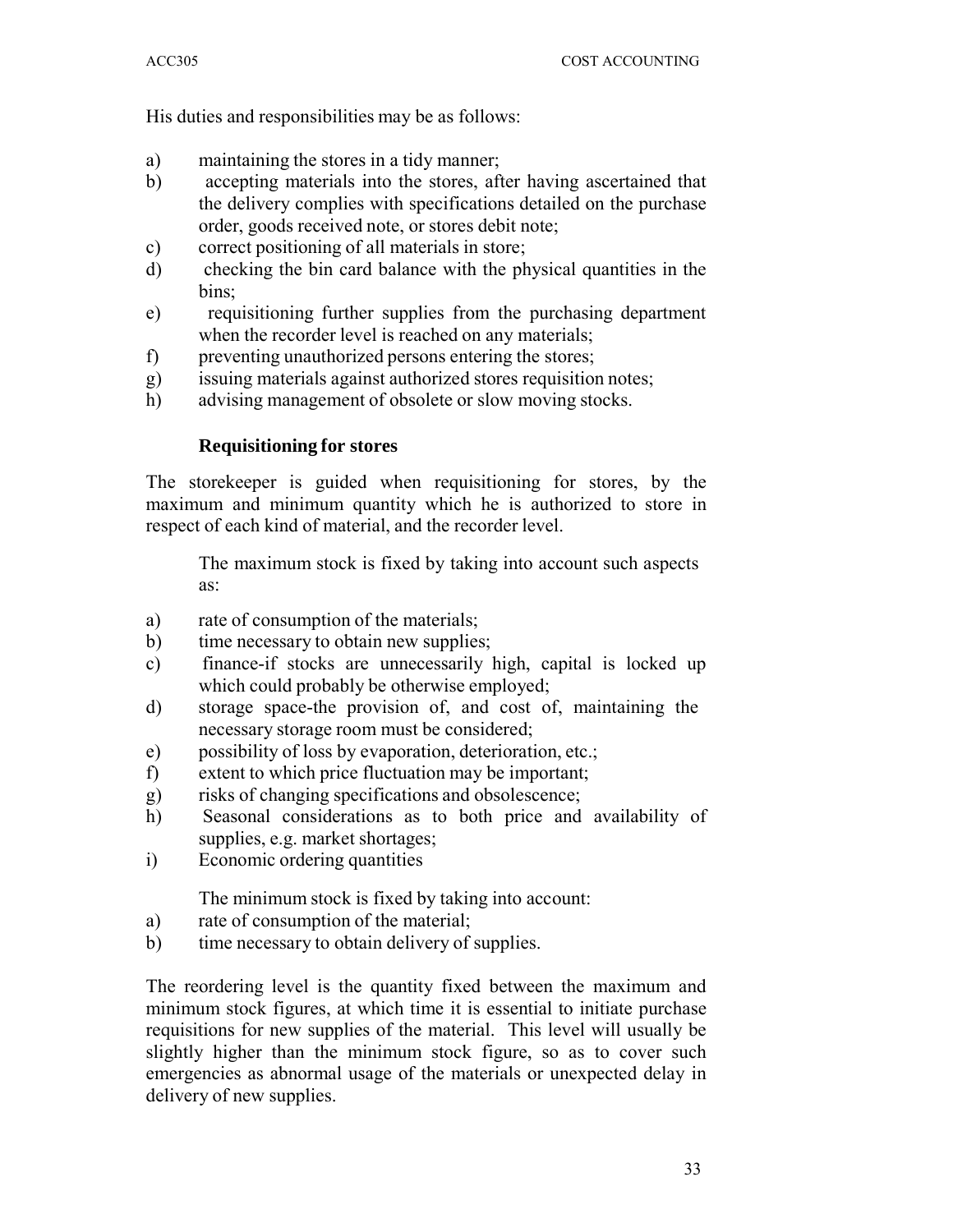It is fixed by taking into account:

- a) rate of consumption of the material;
- b) time necessary to obtain new supplies.

#### **Example of the Calculation of Stock Levels**

The materials analyst has forecast the following data in respect of material MS6:

| Maximum consumption of material per week: | 400 units     |
|-------------------------------------------|---------------|
| Normal consumption of material per week:  | 300 units     |
| Minimum consumption of material per week: | 200 units     |
| Reorder quantity:                         | $2,000$ units |
| Reorder period:                           | 4-6 weeks     |

#### **Reorder level**

| Max.C x Max. Rp     |               |
|---------------------|---------------|
| 400 units x 6 weeks | $2,400$ units |

This level is calculated first, because the maximum and minimum stock levels both include the reorder level in their formulae. It considers the longest period of time and the maximum usage of materials which could be expected.

Minimum stock level

$$
RL - (NC \times NRP)
$$
  
2,400 - (300 units x 5 weeks) 900 units

This level considers the average or normal consumption expected. Stocks should not normally fall below this level, but the buffer stock is maintained in case of emergencies.

Maximum stock level

RL – (Min. C x Min. RP) + RQ 2,400 – (200 units x 4 weeks) + 2,000, 3,600 units

This level considers the lowest rate of consumption which could be expected if delivery was received in the shortest possible time. The addition of the reorder quantity shows the highest point in inventory which would be allowed. Stocks should never be allowed to rise above this point without special authority.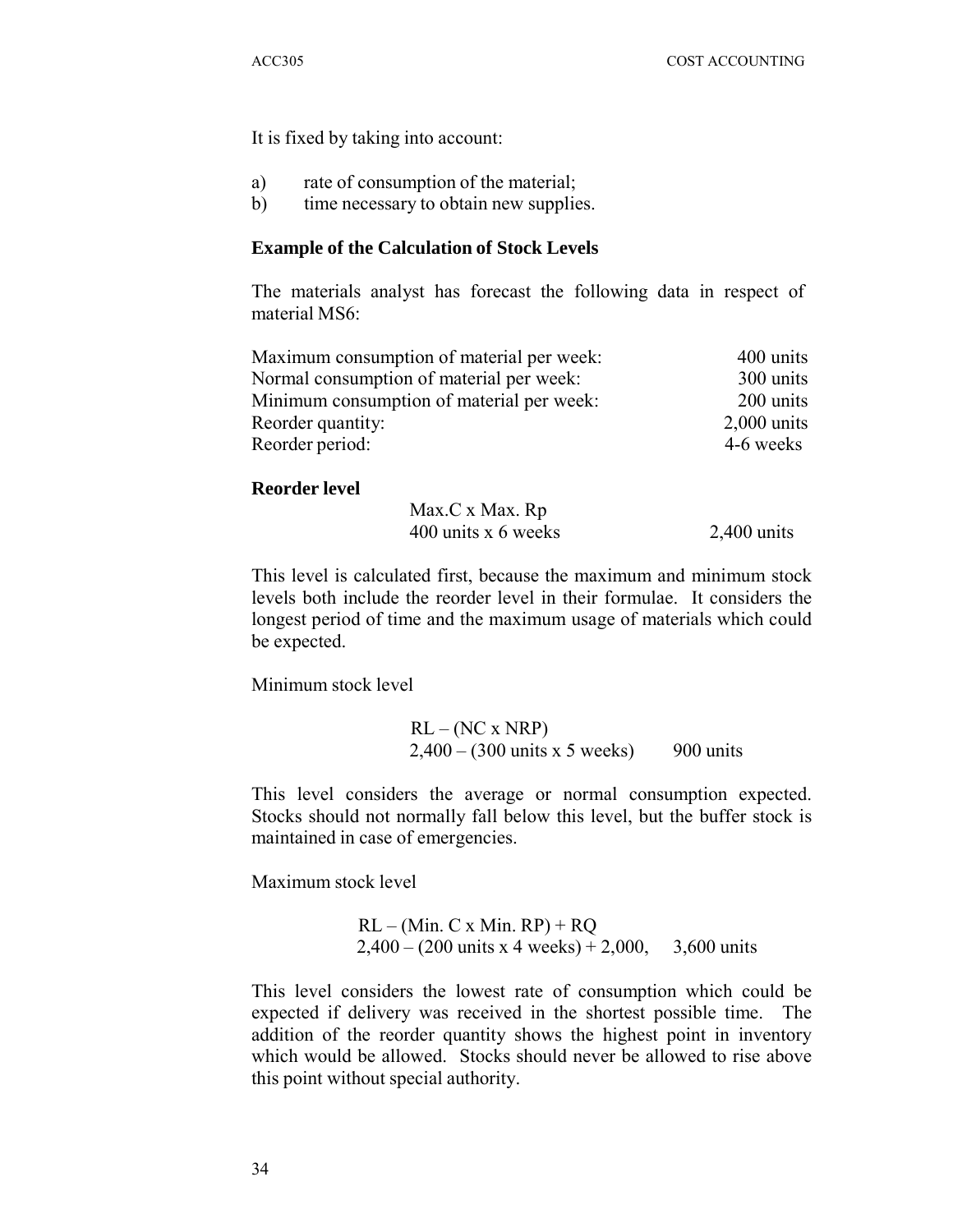Average Stock Level

This measure the average level of stock held during an accounting period. One simple formula which may be used for calculating this level is as follows:

> Max.stock + Min.stock 2

If we use the figures given in the previous example, it is found that the average stock level is:

 $\frac{3,600+900}{2}$ 2 2,250 units

The average stock level is a useful measurement when considering stores turnover.

## **3.1.4 Turnover of Stores Materials**

It is useful to compare the turnover of different grades and kinds of materials as a means of detecting stock which does not move regularly, thus enabling management to avoid keeping capital locked up in undesirable stocks. It is not an infrequent occurrence for a particular item of stock to be overlooked for long periods unless means are taken to prevent such accumulations. The balance of stores, compared with the total withdrawals, indicates how many times a year the stock is renewed.

The formula is:

Consumption of materials Average stock of materials

Examples

A simple trading account of J. Stuart Plc is as follows:

## **Trading account for the period ending 31st March**

| Opening stock    | H8,000           | Sales             | $\cancel{H}100,000$ |
|------------------|------------------|-------------------|---------------------|
| Purchases        | 64,000           | Closing stock     | 12,000              |
| Gross profit     | 40,000           |                   |                     |
|                  | H <sub>000</sub> |                   | H112,000            |
|                  |                  |                   |                     |
| Stores turnover: | H <sub>000</sub> |                   |                     |
|                  | H10,000          | 6 times per annum |                     |

The stores turnover is once every two months, which is quite a satisfactory rate. It is difficult to generalize, but a turnover of once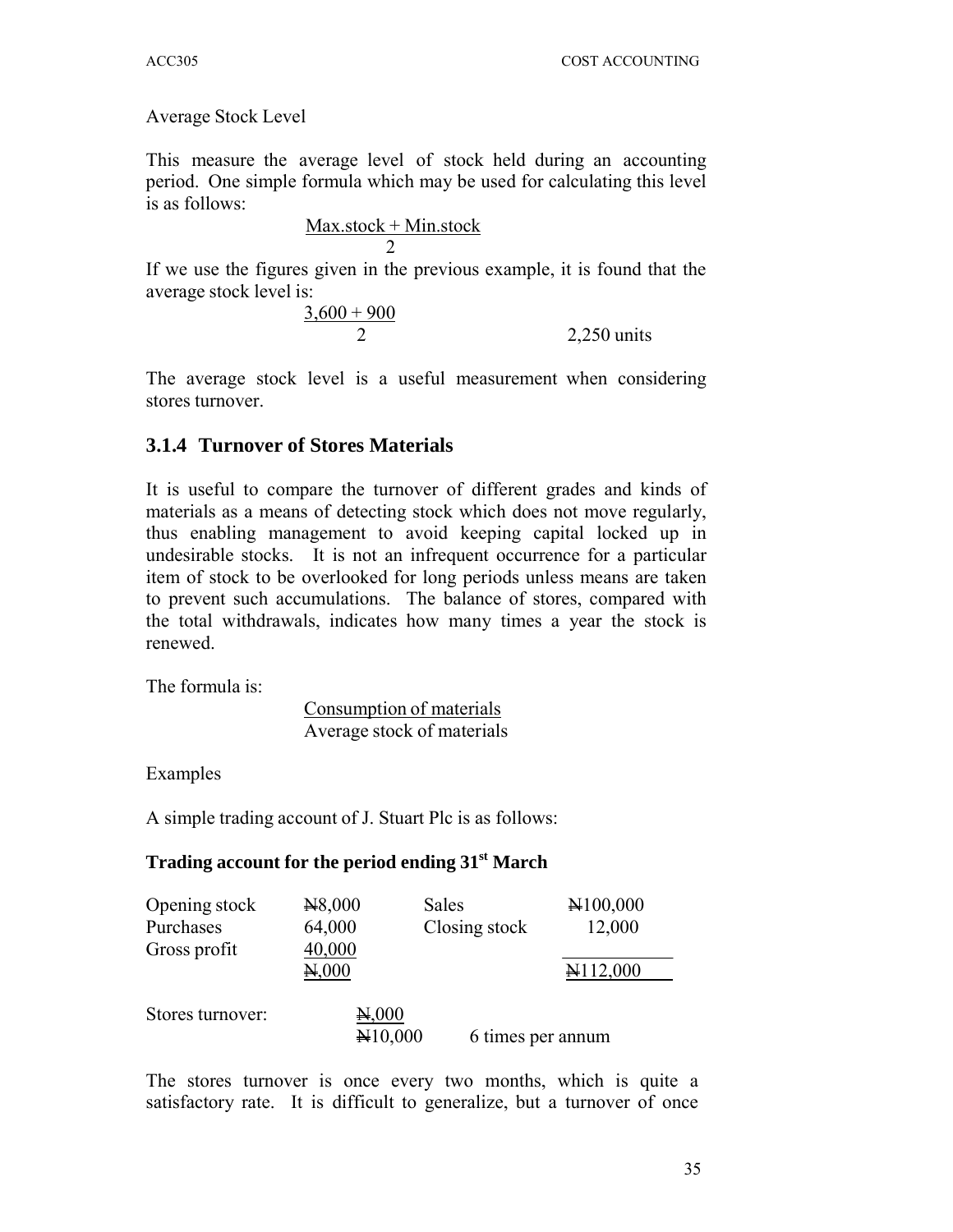every two to three months would be considered satisfactory in most industries.

**Note**:

1. Average stock calculation. In this example, there is no mention of stock levels being maintained, so it is not possible to use the formula given earlier for average stock. It is therefore necessary to use another simple formula which is used in situations such as this:

> Opening  $stock + Closing stock$ 2  $\frac{N,000 + N12,000}{N}$ 2

2. Consumption of materials: Opening stock + Purchases – Closing stock.

#### **SELF-ASSESSMENT EXERCISE**

- i. Use the following figures to calculate each of the levels of:
	- a) Reorder level
	- b) Minimum stock level
	- c) Maximum stock level
	- d) Average stock level

| Normal usage      | 60 per week  |
|-------------------|--------------|
| Minimum Usage     | 20 per week  |
| Maximum usage     | 100 per week |
| Recorder period   | 3 -7 weeks   |
| Recorder quantity | 400 per week |

ii. Explain why it is frequently found useful in the control of finished stocks to establish:

> Maximum stock levels; Recorder stock levels; and Minimum stock levels.

## **4.0 CONCLUSION**

Stores maintenance consists of all costs associated with keeping stock. The largest component of carrying cost is money tied up in the inventory. Investing on the stock can has cost the earnings it could have made, for example, by lending the money out to someone who is willing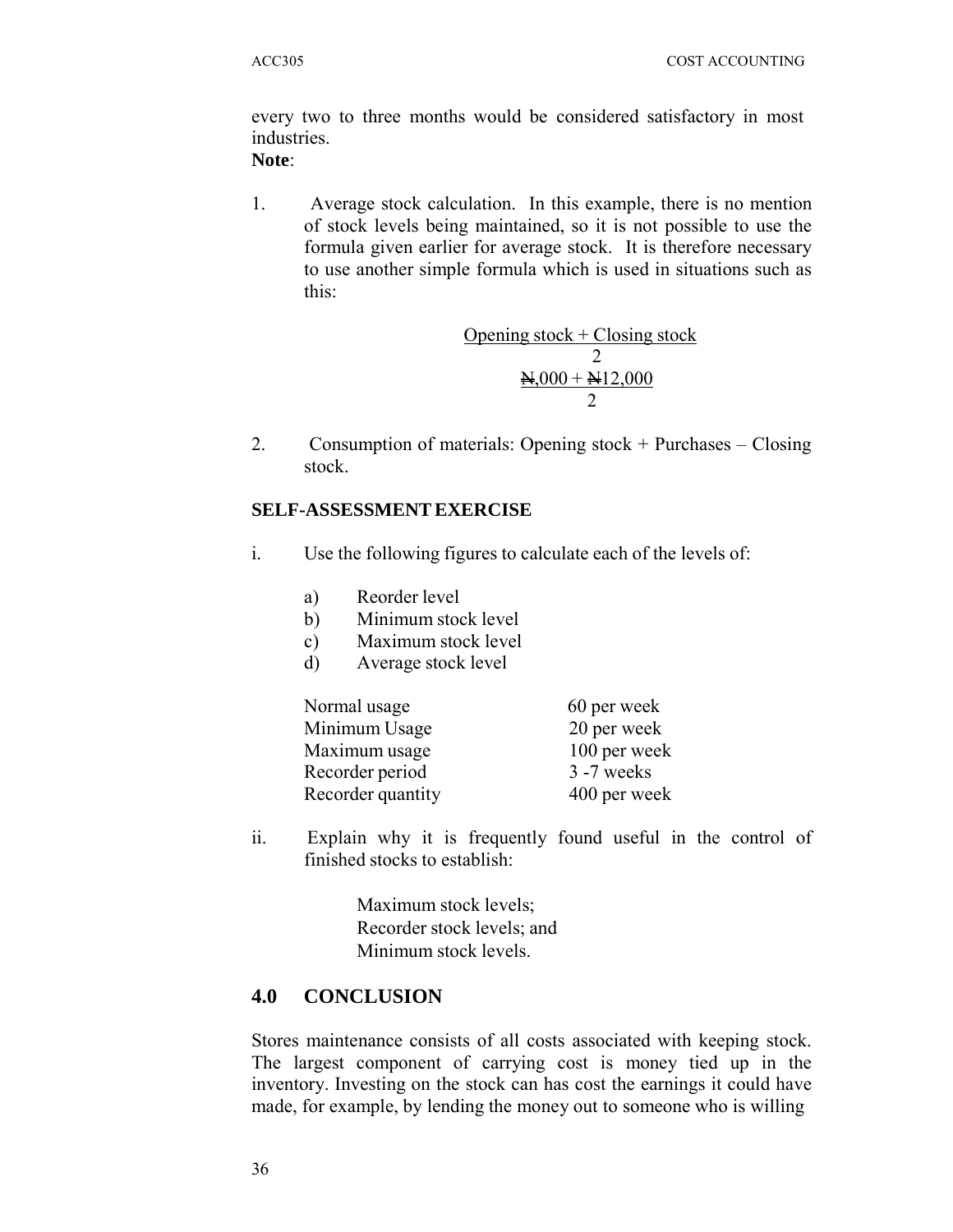to use it for something else and pay interest on it. This is usually referred to as cost of capital.

# **5.0 SUMMARY**

Materials should not be issued out of store unless materials requisitions duly signed by authorized persons are presented to the store which can then be exchanged for the materials requested.

# **6.0 TUTOR-MARKED ASSIGNMENT**

Two components, A and B, are used as follows:

| Normal usage      | 50 per week each    |
|-------------------|---------------------|
| Maximum usage     | 75 per week each    |
| Minimum usage     | 25 per week each    |
| Re-order quantity | A: 300 B: 500       |
| Re-order period   | A: $4$ to $6$ weeks |
|                   | B: 2 to 4 weeks     |

Calculate for each component:

- 1. Re-order level;
- 2. Minimum level;
- 3. Maximum level;
- 4. Average stock level.

# **7.0 REFERENCES/FURTHER READINGS**

- Eddy, O. O. (2002). *Coping with Cost Accounting,* Pumark Nig. Ltd Lagos.
- Owler, L. W. J. and Brown, J. L. (1985). *Costing Simplified*, Pitman London.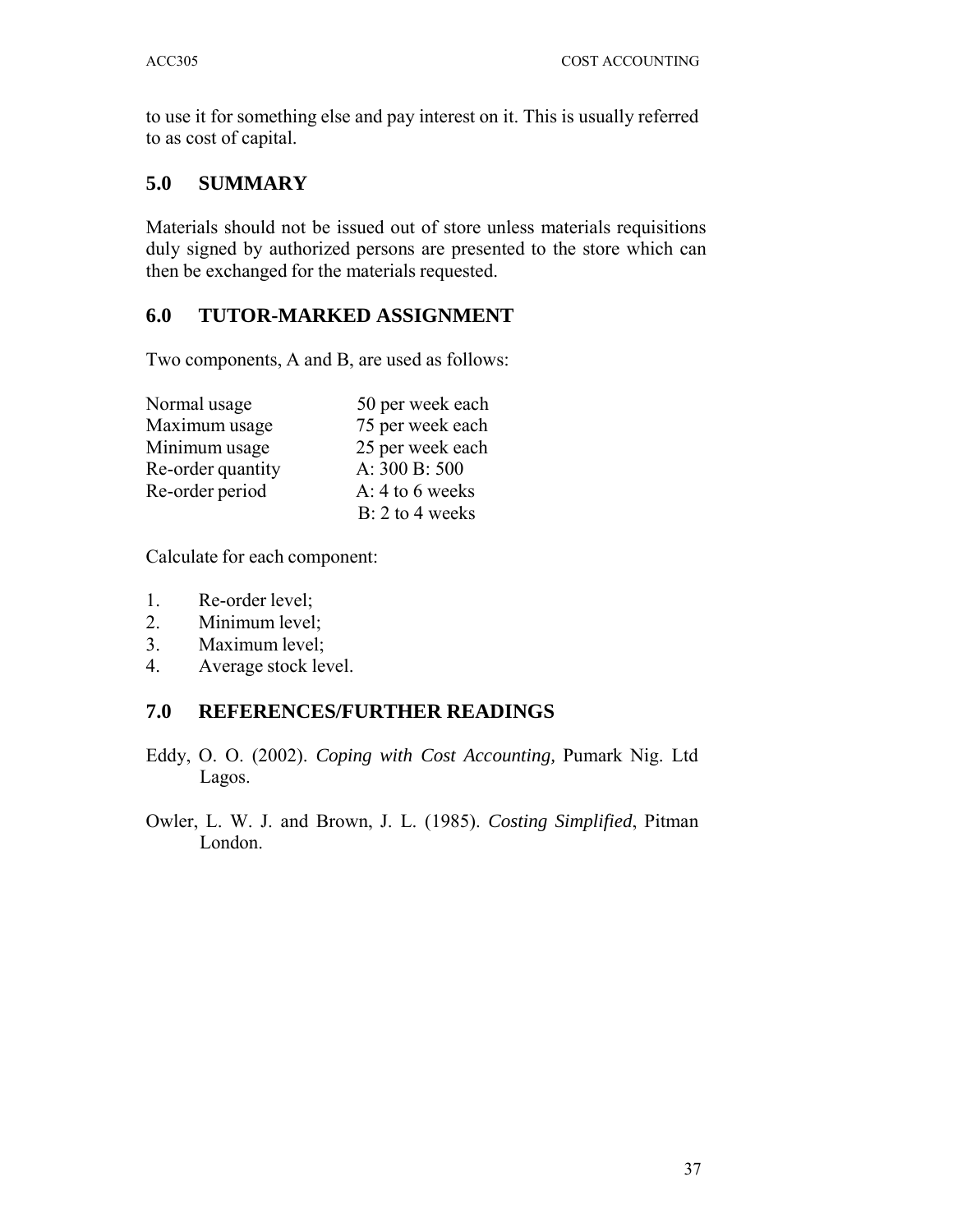## **MODULE 2**

- Unit 1 Receipts and Issue of Materials
- Unit 2 Method of Valuing Materials Issues
- Unit 3 Organization for Wages Contest
- Unit 4 Methods of Remuneration and effect on Cost
- Unit 5 Organization for Overhead Control

### **UNIT 1 RECEIPT AND ISSUE OF MATERIALS**

#### **CONTENTS**

- 1.0 Introduction
- 2.0 Objectives
- 3.0 Main Content
	- 3.1 Issue of Materials
	- 3.2 Transfer of Materials
	- 3.3 Bin Cards
	- 3.4 Stores Ledger
	- 3.5 Stores Control
		- 3.5.1 The Perpetual Inventory System
		- 3.5.2 Materials Issued at an Infleze Price
		- 3.5.3 Recording Material Notes
		- 3.1.4 Categories of Stock
		- 3.1.5 Store Expenses
- 4.0 Conclusion
- 5.0 Summary
- 6.0 Tutor-Marked Assignment
- 7.0 References/Further Readings

## **1.0 INTRODUCTION**

Materials management is concerned basically with planning and control of material. Control is a process by which events are made to conform with a plan. Therefore, to control materials, there must be a plan of actions. Planning focuses on such issues as what to store, where to buy, when to buy and how much to buy. The items to be stored will be dictated by the basic functions of the train and the customers it serves.

In this unit, we shall discuss the issues relating to receipt and issue of material.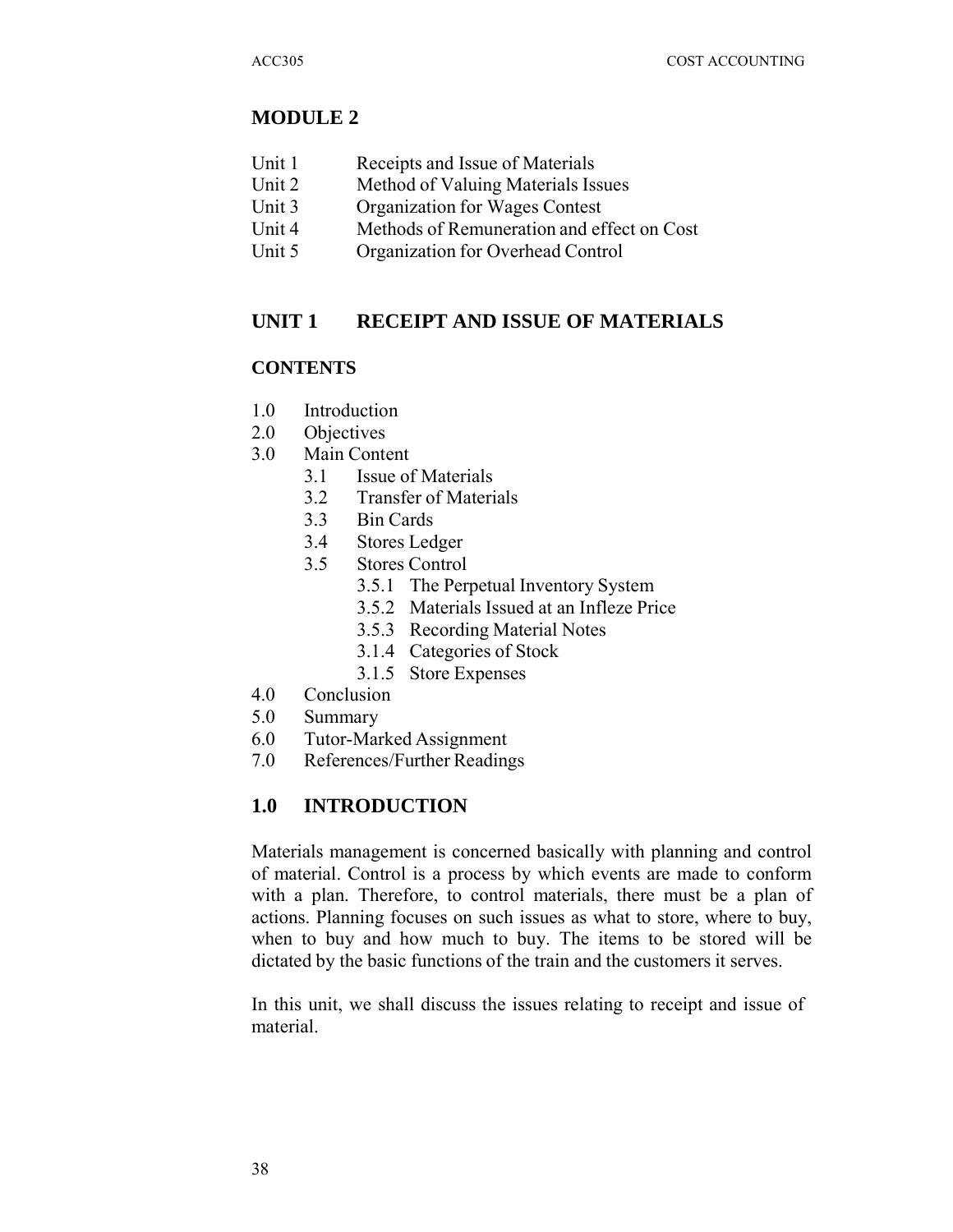## **2.0 OBJECTIVES**

By the end of this unit, you shall be able to:

Explain the basic mechanism of receipt and issue of materials in an organization. Discuss the methods of keeping stores record. Describe the methods of stores control and its importance.

## **3.0 MAIN CONTENT**

## **3.1 Receipt and Issue of Material**

Purchased materials are passed into the custody of the storekeeper when they have examined and approved. Some articles or parts are not purchased from outside suppliers, but are made in the works. These will be inspected in the usual course and then passed into stores. It is desirable that a goods received note be prepared for these articles in order to keep the accounts uniform. The storekeeper will enter receipt of goods on a bon., any goods which are rejected and entered on a goods rejected note, which is sent to the purchasing department. The supplier will be informed and a debit note will be sent to him.

# **3.1.1 Issue of Materials**

The cost of materials is frequently the largest element of cost in production, so it is imperative that all stores shall be recorded as promptly and as accurately as possible. In most companies, the storekeeper is allowed to issue materials only on presentation of an authorized materials requisition.

# **3.1.2 Materials requisition**

This document (Fig.4), sometimes termed stores requisition, is an authorization to the storekeeper to issue raw material, finished parts, or other types of stock. It is usually signed by the foreman of the department requiring the materials, but in special cases when extra-large quantities or very costly materials are needed for production, the manager's signature may be necessary. Frequently the planning or progress department issues these requisitions to the foreman, who presents them to the storekeeper as and when required.

The storekeeper will enter the details of the materials requisition on to the appropriate bin cards and adjust the balances in the stock column. The note will then be routed to the cost department, where it will be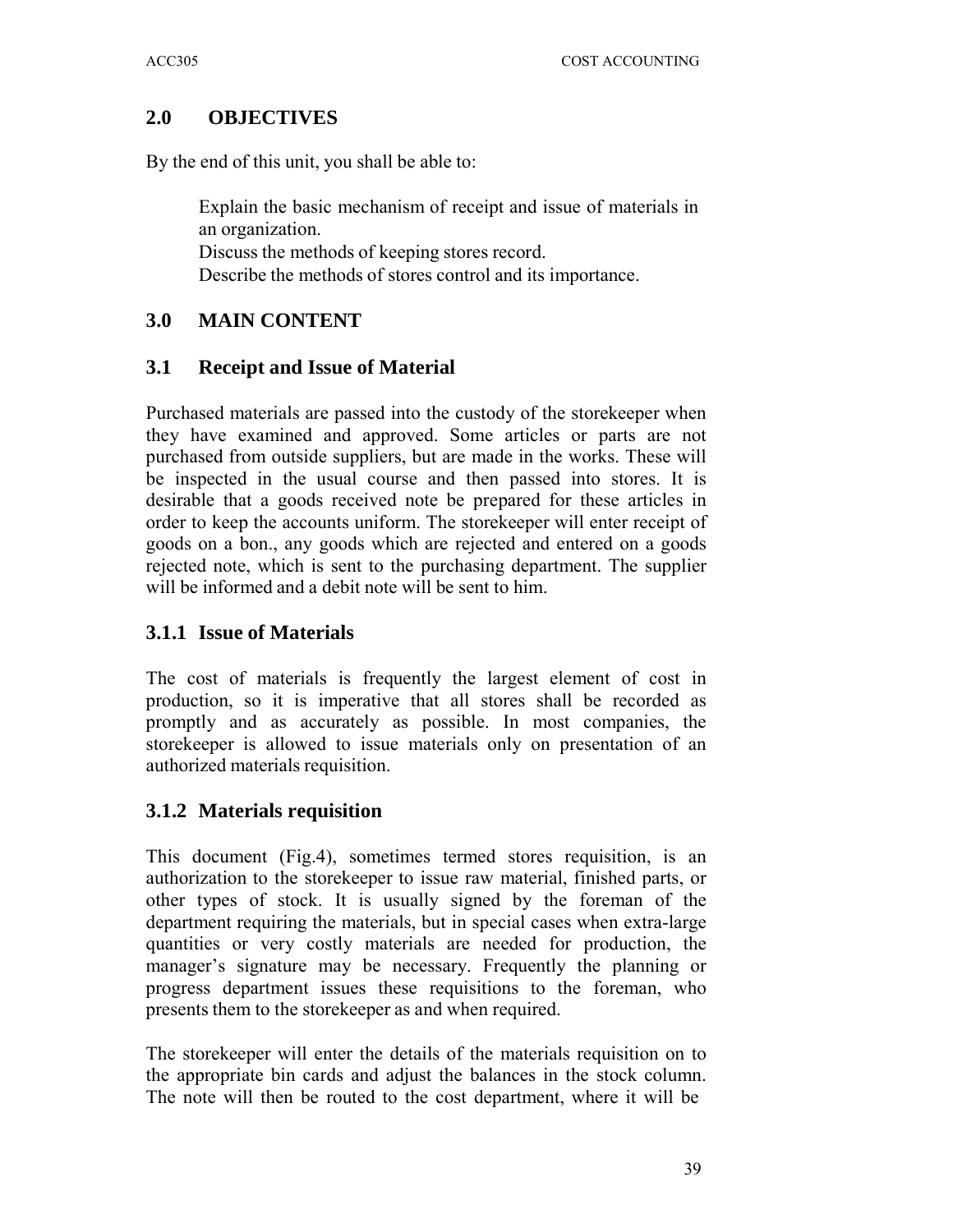evaluated from the stores ledger. The stores ledger will be credited in the appropriate stores account and an entry will be made on the materials abstract for posting to the debit of the appropriate account in the cost ledger.

## **3.1.3 Record**

Two records are usually kept of materials received, issued, or transferred-namely on the bin cards and in the stores ledger. The bin cards are written up in the stores, but the stores ledger is usually kept in the cost department or in the stores office. There are three advantages in this procedure:

- a) The storekeeper is required to do the minimum amount of clerical work.
- b) The accounting records are maintained accurately and in a better condition by an experienced stores clerk than by an assistant in the stores.
- c) A check is provided, in that the balances on the bin cards in the stores can be compared with the balances in the stores ledger.

| <b>MATERIALS REQUISITION</b>                |                  |              |                    |        |      |                                 |                       |  |
|---------------------------------------------|------------------|--------------|--------------------|--------|------|---------------------------------|-----------------------|--|
| No: 1234<br>Department: Assembly shop No. 2 |                  |              |                    |        |      |                                 |                       |  |
| Charge to: Job No. P23                      |                  |              |                    |        |      | Date: 1 <sup>st</sup> March, 20 |                       |  |
| Quantity                                    | Details          | <b>Stock</b> |                    | Weight | Rate | Amount                          | <b>Notes</b>          |  |
|                                             |                  |              | Code No.           |        | N    | N                               |                       |  |
| 600                                         | 50 <sub>mm</sub> |              |                    |        |      |                                 |                       |  |
|                                             | X                |              | S.B. 23            |        | 0.10 | 6.00                            |                       |  |
|                                             | 10 <sub>mm</sub> |              |                    |        |      |                                 |                       |  |
|                                             | steel            |              |                    |        |      |                                 |                       |  |
|                                             | carriage         |              |                    |        |      |                                 |                       |  |
|                                             | bolts            |              |                    |        |      |                                 |                       |  |
| <b>Bin No: 241</b><br>Signed by: J. Paul    |                  |              |                    |        | Cost | Department                      |                       |  |
|                                             |                  |              | Storeman: J. Lewis |        |      |                                 | Priced by: O. T. Ball |  |
| Approved by: G. David                       |                  |              | Stores Ledger: 346 |        |      | Checked By:                     |                       |  |
|                                             |                  |              |                    |        |      | I. A. Smart                     |                       |  |

### **Figure 4:** Materials requisition

This note is made out by the department requiring materials from stores or by the production control department. The stores ledger account concerned is credited and the job or process is debited.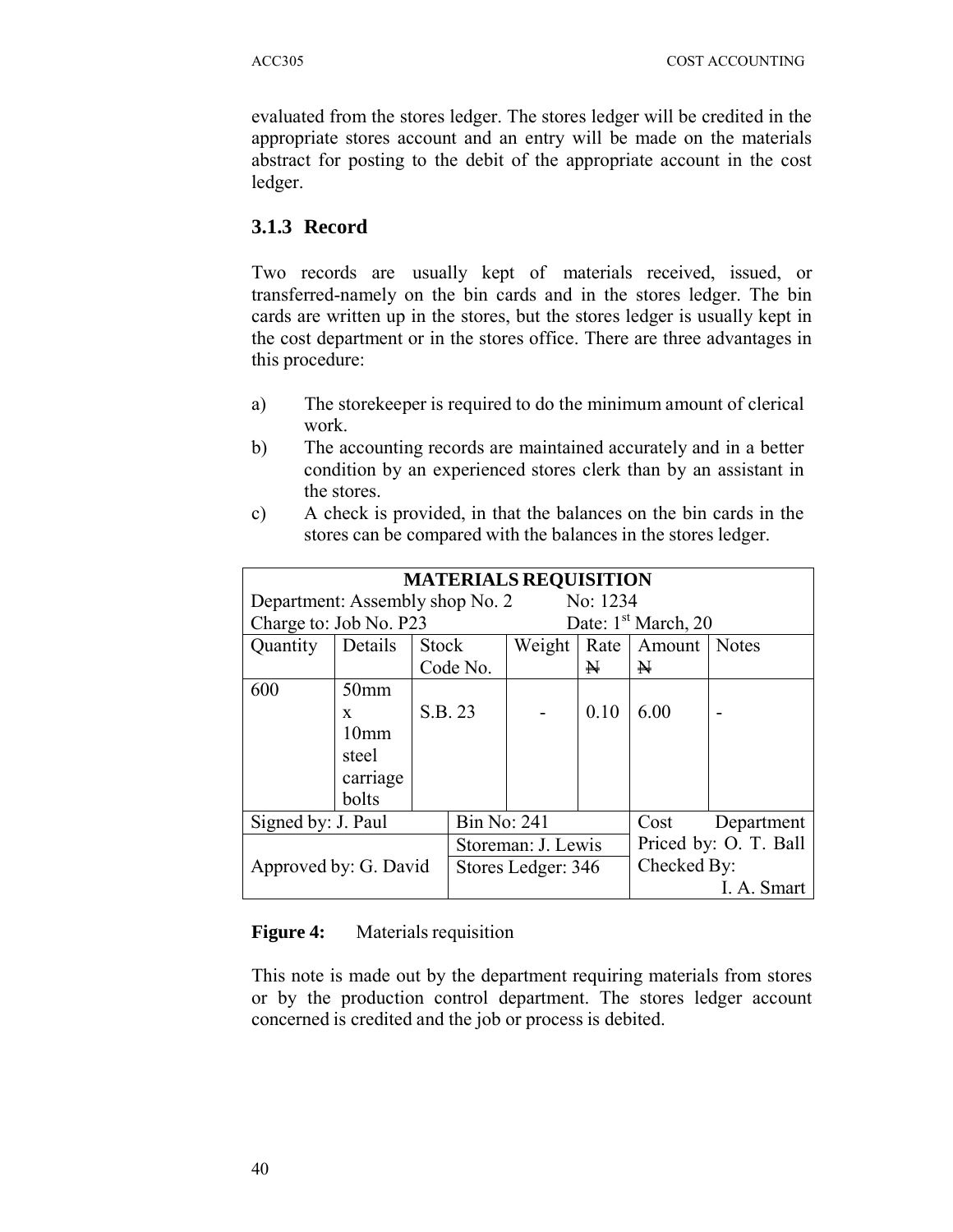## **3.2 Transfer of Materials**

Transfer of materials from one sub-store to another should be recorded by means of a materials transfer note or a materials requisition note marked "transfer". This note can then be used in the cost department for making the necessary debit and credit, where transfers are numerous, it is sometimes the practice to have special columns in the bin cards for recording the details of the transfer.

| <b>MATERIALS TRANSFER NOTE</b>                                  |                  |                                                                            |        |      |              |              |  |
|-----------------------------------------------------------------|------------------|----------------------------------------------------------------------------|--------|------|--------------|--------------|--|
|                                                                 |                  | Issuing Department: Assembly shop No. 2                                    |        |      | No: 320      |              |  |
|                                                                 |                  | Receiving Department: Assembly shop No. 4 Date: 11 <sup>th</sup> March, 20 |        |      |              |              |  |
| Quantity                                                        | Details          | Stock                                                                      | Weight | Rate | Amount       | <b>Notes</b> |  |
|                                                                 |                  | Code No.                                                                   |        | N    | $\mathbf{N}$ |              |  |
| 60                                                              | 50 <sub>mm</sub> |                                                                            |        |      |              |              |  |
|                                                                 | X                | S.B. 23                                                                    |        | 0.10 | 6.00         |              |  |
|                                                                 | 10 <sub>mm</sub> |                                                                            |        |      |              |              |  |
|                                                                 | steel            |                                                                            |        |      |              |              |  |
|                                                                 | carriage         |                                                                            |        |      |              |              |  |
|                                                                 | bolts            |                                                                            |        |      |              |              |  |
| Received by: C. Moore<br>Issued by: G. David<br>Cost department |                  |                                                                            |        |      |              |              |  |
| Priced by: O. T. Ball<br>From Job No: P23<br>To Job No: R78     |                  |                                                                            |        |      |              |              |  |
| Checked by: I. A. Smart                                         |                  |                                                                            |        |      |              |              |  |

### **Figure 5** Materials transfer note

This form is necessary to cover the transfer of material from one job to another and from one department to another.

**Note**: The cost department is responsible for pricing.

The transfer of material from one job to another in the factory should be strictly prohibited unless the procedure is adequately recorded on a materials transfer note (fig. 5).

### **Material transfer note**

This document records all the necessary data for debiting and crediting the accounts affected in the cost ledger. Transfers may occur when there is not enough material in the stores to meet an urgent order, so materials in another department engaged on less urgent work may be appropriate. In such a case there must be provision for the reissue of material to the job from which the result in incorrect costs of the job concerned.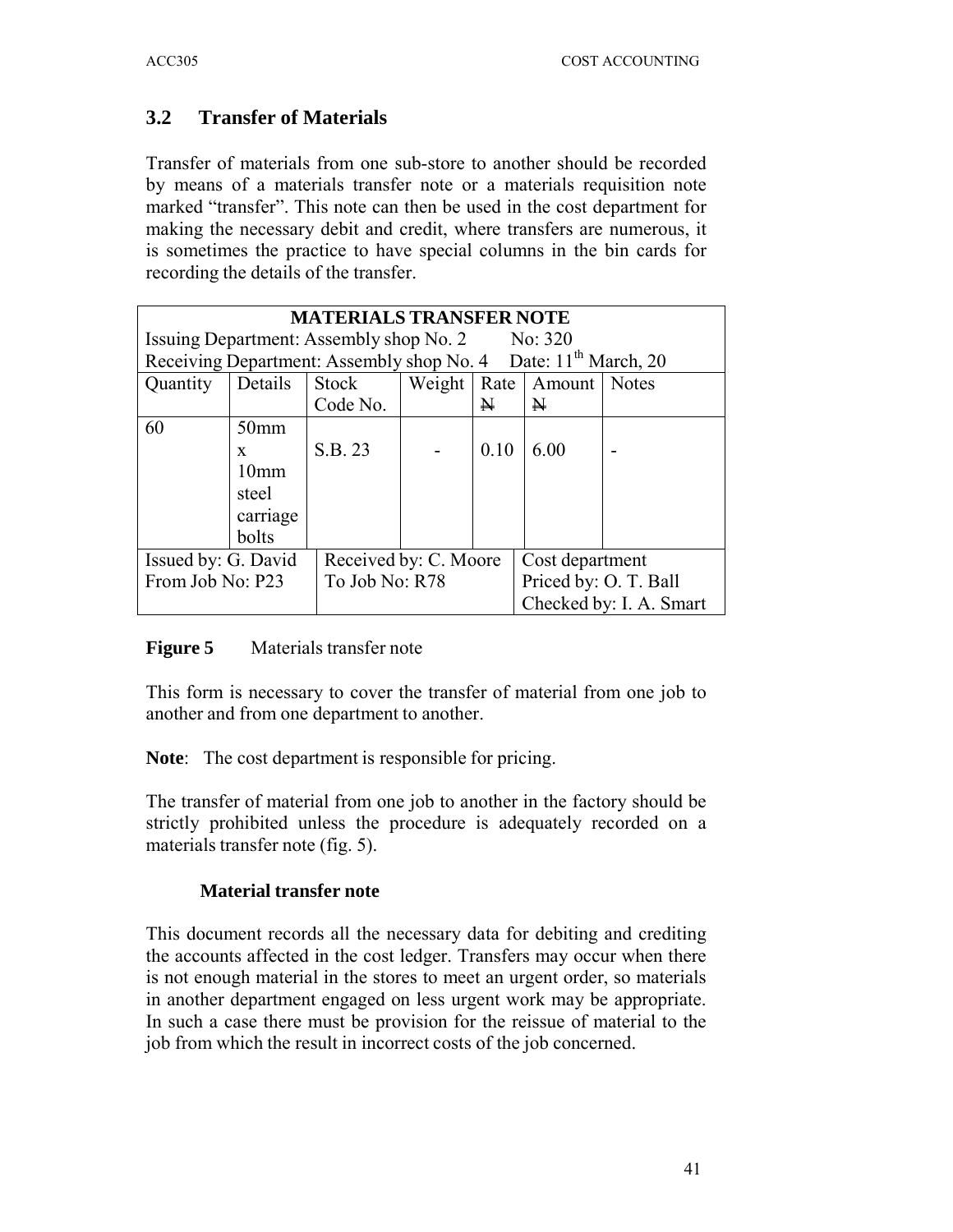### **Material Issued in Excess of Requirements**

Frequently bulk materials has to be issued in excess of the needs of a particular job. This is the case with sheet iron or steel bars, which in some instances cannot be cut off to the exact size required in the stores, and which can be more advantageously operated upon when full size in the factory. The procedure is to charge out the full quantity issued, and when the excess is returned to store a materials return note is complete, signed by the foreman, and handed to the storekeeper.

|                    | <b>MATERIALS RETURN NOTE</b>                        |                       |                    |      |  |                           |              |  |
|--------------------|-----------------------------------------------------|-----------------------|--------------------|------|--|---------------------------|--------------|--|
|                    | Issuing Department: Assembly shop No. 2<br>No: $16$ |                       |                    |      |  |                           |              |  |
| Credit to: Job P23 |                                                     |                       |                    |      |  | Date: $12^{th}$ March, 20 |              |  |
| Quantity           | Details                                             | <b>Stock</b>          | Weight             | Rate |  | Amount                    | <b>Notes</b> |  |
|                    |                                                     | Code No.              |                    | N    |  | Ħ                         |              |  |
| 120                | 50 <sub>mm</sub>                                    |                       |                    |      |  |                           |              |  |
|                    | X                                                   | S.B. 23               |                    | 0.10 |  | 12.00                     |              |  |
|                    | 10 <sub>mm</sub>                                    |                       |                    |      |  |                           |              |  |
|                    | steel                                               |                       |                    |      |  |                           |              |  |
|                    | carriage                                            |                       |                    |      |  |                           |              |  |
|                    | bolts                                               |                       |                    |      |  |                           |              |  |
| Signed by: J. Paul |                                                     |                       | <b>Bin No: 241</b> |      |  | Cost department           |              |  |
| Approved by:       | G.                                                  |                       |                    |      |  | Priced by: O. T. Ball     |              |  |
| David              |                                                     |                       | Storeman: J. Lewis |      |  | Checked by: I. A. Smart   |              |  |
|                    |                                                     | Stores Ledger No. 346 |                    |      |  |                           |              |  |

#### **Figure 6:** Material Return Note

When excess material is returned to store a form such as this is used to ensure that the job concerned receives credit for the material, and that the stores can keep its records correctly.

### **Materials Return Note**

This document (fig. 6), sometimes termed a stores debit note, is an authorization to return to the storekeeper raw material, finished parts or other stock no longer required by the factory. These notes may be produced in the same design as a materials requisition, but may be printed in red to distinguish them.

On receipt of the note the storekeeper will enter the details on the bin card and place the goods in the appropriate receptacle; the stores ledger clerk will debit the appropriate stores account; the cost ledger clerk will credit the job account for which the goods were returned.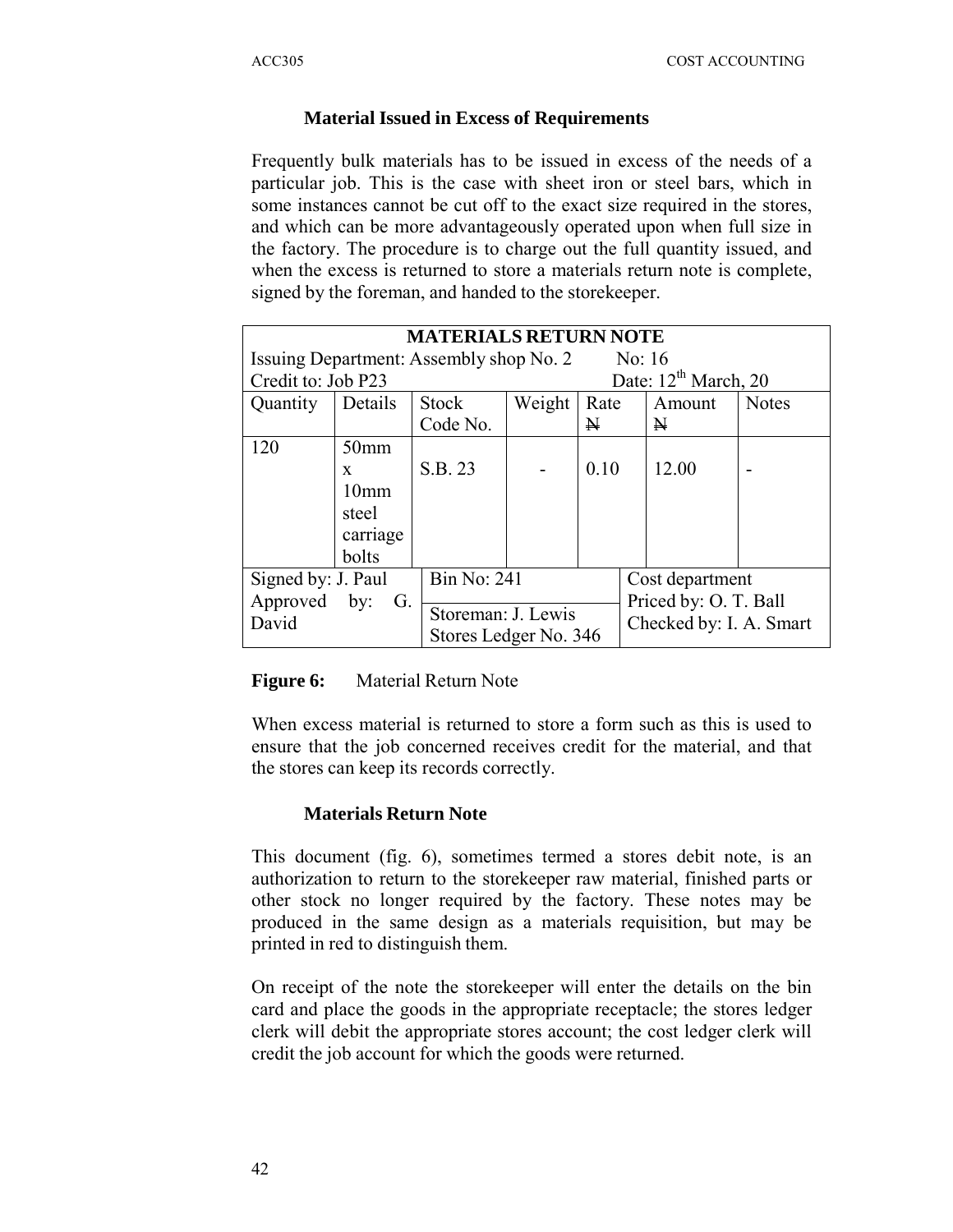# **3.3 Bin Cards**

Materials are stored in appropriate bins, drawers, shelves, or other receptacles; some are stacked, others racked. For each kind of material a separate record is kept on a bin card (fig. 7), showing in detail all receipts and issues. The bin cards thus assist the storekeeper in controlling the stock position.

|      | <b>BIN CARD</b> |                                                     |      |      |  |                     |                                                                                                 |  |
|------|-----------------|-----------------------------------------------------|------|------|--|---------------------|-------------------------------------------------------------------------------------------------|--|
|      |                 | <b>Recorder Quantity</b><br><b>Stores Ledger Fo</b> | .    |      |  |                     | <b>Bin No</b><br>Code No<br><b>Maximum Stock level</b><br>Minimum Stock level<br>Recorder level |  |
| Date | G.R.            | Quantity                                            | Date | M.R. |  | Quantity   Quantity | Goods<br>on<br>Order                                                                            |  |
|      | No.             |                                                     |      |      |  |                     | Audit<br>and<br><b>Notes</b>                                                                    |  |

### **Figure 7:** Bin Card

The storekeeper records the movement in and out of the materials under his control. He should show in the balance column the actual quantity of the particular material in stock at any time.

Note: G. R. No: Goods received note number.

M. R. No: Materials requisition number.

For each material in store the maximum and minimum quantities to be carried are stated on the card. These limits, which are determined by the production control department, from time to time these maxima and minima will be reviewed and may be altered to suit current requirements.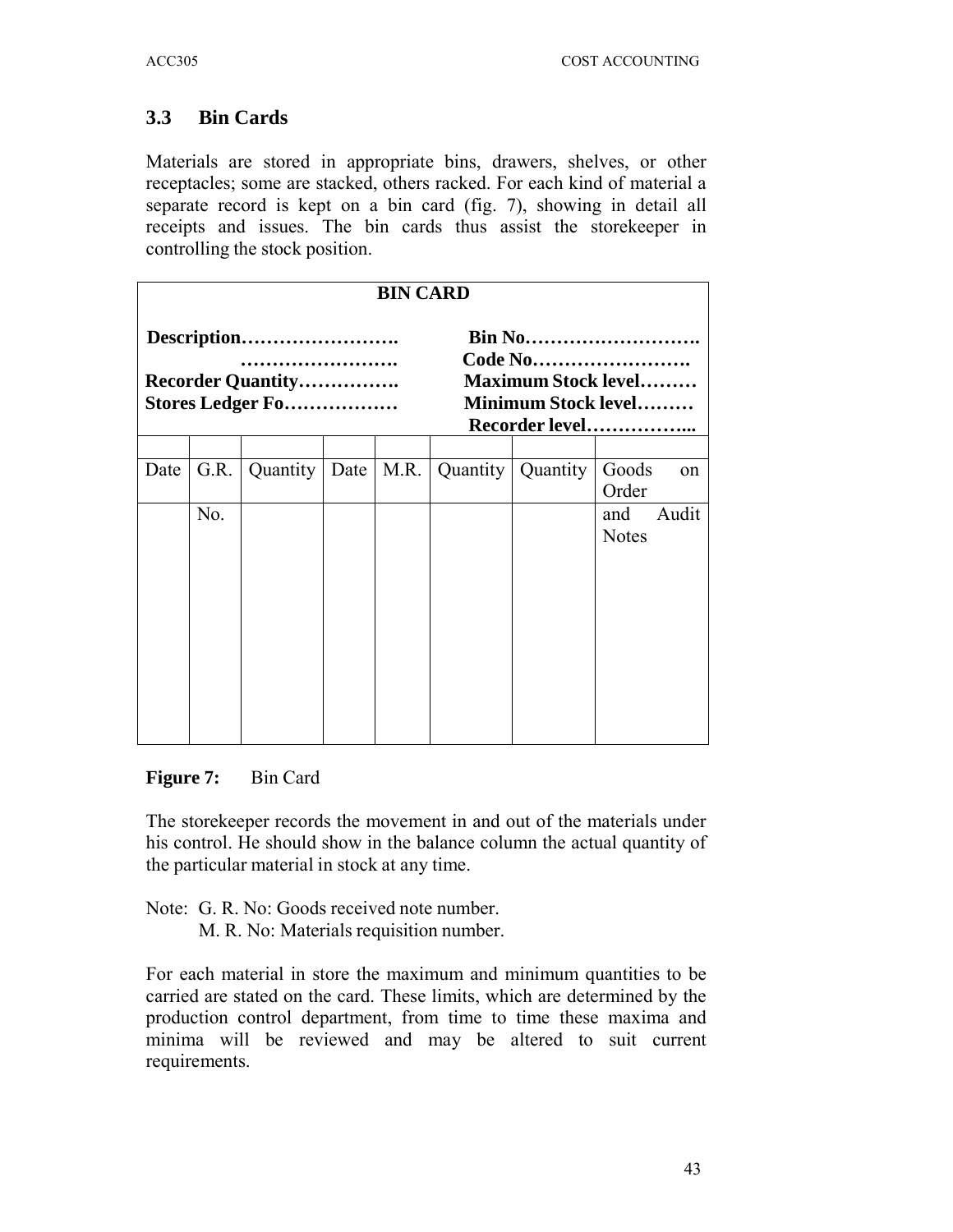To facilitate ordering of further supplies, the normal quantity to order is sometimes stated at the head of the card; this quantity will indicate the customary market units to as to avoid requisitions for irregular quantities.

The various receptacles in which materials are stored are numbered, the bin card for each being similarly numbered. Where identifying code numbers are used for materials it is advantageous to attach them to the bin and to quote them on the bin card.

## **3.4 Stores Ledger**

The stores ledger is kept in the cost accounting department. In it is recorded the same information as the storekeeper records on the bin cards, but also the money values are shown. Correct stores accounting is as important as accounting for cash, hence the separation of this clerical work from the actual handling of the materials in store. The ledger is usually of the loose-leaf or card type, each account representing an item of material.

The debit side is prepared from the goods received notes or invoices and from materials return notes: the credit side either directly from the materials requisitions or from the abstract summary complied from them. Additional columns may be shown for materials ordered and for materials reserved for special jobs.

## **3.5 Stores Control**

# **3.5.1 The Perpetual Inventory System**

This is a method of recording stores balances after every receipt and issue of materials, so that the balance of stock at any time can be ascertained immediately. It is often used in conjunction with a system referred to as "continuous inventory", which is a method of making a physical check on stores balances at frequent, irregular intervals.

The balances of any account in the stores ledger for a particular item of stock should agree with the balance on the bin card, and a frequent checking of these dual records should be made as well as of the actual quantity in stock.

In large stores a system of continuous checking is instituted, a number of items of materials being counted daily and compared with the bin cards and stores ledger, by a stores audit clerk. Discrepancies are investigated; many may be clerical errors, which will be corrected. When, however, the stock is incorrect an investigation is made, after which any shortage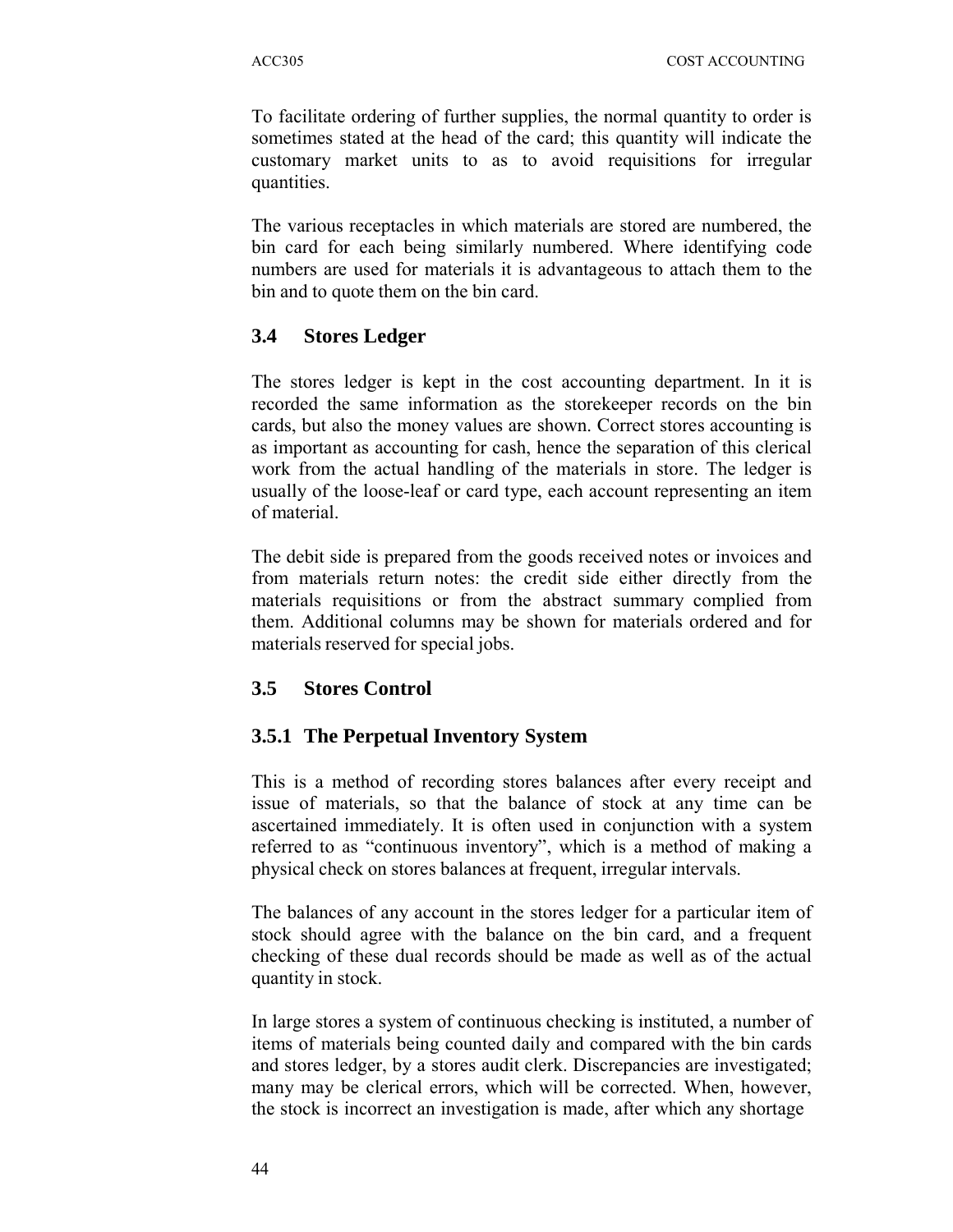or surplus is adjusted in the records to make them correspond with the physical stock. This may be done conveniently by making out a credit note or debit note, as the case may be, for the difference and then, after obtaining authority to pass the adjustment through the cost journal, crediting (or debiting) a stock adjustment account. The balance on that account is written off direct to profit and loss account at appropriate times.

The common causes of differences are incorrect entries, breakages, pilferage, evaporation, breaking bulk, short or over issues, absorption of moisture, and placing of stores in the wrong bins.

### **The advantages of the system are as follows:**

- a) The long and costly work of stocktaking is avoided, and the value of the stock of materials as shown by the stores ledger can be obtained quickly for the preparation of a profit and loss account and balance sheet.
- b) A continual, detailed, reliable check on the stores is obtained.
- c) Discrepancies are readily discovered and localized, giving an opportunity for preventing a recurrence in may cases.
- d) The moral effect on the staff tends to greater care, and serves as a deterrent to dishonestly.
- e) The audit extends to comparison of the actual stock with the authorized maxima and minima, thus ensuring that adequate stocks are maintained within the prescribed limits.
- f) The storekeeper's duty of attending to replenishments is facilitated, as he is kept informed of the stock of every kind of material.
- g) The stock being kept within the limits decided upon by the management, the working capital sunk in stores materials cannot exceed the amount arranged for.
- h) The disadvantages of excessive stocks are avoided, e.g. (i) loss of interest on capital locked up in stock; (ii) loss through deterioration; (iii) danger of depreciation in market values; (iv) risks of obsolescence.
- i) It is not necessary to stop production so as to carry out a complete physical stocktaking.
- j) Experienced men can be employed to check the stock regular intervals.

## **3.5.2 Materials Issued at an Inflated Price**

Wastage of materials frequently occurs in a store due to evaporation, deterioration in quality, or some similar cause. When this occurs it is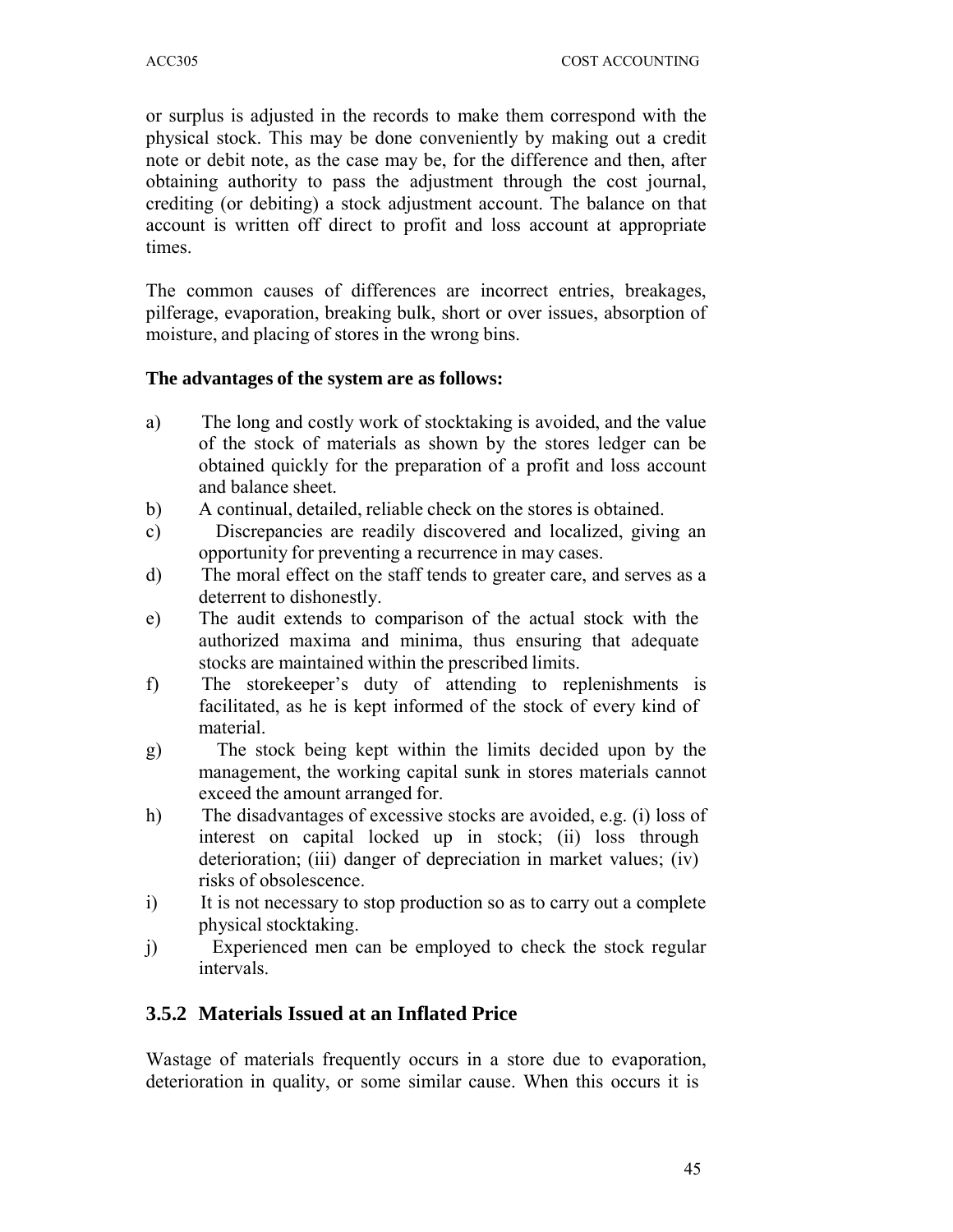necessary to charge materials issued to production at an inflated price to ensure that the true cost is recovered.

If 100kg of material is bought at  $N = 54$  per kg, and it is known fron past experience that the normal wastage of this material is 10%, the charge to production would be  $N_{54}$ 

 $90 = \mathbf{N} 0.60$ 

### **3.5.3 Recording Material Notes**

Goods received notes are priced from orders or invoices, and materials requisitions are priced from the stores ledger. Materials transfer notes and materials return notes are priced from the cost ledger. A summary of the procedure is shown in Fig. 9.

#### **RECORDING**

#### **Materials Notes**

Goods received notes are priced from orders or invoices materials requisitions are priced from the stores ledger materials transfer notes are priced from the cost ledger or cost card.

| <b>BIN CARD</b>  |              |  |  |  |  |
|------------------|--------------|--|--|--|--|
| IN               | OUT          |  |  |  |  |
| Goods Received   | Materials    |  |  |  |  |
| <b>Notes</b>     | Requisitions |  |  |  |  |
|                  |              |  |  |  |  |
| Materials Return |              |  |  |  |  |
| Notes            |              |  |  |  |  |

| <b>STORES LEDGER</b> |              |  |
|----------------------|--------------|--|
| DR.                  | CR.          |  |
| Goods                | Materials    |  |
| Received             | Requisitions |  |
| <b>Notes</b>         |              |  |
| Materials            |              |  |
| Return               |              |  |
| Notes                |              |  |

| <b>COST LEDGER</b>        |                                     |  |  |  |  |
|---------------------------|-------------------------------------|--|--|--|--|
| DR.                       | CR                                  |  |  |  |  |
| Materials<br>Requisitions | Materials<br>Return<br><b>Notes</b> |  |  |  |  |
| <b>NOTES</b>              | <b>MATERIAL TRANSFER</b>            |  |  |  |  |

**Figure 9:** Accounting for Material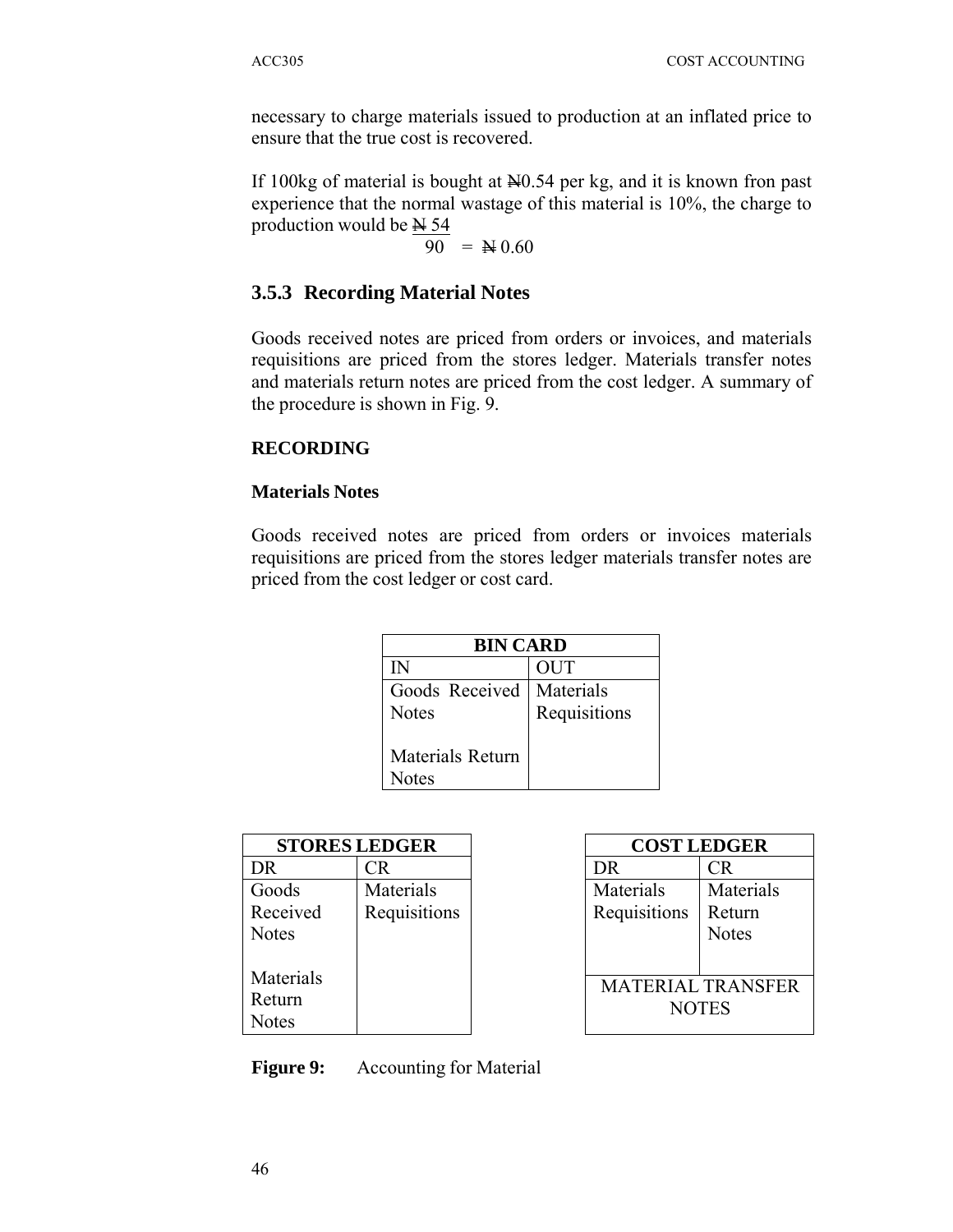## **3.5.4 Categories of Stock**

It is usual to keep separate stores for raw materials, finished parts, finished gods, etc. Definitions of the kinds of stock are as follows:

### **Raw Material**

Primary materials purchased or produced either in a natural or manufactured condition. Manufactured materials of one industry are often the raw materials of another, e.g. the finished product of a steel mill may be the raw materials of an engineering factory.

### **Work in Progress**

This is production that has not yet reached the stage of completion.

### **Finished parts**

These are items or sub-assemblies put into store awaiting final assembly or sale as spares.

### **Small tools**

In a general engineering factory such tools form a large and valuable stock, consisting of drills, dies, etc.

## **3.5.5 Stores Expenses**

The expenses involved in operating a store in a large company may be very high. Usually, the expenses are collected into stores overhead and charged to production overhead. However, if it can be ascertained that expenses have been incurred on a specific order or job, then the expenses may be charged there to as an addition to the cost of materials. Carriage inwards and handling costs may be treated in a similar way.

### **SELF-ASSESSMENT EXERCISE**

- i. Explain the various circumstances under which the issue price of a stores material may be higher than the last purchase price.
- ii. What action would you advise to prevent capital lying idle in obsolete and slow-moving stocks of material?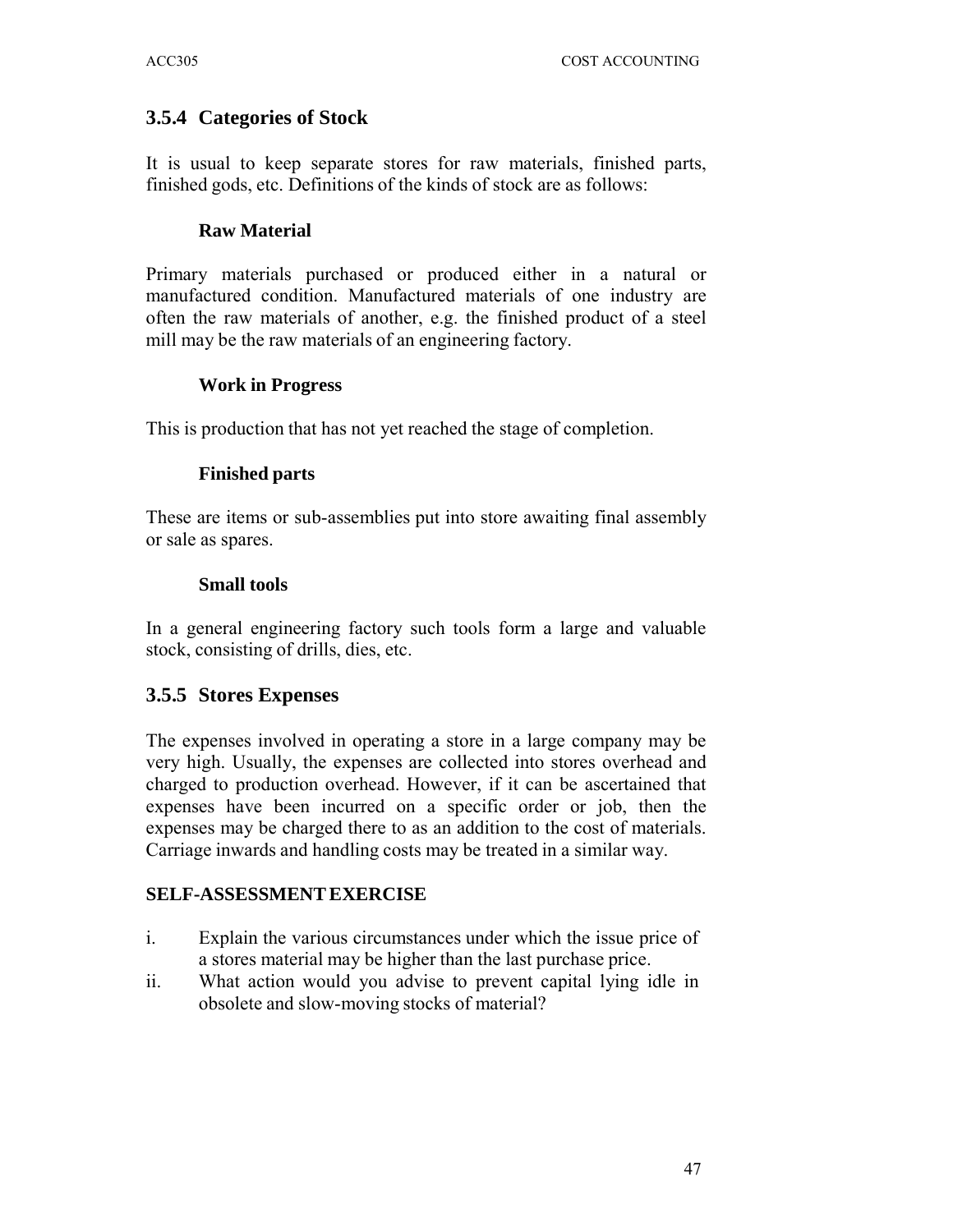## **4.0 CONCLUSION**

The re-order level quantity often referred to as the economic order quantity is the quantity ordered in normal circumstances. It is set by considering two major factors:

- (i) Carrying costs of the materials which include interest on capital used, cost of deterioration and risk, insurance cost and cost of storage.
- (ii) Ordering costs which include costs like transportation, cost of preparing purchase order, cost of receiving and inspecting materials and postage costs.

## **5.0 SUMMARY**

The stores department usually headed by the storekeeper serves management by providing the information requires for the physical control of material. A good store department should minimize wastage arising from deterioration, obsolescence and material handling and should guide against pilferage.

### **6.0 TUTOR-MARKED ASSIGNMENT**

What reports would you submit to top management on the subject of stock?

## **7.0 REFERENCES AND FOR FURTHER READINGS**

- Eddy, O. O. (2002). *Copying with Cost Accounting* Pumark Nig. Ltd. Lagos.
- Owler, L. W. J. and Brown, J. L. (1985). *Costing Simplified*, Pitman London.
- Walker, C. J. (1982) Principles of Cost Accounting, the Pitman Press, Bath Great Britain.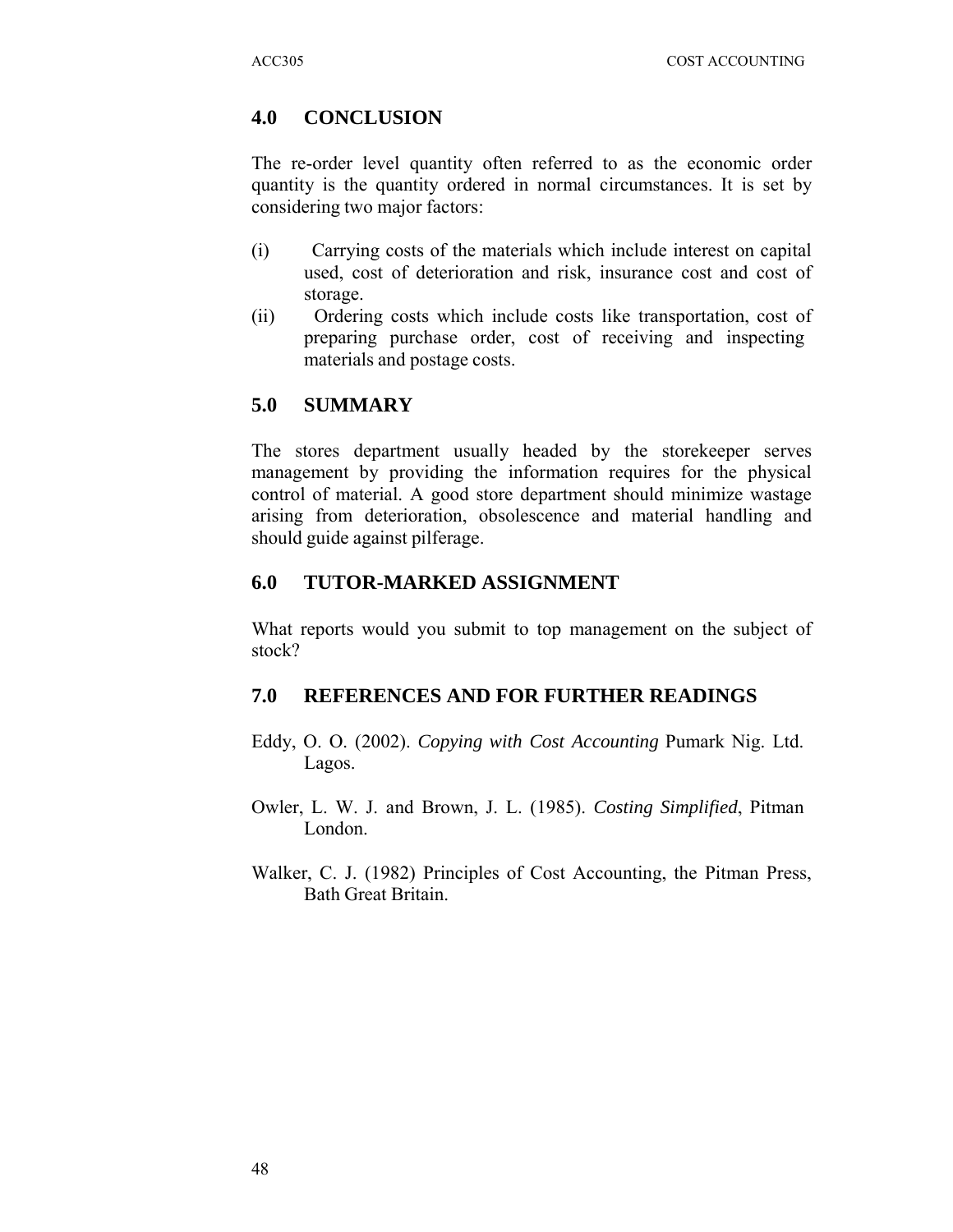# **UNIT 2 METHODS OF VALUING MATERIAL ISSUES**

### **CONTENTS**

- 1.0 Introduction
- 2.0 Objectives
- 3.0 Main Content
	- 3.1 Methods of Valuing Material Issues
		- 3.1.1 First in First Out
		- 3.1.2 Last in First Out
		- 3.1.3 Simple Average
		- 3.1.4 Standard Price
		- 3.1.5 Miscellaneous Systems of Valuing Material Issues
- 4.0 Conclusion
- 5.0 Summary
- 6.0 Tutor-Marked Assignment
- 7.0 References/Further Readings

## **1.0 INTRODUCTION**

Materials should not be issued out of store unless materials requisitions duly signed by authorized persons are presented to the store which can then be exchanged for the materials requested.

The authorized persons are usually the production supervisors or foreman. In some cases when extra large quantities are needed for production it may become necessary for the production manager to sign the material requisition. The materials requisition can therefore be defined as the document of authority required for the withdrawal of materials from store.

In this unit, issues relating to valuing materials will be discussed.

## **2.0 OBJECTIVES**

By the end of this unit, you should be able to:

Explain the various methods of valuing materials issued. Explain the difference between FIFO and LIFO. Described the needs to adopt a particular system based on prevailing conditions.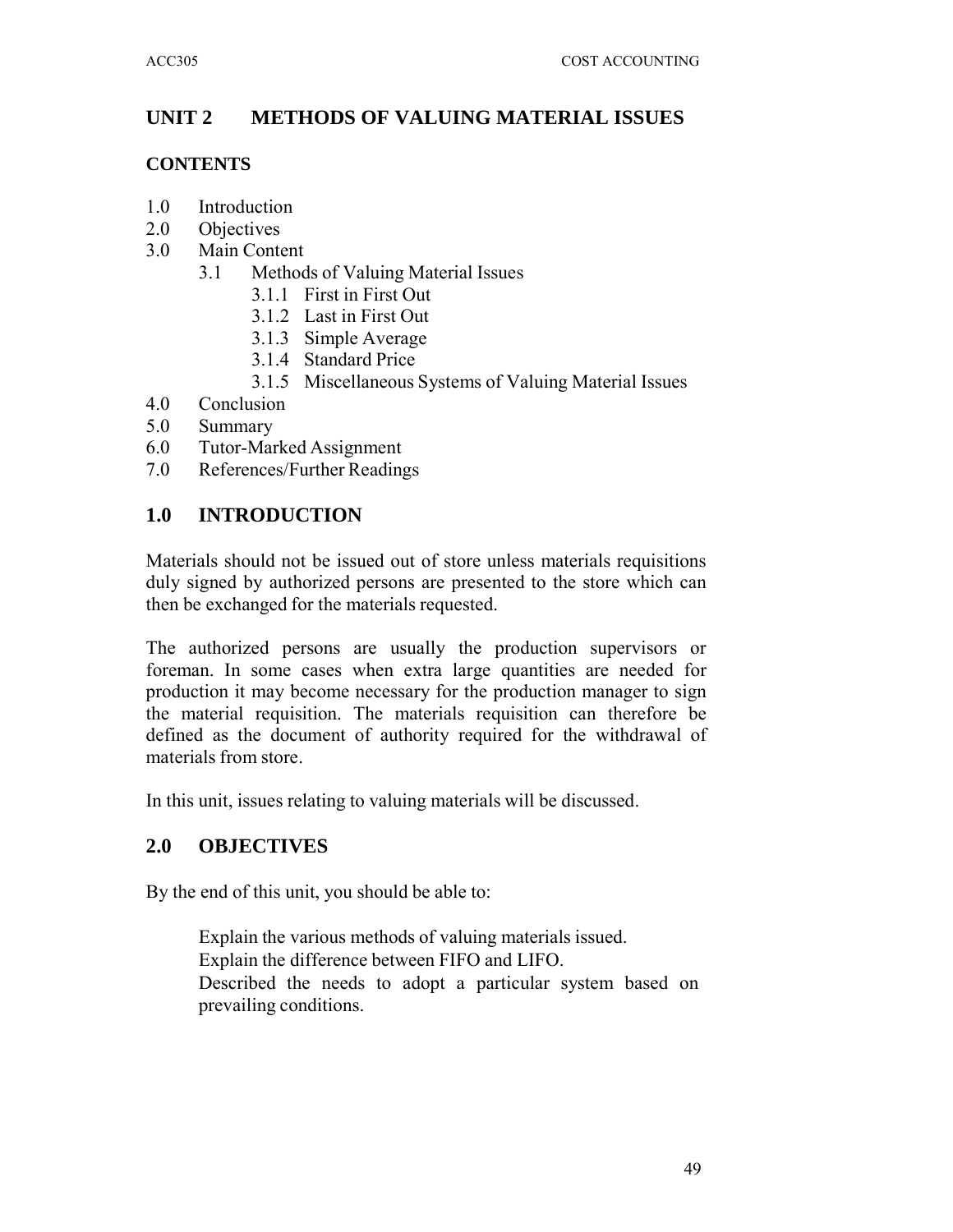## **3.0 MAIN CONTENT**

### **3.1 Methods of Valuing Material Issues**

There are many methods of valuing materials issues, but it is proposed to examine only a limited number in this unit. The choice of method depends largely on the policy and the particular conditions of the business.

To illustrate the system of recording materials issues under some of the important methods the following transactions are recorded:

| January  | 1 Received  | 1,200 units at $\mathbb{H}1.50$ per unit. |
|----------|-------------|-------------------------------------------|
| January  | 14 Received | 300 units at $\mathbb{H}1.40$ per unit.   |
| January  | 30 Issued   | 700 units at - per unit.                  |
| February | 21 Received | 600 units at $\mathbb{H}1.55$ per unit.   |
| March    | 4 Received  | 500 units at $\mathbb{H}1.60$ per unit.   |
| March    | 28 Issued   | 900 units at - per unit.                  |
| April    | 15 Issued   | 400 units at - per unit.                  |
| May      | 21 Received | 800 units at $\mathbb{N}1.45$ per unit.   |
| June     | 4 Issued    | $1,000$ units at - per unit.              |
| June     | 20 Received | 200 units at $\mathbb{H}1.60$ per unit.   |

**Note:** For simplicity of illustration, the amounts columns in the following accounts have been calculated to the nearest  $\mathbb{H}$ 1; in practice, calculations would usually show kobo also.

### **3.1.1 First in First Out**

The stores are deemed, for book keeping purposes, to have been issued from the earliest lot delivered until exhausted, then from the next delivery. In this ways the charge in the accounts is the actual cost price of each lot. The stores ledger clerk can ascertain from the accounts when each consignment is completed. Where market fluctuations are frequent and considerable the method sometimes produces curious and unfair results as between one job and another; e.g. materials purchased at N0.75 per unit may be issued to job B may be from a later supply which cost N1.00 each. If transactions are numerous and the price fluctuates considerably the method is very involved, which may increase the possibility of errors.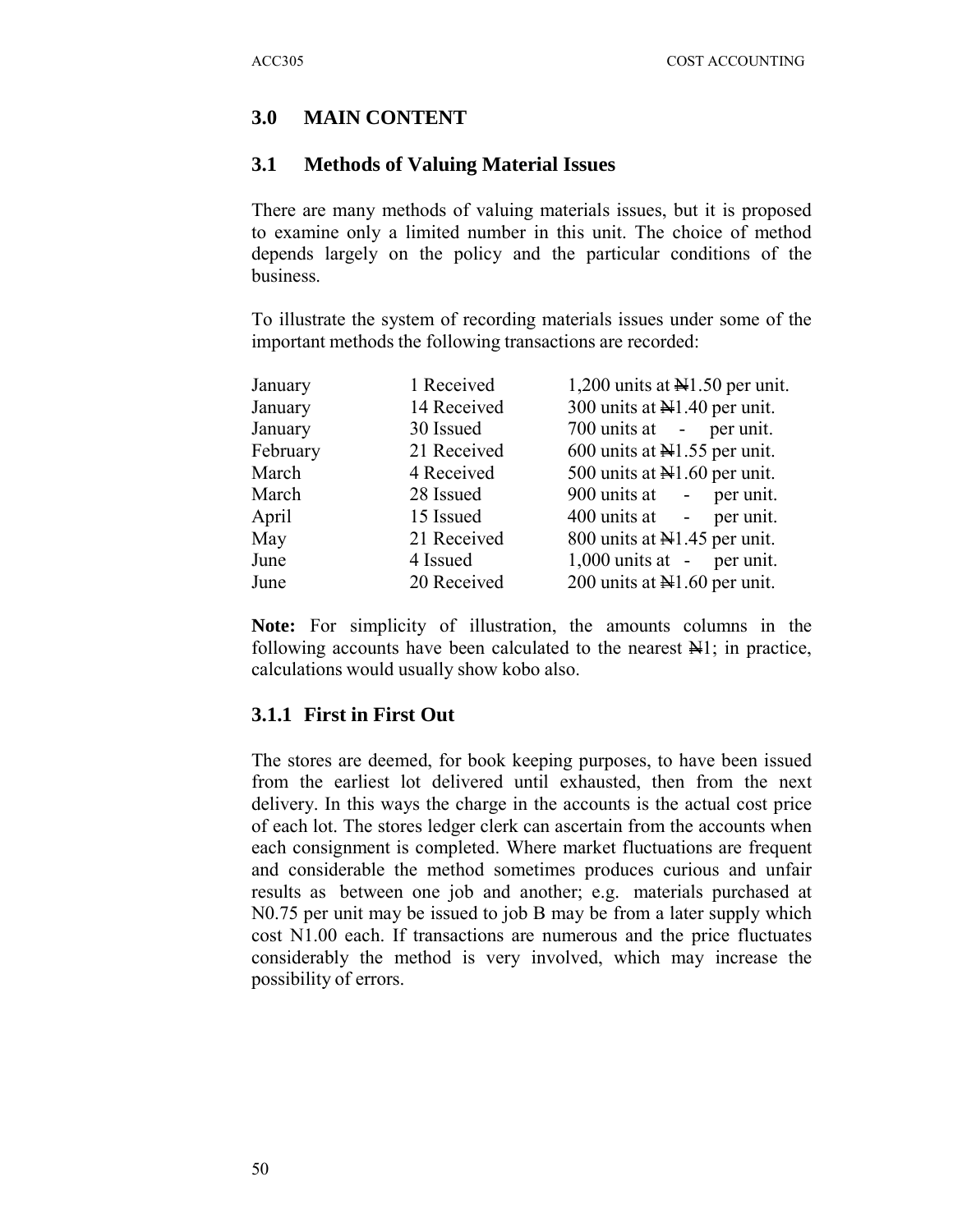|                |                                   |              |                 |        |     |          |            |               | <b>STORES LEDGER ACCOUNT</b>     |          |              |         |
|----------------|-----------------------------------|--------------|-----------------|--------|-----|----------|------------|---------------|----------------------------------|----------|--------------|---------|
|                |                                   | Materials    |                 |        |     |          |            |               | <b>Maximum Quantity Recorder</b> |          |              | $level$ |
|                |                                   | <b>Follo</b> |                 |        |     |          |            |               |                                  |          |              |         |
|                | Code<br>Minimum Quantity Recorder |              |                 |        |     |          |            | Quantity      |                                  |          |              |         |
|                |                                   | Location     |                 |        |     |          |            |               |                                  |          |              |         |
|                |                                   |              | <b>Receipts</b> |        |     |          |            | <b>Issues</b> |                                  |          | <b>Stock</b> |         |
| Date           | GR                                | Quantity     | Price           | Amount |     |          |            | Price         | Amount                           | Quantity | Price        | Amount  |
|                |                                   |              | N               |        | N.R | Quantity |            | N             |                                  |          | N            |         |
|                |                                   |              |                 |        |     |          |            |               |                                  |          |              |         |
| Jan.           |                                   | 1.200        | 1.50            | 1.800  |     |          |            |               |                                  | 1,200    | 1.50         | 1,800   |
| $\overline{4}$ |                                   | 300          | 1.40            | 420    |     |          |            |               |                                  | 1,500    |              | 2,220   |
| 14             |                                   |              |                 |        |     |          | 700        | 1.50          | 1.050                            | 800      |              | 1,170   |
| 30             |                                   | 600          | 1.55            | 930    |     |          |            |               |                                  | 1,400    |              | 2,100   |
| 21             |                                   | 500          | 1.60            | 800    |     |          |            |               |                                  | 1,900    |              | 2,900   |
| Mar.           |                                   |              |                 |        |     | 900      | 500<br>300 | 1.50<br>1.40  | 750<br>420                       |          |              |         |
| 4              |                                   |              |                 |        |     |          | <u>100</u> | 1.55          | 155                              | 1,000    |              | 1,575   |
| 28             |                                   |              |                 |        |     |          | 400        | 1.55          | 620                              | 600      |              | 955     |
|                |                                   |              |                 |        |     |          |            |               |                                  | 1,400    |              | 2,115   |
|                |                                   | 800          | 1.45            | 1,160  |     | 1000     | 100        | 1.55          | 155                              |          |              |         |
| Apr.           |                                   |              |                 | 1,000  |     |          | 500        | 1.60          | 800                              |          |              |         |
| 15             |                                   |              |                 |        |     |          | 400        | 1.45          | 580                              | 400      |              | 580     |
| May            |                                   |              |                 |        |     |          |            |               |                                  |          |              |         |
| 21             |                                   | 200          | 1.60            |        |     |          |            |               |                                  |          |              |         |
| June           |                                   |              |                 | 320    |     |          |            |               |                                  | 600      |              | 900     |
| 4              |                                   |              |                 |        |     |          |            |               |                                  |          |              |         |
|                |                                   |              |                 |        |     |          |            |               |                                  |          |              |         |
|                |                                   |              |                 |        |     |          |            |               |                                  |          |              |         |
| 20             |                                   |              |                 |        |     |          |            |               |                                  |          |              |         |
|                |                                   |              |                 |        |     |          |            |               |                                  |          |              |         |

### **Figure 10** Store Ledger Account (2) (FIFO)

This account has been entered on the first-in- first-out principle, which has the same effect as if materials were issued in strict chronological order.

Note-The closing stock represents

|                                              | N   |
|----------------------------------------------|-----|
| 400 units at $\mathbb{N}1.45$ per unit = 580 |     |
| 200 units at $H1.60$ per unit = 320          |     |
| 600                                          | 900 |

A great advantage of FIFO is that in stock valuation, stock is not only at cost but is also as closely representative of current prices as possible, when prices are falling the material charge to production is high, while the cost of stock replacement will be low. Conversely, when prices are rising the charge to production will be low, while the replacement cost will be high.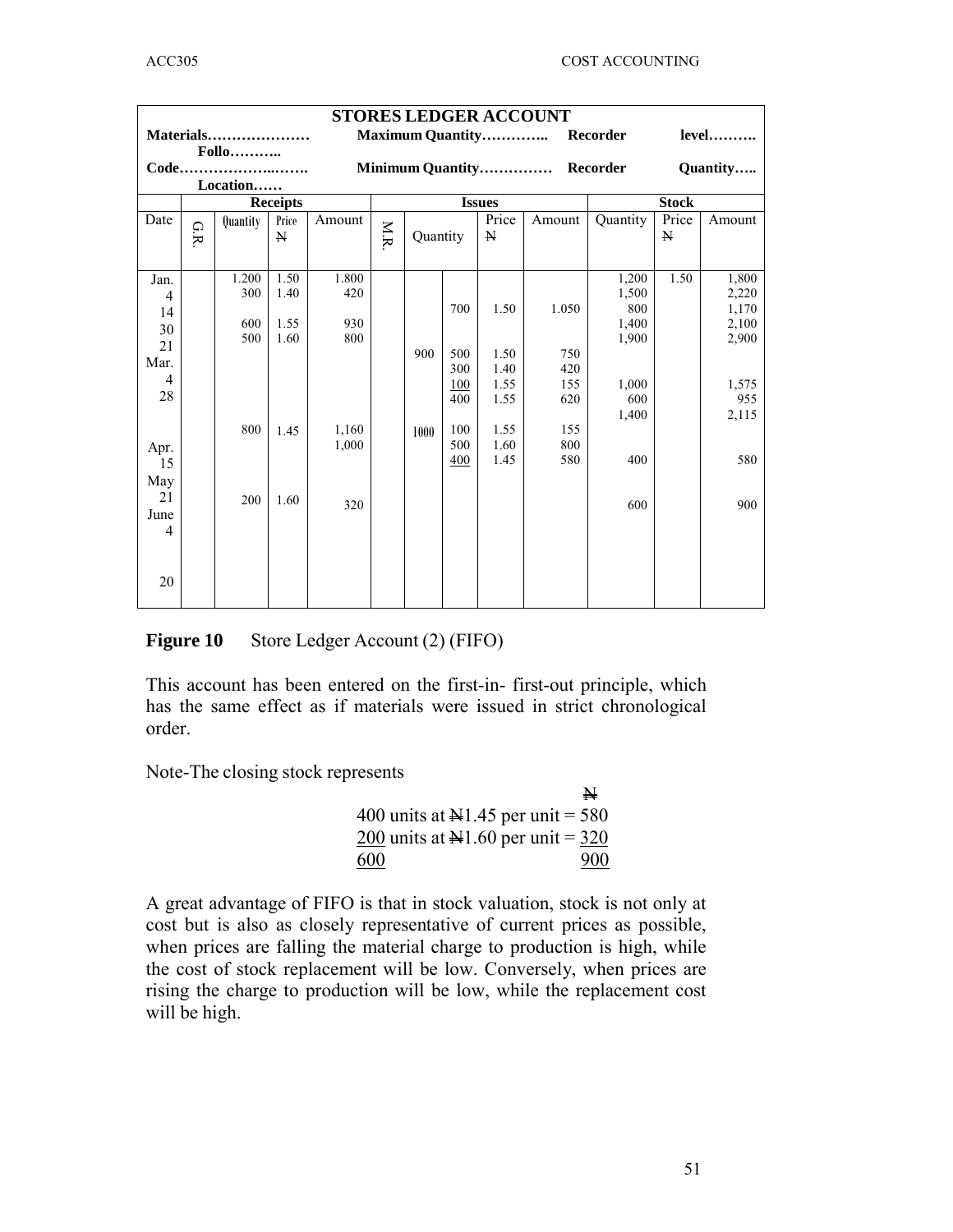## **3.1.2 Last in First Out (LIFO)** (Fig. 11)

This method operates in reverse to FIFO; materials received in the latest delivery is for book-keeping purposes, deemed to have been issued first. As with FIFO, the charge in the accounts is the actual cost price. However, it suffers from the same disadvantages mentioned under FIFO, namely, that although stock is at cost, the price is that of earliest material purchased, so that it does not represent current price levels, as a result of which it may be necessary to write-off stock losses during periods of falling prices because the book values of the materials will exceed market value.

A great advantage of LIFO is that the charge to production is as closely related to current price levels as possible. Assuming the purchase of materials was in recent times, it will not be necessary to ascertain market value. In times of inflation LIFO is considered to be an effective system of pricing because the high-priced purchases are charged to production, while stock are retained at low prices. However it must be noted that, particularly in the UK, taxation authorities do not favour this system.

### **3.1.3 Simple Average** (Fig. 12)

This method may be used advantageously when it is not possible to identify each item separately and when prices of purchases do no fluctuate very much. It is relatively easy to operate. To calculate the issue price, the total of the prices paid for the material is divided by the number of prices pad in the calculation. This may result in the charge to production not being at actual cost.

e.g.

1 unit purchased at N1.00 per unit 1,000 unit purchase at  $\text{H}0.50$  per unit The average price is  $(\frac{1}{2}41.00 + \frac{1}{2}0.50) = \frac{1}{2}0.75$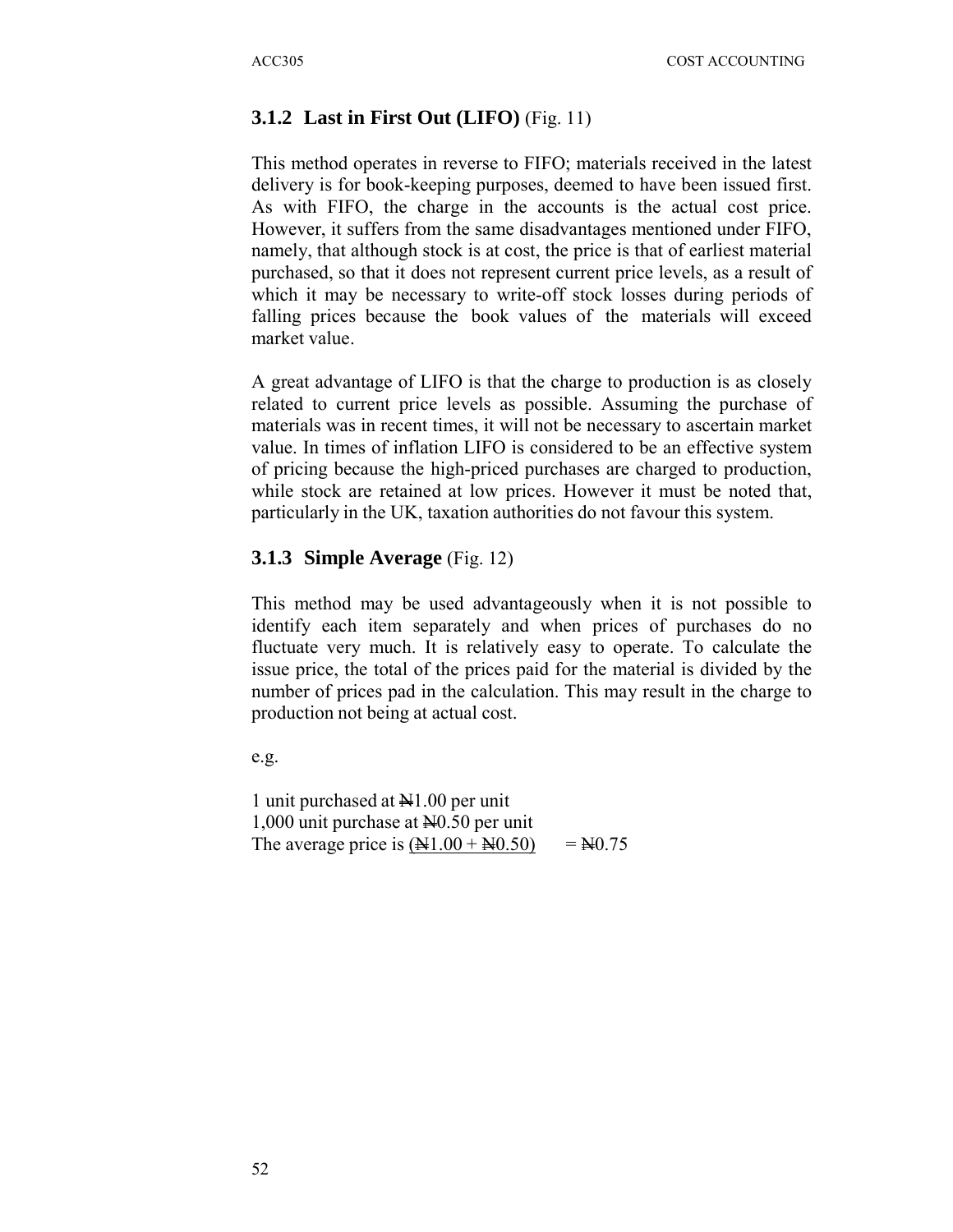|            |       |          |                 | <b>STORES LEDGER ACCOUNT</b> |                           |          |     |               |                                  |          |              |          |
|------------|-------|----------|-----------------|------------------------------|---------------------------|----------|-----|---------------|----------------------------------|----------|--------------|----------|
| Materials  |       |          |                 |                              |                           |          |     |               | <b>Maximum Quantity Recorder</b> |          |              | $level$  |
|            | Follo |          |                 |                              |                           |          |     |               |                                  |          |              |          |
|            |       | Code     |                 |                              | Minimum Quantity Recorder |          |     |               |                                  |          |              | Quantity |
|            |       | Location |                 |                              |                           |          |     |               |                                  |          |              |          |
|            |       |          | <b>Receipts</b> |                              |                           |          |     | <b>Issues</b> |                                  |          | <b>Stock</b> |          |
| Date       |       | Quantity | Price           | Amount                       |                           |          |     | Price         | Amount                           | Quantity | Price        | Amount   |
|            | G.R   |          | N               |                              | N.R                       | Quantity |     | N             |                                  |          | N            |          |
|            |       |          |                 |                              |                           |          |     |               |                                  |          |              |          |
| Jan. 4     |       | 1.200    | 1.50            | 1.800                        |                           |          |     |               |                                  | 1,200    | 1.50         | 1,800    |
| 14         |       | 300      | 1.40            | 420                          |                           |          |     |               |                                  | 1,500    |              | 2,220    |
|            |       |          |                 |                              |                           | 700      | 300 | 140           | 420                              |          |              |          |
| 30         |       |          |                 |                              |                           |          | 400 | 1.50          | 600                              | 800      |              | 1,200    |
| Feb.21     |       | 600      | 1.55            | 930                          |                           |          |     |               |                                  | 1,400    |              | 2,130    |
| Mar. 4     |       | 500      | 1.60            | 800                          |                           |          |     |               |                                  | 1,900    |              | 2,930    |
| 28         |       |          |                 |                              |                           | 900      | 500 | 1.60          | 800                              |          |              |          |
|            |       |          |                 |                              |                           |          | 400 | 1.55          | 620                              | 1,000    |              | 1,510    |
|            |       |          |                 |                              |                           | 400      | 200 | 1.55<br>1.50  | 310<br>300                       | 600      |              | 900      |
| Apr.<br>15 |       | 800      | 1.45            | 1,160                        |                           |          | 200 |               |                                  | 1,400    |              | 2,060    |
|            |       |          |                 |                              |                           | 1000     | 800 | 1.45          | 1,160                            |          |              |          |
| May        |       |          |                 |                              |                           |          | 200 | 1.50          | 300                              | 400      |              | 600      |
| 21         |       |          |                 |                              |                           |          |     |               |                                  |          |              |          |
| June 4     |       | 200      | 1.60            | 320                          |                           |          |     |               |                                  | 600      |              | 920      |
| 20         |       |          |                 |                              |                           |          |     |               |                                  |          |              |          |
|            |       |          |                 |                              |                           |          |     |               |                                  |          |              |          |

### **Figure 11** Stores Ledger Account (3) (LIFO)

This records the same facts as in fig. 11, but on the last in first-out principle. This tends to charge current production with current prices.

Note-The closing stock represents

|                                              | N   |
|----------------------------------------------|-----|
| 400 units at $\mathbb{H}1.50$ per unit = 600 |     |
| 200 units at $H1.60$ per unit = 320          |     |
| 600                                          | 920 |

From this example, it can readily be seen that the issue price is not the cost price. It will be noticed that in this illustration (Fig. 13) the design of the account has been changed slightly. Cumulative quantity columns have been introduced so that comparisons, one with another, can be made to ascertain which materials have been fully issued from stock. It is recommended that the cumulative issues column is not entered until after the price has been calculated.

### **Example**

In the first issue: Cumulative receipts 1,500; cumulative issues nil, so price is  $(H1.50 + H1.40)$ 2  $= N1.45$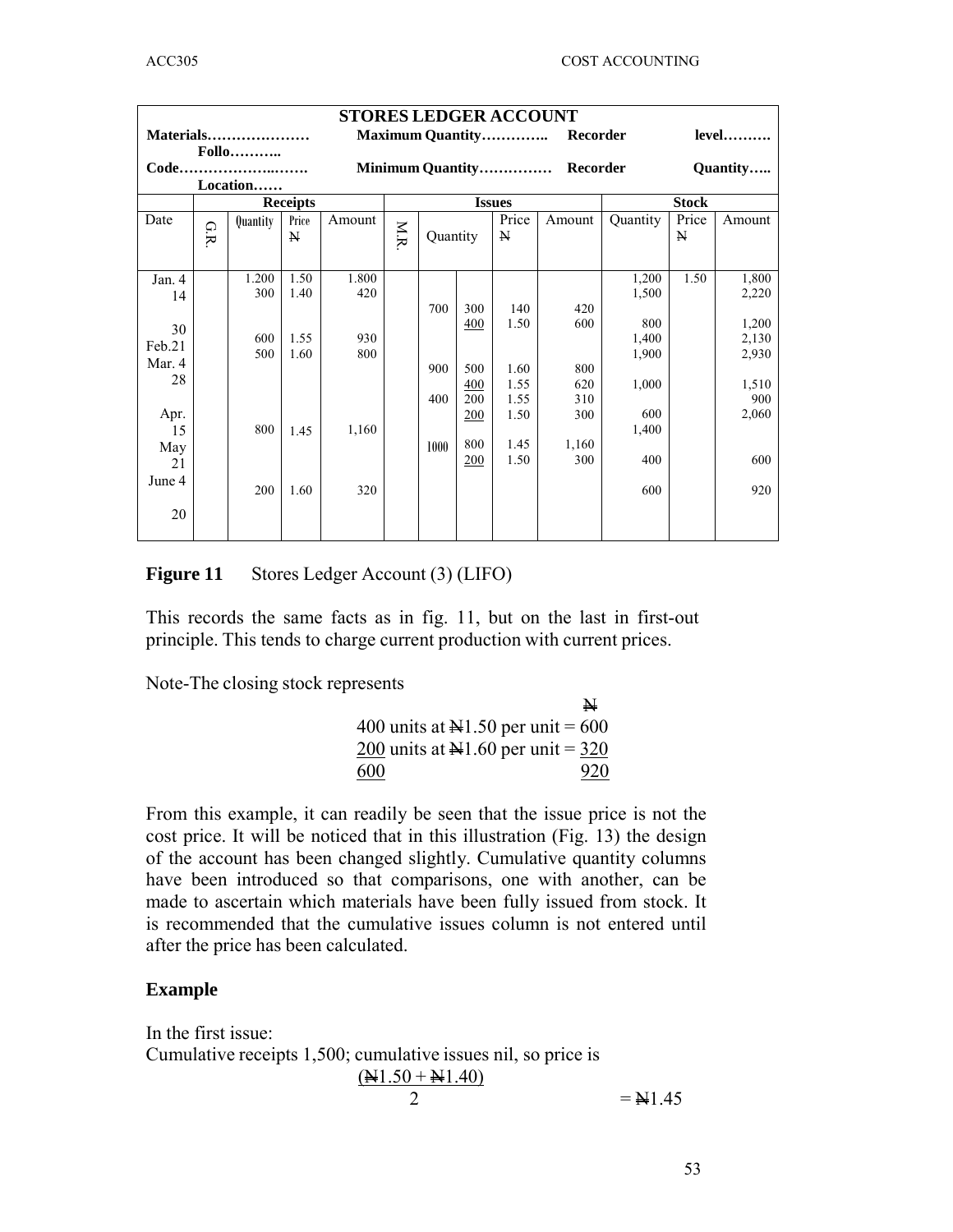In the second issue:

Cumulative receipts 2,600; cumulative issues 700, so price is:

$$
\frac{(\mathbf{H}1.50 + \mathbf{H}1.40 + \mathbf{H}1.55 + \mathbf{H}1.60)}{4} = \mathbf{H}1.51
$$

In the third issue:

Cumulative receipts 2,600; cumulative issues 1,600, so price is:

$$
\frac{(\mathbf{H}1.55 + \mathbf{H}1.60)}{2} = \mathbf{H}1.57^{1/2}
$$

 $(1,600$  exceeds cum. Receipts to Jan. 4  $(1,500)$  so stock at  $\mathbb{N}1.50$  and N1.40 is exhausted)

In the second issue:

Cumulative receipts 2,600; cumulative issues 700, so price is:

$$
\frac{(\cancel{11.55} + \cancel{11.60} + \cancel{11.45})}{3} = \cancel{11.53}^{1/3}
$$

#### **3.1.4 Standard Price** (Fig. 13)

A standard or predetermined issue price is calculated, which takes into consideration a number of factors which may influence the price of materials in a future period; such factors include:

|                                      | <b>STORES LEDGER ACCOUNT</b> |          |                 |            |             |            |          |               |              |                          |                 |              |        |  |
|--------------------------------------|------------------------------|----------|-----------------|------------|-------------|------------|----------|---------------|--------------|--------------------------|-----------------|--------------|--------|--|
| Materials<br><b>Maximum Quantity</b> |                              |          |                 |            |             |            |          |               |              | Recorder level           |                 | $Follo$      |        |  |
| Minimum Quantity<br>Code             |                              |          |                 |            |             |            |          |               |              | <b>Recorder Quantity</b> |                 | Location     |        |  |
|                                      |                              |          | <b>Receipts</b> |            |             |            |          | <b>Issues</b> |              |                          |                 | <b>Stock</b> |        |  |
| Date                                 |                              | Quantity |                 |            |             |            | Quantity |               | Price        | Amount                   | <b>Quantity</b> | Price        | Amount |  |
|                                      | G.R                          |          |                 | Price<br>N |             | <b>N.R</b> |          |               | $\mathbf{N}$ |                          |                 | N            |        |  |
|                                      |                              | Actual   | Cum             |            | Amount<br>本 |            | Actual   | Cum           |              |                          |                 |              |        |  |
| Jan. $4$                             |                              | 1.200    | 1,200           | 1.50       | 1.800       |            |          |               |              |                          | 1,200           | 1.50         | 1,800  |  |
| 14                                   |                              | 300      | 1,500           | 1.40       | 420         |            |          |               |              |                          | 1,500           |              | 2,220  |  |
| 30                                   |                              |          |                 |            |             |            | 700      | 700           | 145          | 1,015                    | 800             |              | 1,205  |  |
|                                      |                              |          |                 |            |             |            |          |               |              |                          |                 |              |        |  |
| Feb.21                               |                              | 600      | 2,100           | 1.55       | 930         |            |          |               |              |                          | 1,400           |              | 2,135  |  |
| Mar. 4                               |                              | 500      | 2,600           | 1.60       | 800         |            |          |               |              |                          | 1,900           |              | 2,935  |  |
| 28                                   |                              |          |                 |            |             |            | 900      | 1,600         | 1.51         | 1,359                    | 1,000           |              | 1,576  |  |
| Apr.                                 |                              |          |                 |            |             |            | 400      | 2,000         | 1.571/2      | 630                      | 600             |              | 946    |  |
| 15                                   |                              |          |                 |            |             |            |          |               |              |                          | 1,400           |              | 2,106  |  |
| May                                  |                              | 800      | 3,400           | 1.45       | 1,160       |            |          |               |              | 1,533                    | 400             |              | 573    |  |
| 21                                   |                              |          |                 |            |             |            | 1000     | 3,000         | 1.531/3      |                          | 600             |              | 893    |  |
| June 4                               |                              | 200      | 3,600           | 1.60       | 320         |            |          |               |              |                          |                 |              |        |  |
| 20                                   |                              |          |                 |            |             |            |          |               |              |                          |                 |              |        |  |

a) The possibility of a rise in prices due to expected wage increase

**Figure 13** Stores ledger account (4) (simple average)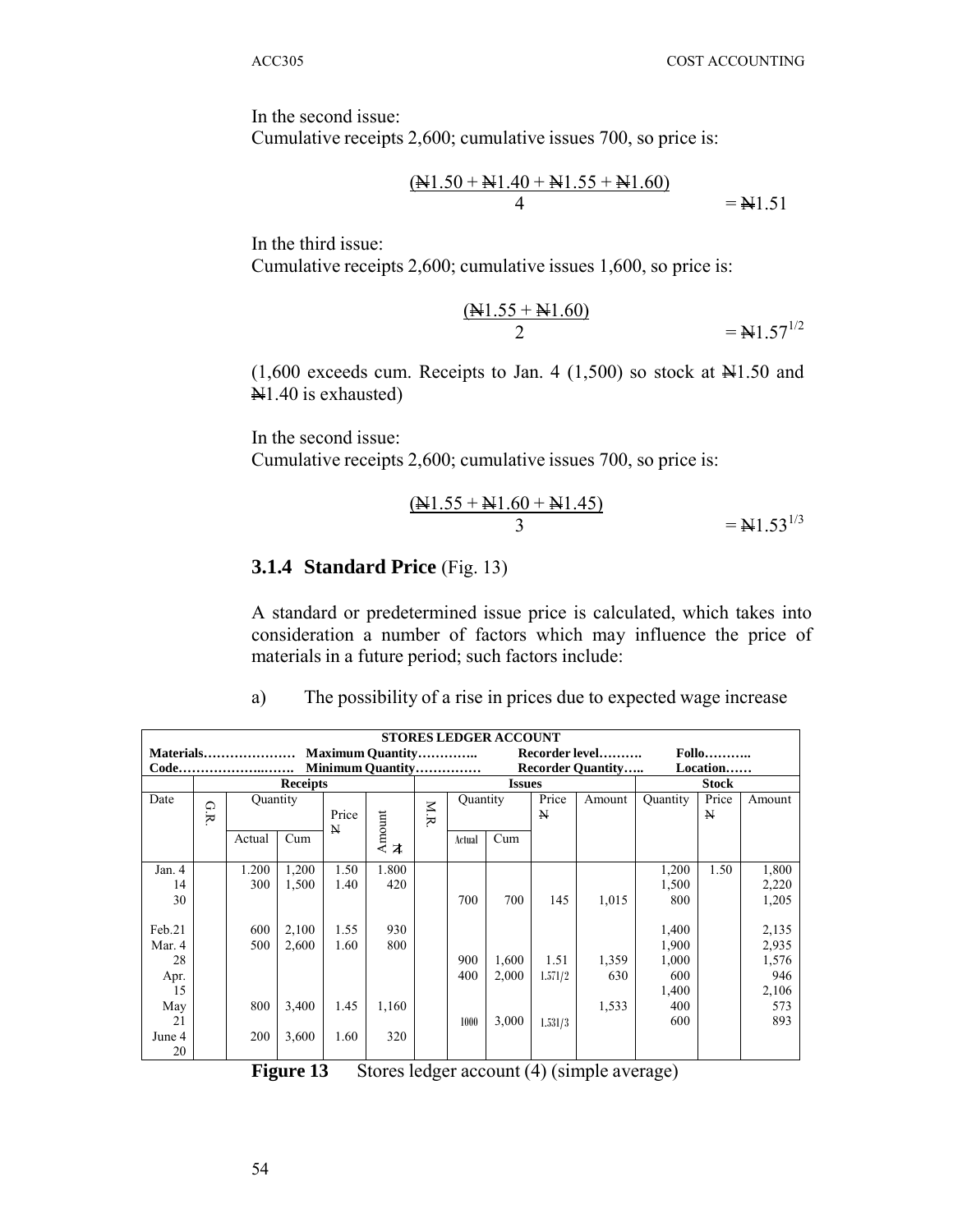Under the average methods of pricing material, the identify of material in store disappears, so that the closing stock figures cannot be verified as under the previous systems.

b) The likelihood of a rise or fall in prices due to market conditions.

A standard price will be calculated for each item in store, which can then be compared with the actual price paid. If the actual price paid exceeds standard, then a loss will be realize; if the actual price is less than standard a profit will be obtained.

This method is relatively easy to operate, because all issues of an item are calculated at the same price. A great advantage is the opportunity to check the efficiency of purchasing materials; by seeing whether or not the actual price exceeds standard.

It should e noted that this method can be utilized in most industries, even though a system of standard costing is not in operation, although, of course, the greatest benefit will be obtained under a standard costing system. In this illustration it is assumed that the standard price of the material has been calculated to be  $\overline{N}$ 1.50 per unit.

It can be seen from Fig. 14 that the value of closing stock is over-valued, due to the fact that production has been charged at the standard price which is lower than the actual price. It should be noted that if the standard price charged to production had been higher than the actual price the value of stock would have been under-valued to check the efficiency of purchasing materials (Actual receipts x standard price) – Actual amount.

 $(3,600 \text{ x } \triangle 1.50) = \triangle 5,400$  $N5,400 - N5,430 = N30$ 

Actual amount paid exceeds standard cost of materials, so there has been a loss of N30 in purchasing Again if the closing stock is valued at standard price the value would be 600 x  $\frac{N}{1.50} = \frac{N}{900}$ , while the actual amount shown in the account is  $\frac{N}{30}$ , giving a difference of  $\frac{N}{30}$ .

### **3.1.5 Miscellaneous systems of valuing material issues**

For reference purposes, the following systems are briefly mentioned.

## **3.1.5.1 Base Stock**

This is rather similar to FIFO in operation, with the addition of a fixed minimum stock of the material always being carried at original cost.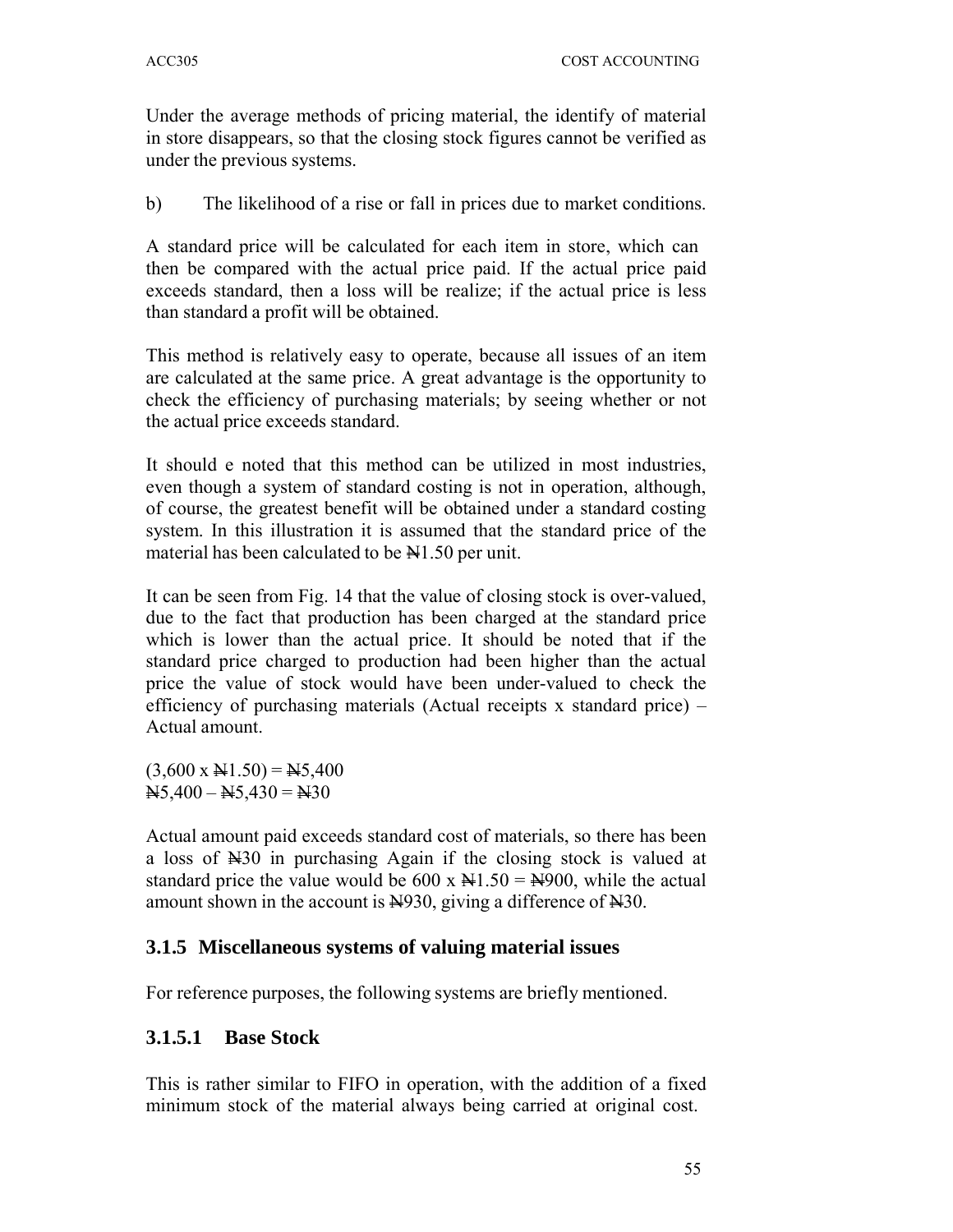| <b>STORES LEDGER ACCOUNT</b><br>Recorder<br>$Follo$<br>Code<br>Minimum Quantity<br>Recorder<br>Location<br><b>Receipts</b><br><b>Issues</b><br><b>Stock</b><br>Price<br>Date<br>Price<br>Quantity<br>Amount<br>Quantity<br>Price<br>Amount<br><b>N.R</b><br>GR<br>$\mathbb N$<br>$\mathbf{N}$<br>Quantity<br>N<br>N<br>1.200<br>1.50<br>1.800<br>1.50<br>1,200<br>Jan. 1<br>14<br>300<br>1.40<br>420<br>1,500<br>1.50<br>700<br>1,050<br>30<br>800<br>Feb.21<br>1,400<br>Mar. 4<br>1.55<br>600<br>930<br>800<br>1,900<br>28<br>500<br>1.60<br>1,000<br>900<br>1.50<br>1,350<br>600<br>400<br>60<br>Apr.<br>1.50 |          |       |  |  |  |  |    |
|-----------------------------------------------------------------------------------------------------------------------------------------------------------------------------------------------------------------------------------------------------------------------------------------------------------------------------------------------------------------------------------------------------------------------------------------------------------------------------------------------------------------------------------------------------------------------------------------------------------------|----------|-------|--|--|--|--|----|
|                                                                                                                                                                                                                                                                                                                                                                                                                                                                                                                                                                                                                 |          |       |  |  |  |  |    |
|                                                                                                                                                                                                                                                                                                                                                                                                                                                                                                                                                                                                                 | $level$  |       |  |  |  |  |    |
|                                                                                                                                                                                                                                                                                                                                                                                                                                                                                                                                                                                                                 |          |       |  |  |  |  |    |
|                                                                                                                                                                                                                                                                                                                                                                                                                                                                                                                                                                                                                 | Quantity |       |  |  |  |  |    |
|                                                                                                                                                                                                                                                                                                                                                                                                                                                                                                                                                                                                                 |          |       |  |  |  |  |    |
|                                                                                                                                                                                                                                                                                                                                                                                                                                                                                                                                                                                                                 |          |       |  |  |  |  |    |
|                                                                                                                                                                                                                                                                                                                                                                                                                                                                                                                                                                                                                 | Amount   |       |  |  |  |  |    |
|                                                                                                                                                                                                                                                                                                                                                                                                                                                                                                                                                                                                                 |          |       |  |  |  |  |    |
|                                                                                                                                                                                                                                                                                                                                                                                                                                                                                                                                                                                                                 |          |       |  |  |  |  |    |
|                                                                                                                                                                                                                                                                                                                                                                                                                                                                                                                                                                                                                 |          |       |  |  |  |  |    |
|                                                                                                                                                                                                                                                                                                                                                                                                                                                                                                                                                                                                                 | 1,800    |       |  |  |  |  |    |
|                                                                                                                                                                                                                                                                                                                                                                                                                                                                                                                                                                                                                 | 2,220    |       |  |  |  |  |    |
|                                                                                                                                                                                                                                                                                                                                                                                                                                                                                                                                                                                                                 | 1,170    |       |  |  |  |  |    |
|                                                                                                                                                                                                                                                                                                                                                                                                                                                                                                                                                                                                                 |          |       |  |  |  |  |    |
|                                                                                                                                                                                                                                                                                                                                                                                                                                                                                                                                                                                                                 | 2,100    |       |  |  |  |  |    |
|                                                                                                                                                                                                                                                                                                                                                                                                                                                                                                                                                                                                                 | 2,900    |       |  |  |  |  |    |
|                                                                                                                                                                                                                                                                                                                                                                                                                                                                                                                                                                                                                 | 1,550    |       |  |  |  |  |    |
|                                                                                                                                                                                                                                                                                                                                                                                                                                                                                                                                                                                                                 | 950      |       |  |  |  |  |    |
|                                                                                                                                                                                                                                                                                                                                                                                                                                                                                                                                                                                                                 | 2,110    | 1,400 |  |  |  |  | 15 |
| 1.45<br>800<br>1,160<br>400<br>May                                                                                                                                                                                                                                                                                                                                                                                                                                                                                                                                                                              | 610      |       |  |  |  |  |    |
| 21<br>1.50<br>1,500<br>600<br>1000                                                                                                                                                                                                                                                                                                                                                                                                                                                                                                                                                                              | 930      |       |  |  |  |  |    |
| 200<br>1.60<br>320<br>June 4                                                                                                                                                                                                                                                                                                                                                                                                                                                                                                                                                                                    |          |       |  |  |  |  |    |
| 20                                                                                                                                                                                                                                                                                                                                                                                                                                                                                                                                                                                                              |          |       |  |  |  |  |    |

This minimum stock is never charged to production, so it is rather in the nature of a fixed asset.

**Figure 14** Stores ledger account (5) (standard price)

Under the standard price method the closing stock figures cannot be verified. This method ensures that production is charged always at the standard price for the material, variances from the actual price paid being transferred to price variance account.

# **3.1.5.2 Weighted Average Price**

This is similar to the simple average price, except that whenever a new purchase is made, the cost is added to the value of the balance in hand and the total thus arrived at is averaged by dividing by the new quantity then available.

# **3.1.5.3 Current Market Price**

Each issue is charged out at current rate to maintain proper stores control, differences between cost and prices must be debited or credited to a stores adjustment account.

# **3.1.5.4 Highest In First Out (HIFO)**

Materials issued from stores are charged at the rate of the highest – priced material in stores. This rate continues either until the material at that high price is exhausted, after which the next-highest price is used, or until a new batch of materials is received at a rate which is higher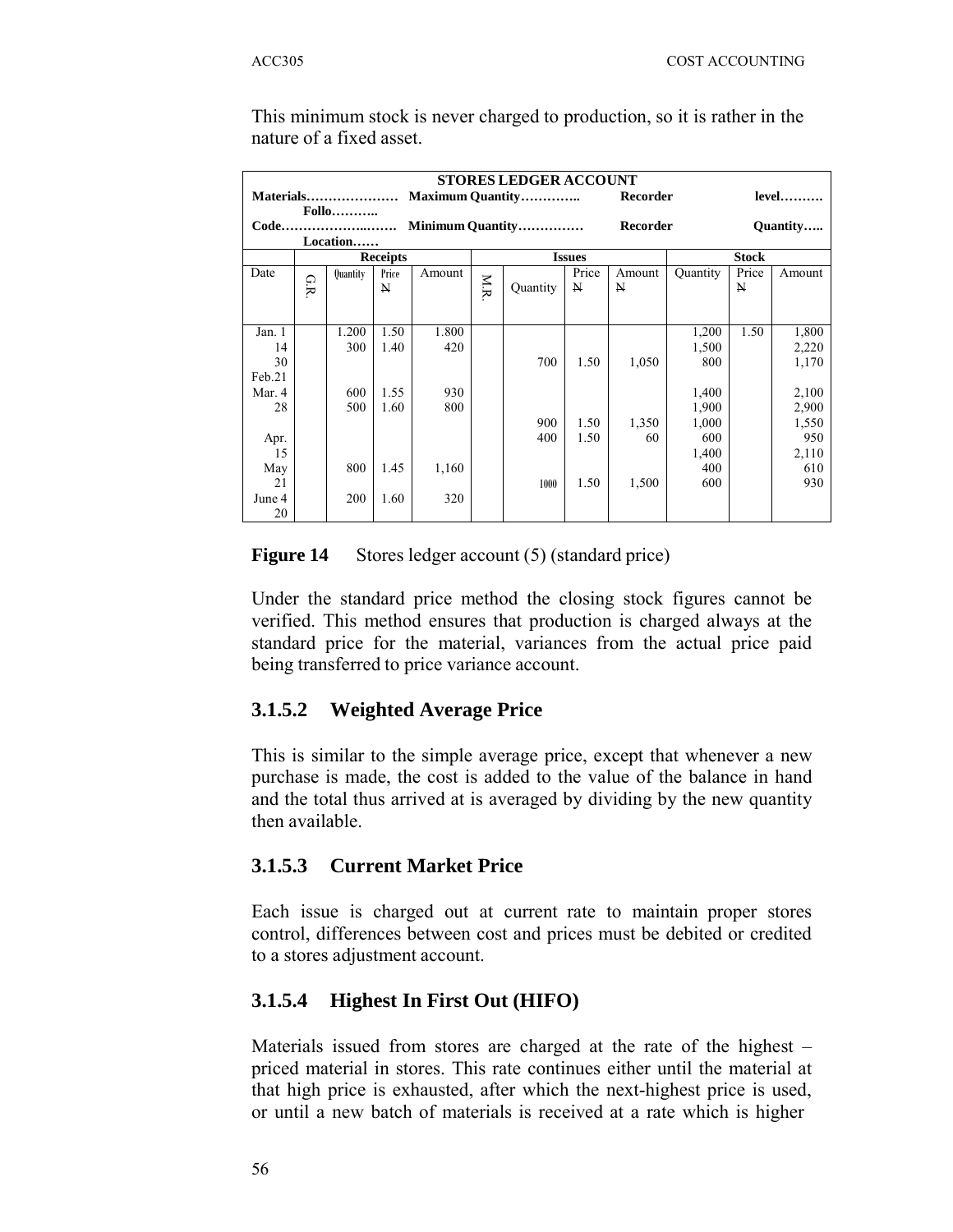than the previous high price. This method attempts to ensure that materials issued to production absorb the high costs of materials, leaving stocks at relatively low-priced rate.

## **3.1.5.5 Next In First Out (NIFO)**

Materials issued are not charged at a price which has been paid, but rather at a price which has been committed or ordered. Let us assume, for example, that in stock there are two batches of materials, one at  $\mathbb{H}1.20$  and one at  $\mathbb{H}1.40$ , and that there is a further batch of materials on order at  $H1.50$  which has not yet been received. If materials were issued now, they would be priced at  $\mathbb{H}1.50$ . This method is obviously an attempt to be more realistic than the current market price method; instead of ascertaining the current price at the time of issue, one uses the latest price at which one has ordered new supplies of the materials.

### **SELF-ASSESSMENT EXERCISE**

i. Benue links motors buy certain type of gear box for use in one of it mocopollo bus models. The followings are a summary of the receipts and issues of the gear box for the month of January.

| Opening stock on 1 <sup>st</sup> January |                             |                  |  |  |  |  |
|------------------------------------------|-----------------------------|------------------|--|--|--|--|
| 200 gear boxes at                        |                             | $\mathbb{H}145$  |  |  |  |  |
| April 4                                  | Purchased 100 gear boxes at | ¥185             |  |  |  |  |
| April 8                                  | Issued 50 gear boxes        |                  |  |  |  |  |
| April 10                                 | Purchase 300 gear boxes at  | H <sub>190</sub> |  |  |  |  |
| April 11                                 | Issued 200 gear boxes       |                  |  |  |  |  |
| April 12                                 | Issued 200 gear boxes       |                  |  |  |  |  |
| April 15                                 | Purchased 150 gear boxes at | H160             |  |  |  |  |
| April 21                                 | Issued 100 gear boxes       |                  |  |  |  |  |
| April 25                                 | Purchased 100 gear boxes at | $\mathbb{H}135$  |  |  |  |  |
| April 30                                 | Issued 50 gear boxes        |                  |  |  |  |  |

Show the appropriate stores ledger account disclosing the cost of each issue and the cost of closing stock at  $31<sup>st</sup>$  January, using FIFO method.

ii. Discuss the effect in times of inflation on valuation of stocks and on product costs using for the pricing of issues of raw materials.

## **4.0 CONCLUSION**

The principle concerning the storing of material is the same as that applying to cash. The system is useful when sub-stores are used. A quantity, which should be kept at the beginning of every period, day,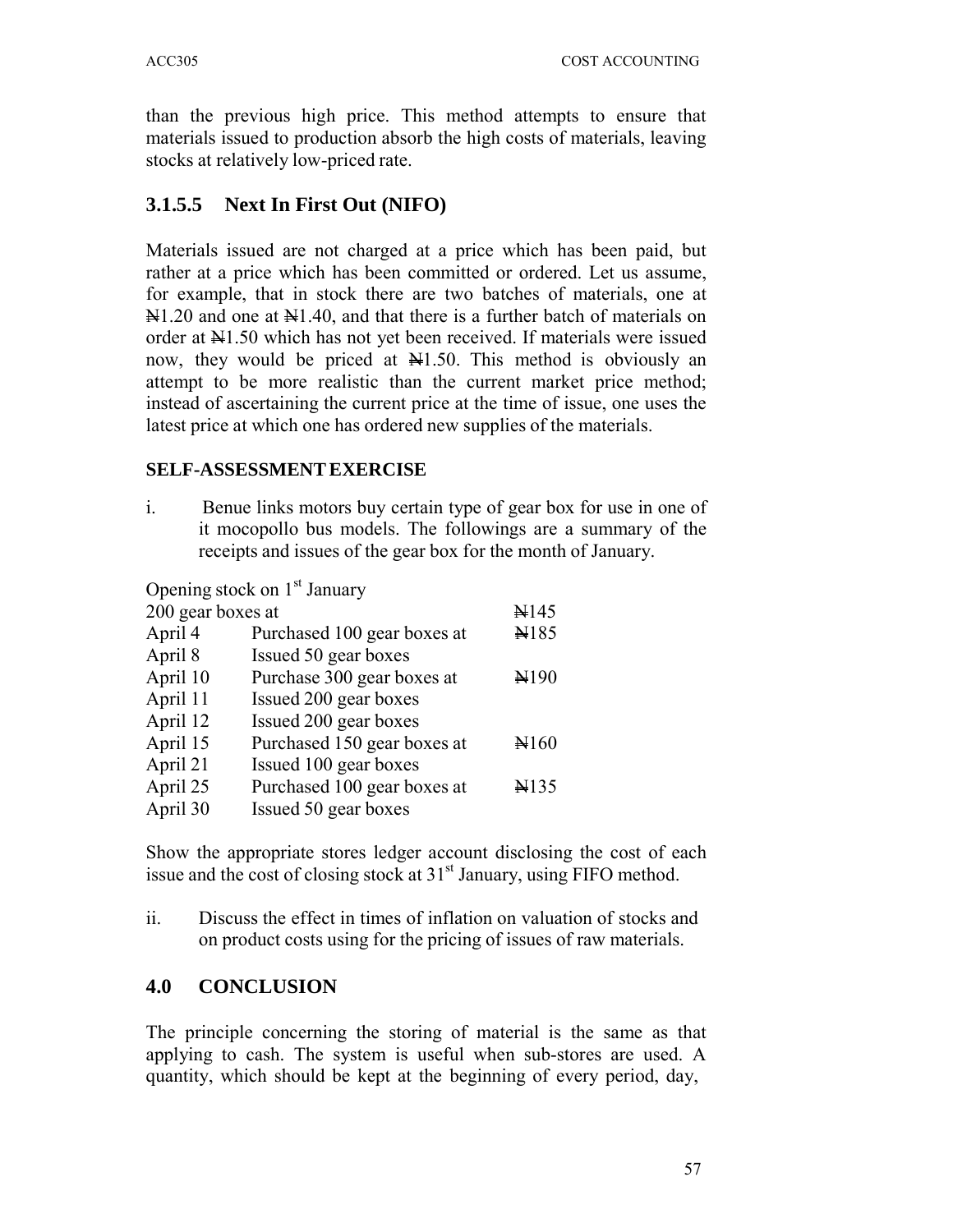week or month, is agreed, and the sub-store-keeper indents the main stores at the end of every period for the amount issued.

### **5.0 SUMMARY**

The First-In-First out (FIFO) method is based on the assumption that the oldest layer of goods are sold or issued first and that the most recently purchased goods are in the closing stock. It must be pointed out that even though FIFO treats materials as being issued on a chronological basis, it does not necessarily follow that physical receipt, like perishable, goods, should be issued on FIFO basis.

### **6.0 TUTOR-MARKED ASSIGNMENT**

Plateau Motors buys certain type of gear box for use in one of it Mocopollo buses. The following is a summary of the receipts and issues of the gear box for the month of July.

| Opening stock on 1 <sup>st</sup> July |                                    |                  |
|---------------------------------------|------------------------------------|------------------|
| 200 gear boxes at                     |                                    | $\mathbb{H}145$  |
|                                       | July 4 Purchased 100 gear boxes at | ¥185             |
|                                       | July 8 Issued 50 gear boxes        |                  |
| July 10                               | Purchase 300 gear boxes at         | H <sub>190</sub> |
| July 11                               | Issued 200 gear boxes              |                  |
| July 12                               | Issued 200 gear boxes              |                  |
| July 15                               | Purchased 150 gear boxes at        | H160             |
| July 21                               | Issued 100 gear boxes              |                  |
| July 25                               | Purchased 100 gear boxes at        | H <sub>135</sub> |
| July 30                               | Issued 50 gear boxes               |                  |

Show the appropriate stores ledger account disclosing the cost of each issue and the cost of closing stock at  $31<sup>st</sup>$  July. Use LIFO method.

### **7.0 REFERENCES/FURTHER READINGS**

- Owler, C. W. J. and Brown, J. L. (1985). *Costing Simplified*, Pitman London.
- Walker, C. J. (1982). *Principles of Accounting*, Pitman Press Batch Great Britain.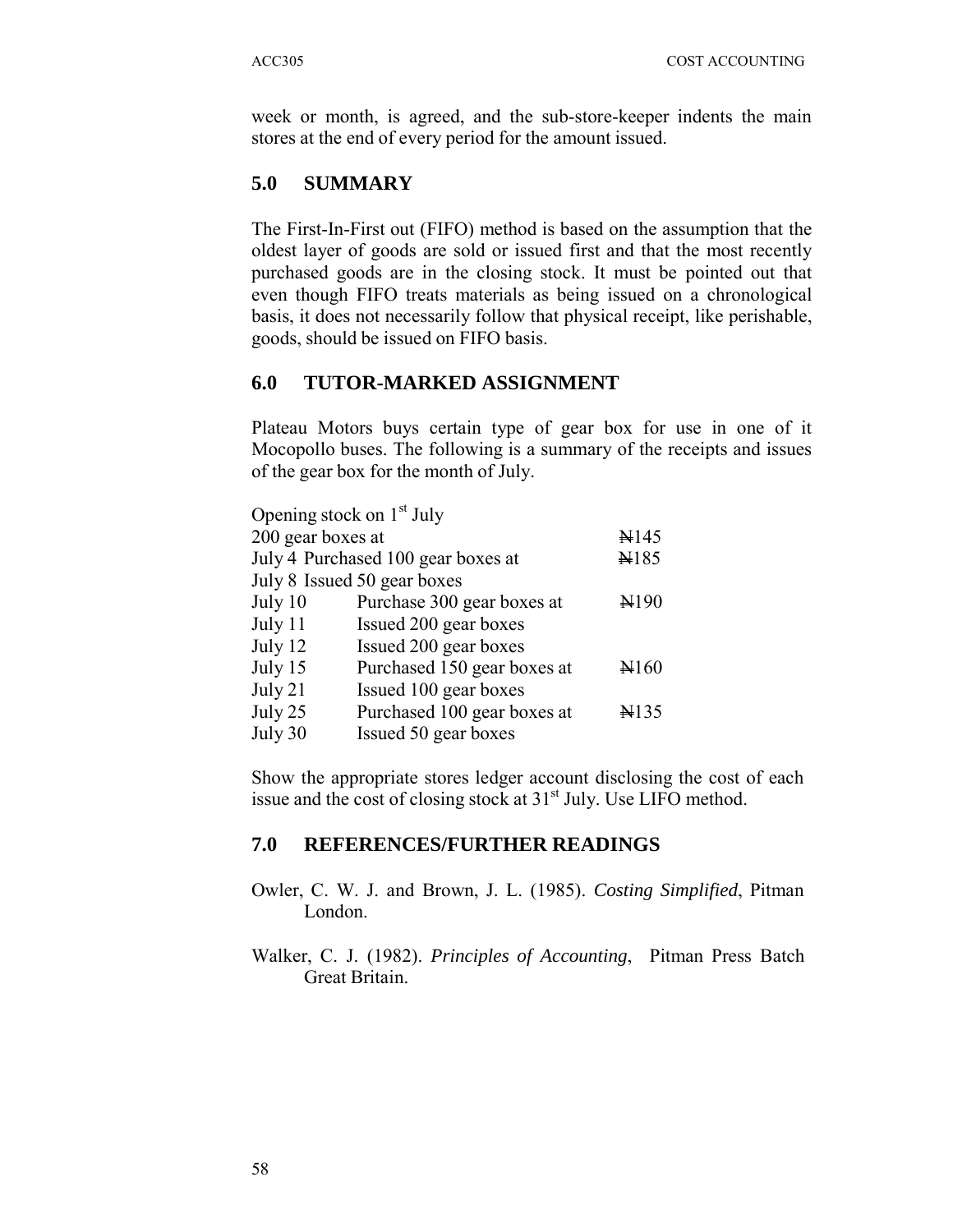## **UNIT 3 ORGANIZATION FOR WAGES CONTROL**

#### **CONTENTS**

- 1.0 Introduction
- 2.0 Objectives
- 3.0 Main Content
	- 3.1 Organization for Wages Control
		- 3.1.1 Personnel Records
		- 3.1.2 Recording Gate Times
		- 3.1.3 Preparation for Payroll
		- 3.1.4 Allocation for Wages to Jobs and Processes
		- 3.1.5 Making up and paying out Wages
- 4.0 Conclusion
- 5.0 Summary
- 6.0 Tutor-Marked Assignment
- 7.0 References/Further Readings

## **1.0 INTRODUCTION**

The chief function of the personnel department is to provide the right type of labour for the organization. The personnel department is responsible for the engagement, training, welfare, transfer and retirement or discharge of labour. The Accountant obtains information on the workers' use of their time through the help of the time-keeping department. Wages control consists of five main divisions of responsibility, as follows:

- (1) Personnel recording;
- (2) Recording gate times;
- (3) Preparation of payroll;
- (4) Allocation of wages to jobs or processes, and
- (5) Making up and paying out wages.

## **2.0 OBJECTIVES**

By the end of this unit, you should be able to:

Discuss the various methods of recording gate times and its uses in preparation of employee's wages. Explain the various mechanism of controlling wages. Explain the procedure of preparing payroll.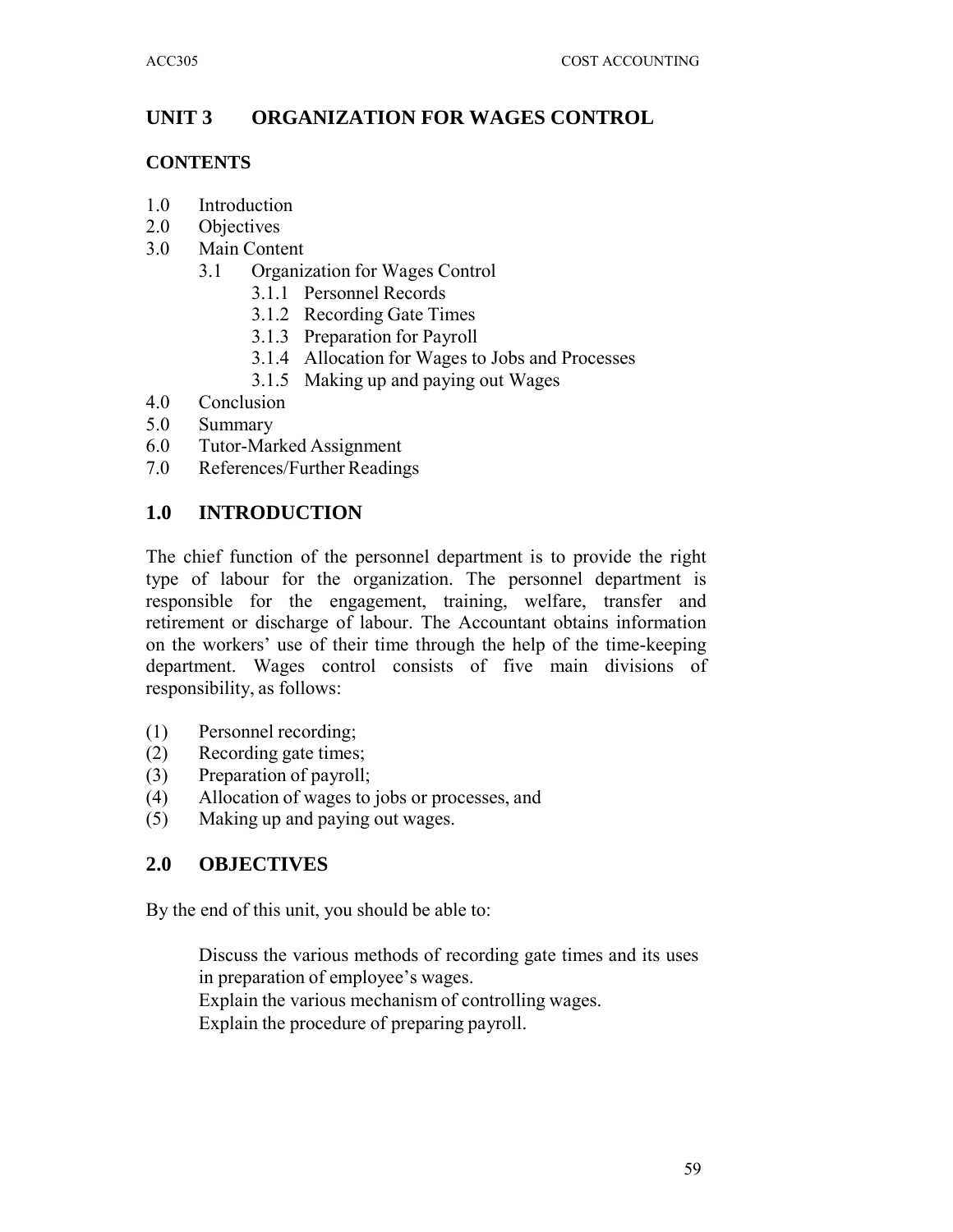## **3.0 MAIN CONTENT**

### **3.1 Organization for Wages Control**

Wages paid to employees in the factory and offices constitute one of the heaviest items of expenditure in any business, and, as a great deal of it is usually paid out in cash, the organization needs to be well designed to suit the particular circumstances, and simple and fool-proof in operation.

### **3.1.1 Personnel Records**

When a worker is engaged, the personnel officer asks him to complete a record sheet, which is filed for subsequent reference. He is then given an identifying "clock number" which will be used each week on his "clock card".

### **3.1.2 Recording Gate Times**

It is considered important to record the "in" and "out" times of workers entering and leaving the factory because, generally speaking, these times become the basis on which payment is made at a stated rate per hour. Even if workers are not paid by the hour, but by piece-work rates, that is to say at so much per piece satisfactorily completed, it is still very useful to know for other purposes how many hours they have been at work, and "clocking on" is therefore to b recommended. Only in cases of workers being paid by the week, and whose absence can be reported by other means, can the rule be relaxed.

The methods of recording which are employed vary considerably according to the outlook and prosperity of the concern. Old fashioned methods, such as the use if brass checks or discs, and dial recorders still function satisfactorily for their purpose and tend to be retained. However, the modern time recorder represents such an advance in this field that more and more firms are making use of them. It will be sufficient for the purpose of this unit to describe such a system.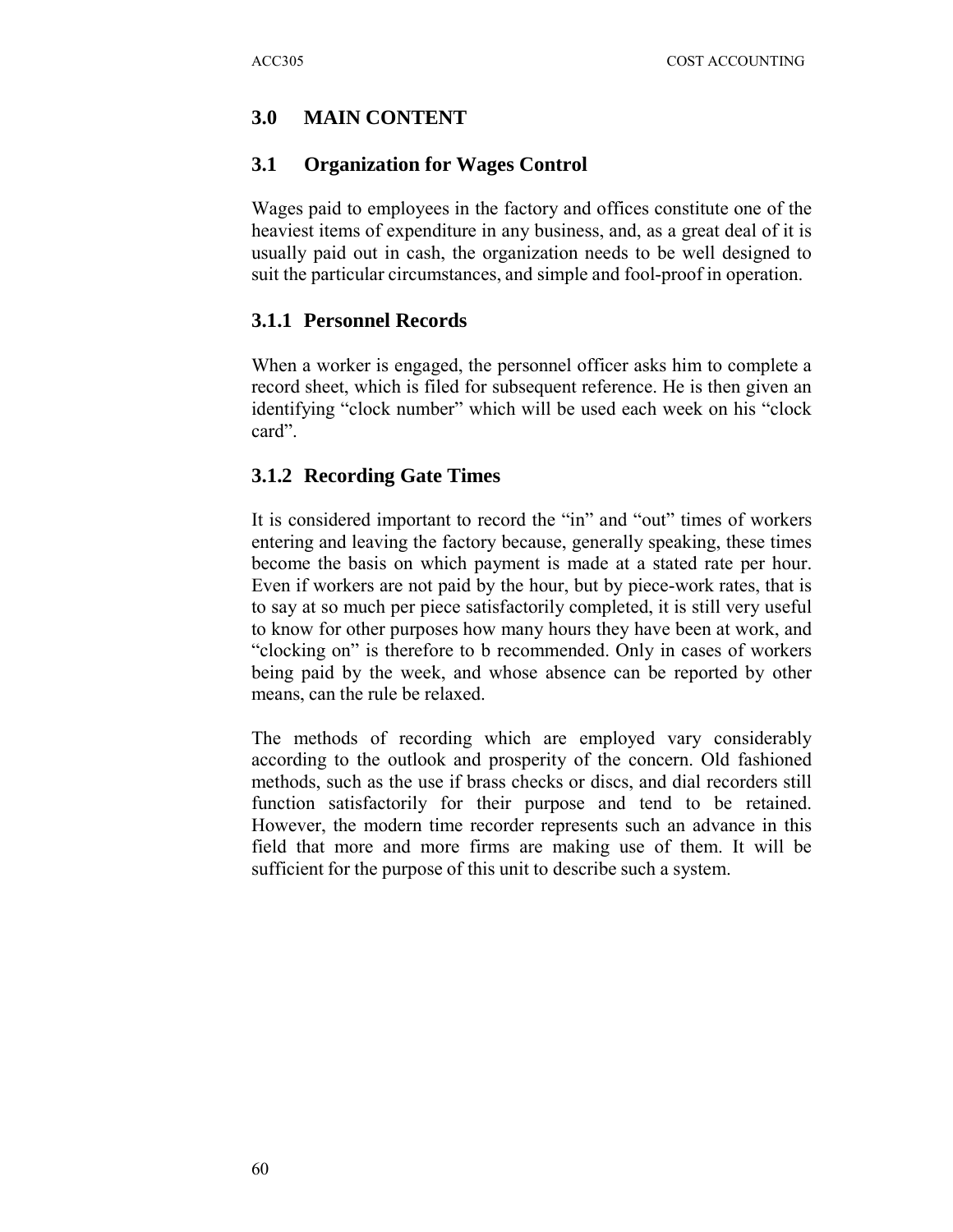| No. 525                        |                  |            |      |             |             |  |  |  |
|--------------------------------|------------------|------------|------|-------------|-------------|--|--|--|
|                                |                  |            |      |             |             |  |  |  |
|                                |                  |            |      |             |             |  |  |  |
| Harlow                         |                  |            |      |             |             |  |  |  |
|                                | IN               | <b>OUT</b> | IN   | <b>OUT</b>  | Total       |  |  |  |
|                                |                  |            |      |             |             |  |  |  |
|                                |                  |            |      |             |             |  |  |  |
|                                |                  |            |      |             |             |  |  |  |
|                                |                  |            |      |             |             |  |  |  |
|                                |                  |            |      |             |             |  |  |  |
|                                |                  |            |      |             |             |  |  |  |
|                                |                  |            |      |             |             |  |  |  |
|                                |                  |            |      |             |             |  |  |  |
|                                |                  |            |      |             |             |  |  |  |
|                                |                  |            |      |             |             |  |  |  |
|                                |                  |            |      |             |             |  |  |  |
|                                |                  |            |      |             |             |  |  |  |
| <b>ORDINARY</b><br><b>TIME</b> |                  | Hours      | Rate | $\mathbb N$ | $\mathbf k$ |  |  |  |
| OVER-                          |                  |            |      |             |             |  |  |  |
| <b>TIME</b>                    |                  |            |      |             |             |  |  |  |
| <b>LESS</b>                    | NAT. INS.        |            |      |             |             |  |  |  |
| OTHER DEDUC.                   |                  |            |      |             |             |  |  |  |
|                                | <b>NET WAGES</b> |            |      |             |             |  |  |  |

## **Figure 14** Clock Card

Illustrations of clock cards for use in these machines are given in fig. 14. The clock cards are rules so that an employee's time is recorded in a special column. The machine is preset each day to allow for the card to be inserted in the slot of the machine up to the required depth. As soon as the card reaches the stop position the machine automatically and immediately stamps the time on it, changing from a blue marking to a red one at the appropriate time to indicate lateness and overtime working.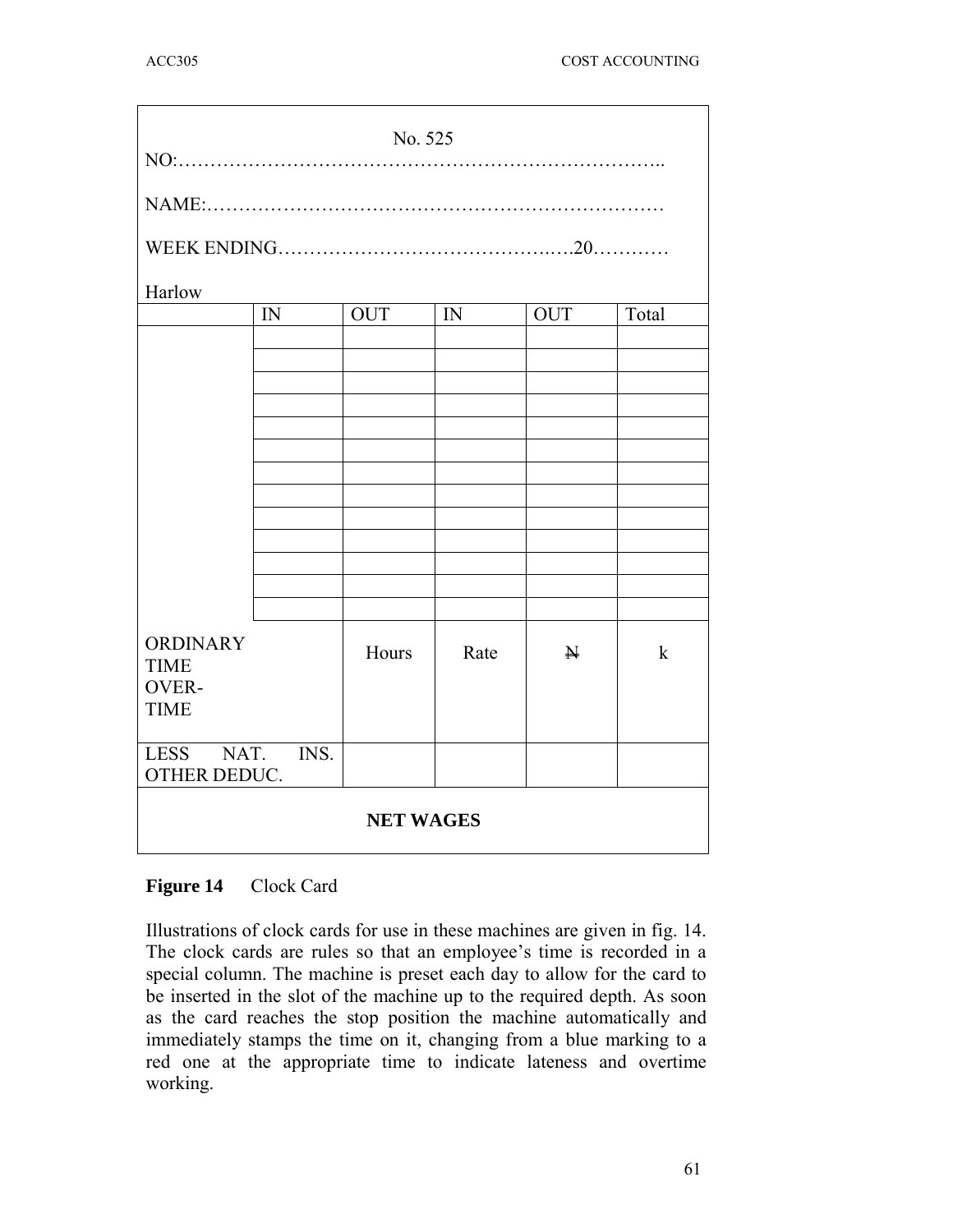On the reverse side of the card it is easy to have printed rulings to facilitate calculation of the wages due, but many firms prefer to have a specially rules form for the purpose. They find that the space on the typical clock card is too cramped to do the job clearly. Special arrangements have to be made, of course, for the calculation of the wages due to piece workers, and this may be explained by taking an example as follows.

#### **Example**

Workers are employed in packing peaches into display cases. They are paid at the rate of NO.10 per case packed and passing inspection. Each worker will stack the filled cases on to a pallet-that is a raised platform which can afterwards be moved by means of a fork lift truck-and when the requisite number has been stacked will be given a signed chit entitling him or her to payment for so many cases at  $\text{\textsterling}0.10$  each. On presentation of these chits at the end of the week a summary is made and this summary forms the basis of payment.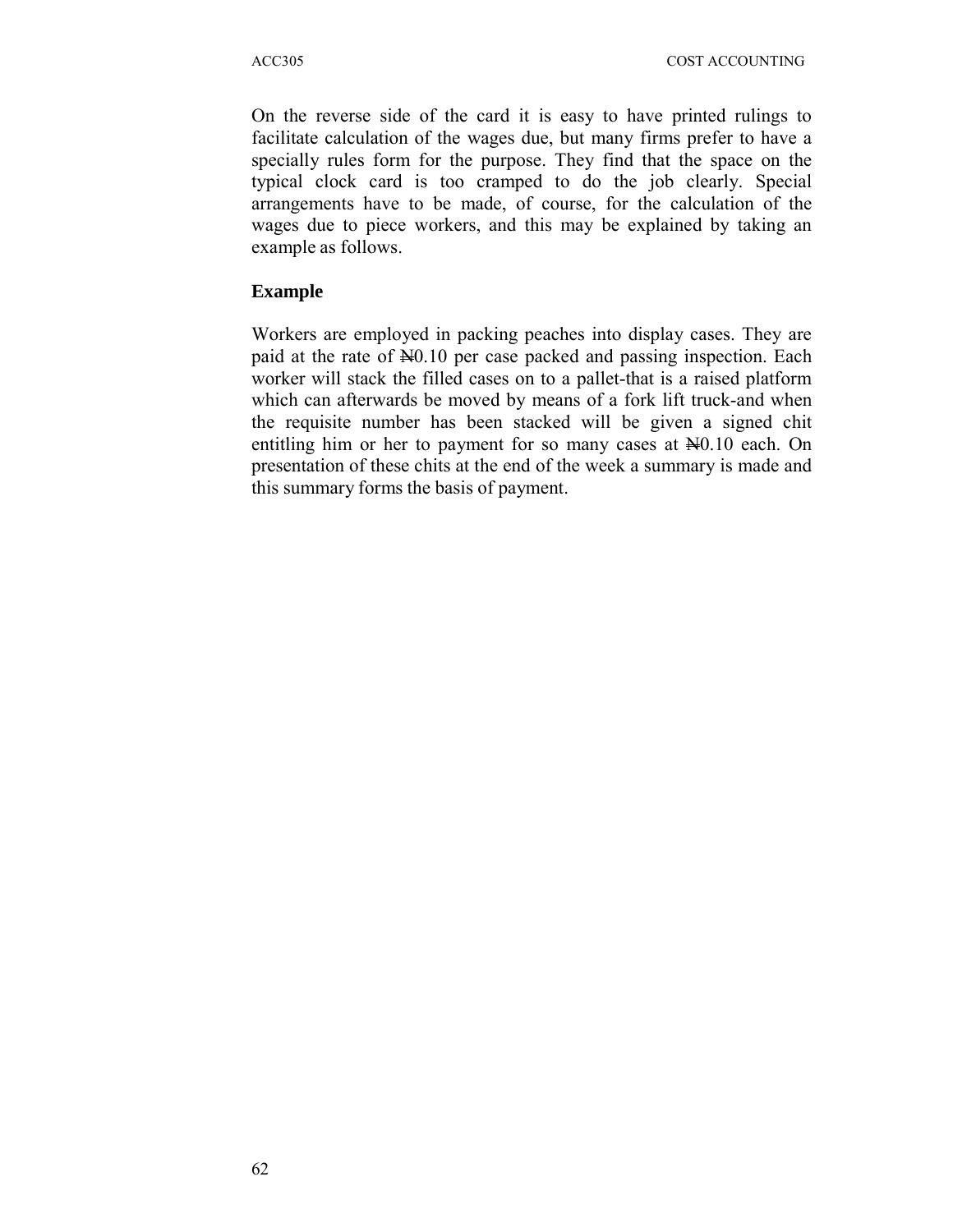## **X Y Z PLC-WAGES CALCULATION SHEET**

| Rate of Pay National Insurance PAY Code   |             |               |   |              |   |
|-------------------------------------------|-------------|---------------|---|--------------|---|
| Holiday Savings Other Deductions Agreed   |             |               |   |              |   |
| Hours worked-ordinary time per clock card |             |               |   | $\mathbf{N}$ | K |
|                                           |             |               |   |              |   |
|                                           |             |               |   |              |   |
| Overtime per clock card                   |             |               |   |              |   |
|                                           |             |               |   |              |   |
|                                           |             |               |   |              |   |
| Overtime premium                          |             |               |   |              |   |
|                                           |             |               |   |              |   |
|                                           |             |               |   |              |   |
| Bonus, 10% on total earnings              | $\mathbb N$ | K             |   |              |   |
|                                           |             |               |   |              |   |
| National Insurance                        |             |               |   |              |   |
| Holiday savings                           |             |               |   |              |   |
|                                           |             |               |   |              |   |
| Net amount payable                        |             |               |   | $\mathbf{A}$ |   |
|                                           |             |               |   |              |   |
|                                           |             |               |   |              |   |
| Employer's National Insurance             |             |               |   |              |   |
| <b>CALCULATION OF PAYE</b>                |             |               |   |              |   |
|                                           |             |               |   |              |   |
| Total pay to lat week                     |             |               |   |              |   |
|                                           |             |               |   |              |   |
| Total pay this week                       |             |               |   |              |   |
|                                           |             |               |   |              |   |
| Less Tax free pay to date                 |             |               |   |              |   |
|                                           |             |               |   |              |   |
| Taxable pay per coding                    |             |               |   |              |   |
|                                           |             | Tax this week |   |              |   |
|                                           |             |               | N |              |   |

**Figure 15** Wages calculation sheet

A specimen form for the calculation of the wages due to piece-worker in a machine shop is shown in Fig. 16.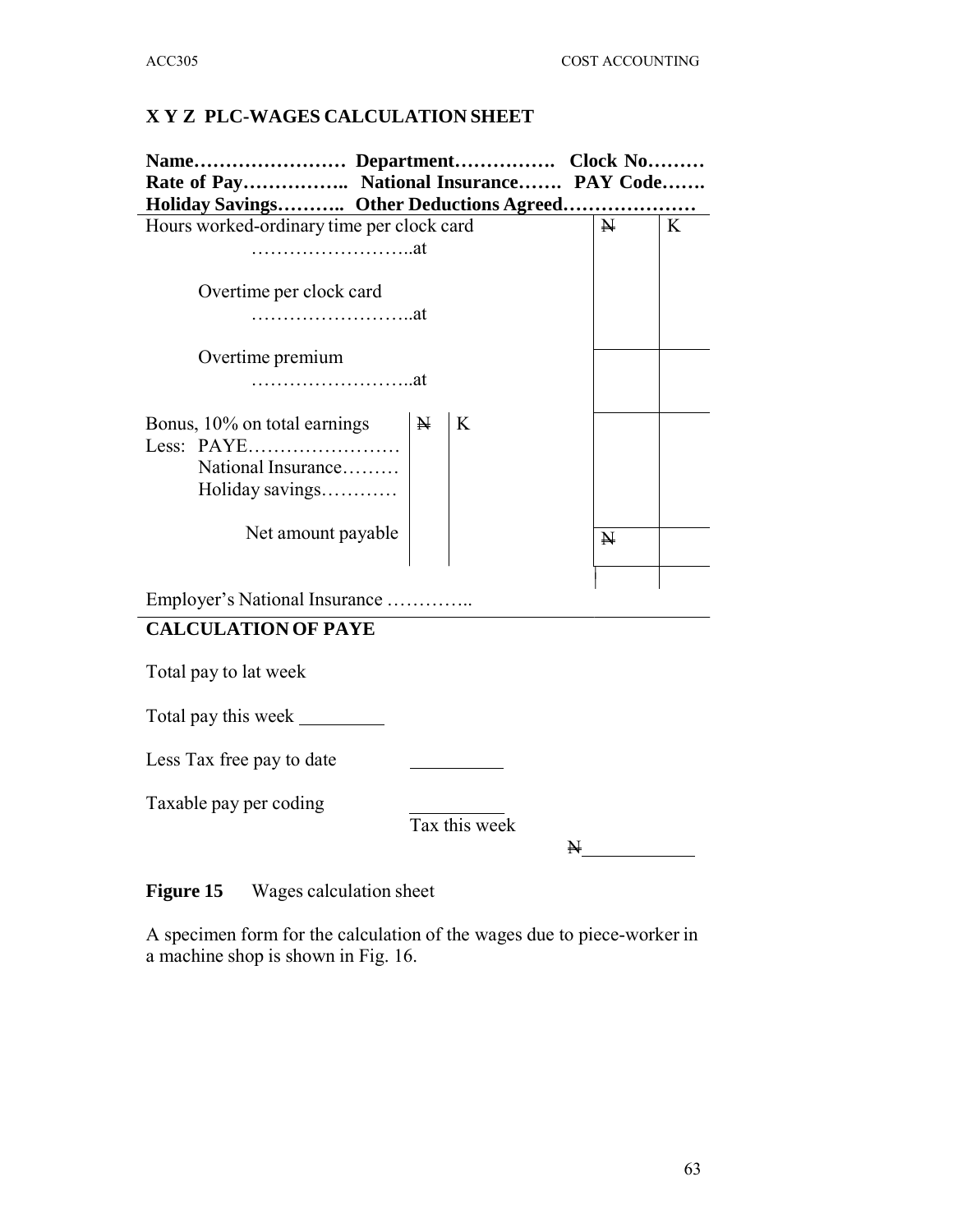| PIECE-WORK ORDER        |                           |                             |      |   |  |  |  |  |
|-------------------------|---------------------------|-----------------------------|------|---|--|--|--|--|
|                         |                           | No:<br>Date:<br>Time Taken: |      |   |  |  |  |  |
| Operation:              | Part:                     | Price:<br>Quantity:         |      |   |  |  |  |  |
| No. Mode                | Passed                    | Rejected                    | Rate | N |  |  |  |  |
|                         |                           |                             |      |   |  |  |  |  |
| <b>Signed Employee:</b> | <b>Signed Inspection:</b> |                             |      |   |  |  |  |  |

**Figure 16** Piece-work order

These orders are the employee's entitlement to be paid for the quantity of pieces he has completed which satisfactorily pass inspection. The agreed piece-work price is stated, as well as details of the work to be done.

### **3.1.3 Preparation for Payroll**

As soon as the wages for an individual have been calculated and checked they are entered on the payroll or wages sheet. This will be done department by department, so that the total wages incurred by each may be ascertained. An illustration of a payroll is given in Fig. 17. In many large firms the name of each employee, his clock number, his income-tax coding, his rate of pay, and the standard deductions for national insurance, etc. are recorded on "addressograph" plates. A straight list may be run off to help in the completion of the clock cards, and the payroll may be initially prepared in the same way. If, as has been suggested, separate wage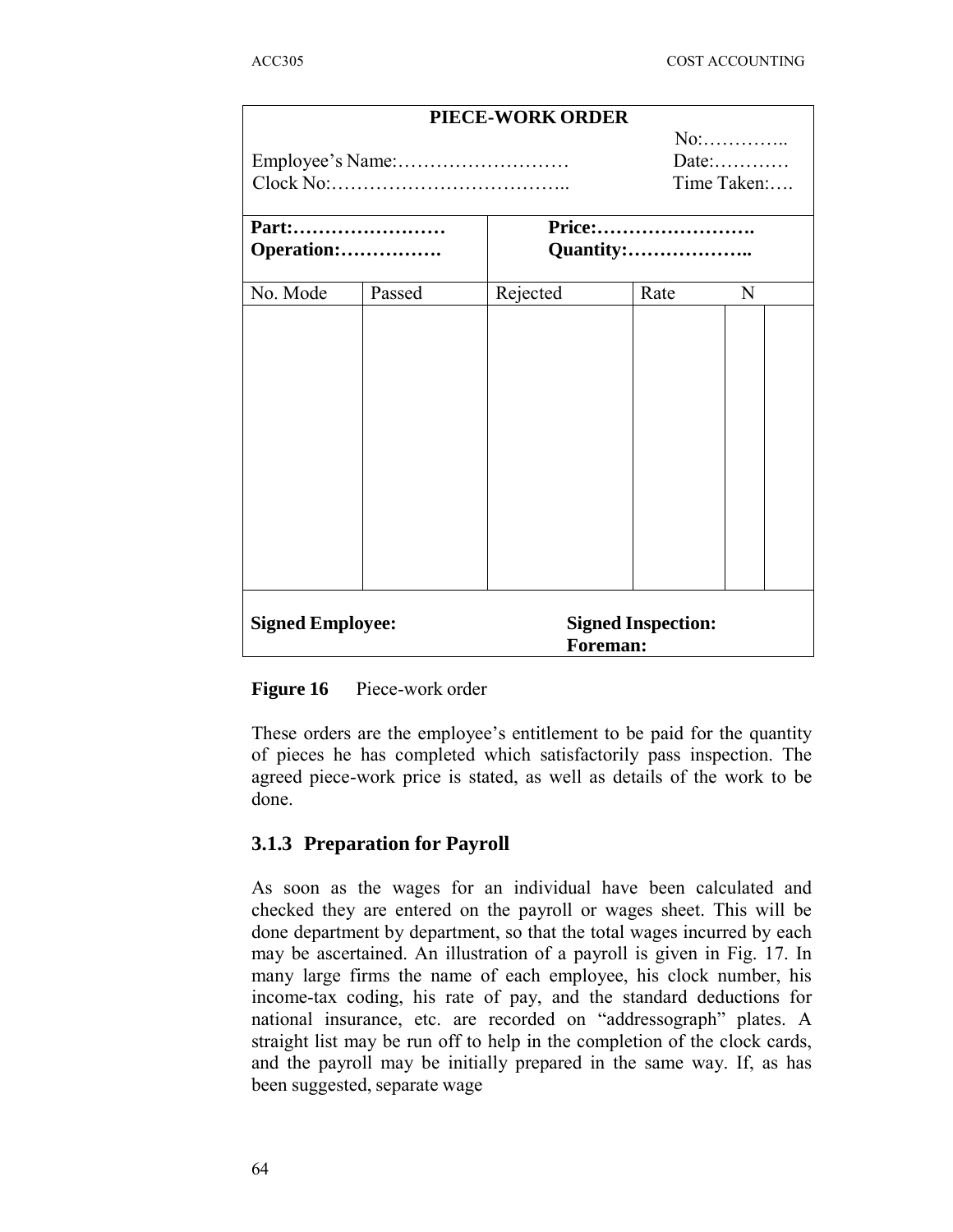| No | Name | Total Hours worked | Rate | Basic pay |  | Over-Time premium<br>$\overline{\mathbf{H}}$ | Gross pay |  | Free pay    |  | Taxable pay to date |  | Tax due to date |  | Tax refund  | Total deduction |             | Net pay |              | Employer |  |             |
|----|------|--------------------|------|-----------|--|----------------------------------------------|-----------|--|-------------|--|---------------------|--|-----------------|--|-------------|-----------------|-------------|---------|--------------|----------|--|-------------|
|    |      |                    |      | ${\bf N}$ |  |                                              | ${\bf N}$ |  | $\mathbb N$ |  | $\mathbf N$         |  | $\mathbf N$     |  | $\mathbb N$ |                 | $\mathbf N$ |         | $\mathbf{N}$ |          |  | $\mathbb N$ |

**PAY ROLL**

**Figure 17** Pay Roll

This specimen of a payroll allows for an additional wages column to e used for a particular purpose such as overtime premium. Most firms have then specially printed to suit their own requirements.

Calculation forms are used, these may be started by the plates, which need not then be used on the payroll. The payroll columns may be completed by handwritten figures, using one of the advertised systems, which at one and the same operation will produce the payroll, the personal earnings card for each employee, and the employee's pay slip. Alternatively, a front-feed accounting machine may be used for neat, speedy, and accurate results. Such machines will also automatically produce the totals of the columns.

In many Firms microcomputers have taken over this part of the accounting system. Even relatively small firms can now afford to operate a microcomputer which can be programmed to undertake effectively the tasks referred to above.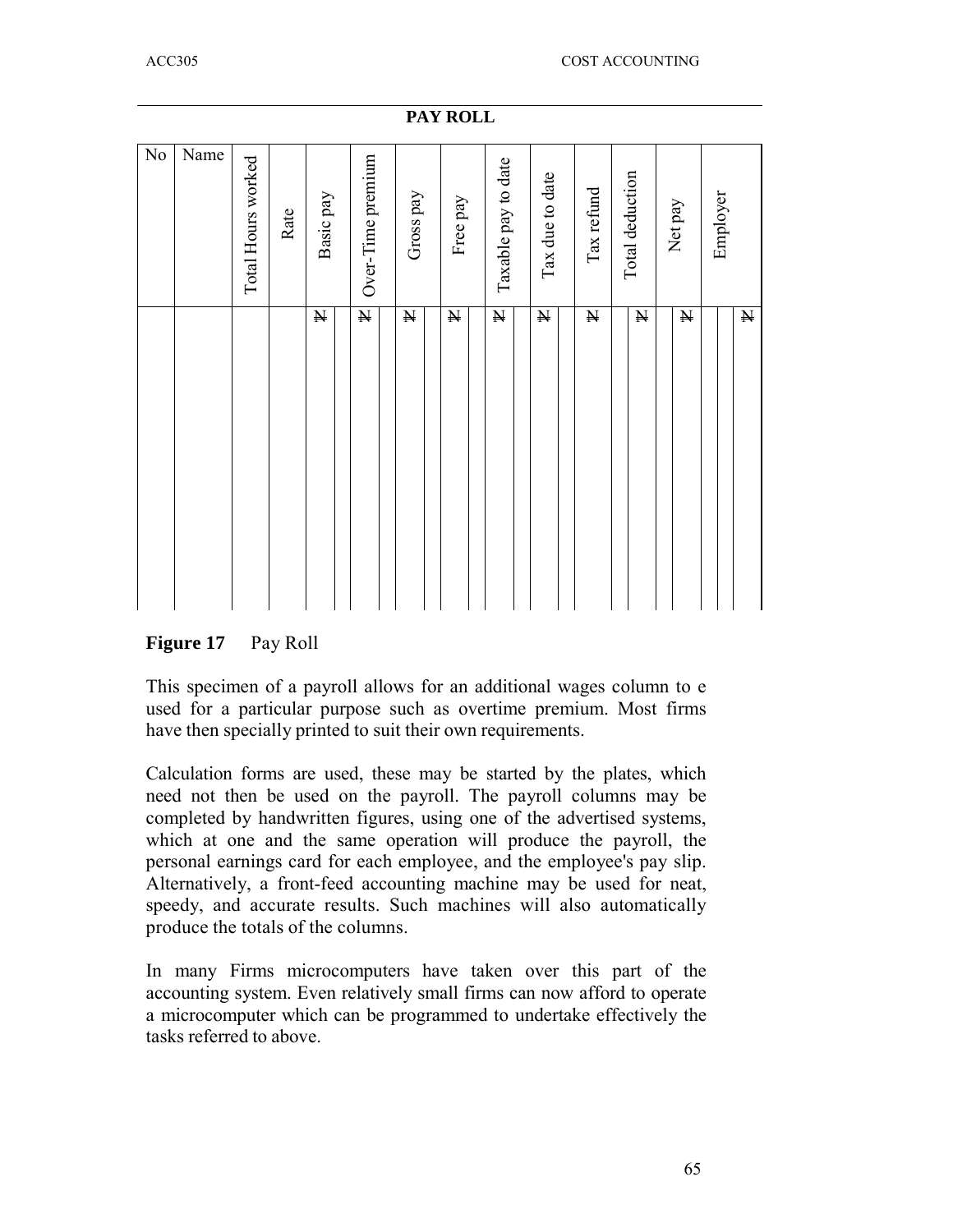#### **3.1.4 Allocation of Wages to Jobs and Processes**

The allocation of wages to departments is done from the payroll itself. In the case of some concerns, the production department may correspond to processes, and the direct labour cost incurred for a process is obtained at once from the payroll.

#### **Example**

A sweet manufacturer has the following production departments:

Boiling Rolling Wrapping

The gross wages incurred in these departments for the month of November were: boiling, N1.600, rolling. N1.550, and wrapping, N1,500. These figures are those shown in the payroll. This means that the payroll will be sectionalized into boiling, rolling and wrapping departments. If we imagine that the specimen payroll shown in Fig. 20 refers to the boiling department, then the total of the gross pay column will show the figure of 11,600.

In addition to production departments known as service to the concern have a number of ancillary departments known as service departments. These are so named because they render services to the concern as a whole. Examples of such departments are the boiler-house, the work canteen, and the tool-room. The wages of such departments will also be obtained from sections of the payroll. However, there is a special wages problem involved in the case of concerns which undertake individual jobs for customers.

### **3.1.5 Making Up and Paying Out Wages**

When a payroll is prepared department by department, as soon as the totals of the first have been cast and ruled off, it is possible to make up the pay packets for that section. Of course, this cannot be done unless the wages have already been drawn from the bank, and most of the larger firms have made an arrangement to do this on an imprest basis.

When the money is drawn from the bank, the bank cashier will want to know in what proportions of notes and coin he is to issue lit, and this information is given to him on the basis of previous requirements. On return from the bank, the total amount drawn is immediately checked and arranged in convenient piles. After this, the amount required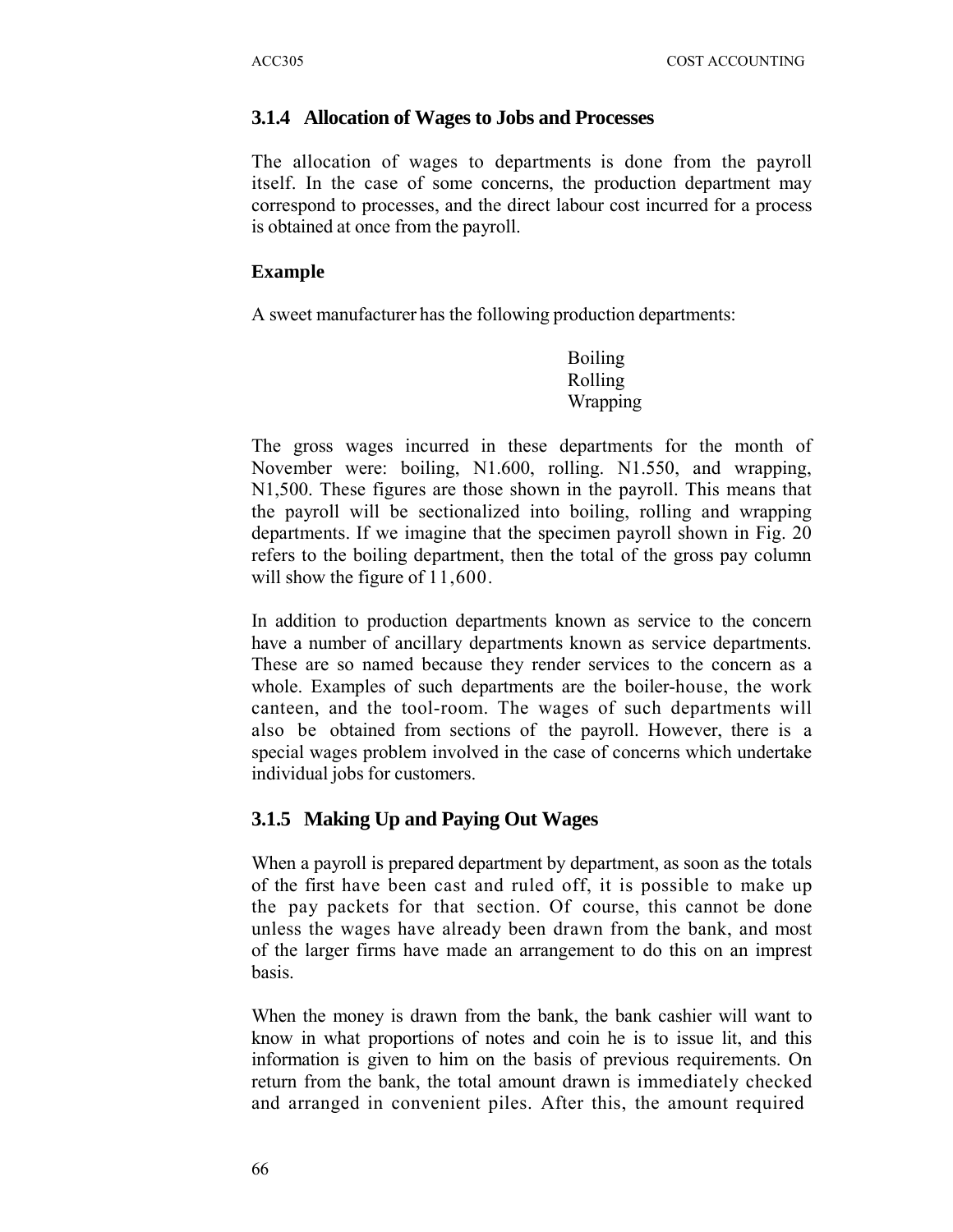for each department is obtained by analysis of the net pay column, and is counted out from the cashier's table. The pay packets are then filled and provided no discrepancy is found, they may be sealed. Some firms find that automatic coin-dispensing machines help in the task of filling the packets.

Each pay packet will contain the employee's pay slip, giving details of the gross pay, less deductions. When paying out it is a useful arrangement for it to be done in the departments. and in the presence of the departmental foreman, who knows the employees. The clock cards are also often handed out to the operatives in advance, so that they can check on the amount of their wages; the cards are then handed in, signed, in return for the pay packet. Certain safeguards within the wages section are deemed advisable, and act as a form of internal check. For example, those who check the clock cards should not be concerned in the preparation of the payroll, ad those who do that work should not be concerned in the preparation of the payroll, and those who do that work should not be concerned in making up the pay or in paying out the wages.

### **SELF-ASSESSMENT EXERCISE**

- i. XYL PLC estimate that their wages will amount to  $\frac{N}{2,000}$ per week as a maximum, and on April 1 transfer that sum from their main account at Midas Bank to a wages imprest account. On April 5 they draw the sum of  $\mathbb{H}1,900$  on account of wages, and subsequently find that the wages amount to Nl,950.84 net. In the second week the wages cheque is drawn for  $\text{H1,980}$ , and actual net amount of wages payable amounts to Nl,975.77. Write up the wages imprest account.
- ii. The problem of avoiding payment of wages to "dummy" workers is an important feature in the organization of a wages department. Discuss.

# **4.0 CONCLUSION**

Wages control allows organization to maintain a record of job classification, the department and wage rate of each employee. It also determines the gross and net amount of earnings of each worker and keeps a record of those earnings.

# **5.0 SUMMARY**

This unit discussed the price function of wages control in the organization. The department also sends relevant information to management to enable it apply the necessary control measures.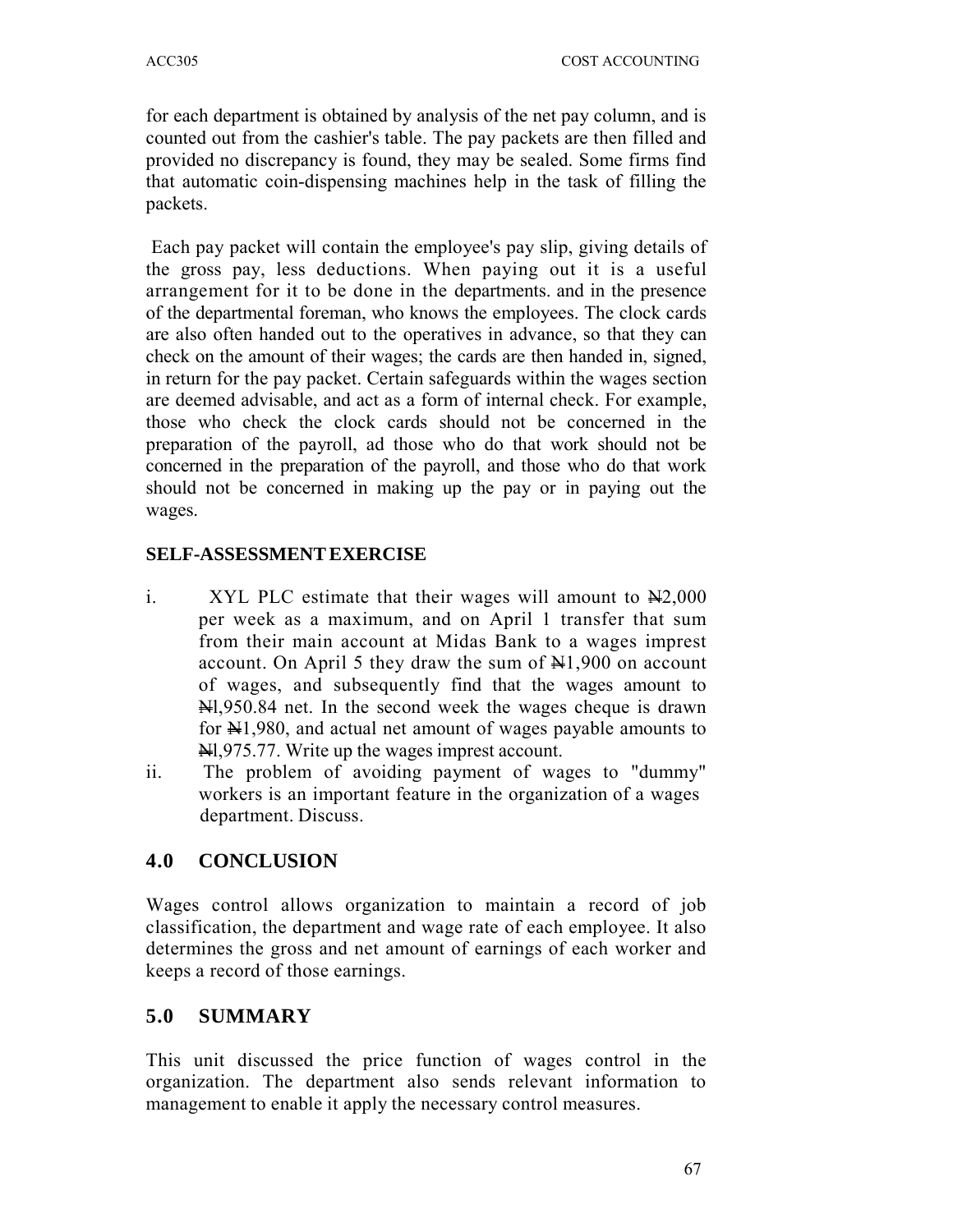# **6.0 TUTOR-MARKED ASSIGNMENT**

Describe the methods to be adopted in the wages and cashier's office to prevent fraud occurring in the preparation and payment of wages.

## **7.0 REFERENCES/FURTHER READINGS**

- Owler,C.W.J. and Brown, J.L. (1985). *Costing Simplified*, Pitman London
- Walker, C.J. (1982). *Principle of Costing Accounting*, Pitman Press Bath Great Britain.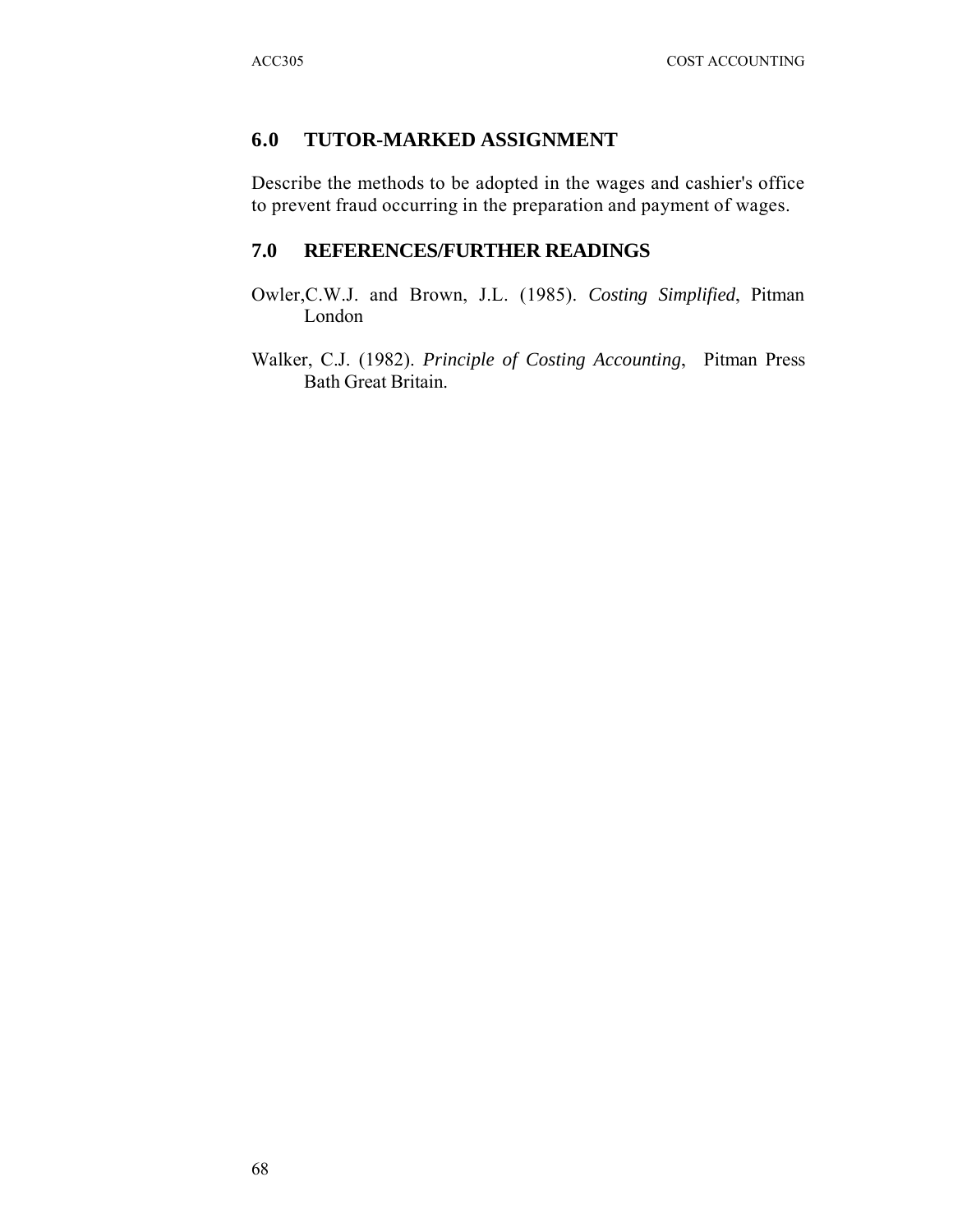# **UNIT 4 METHODS OF REMUNERATION AND THE EFFECT ON COSTS**

### **CONTENTS**

- 1.0 Introduction
- 2.0 Objectives
- 3.0 Main Content
	- 3.1 Methods of Remuneration and the Effect on Costs
	- 3.2 Methods of Remunerating Labour
		- 3.2.1 Payment by Flat Time-Wages
		- 3.2.2 Payment by Results
- 4.0 Conclusion
- 5.0 Summary
- 6.0 Tutor-Marked Assignment
- 7.0 References/Further Readings

### **1.0 INTRODUCTION**

There are basically three methods of remunerating individual, these are day rate, piece rate and premium bonus. The wage department normally maintains a record of job classification, the department and wage rate of each employee. It also determines the gross and net amount of earnings of each worker and keeps a records of those earnings. Other functions include summarizing the different deductions from the wages to be posted in total to the credit of the relevant accounts and summarizing the cost of overtime and bonus payments (if any).

### **2.0 OBJECTIVES**

By the end of this unit, you should be able to:

understand the problems of remunerating an employee. understand the various methods of remunerating an employee. explained ways of calculating employee remuneration.

### **3.0 MAIN CONTENT**

#### **3.1 Methods of Remuneration and the Effect on Costs**

When considering which method of remuneration should be adopted, a number of major questions have to be borne in mind. Low wages do not necessarily result in low costs of production.. and innumerable instances may be given of manufacturers who pay high wages and whose costs are actually lower than those paying less wages to their employees. The reasons for this are not difficult to see because apart from the fact that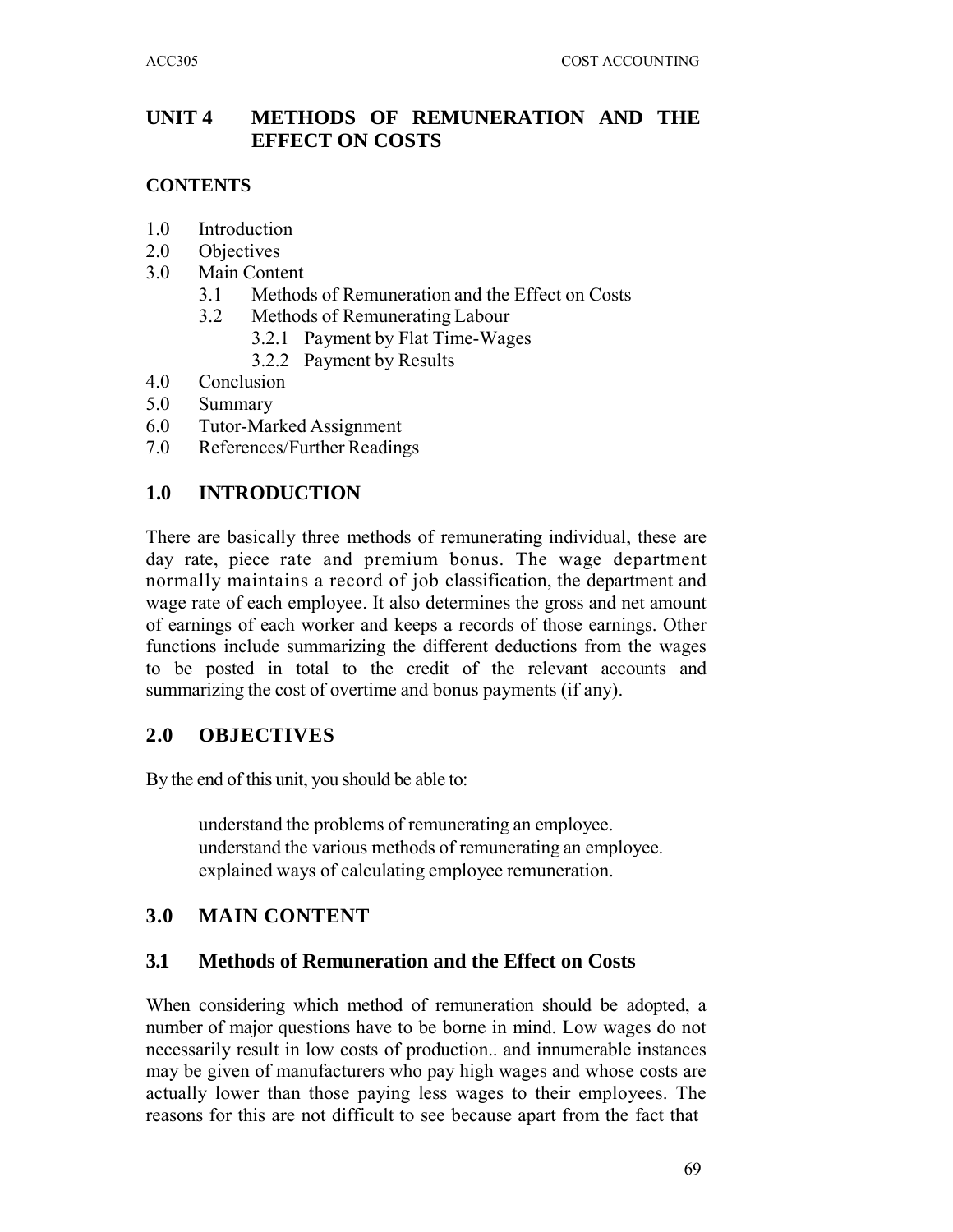efficient workers earning good wages may produce better work and in greater volume, with less waste, there is the factor of the incidence of overhead expenses, and particularly of the fixed overhead. The saving in cost per unit due to the spreading of overhead over a greater number of units of production may, and often does, exceed the higher amount charged in the cost for well-paid labour.

#### **Example**

In victory A the wages paid are at the rate of  $\mathbb{N}4.00$  per hour. Hours worked are 40,000 per annum. The overhead, most of which is fixed, amounts to  $\text{\textsterling}100,000$ . Production amounts to 100.000 units per annum. It is estimated that if the rate of pay was increased to N5.00 per hour. greater productivity could be obtained, and the shop stewards have agreed to increase production to 125,000 units.

Thus:

Case (1) Wages 40,000 x  $\text{N4.00}$  N160,000 Overhead 100,000 N260,000 Cost per unit  $N260,000 \setminus 100,000 = N2.60$ 

Case (2) Wages 40,000 x X5.00 N200,000 Overhead 100,000 N300,000 Cost per unit  $\text{N}300,000 \backslash 125,000 = \text{N}2.40$ 

Thus the total cost per unit would be reduced by NO.20. The factors which have to be considered include the following.

- (a ) The need for having a satisfied staff of workers
- (b) The method which will produce the best work, from the point of view of (i) quality of work, (ii) quantity of output,. In-some case quality and precision are comparatively more important than quantity, and vice versa
- ( c ) The cost of the method. Most wages systems are simple from the point of view of clerical work; others demand much detailed recording of times, quantities, etc., and correspondingly complex analysis and recording in the cost accounts.
- (d) The flexibility of the scheme to permit of any necessary variations which may arise.
- (e) The scheme must be readily understood by the employees. They understand straight time wages, piece-work rates, and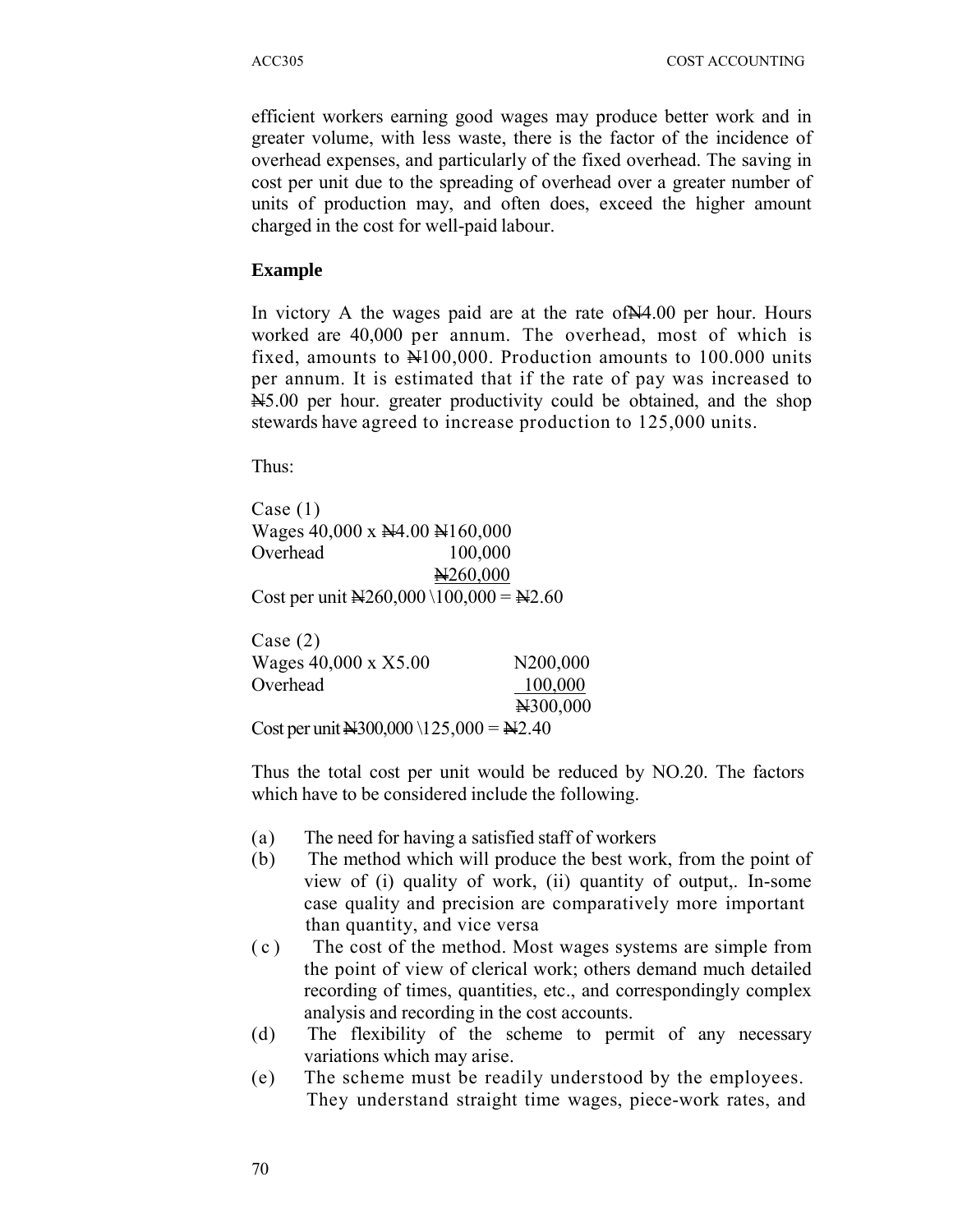simple bonus schemes, but not complex ones.

- (f) The incidence of overhead, which can be linked with schemes involving consideration of output and time-saving in production.
- $(g)$  Loss arises when there are frequent changes in labour personnel. The expenses of finding new employees, attending to their engagement records, instructing recruits as to routine and detailed duties are often overlooked, yet these are losses inseparable from labour turnover. A satisfactory basis of payment to discourage labour changes is therefore advantageous.

### **3.2 Methods of Remunerating Labour**

Methods of remuneration may be classified as follows:

- (a) Time-or day-rate wages based on the time employed, including extra payment for overtime.
- (b) Payment by results:
	- (i) Piece-work;
	- (ii) Bonus schemes;
	- (iii) Profit-sharing schemes.

# **3.2.1 Payment by Flat Time-Wages**

Wages are paid at an agreed rate per hour, day, or week, without reference to the quantity of work done. Overtime is usually paid at higher rates, e.g. time and a quarter, time and a half, or double time.

There is no special inducement to attract more than average effort, except that the employee must work with sufficient diligence to ensure that his services will be retained.

The method is suitable in the following cases:

- $(a)$  Where supervision is close.
- (b) For supervisors, inspectors, general labourers, and other classes of indirect labour,
- (c ) When measurement of work would not be simple, e.g. engine drivers, airline crew.
- (d) For precision work, e.g. tool-markers and pattern-markers, where care is more important than speed and large output.
- (e ) Where high wages or rates are paid and standards of efficiency and output are set which the foremen must maintain.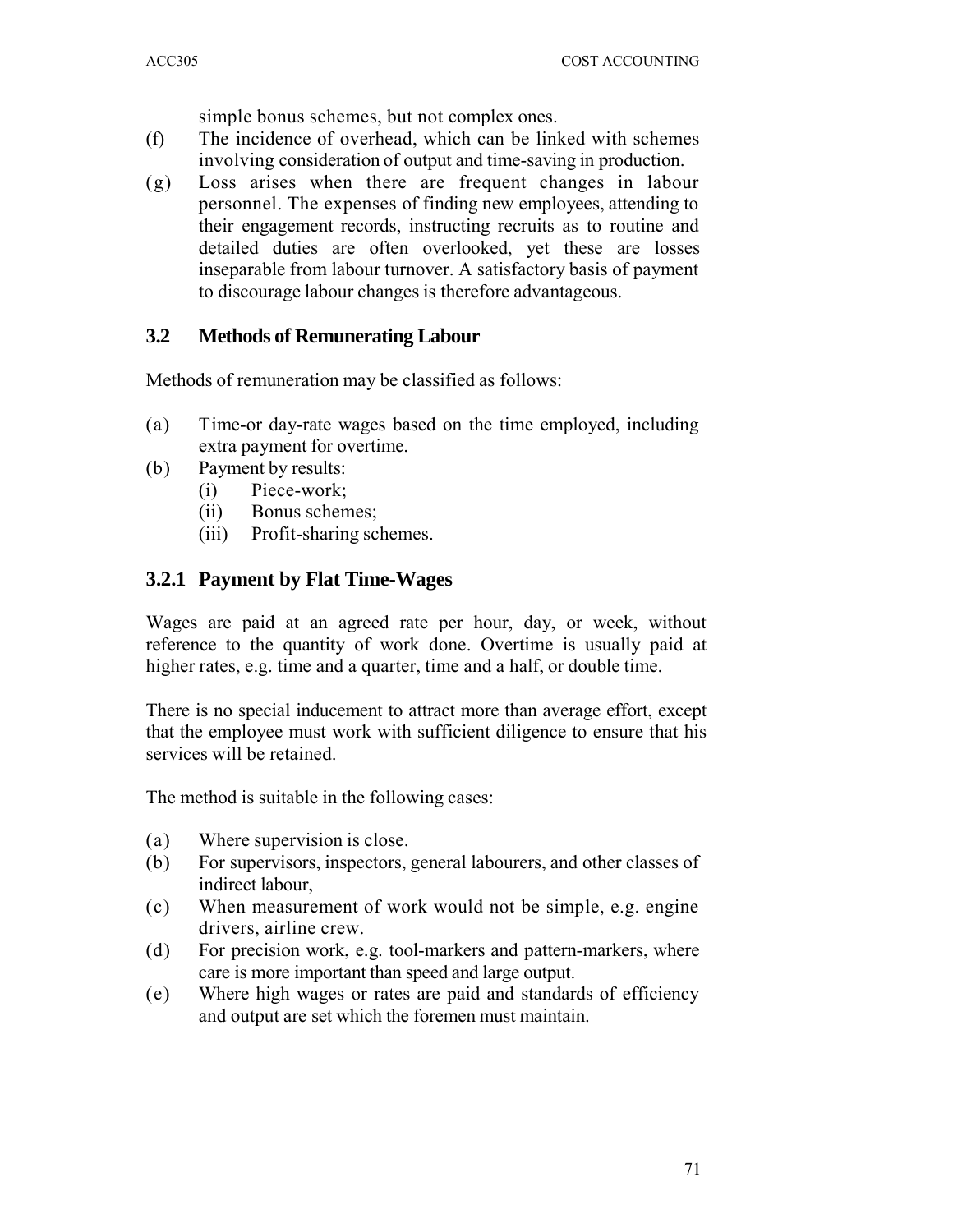### **3.2.2 Payment by Results**

Piece-work

Individual piece-work. An incentive wage based on a fixed price per unit of work, regardless of time taken. The unit may be an article, a batch of a stated quantity, or an operation.

The advantages are:

- (a) A high speed is usually developed;
- (b) A larger output generally results;
- (c ) Constant repetition tends to uniformity of the product;
- (d) The employer enjoys lower unit costs as output is increased, owing to the wider spread of the overheads over a larger number of units produced; the benefit is particularly important in regard to the fixed overheads, as in total they tend to remain the same, but the proportion falling to be borne by units produced becomes less as the output increases.

In the case of some workers, careful work may be a secondary consideration to quantity of output. Special inspection is thus required, which adds to the cost and thus, reduces the savings otherwise obtained.

There are several piece-work schemes wider which differential piecerate are used, varying with the quantity produced, i.e. at stated increases in the number of units made the ordinary piece-work rate is increased. This serves as a special incentive for the worker to produce rapidly to earn the higher piece-rates offered.

Contract system. A collective piece-work contract is made with a contracting workman, who engages the men and pays them their share. Again, when a group of, say. Five workers feed and tend a machine, a price per 100 pieces (say) will be paid and is so fixed that the piece-rate provides wages which are equally divided among the workers, with, perhaps, the charge hand taking a double share.

#### **Premium Bonus Scheme of Payment**

Under piece-work system, the wages charge per unit in the costs remains constant, but labour's reward depends on the number of units produced, and output has a definite tendency to increase. The premium bonus schemes introduce a different principle; in that a bonus is given having regard to time saved over a pre-arranged time allowed per job.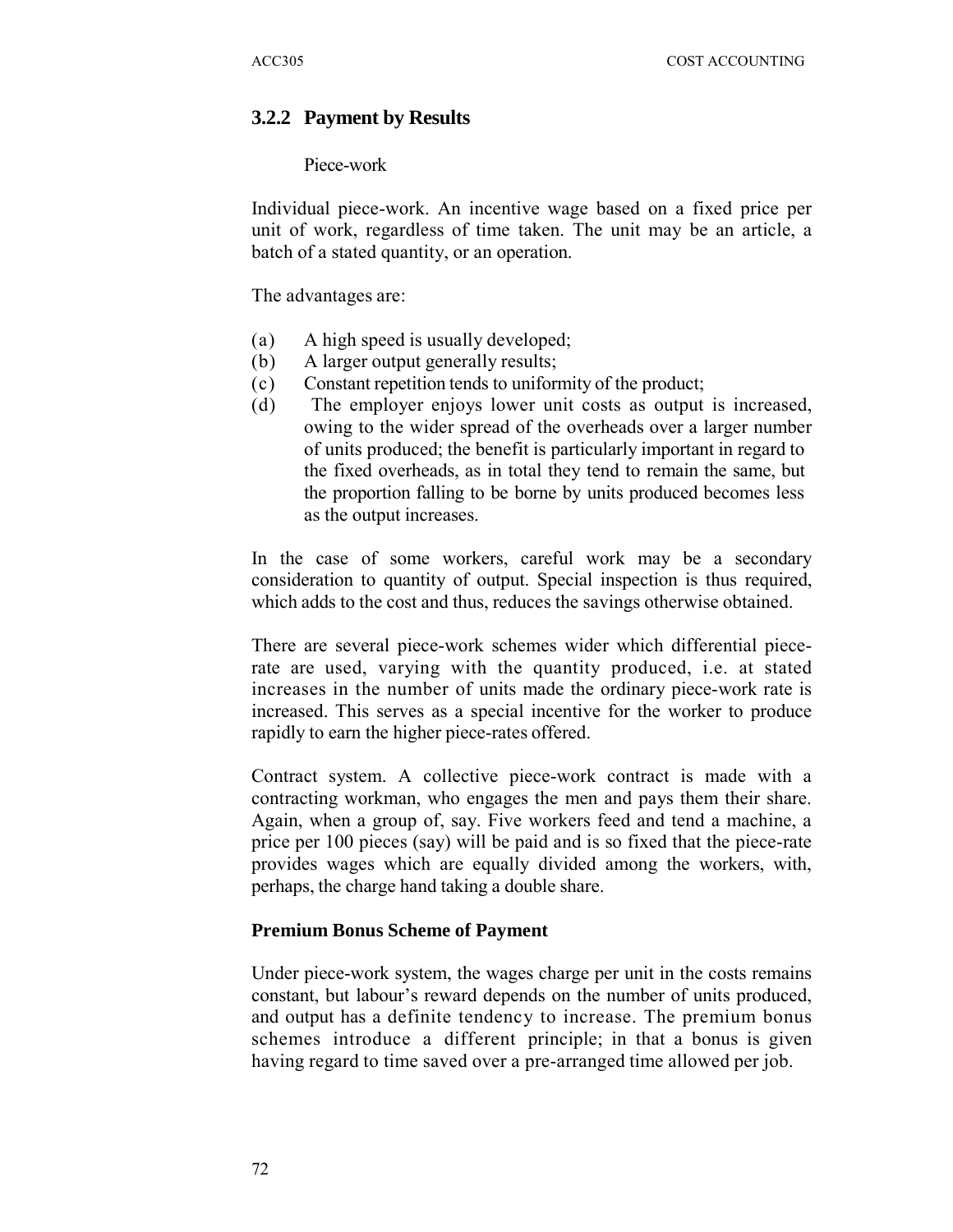Employees have an incentive to give their best efforts and save time on production orders, and the employer, knowing that he reduces his costs, seeks to maintain a sound organization and efficient plant to ensure maximum production.

The various systems of premium bonus schemes differ chiefly in the method of computing the proportion of saving which is to be paid as bonus to the employees.

There is a reduced charge per unit for overhead, due to the spread of total shop expense over a greater number of units produced. The sum of the savings on all the units or jobs is the "fund" to be divided between the employer and his employees. There is thus a limit to the amount available for bonus. This limit is flexible, as it is determined by the extent to which production is in excess of normal production based on standard or allowed-times for jobs.

The Halsey and the Halsey-Weir premium bonus schemes. These are similar, except that in the first the bonus paid 50% of the time saved (valued at the employee's hourly rate of pay) over the time allowed for the job, and in the second the premium bonus is 30%. However, it is customary to assume that the bonus is 50° o.

#### **Example**

An allowed time for a certain job of work is set at 3 hours, and employees Clark, Smith and Jones each do the job in 3,21 2 and 2 hours respectively, their ordinary wage rate being X4.00 per hour. The earnings under the Halsey scheme would be as below:

|                                       | Time<br>Allowed taken pay at saved time |      |                        | Time Basic Time Bonus Bonus<br>(hours) (hours) $\mathbb{H}4.00$ (hours) (50%) $\mathbb{H}$ |           | pay                 | - Total<br>pay for job<br>Ħ |
|---------------------------------------|-----------------------------------------|------|------------------------|--------------------------------------------------------------------------------------------|-----------|---------------------|-----------------------------|
| Clark<br><b>Smith</b><br><b>Jones</b> | $\mathcal{E}$<br>3<br>$\mathbf{R}$      | 21/2 | 12.00<br>10.00<br>8.00 | nil<br>$\frac{1}{2}$                                                                       | n1<br>1/2 | nil<br>1.00<br>2.00 | 12.00<br>11.00<br>10.00     |

At first sight it would appear that the slower workers are better paid, but although this is true for the individual job, it is not so for the amount earned per hour. Thus the amounts earned per hour are:

> $Clark$   $N4.00$ Smith  $N4.40$ Jones  $N$ 5.00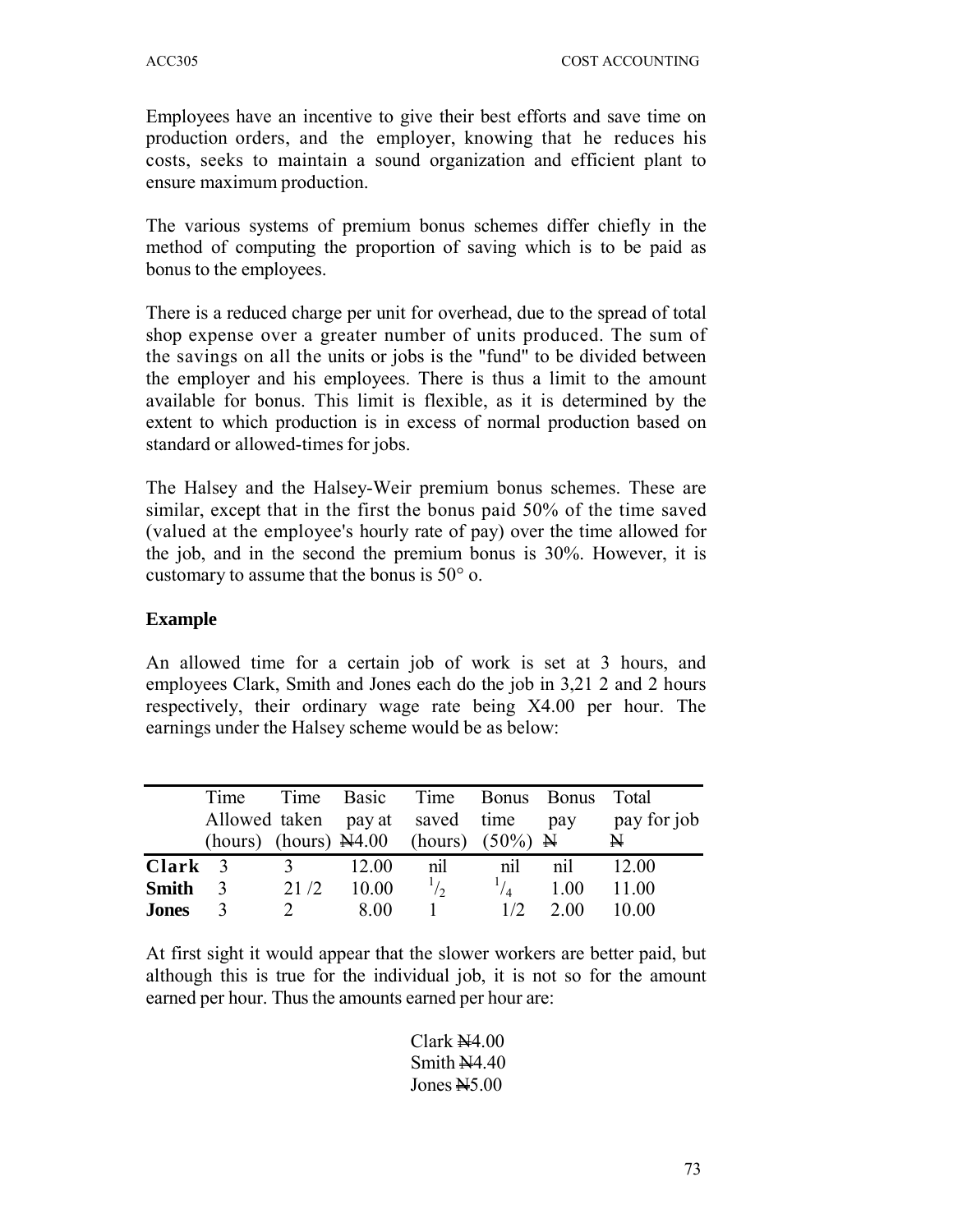From this example it will be obvious that for a premium bonus scheme to work effectively there must be a sufficient number of jobs on hand to keep the workers continuously employed throughout the week.

The Rowan premium bonus scheme. Under this scheme the premium to be added to the pay-rate is the percentage that the time saved is of the time allowed.

It is often more convenient to calculate the wages at basic rates, and then add the percentage or proportion. Thus suppose the percentage to be added to the basic rate of N3.60 is 33  $v\%$ . We may calculate:

| (a) |                           | 8 hours at $(\overline{N3.60 + N1.20}) = 8 \times \overline{N4.80} = \overline{N38.40}$ |
|-----|---------------------------|-----------------------------------------------------------------------------------------|
| (b) | 8 hours at $\text{H}3.60$ | $=$ N28.80                                                                              |
|     | Add 33 $\frac{1}{3}$ %    | $=$ N9.60 = N38.40                                                                      |

To show the comparison between the Halsey and the Rowan systems, let us take the same examples as before. Payments under the Rowan system will be:

|              | Time                            |      |       | Time Basic Time Bonus Bonus                                 |     |      | - Total     |
|--------------|---------------------------------|------|-------|-------------------------------------------------------------|-----|------|-------------|
|              | Allowed taken pay at saved time |      |       |                                                             |     | pay  | pay for job |
|              |                                 |      |       | (hours) (hours) $\cancel{N}4.00$ (hours) (50%) $\cancel{N}$ |     |      | N           |
| Clark        | $\mathcal{R}$                   |      | 12.00 | nil                                                         | n1  | nil  | 12.00       |
| <b>Smith</b> | $\overline{\mathbf{3}}$         | 21/2 | 10.00 |                                                             | 1/6 | 1.67 | 11.67       |
| <b>Jones</b> | $\mathbf 3$                     |      | 8.00  |                                                             | 1/3 | 2.67 | 10.67       |

The Rowan system is seen to be more favourable to the employees at first, for savings up to 50% of the time allowed. Thereafter the Halsey scheme becomes more favourable-at least in theory-but there are limitations to the speed a worker can sustain day in and day out.

#### **Other Bonus Schemes**

#### **The fixed bonus system**

A separate fixed bonus per hour or per unit is given in each department if output reaches or exceeds a stated quantity. This is, in effect, a bonus for collective time saved.

#### **Cost premium method**

A standard cost is set up, and if the actual cost proves to be less, a proportion of the saving is distributed to the employees on some agreed basis. This is a collective bonus scheme.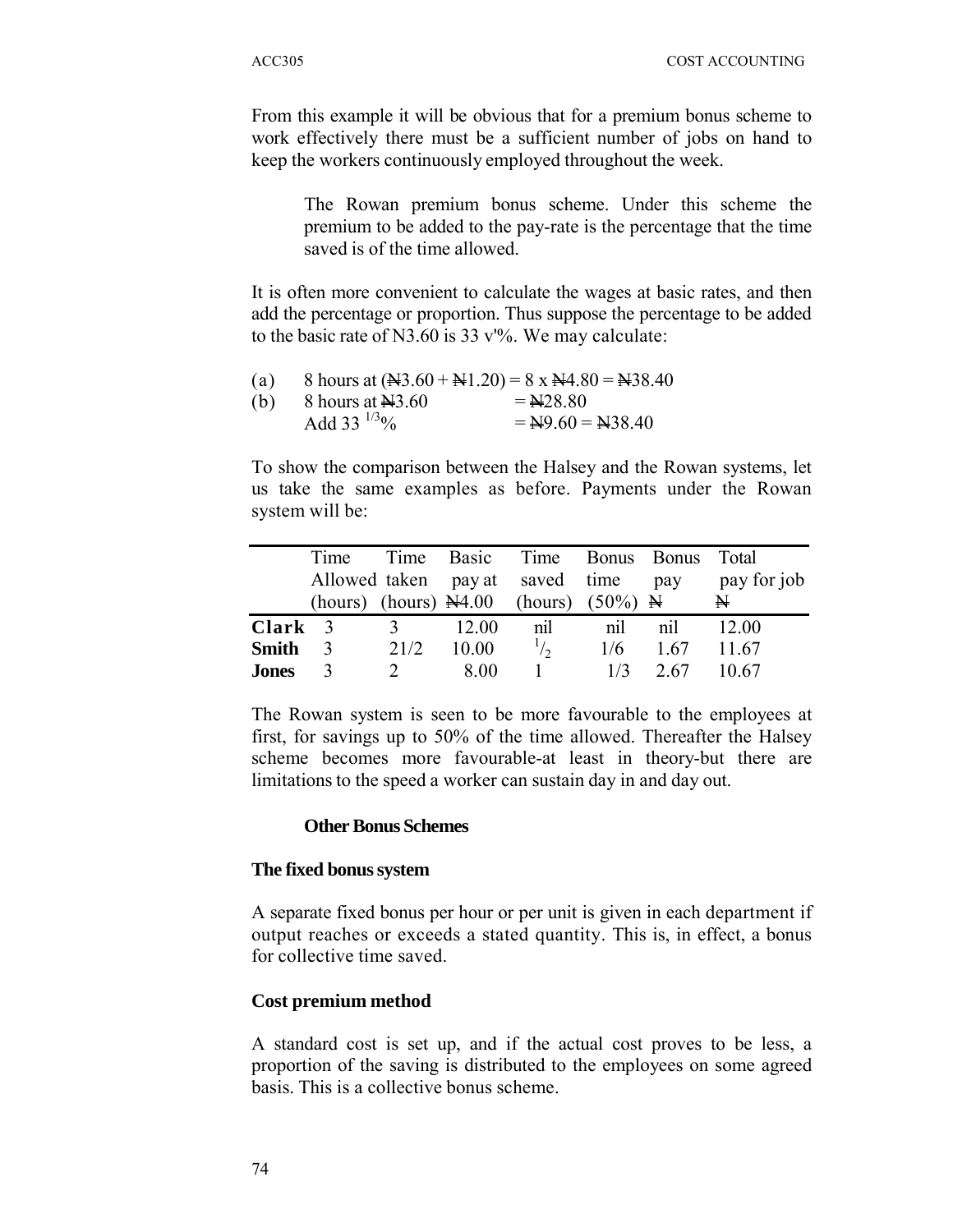### **Production "point" system**

A "point" is made to represent the amount of work an employee should do in one minute, giving a fair allowance for rest. The "point" is determined by a time study of each operation or even part of an operation. Sixty points is thus the standard for one hour, or 480 for an 8-hour day.

An incentive rate is fixed "per point" and the employee is paid for his production measured in "point". In some cases only a proportion of his excess points over the daily standard-say 75%- is credited to him, the balance being allotted to a fund out of which the foremen and other indirect labour receive bonuses. This has not proved popular, and has largely been abandoned in favour of giving the operator his full earnings.

### **Example**

A drilling operation is set up, the standard rate for which, in points, is 0.75 points per piece or 75 points per 100 pieces. The rate agreed is 8per point. A guaranteed daily wage for an 8-hour day is in force, at the rate of N4.00. The standard is set at 480 points per day, i.e. 60 points x 8 hours, equivalent to 640 pieces.

One operator completes 800 pieces Another completes only 600 pieces. The earnings will be Operator 1 800 pieces x  $0.75 = 600$  points  $600$  points at 8p  $\cancel{N48.00}$ 

Operator 2 below standard, therefore guaranteed pay is due 8 hours x  $\cancel{\text{N}}$  4.00  $\cancel{\text{N}}$ 32.00 He cannot claim to be paid  $\cancel{\text{N}}$  36.00 on the incentive points basis, which has been introduced to encourage high production.

 $(600 \times 0.75 = 450 \text{ at } 8p)$ 

#### **Collective bonus schemes**

These are intended to create collective effort. They are effective only in certain circumstances.

- (a) Where the group is small, say 10 or 15 in number
- (b) When the group gets on with each other and work as a team.
- (c ) When the group has some control over the replacement of members who leave.
- (d) When the bonus is calculated and paid out without delay.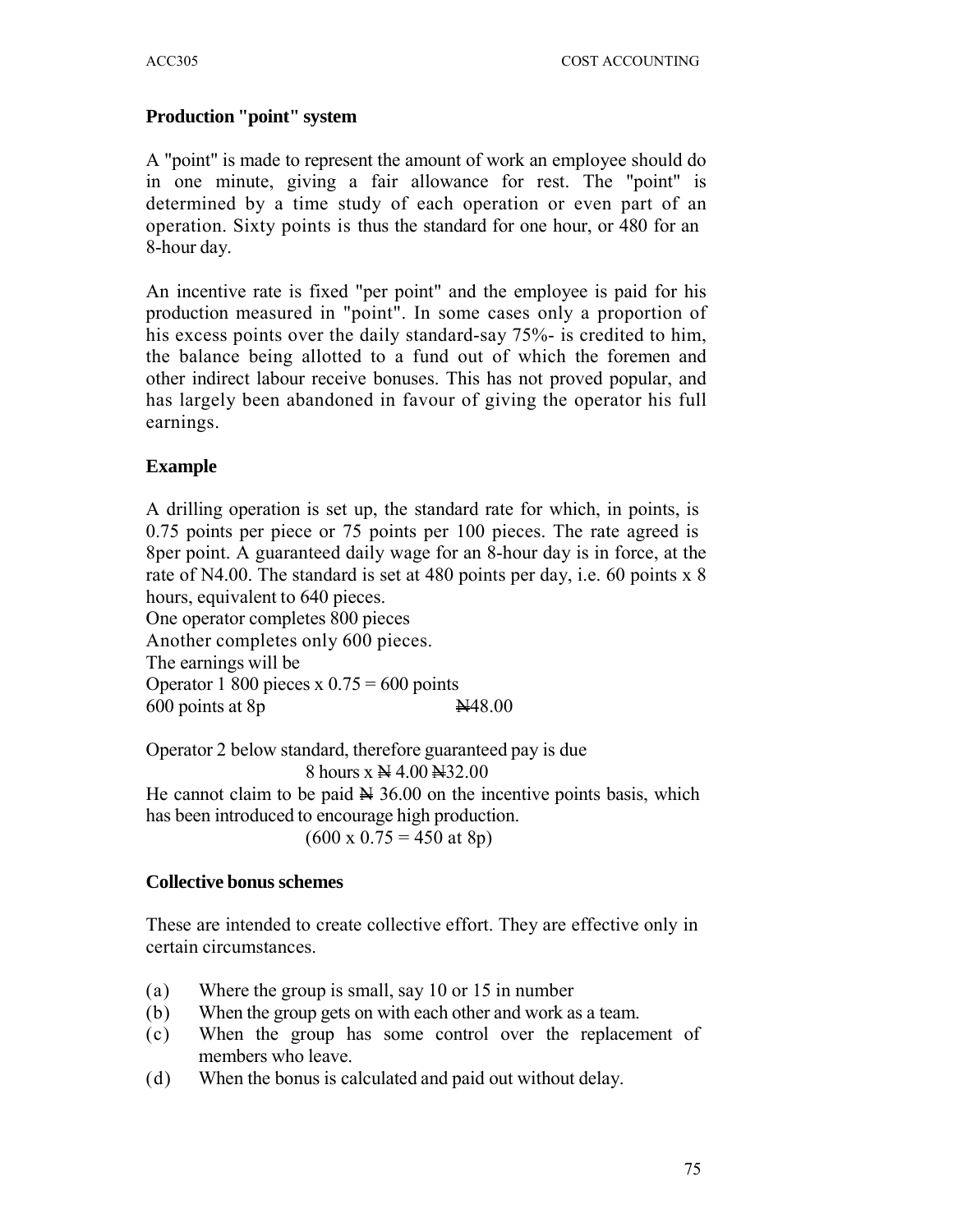These schemes are based on such factors as production output measured in points (Priestman's production bonus), reduced labour cost (Towne gain sharing method), or reduced production costs, already referred to.

#### **Profit Sharing Schemes**

These schemes usually provide for a certain percentage to be paid to all employees, in agreed proportions, out of taxed profits remaining after the fixed dividends have been paid on preference shares, and an agreed percentage on the ordinary shares.

#### **Example**

Company A has an issued share capital, fully paid up, considering of: 10,000 9% preference shares of  $H1$  each  $30,000$  ordinary shares of  $\mathbb{H}1$  each.

It is agreed that 25% of the remaining taxed profits be paid to the employees after the payment of:

- (a) The dividend due on the preference shares;
- (b) A dividend of 15% on the ordinary shares

The after tax profits for the year are  $\ge 20,0000$ . How much would be available for the profit sharing scheme? Dividends will absorb:

| Preference shares 9% | $\geq 900$         |
|----------------------|--------------------|
| Ordinary shares 15%  | $\cancel{H}$ 4,500 |
|                      | $\cancel{H}$ 5,400 |

Deducting this figure from X20,000 leaves taxed profits available for distribution of  $\cancel{\text{N}}$  14,600

The profit-sharing scheme will absorb 25% of this  $\cancel{\text{N}}\cdot3,650$ 

In some cases an escalator clause is introduced into the scheme, so that, for example, the employees subsequently receive a further distribution if it is desired to authorize a higher dividend to the ordinary shareholders.

The payment of the share of profit cannot finally be made until the annual accounts have been audited and agreed, so that there is inevitably a considerable interval between the earning of the bonus and its receipt.

However, the advantage of receiving each year a lump sum bonus of substantial size, possibly coupled with an opportunity to acquire shares in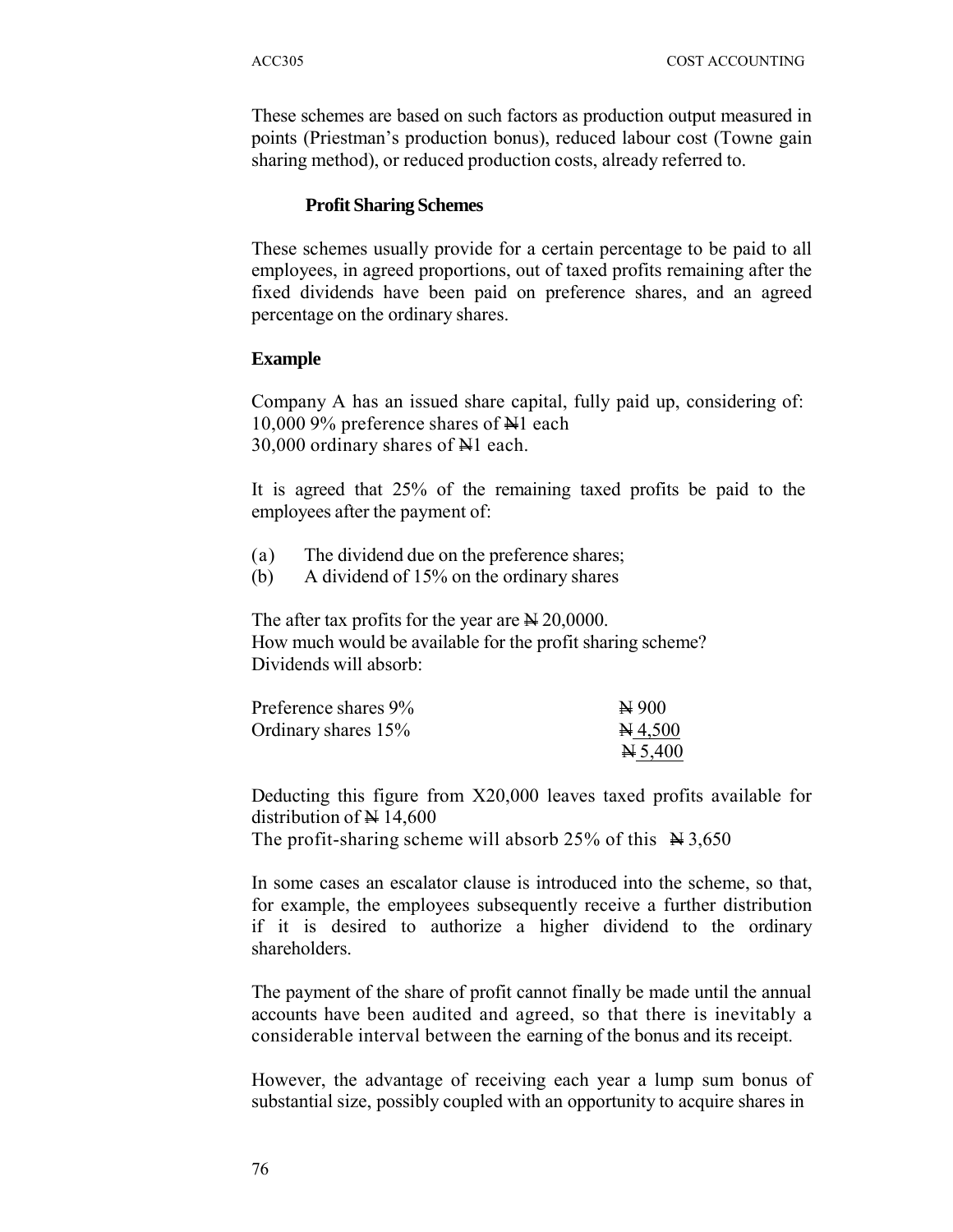the concern which rank for dividend, will he an attractive cooperatives) will tend to become more common.

Nowadays, the annual reports of companies contain references to shares reserved for employees, substantial bonuses paid, etc. It is customary to take into account both earnings and length of service in fixing the scale of this additional remuneration.

From the employer's point of view such schemes powerfully help in increasing productivity and in keeping wages steady, since the amount of profit made, and consequently the amount to be shared out among the employees, will be governed largely by the efficiency of all departments. It is therefore in the interests of everybody to secure positive progressboth the maintenance and increase of sales and the reduction of total cost per unit produced.

### **SELF-ASSESSMENT EXERCISE**

i. An operator has a basic hourly rate of  $\overline{N}3$  and every hour saved he is paid a bonus &f 50% of the basic rate:

Calculate

- (i) The gross wage payable
- (ii) The bonus earned.

If time allowed for job is 50 hours and the time taken is 40 hours.

ii. In considering the introduction of an incentive scheme. What general principles would you apply to determine its suitability?

### **4.0 CONCLUSION**

In this unit, all the various methods of remunerating an employee was highlighted, and no particular method command any superiority. Organizations can adopt any of the methods.

### **5.0 SUMMARY**

The management of an organization can determine any method of remunerating a employees, provided it will help in saving idle time.

### **6.0 TUTOR-MARKED ASSIGNMENT**

Mal Bala whose hourly rate of pay is  $\mathbb{N}1.00$  was assigned the following jobs which he completed during a week.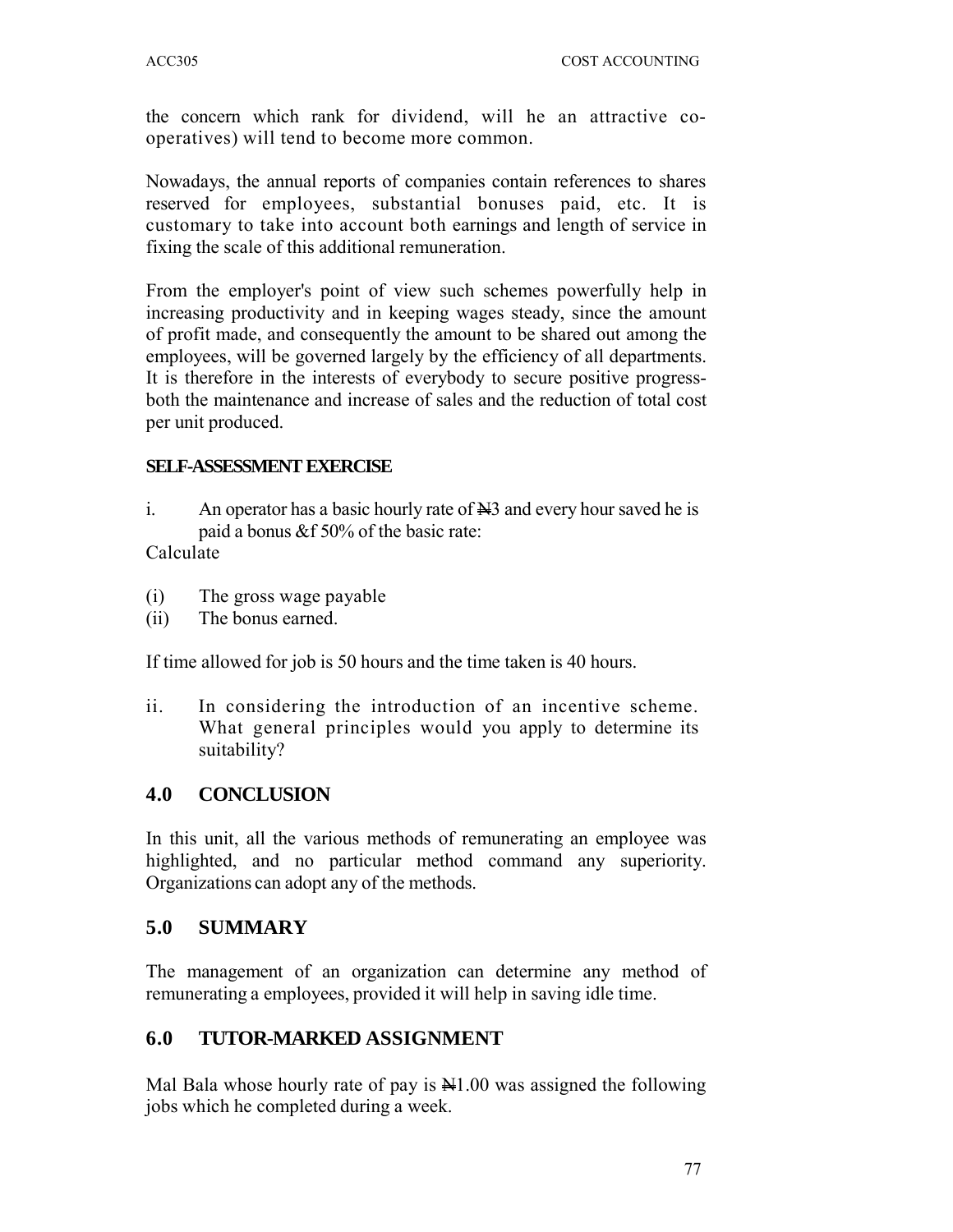| Job No: | Time allowed (hrs) | Time taken (hrs) |
|---------|--------------------|------------------|
|         | 24                 |                  |
| -61     | 40                 |                  |

- 1. You are required to calculate under Rowan premium scheme (i) Mal Bala's remuneration for the week (ii) Mal Bala's effective hourly rate for that week
- 2. What would Mal Bala's remuneration for the week have been if the Halsey 50/50 premium bonus scheme has been in operation?

# **7.0 REFERENCES/FURTHER READINGS**

- Owler, C.W.J. and Brown, J.L.(1985). *Costing Simplified*, Pitman London
- Walker, C.J.(1982). *Principle of Cost Accounting*, the pitman Press Bath Great Britain.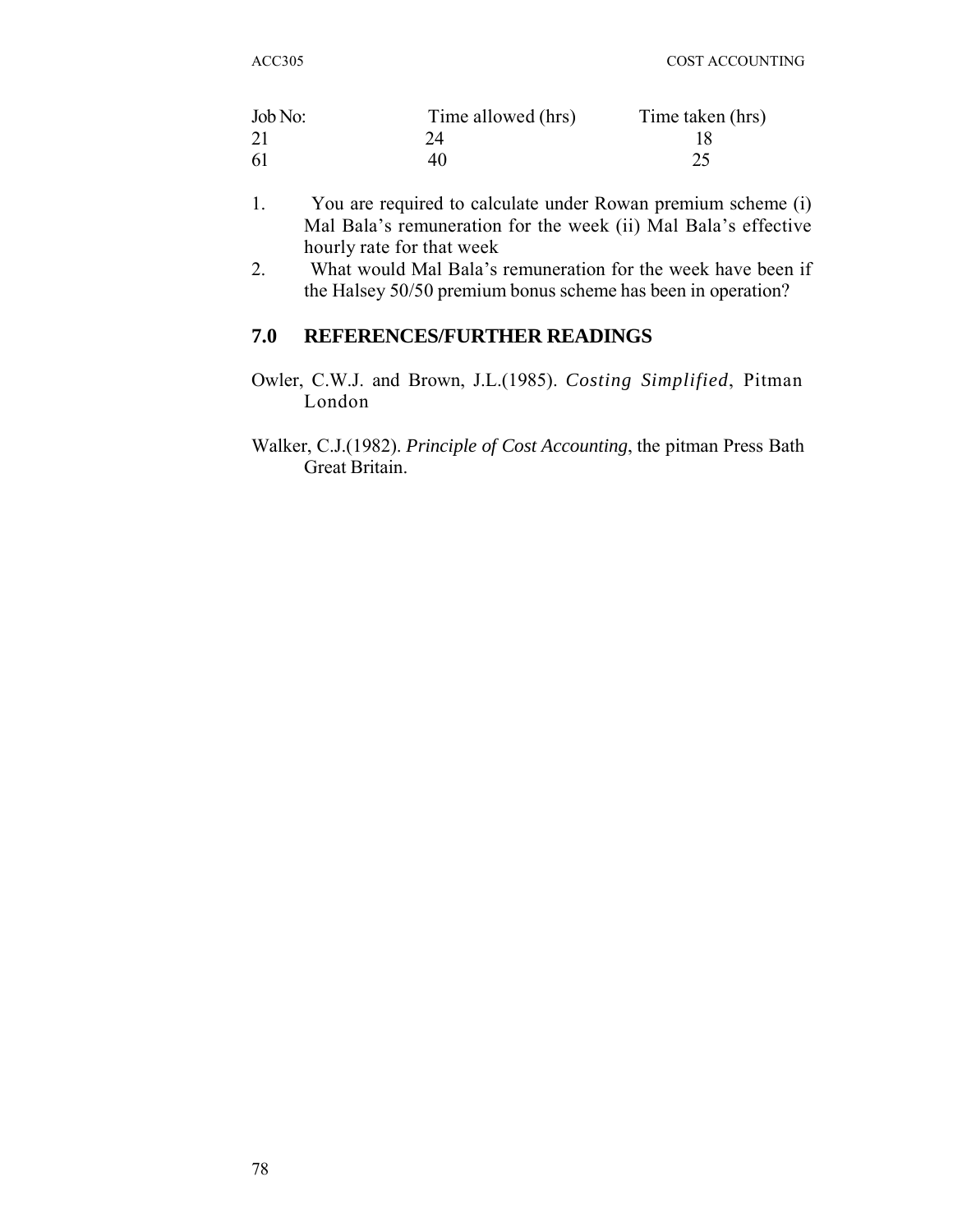### **UNIT 5 ORGANIZATION FOR OVERHEAD CONTROL**

#### **CONTENTS**

- 1.0 Introduction
- 2.0 Objectives
- 3.0 Main Content
	- 3.1 Organization for Overhead Control
		- 3.1.1 Classification of Overhead
		- 3.1.2 Depreciation
		- 3.1.3 List of Typical expenses included under Main Classifications
		- 3.1.4 Expenditure Excluded from Cost
- 4.0 Conclusion
- 5.0 Summary
- 6.0 Tutor-Marked Assignment
- 7.0 References/Further Readings

### **1.0 INTRODUCTION**

Overhead costs are normally traceable to the various cost centres. The process of charging to a cost centre the overhead cost arising solely because of the existence of the cost centre is known as allocation. For overhead cost to be allowed two conditions must be fulfitled. They are:

- 1. The cost must be accurately determined.
- 2. It must be incurred solely by the cost centre.

An overhead cost is therefore apportioned if the cost is common to more than one cost centre.

### **2.0 OBJECTIVES**

By the end of this unit, you should be able to:

Discuss the main classification of overhead Explain the various methods of depreciation Describe the various expenses included under the main classification.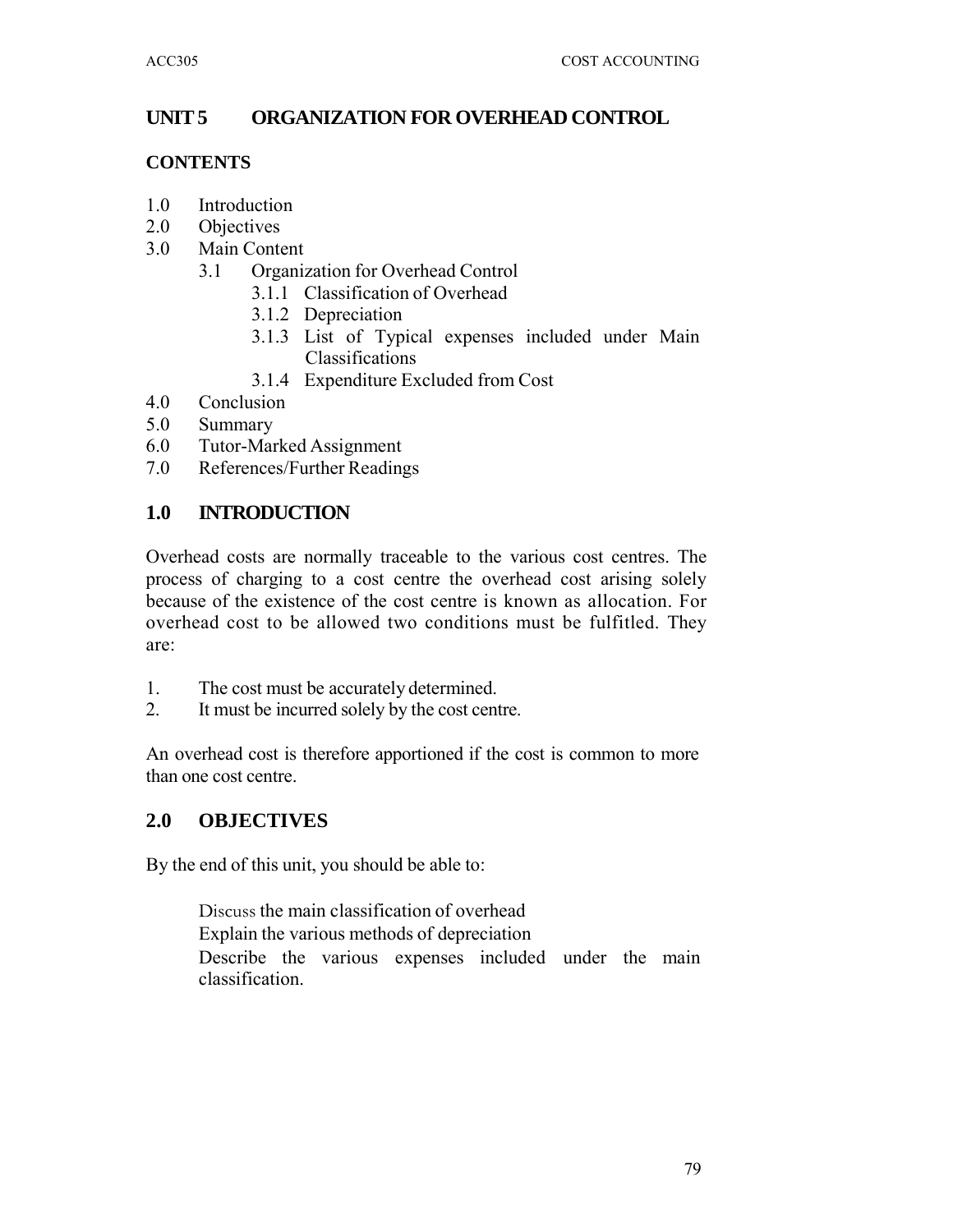### **3.0 MAIN CONTENT**

#### **3.1 Organization for Overhead Control**

A general idea of the nature of overhead has already been discussed.

### **3.1.1 Classification of Overhead**

The main classification of overhead into:

- a) Production overhead;
- b) Administration overhead;
- c) Selling overhead, and
- d) Distribution overhead;

is straight forward enough, but in order to be informative, and to make control of expenditure easier, it is necessary to devise a suitable list of expense headings under each ol'these four main classifications. The particular headings will, of course, vary in some respects from one kind of business to another, but should be fairly uniform as between lirms which are engaged in the same trade or industry. Two principles will act as a guide.

- a) There must be enough headings to cover every circumstance.
- b) None of them should be so narrow in scope as to allow some items of expense to tall into a somewhat similar heading.

Cost accountants often refer to the expense headings for production overhead as "standing order numbers", and to those under the other classifications as "cost account numbers". There is no magic in these names, and expense numbers" or nominal headings" would do equally as well.

For the sake of convenient reference the headings have to be coded. This may be done in anyway desired, but there are two well-tried and acceptable methods.

#### **The Mnemonic Method**

This method uses as codes the letters of the alphabet in the form of memory aids. For example:

**SA** for sales, **MA** for maintenance; **WA** for wages **AD** for administration, and so on.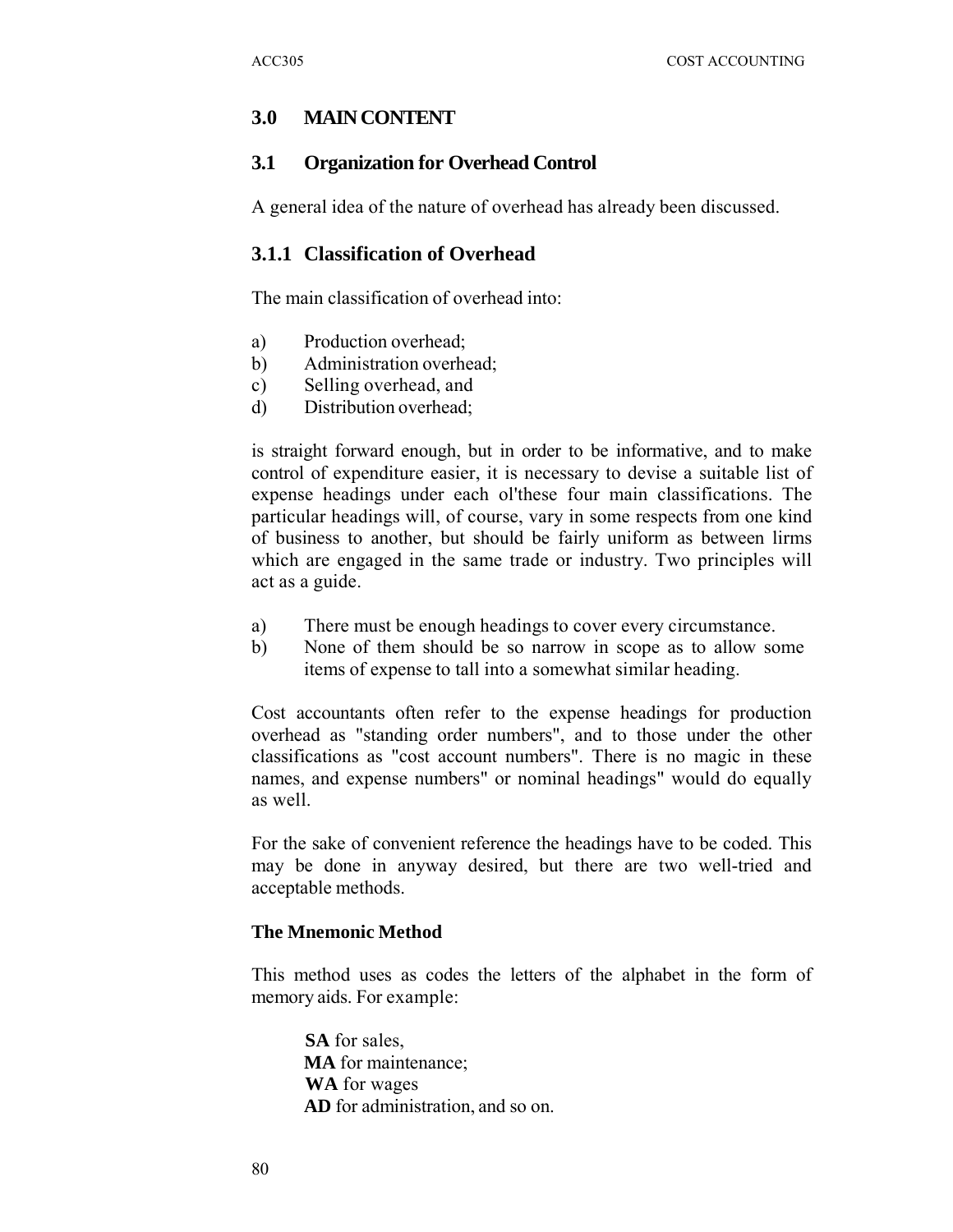These letter combinations would then be used in conjunction with numbers.

#### **The Decimal Method**

This is a system of numerical codes somewhat similar to the Dewey method used in libraries.

#### **Illustration**

One of the service departments of **HPLC** is the boiler-house. The fuel used is coke. Devise a code of standing order numbers for the boilerhouse.

### **ANSWER**

#### 09 SERVICE DEPARTMENTS

09 01 Stores 02 Tool-room 03 Boiler-house etc.

- 09 03 BOILER-HOUSE
	- 01 Stokers' wages
	- 02 Stokers' overtime premium
	- 03 Employers' national insurance 04 Coke
	- 05 Water
	- 06 Power for mechanical stoker
	- 07 Heating and lighting 08 Depreciation
	- 09 Fire and explosion insurance
	- 10 Maintenance of boilers
	- 1 l Maintenance of mechanical stokers
	- 12 Maintenance of boiler-house instruments
	- 13 Softening equipment supplies
	- 14 General expenses

Thus, the invoice received for the insurance premium for the fire and explosion risk for the boilers would be coded 090309, and would be posted accordingly, either directly or via an overhead control account.

It will be seen from the above example that there can be as many divisions and subdivisions of the coding system as may be required. Obviously, it would be pointless to reproduce a whole coding manual in a text of this size; but it may be useful to you reader to have before you a short list of the kind of expense headings which could be expected under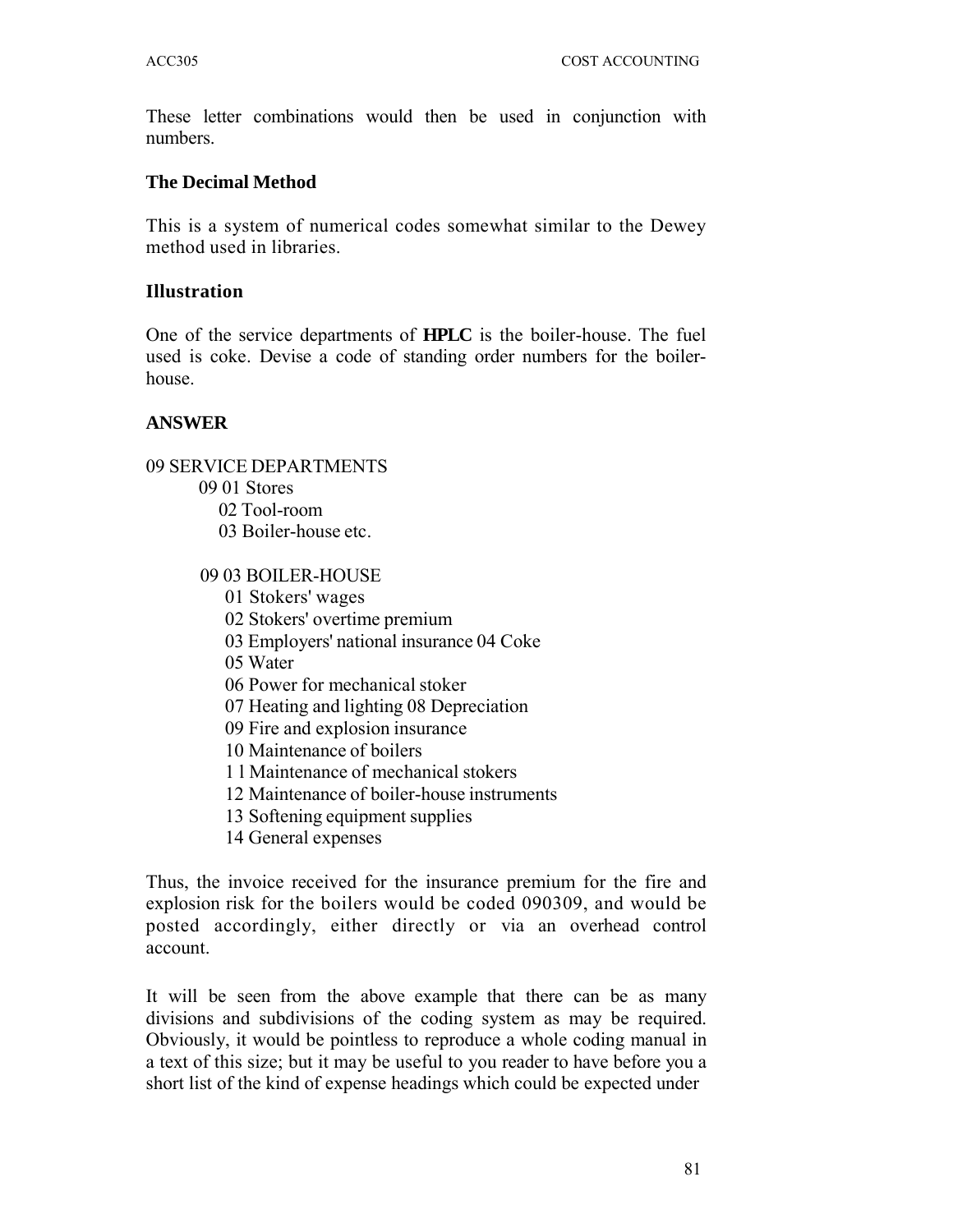the four main-classifications, and this has been given at the end of the chapter.

# **3.1.1.1 Fixed and Variable Overhead**

At this stage you are asked to look more closely at the headings for the boiler-house `given in the precedinu2 illustration. Certain items of expenditure may be regarded as being fixed in amount, e.g. depreciation, while others are variable, e.g. coke. Even if the boilers are only lightly used during the dry season the depreciation is still incurred; on the other hand, the use of coke would be greatly diminished. Other expenditures are partially fixed and partially variable.

The effect of these various quantities inherent in the nature of overhead is extremely important to all businesses, and the measurement of what the precise effect is in particular circumstances really constitutes the problem of overhead.

# **3.1.2 Depreciation**

You will notice further from the boiler-house headings that almost all the expenditures are directly incurred. That is to say, there is a payment of cash involved. The one notable exception to this is depreciation. The reason for this is that plant and machinery. and other fixed assets, are bought and capitalized, and therefore during the lifetime of the asset the cost is gradually written off to record the loss of value due to wear and tear.

In dealing with overhead, therefore, we must, among other matters, have a good system for recording particulars about our plant and other fixed assets; decide on a method of depreciation which we think is most suitable, schedule it and transfer it by journal entry from the asset account to the appropriate expense heading. A ruling for a plant register is given in Fig. 24, and it will be seen that it combines a method for scheduling, the annual depreciation. The methods of depreciation most frequently encountered are enumerated below.

### **1. STRAIGHT-LINE METHOD**

This simple and effective method is much used, and is to be preferred for costing purposes owing to the uniform charge. The life of the machine, or other asset, is estimated; also the residual value. The cost, less the residual value (plus the cost of fixing, in the case of a new machine), divided by the estimated years of life, determines the ann ual amount of depreciation to be charged. A separate calculation should be made for each machine.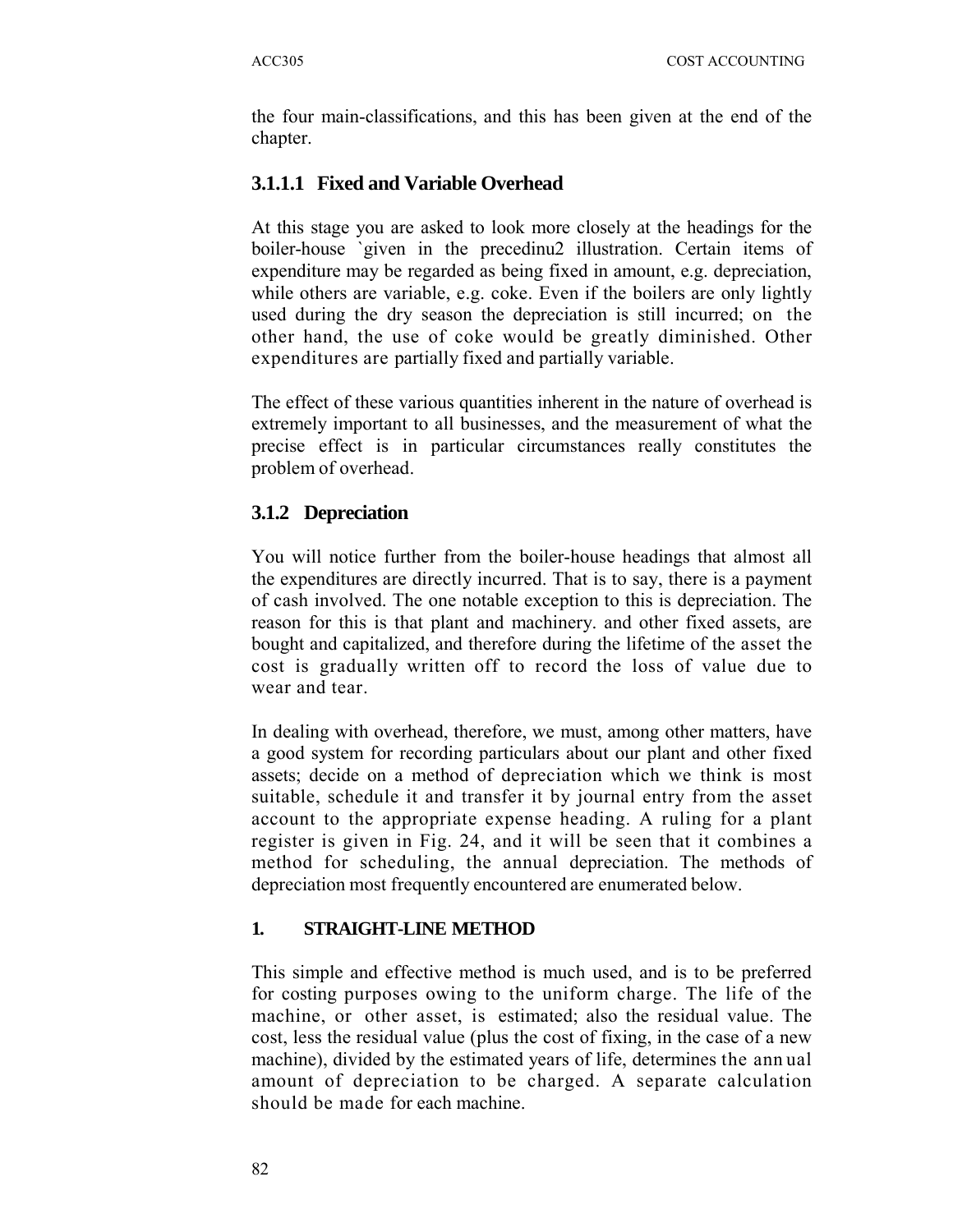| Ref.<br>No. |             |                     |       |                      | $20$              |  |                               | $20$              |  |                    |  |     |
|-------------|-------------|---------------------|-------|----------------------|-------------------|--|-------------------------------|-------------------|--|--------------------|--|-----|
|             | Description | Date of<br>purchase | Cost  | Rate of Depreciation | Depreciation<br>≭ |  | Balance<br>value <del>M</del> | Depreciation<br>本 |  | Balance<br>value N |  | etc |
| E1          | Leader      | $3/1/19$ .          | 5,000 | 20%                  | 1,000             |  | 4,000                         | 1,000             |  | 3,000              |  |     |
|             | No.2        |                     |       |                      |                   |  |                               |                   |  |                    |  |     |
| E2          |             | $2/1/19$ .          | 2,500 | 10%                  | 250               |  | 2,250                         | 250               |  | 2,000              |  |     |
|             | 10" Centre  |                     |       |                      |                   |  |                               |                   |  |                    |  |     |
|             | Lathe       |                     |       |                      |                   |  |                               |                   |  |                    |  |     |
|             |             |                     |       |                      |                   |  |                               |                   |  |                    |  |     |
|             |             |                     |       |                      |                   |  |                               |                   |  |                    |  |     |
|             |             |                     |       |                      |                   |  |                               |                   |  |                    |  |     |

**Note-** The examples provide depreciation by the straight-line method, which is usually more satisfactory. More complicated forms of plant register may show details of periodical major repairs and renewals, sales and profits and losses on sales.

If, subsequently, capital additions and even abnormal expensive overhaul and repair are made to any asset the rate of depreciation will be adjusted by dividing the sum of the addition and the then value of the asset by the anticipated remainder of years of life.

A machine costs  $\mathbb{H}10,000$ , and it is estimated that its residual value at the end of tem years will be  $\frac{N500}{N}$ . At the end of five years the machine is completely overhauled at a cost of  $\frac{13,000}{1}$ . The depreciation for the first five years will be at rate of N950 per annum. tend the book value will have been written down to  $\frac{N5}{250}$ . The overhaul cost will be added to this, less the residual value, so that  $\frac{N}{27,750}$  must be written off over the next live years. The depreciation will therefore become  $\mathbb{H}1,550$  per annum.

#### **2. REDUCING BALANCE METHOD**

A constant annual percentage rate of depreciation is determined, which is written-off the reducing balance of the capital value, the rate being so fixed that at the end of the estimated life of the asset only the residual scrap value remains. In favour of this method it is argued that a heavier depreciation charge is borne in the earlier years, when repairs are lighter and that the assumed increasing repair cost is counter-balanced, in later years, by the reduced annual charge of depreciation. The assumption is frequently incorrect.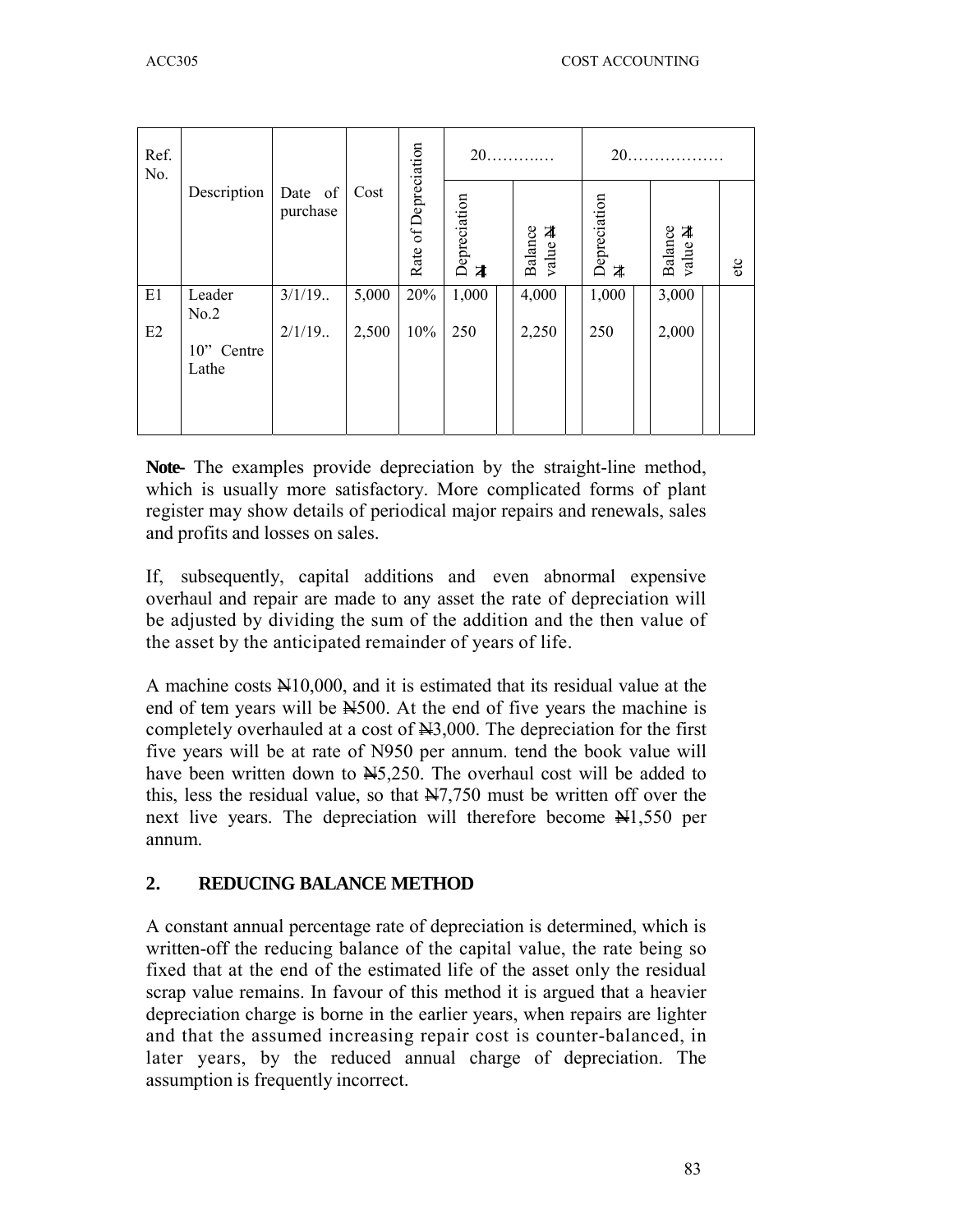#### **Example**

A machine costing  $\mathbb{N}10,000$  is to be depreciated by the reducing-balance method at the rate of 20% per annum.

 $\text{N2,000}$  will be written off in year 1, leaving  $\text{N8,000}$ 

 $\text{N1},600$  will be written off in year 2, leaving  $\text{N6},400$  and so on.

### **3. PRODUCTION UNIT METHOD**

When production can be estimated for the life span of a machine this method may be used to charge depreciation directly on to the products as a variable overhead.

#### **Example**

A soap company installs a toilet-soap tableting machine which produces 1 dozen tablets per operation. The cost of the machine is N<sub>60</sub>,000. It is estimated that production will be in the order of 12 million tablets before the machine has to be replaced. The depreciation per dozen tablets will be:

N60,00  $12,000,000 \times 12 =$  N 0.06

### **4. REVALUATION METHOD**

This is the most convenient method to use for loose tools and patterns, because new items are often being made in the works and added to the stock, while others become worn out and are discarded. It would he too costly and time consuming to keep records about each tool, and a quick examination by an expert at the end of the year, with a clerk noting down his valuation, is a far easier task. The method of revaluation is also used by farmers in regard to their livestock, and by racing establishments in regard to their racehorses.

#### **SELF-ASSESSMENT EXERCISE**

Discuss three methods of depreciation that are must frequently encountered.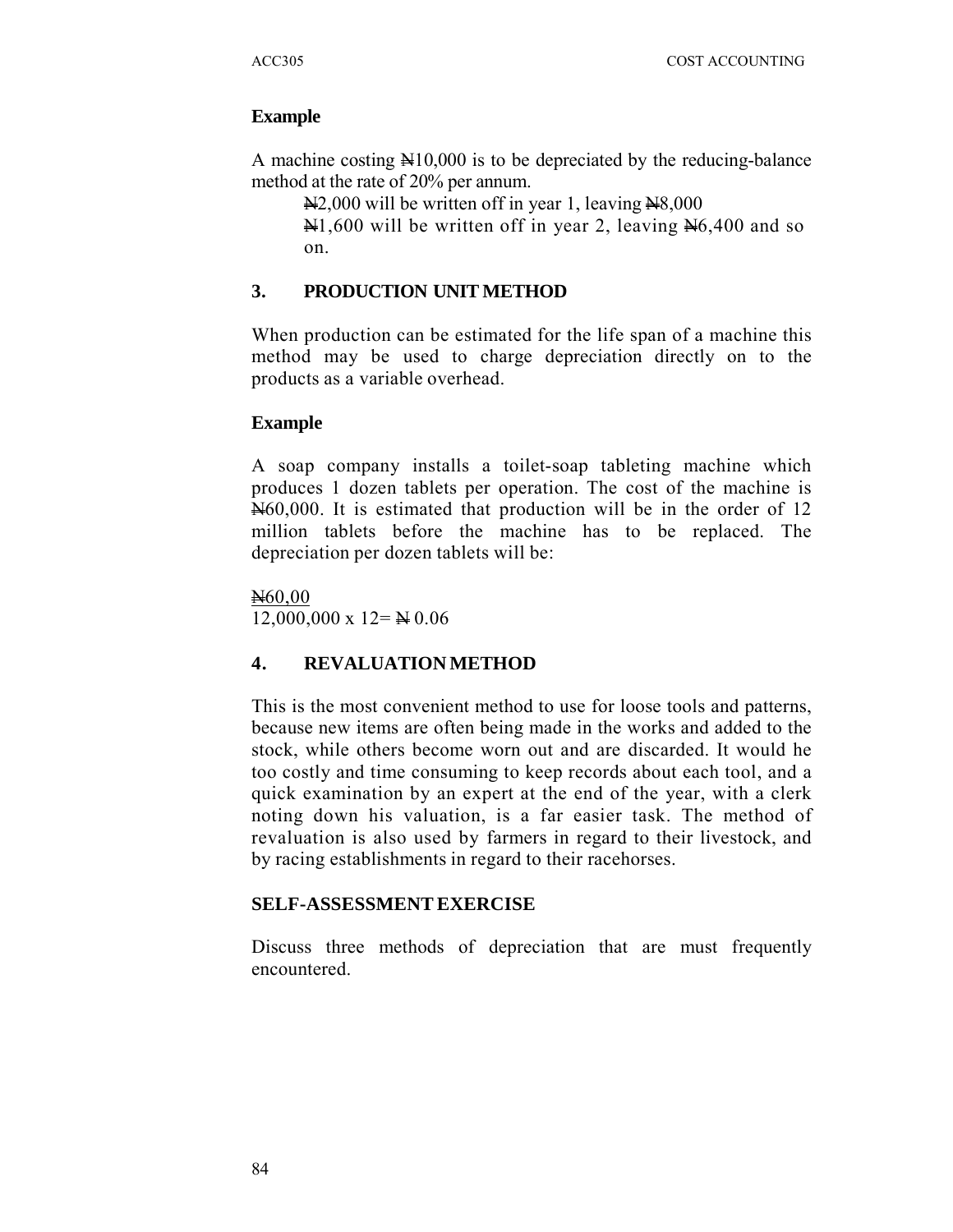# **3.1.3 List of typical expenses included under Main Classifications**

#### **1. Production Overhead**

- a) Rent of building and land. When the manufacturer owns the property a charge equivalent to rent may be made.
- b) Rates imposed by local authorities.
- c) Insurance on
	- (i) Factory property
	- (ii) Machinery
	- (iii) Fixed annual charge (if any) for automatic fire alarms, sprinkler installation.
- d) Depreciation on:
	- (i) Plant and machinery
	- (ii) Buildings.
- e) Salaries for managers and principal officials are often included
- f) Interest on capital to the extent (if any) it is included as an item of cost.
- g) Maintenance and repairs (which includes materials and labour used by maintenance service departments plus the overhead apportioned to these departments) of buildings, plant, machinery etc.
- h) Oiling and cleaning machinery, shafting, motors, etc
- i) Miscellaneous operating supplies (consumable stores)
- j) Cotton waste, cloths for wiping
- k) Belt-dressing, fasteners, etc.
- l) Brushes for sweeping, dusting, scrubbing.
	- (iv) Oil, benzene, emery and sand-paper, carborundum dust
	- (v) Cleaning
- j) Perishable tools, small taps, dies, drills, files, emery wheels, polishing wheels, oil-tones, saw blades, reamers, etc
- l) Waiting time (=idle time). viz:
	- I. Machinery breakdown
	- II. Power-supply failure
	- III. Waiting for work instructions IV. Accident to workers
	- V. Waiting for material
	- VI. Waiting for tools, et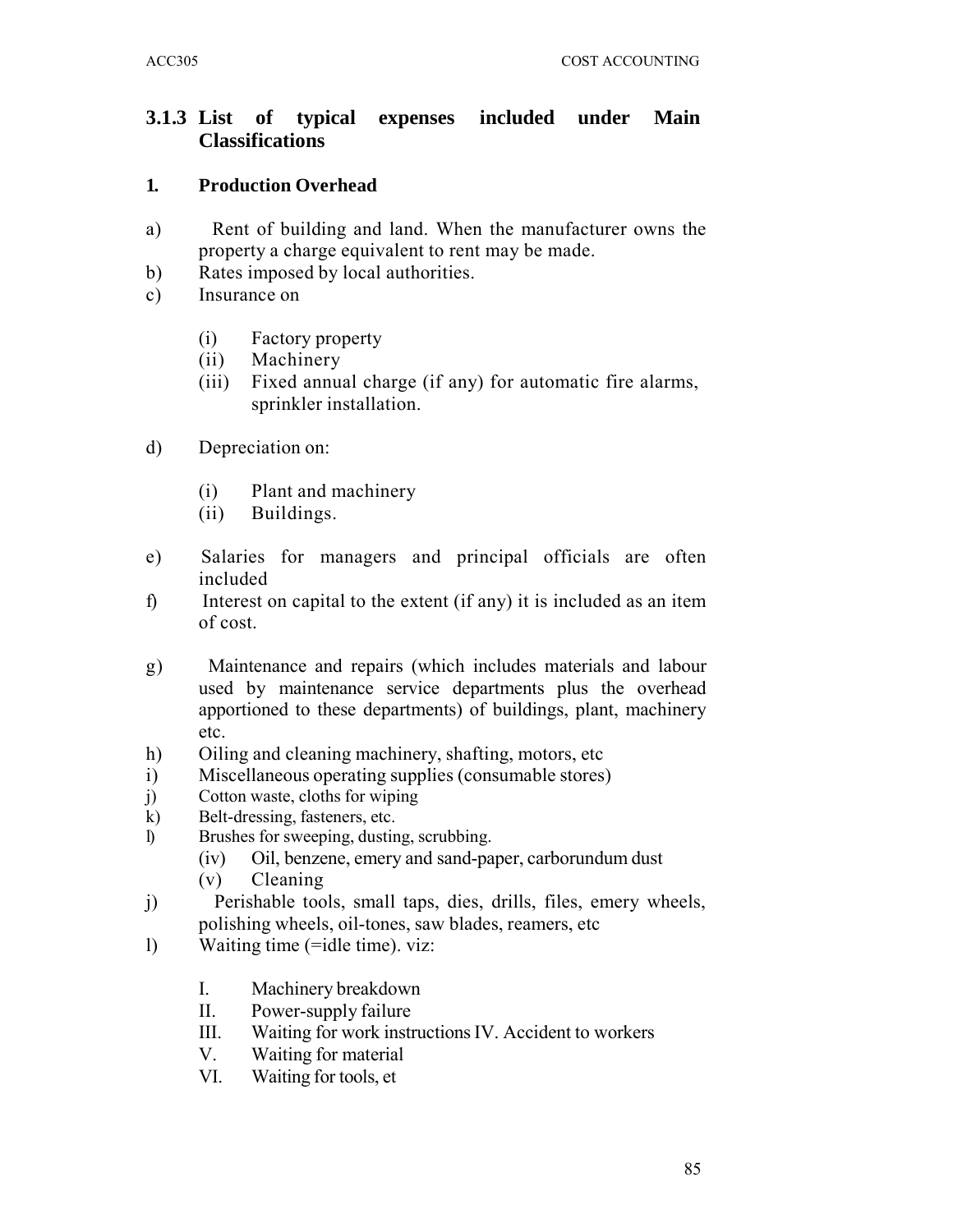- (i) Holiday and sickness with pay.
- (m) Stocktaking and stores physical check expenses.
- (n) Inspection and testing.
- (o) (i) Experimental and research work
	- (ii) Designing for production.
	- (iii) Drawing-office expenses.
- (p) Timekeeping and gate control.
- (q) Supervision: foreman, assistants, superintendents.
- (r) Shop clerical work, labour and stationary.
- (s ) Shop labouring, general indirect; shop cleaning, etc.
	- (i) Carriage inwards (unless added to the price of materials)
	- (ii) Storekeeper and assistants
	- (iii) Other charges, e.g. branding, measuring and cutting off materials for issue, but not expenses particular to a specific order.
- (u) Training and instructing new employees
- (v) Welfare; ambulance and first aid; canteens
- (w) Waste-spoilt and lost materials, stock discrepancies, faulty work, etc.
- (x) Insurance
	- (i) National
	- (ii) Machinery breakdown, etc.
- (y ) Overtime expenses (except when a direct charge) (z) Services.
	- (i) Power of all kinds
	- (ii) Steam service
	- (iii) Lighting
	- (iv) Heating
	- (v) Other services, e.g. fire protection, internal transport.

#### **2. Administration overhead**

- a) Salaries of executives, managers, etc.
- b) Clerical expenses
- c) Office expenses
	- (i) Rent, rates, insurance (excluding the proportion applicable to the works).
	- (ii) lighting, heating and cleaning
	- (iii) Repairs and maintenance of buildings
	- (iv) Repairs of equipment: machines.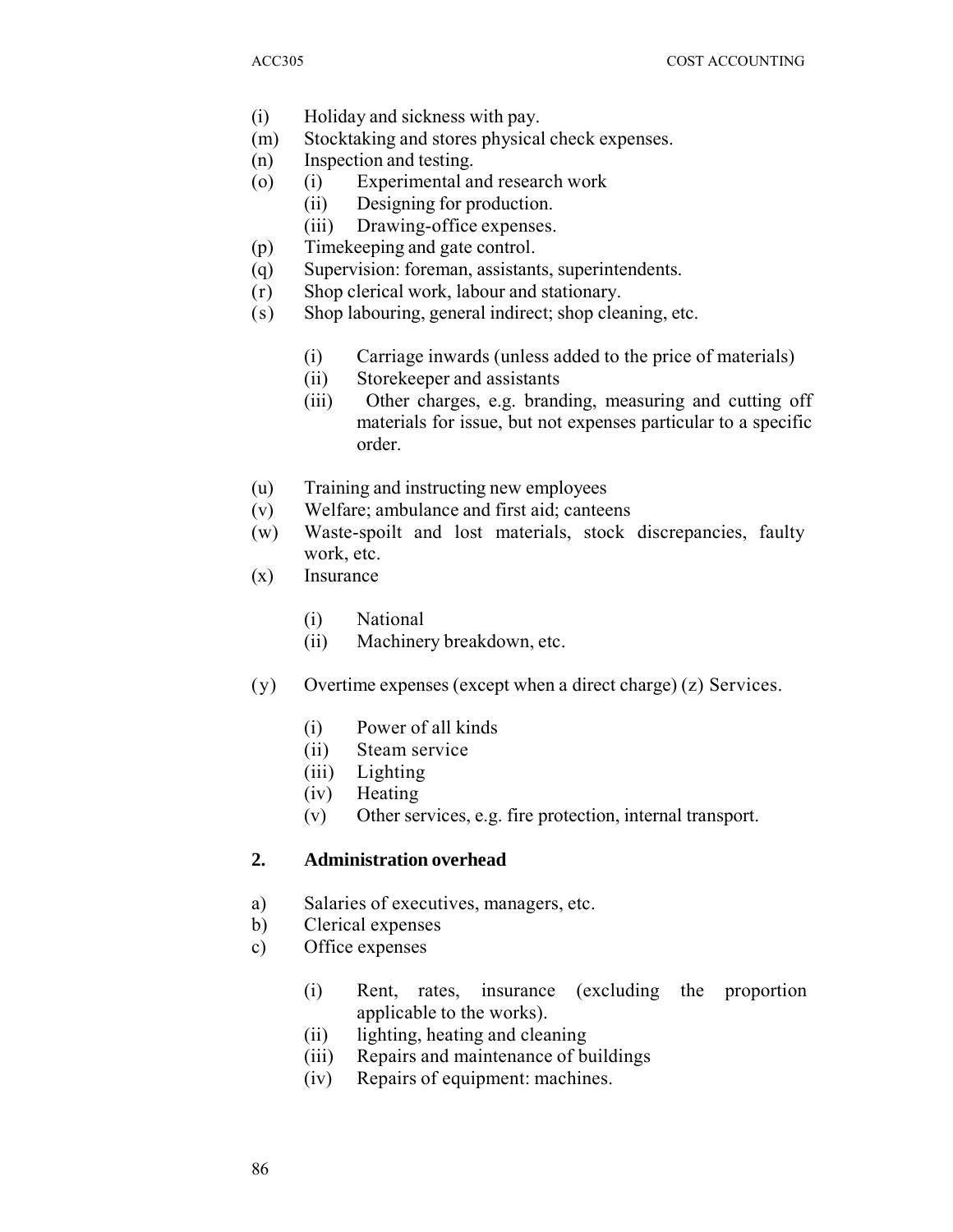d) Stationery, postage, telephones.

### **3. Selling overhead**

- a) Sales office expenses
- b) Travellers' salaries, commission, and expenses
- c) Advertising; catalogues; price-lists; samples
- d) Discounts allowed (sometimes excluded from costs)
- e) Estimating; preparing drawings and designs for tenders.

### **4. Distribution overhead**

- a) Warehousing of finished goods
- b) Packing and warehouse trucking
- c) Loading; loading conveyors, charges for cranes, hoists, etc.
- d) Delivery-upkeep and running of vehicles; outward freight and carriage.

# **3.1.4 Expenditure Excluded from cost**

Such items as income tax, cost of fixing new plant (except for a specific job), bonuses to employees voted at an annual meeting (being an apportionment of profit), dividends, cannot be included as items of cost. Various kinds of expenses connected with financing, and exceptional losses such as abnormal waste and abnormal loss, are ordinarily also excluded. Some exclude cash discounts received and allowed; and again, while bad debts are included in selling overhead by some accountants, others exclude them.

It is usual to exclude large abnormal losses such as, for example, obsolescence. Obsolescence is the process by which an asset loses its value by falling into disuse, other than by wear and tear. The term is generally used to indicate loss of value when, say, a machine or building is discarded before the expiration of its normal life, usually because of its inability to compete with one better adapted or of more modern type. There is a sudden, rather than gradual, diminution in value. If plant is scrapped before the original costs of plant and fixing have all been written off, the balance of the capital value is therefore transferred to obsolescence account, and from thence at the end of the year it is written off to profit and loss account.

#### **SELF-ASSESSMENT EXERCISE**

i. Comment on the choice of an overhead absorption rate based on direct labour.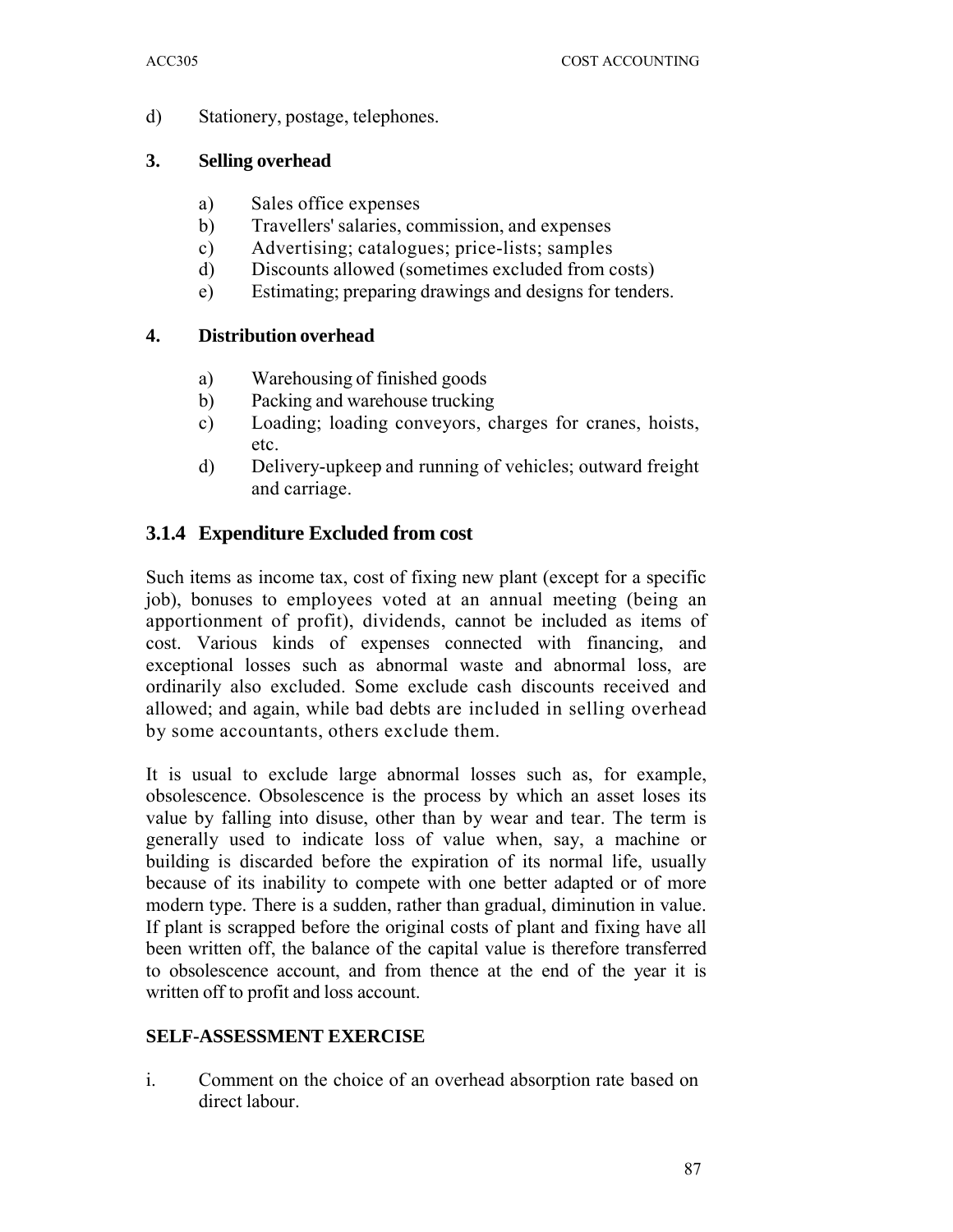ii. Distinguish between overhead allocation and overhead apportionment.

### **4.0 CONCLUSION**

Manufacturing overhead which is also known as factory production overhead is any production cost that is neither direct material nor direct labour. It is always included in the production cost before arriving at the total cost of production.

### **5.0 SUMMARY**

In this unit we treat issues relating to overhead. Manufacturing overhead costs include indirect material such as factory supplies, indirect labour, depreciation of factory equipment and repairs and maintenance of factory equipment.

### **6.0 TUTOR -MARKED ASSIGNMENT**

A multi-drilling machine has just been installed in an engineering factory and is designated plant register number 11/27.

#### **Details are as follows**

| Original cost including installation:          | N <sub>26</sub> ,600          |
|------------------------------------------------|-------------------------------|
| Estimated life span: 10 years                  |                               |
| Estimated scrap value after 10 years:          | N <sub>600</sub>              |
| Floor space occupied: 250 square metres        |                               |
| Number of operator: 2                          |                               |
| Estimated running hours: 1,800 hours per annum |                               |
| Estimated cost of maintenance:                 | N480 per annum                |
| Estimated cost of power:                       | N <sub>2</sub> ,000 per annum |

The following data relate to the department in which the machine is located:

Floor area: 5,000 square metres Number of machine operators: 60 Rent, rates, light and heat: N8,800 per annum Supervision: N7,200 per annum

Using the information given above, calculate a machine-hour absorption rate for machine 11/27.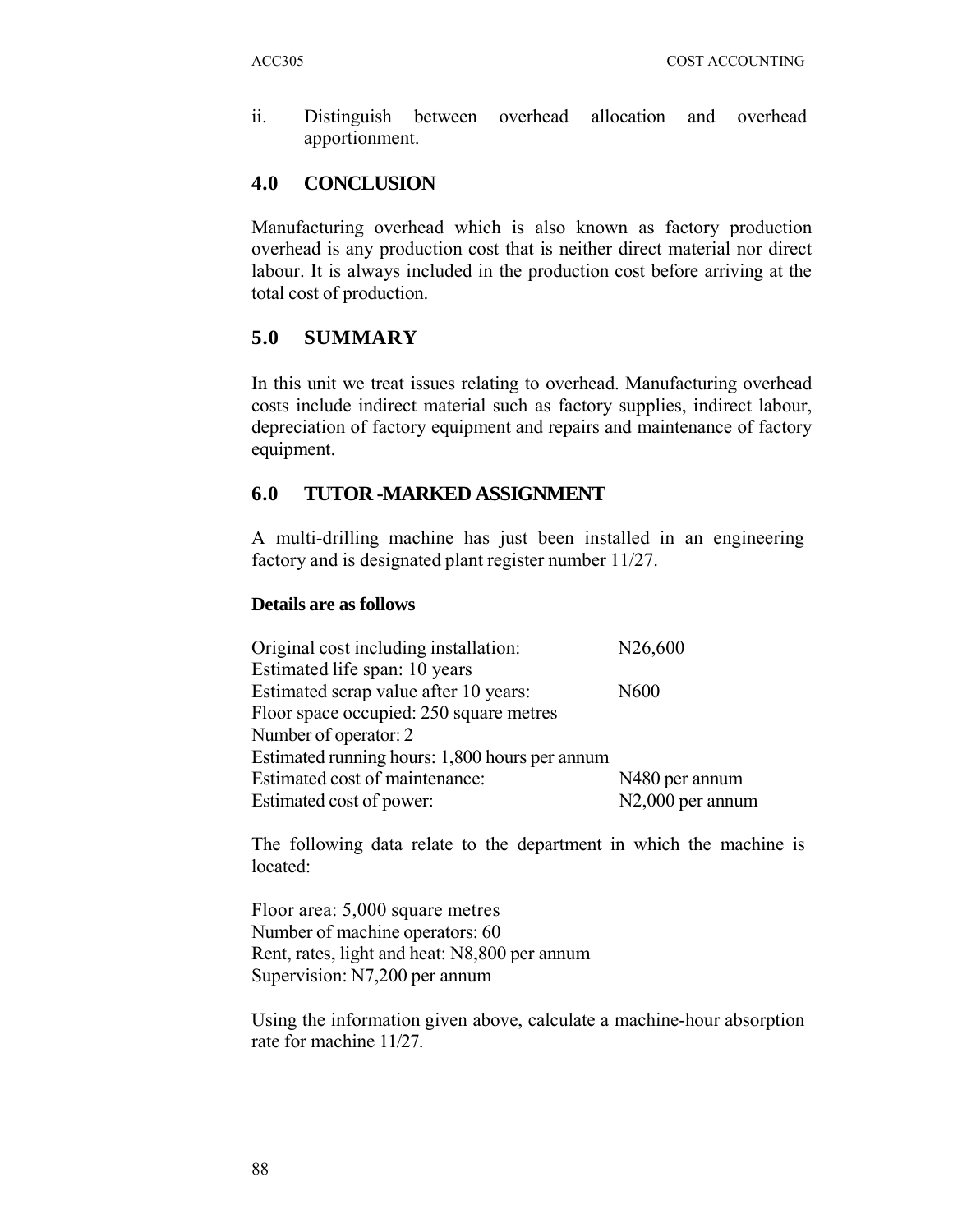# **7.0 REFERENCES/FURTHER READINGS S**

- Owler, C.W.J. and Brown, J.L. (1985). *Costing Simplified*, Pitman London
- Walker, C.J. (1982). *Principle of Cost Accounting*, Pitman Press Bath Great Britain.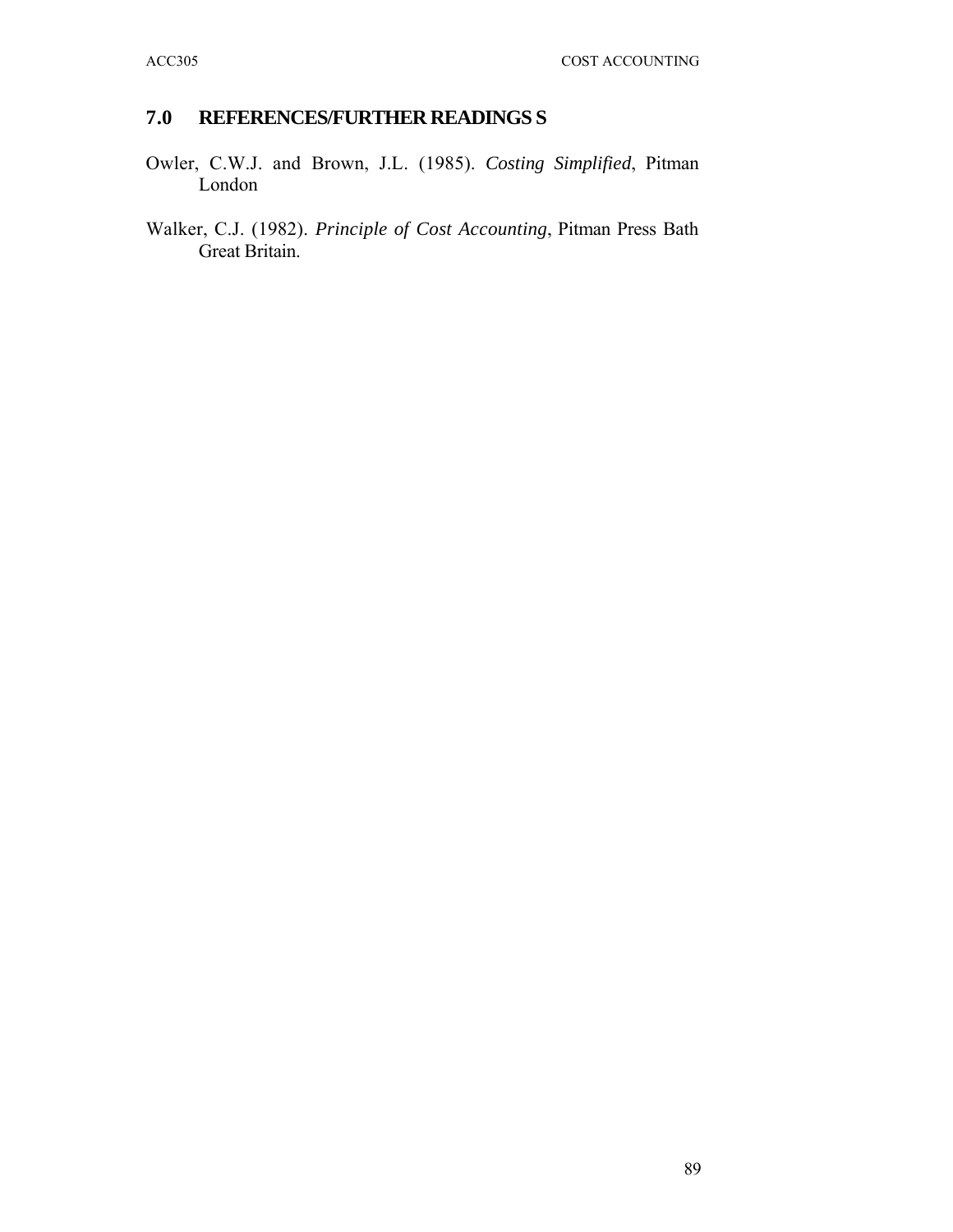### **MODULE 3**

- Unit 1 Cost Classification
- Unit 2 Cost Behaviour
- Unit 3 Standard Costing
- Unit 4 Cost Ascertainment
- Unit 5 Planning System Concept

# **UNIT 1 COST CLASSIFICATION**

### **CONTENTS**

- 1.0 Introduction
- 2.0 Objectives
- 3.0 Main Content
	- 3.1 Cost Classification
		- 3.1.1 Nature of Cost
			- 3.1.2 Cost Classification in a Manufacturing Firm
				- 3.1.2.1Elements of Manufacturing Cost
			- 3.1.3 Cost Concepts for Planning and Control
- 4.0 Conclusion
- 5.0 Summary
- 6.0 Tutor-Marked Assignment
- 7.0 References/Further Readings

### **1.0 INTRODUCTION**

In performing his managerial functions of planning and control, the information about 'costs' is of vital importance to the cost accountant. In choosing among alternatives and planning and the optimum utilization of resources, he should know costs of each alternative. Costs data are also needed to make decisions such as pricing, volume, make or buy replacement, assets acquisition, product mix, etc.

Further, the performance of executives and their subordinates can be evaluated and controlled only when a comparison between the costs actually incurred and the costs that should have been incurred is made.

### **2.0 OBJECTIVES**

By the end of this unit, you should be able to:

Explain the nature of cost.

Explain cost classification in a manufacturing firm Describe cost concepts for planning and control.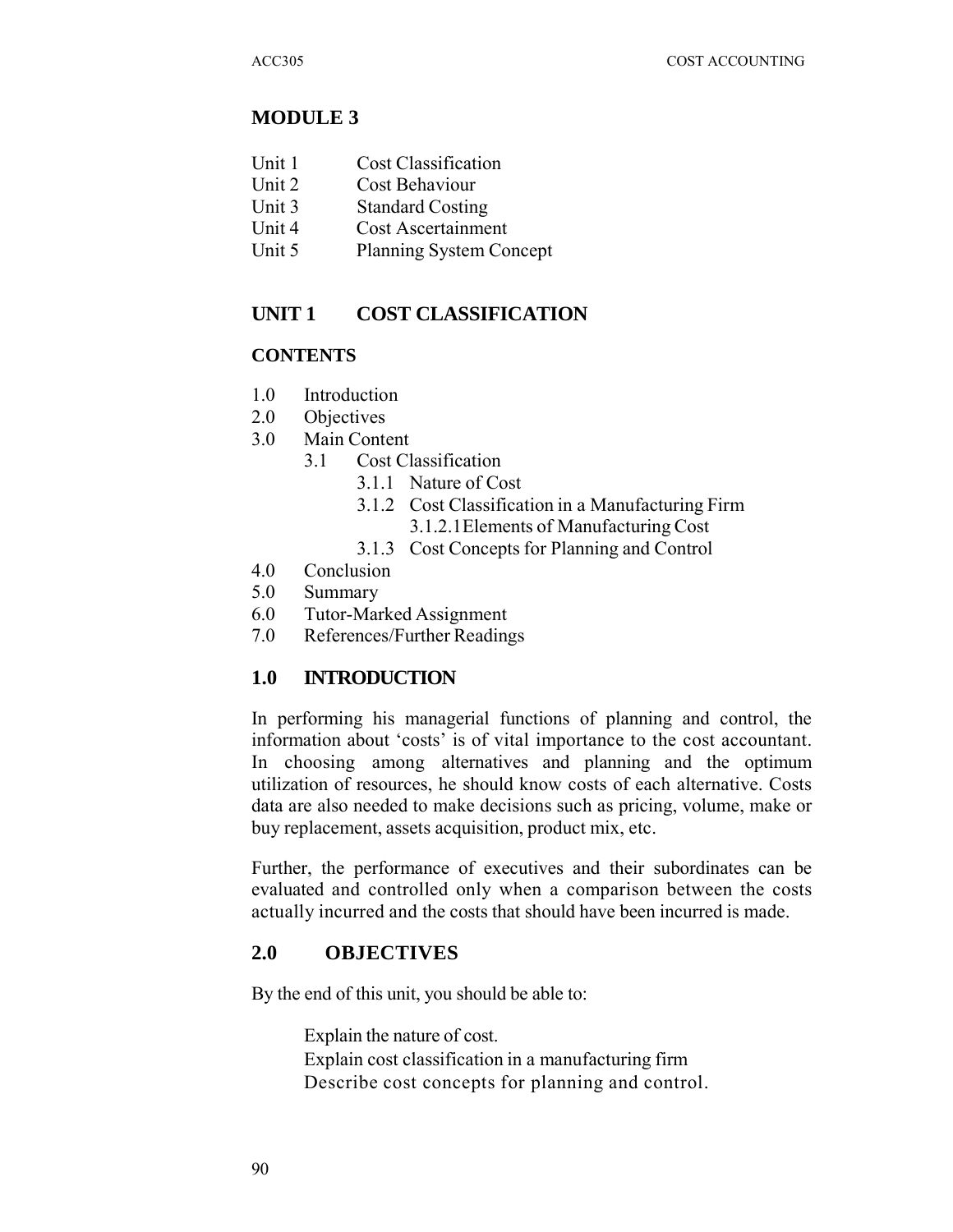### **3.0 MAIN CONTENT**

#### **3.1 Cost Classification**

#### **3.1.1 Nature of Cost**

There is not a universal definition of the term, "cost". Accountants, economists, engineers and others, to suit their individual needs, have developed a number of cost concepts.

One general definition of cost is: cost is a forgoing or sacrifice, measured in monetary terms, incurred or potentially to be incurred; to achieve a specific purpose.

Their basic features inherent in this definition are:

- 1. Cost is the measurement of a foregoing or a sacrifice. The forgoing or sacrifice is represented by a current or future decrease in cash or other assets (resources) or an increase in current or future liabilities.
- 2. The uses of resources are measured in monetary terms. Resources that constitute the element of cost are material, labour service and other services.
- 3. Since a forgoing or a sacrifice is made to secure some specific benefit, cost should be measured in the context of the stated objective.

The traditional cost accounting system recognized only one purpose of cost:- stock (inventory) valuation and profit determination. This purpose underscores the historical concept of cost. The modern systems of management, on the other hand, are future or predicted costs are, therefore, measured for planning and control and other decision making purpose.

#### **3.1.2 Cost classifications in a manufacturing firm**

Historically, cost accounting system was concerned with the study of manufacturing costs. The reason for this pre-occupation of cost accounting system with manufacturing costs was the fact that the managerial techniques of planning and control were first developed in manufacturing concerns because of their complexity of operations and greater degree of uncertainty attached tot them. In modern times, equal importance is given to the measurement of both manufacturing and nonmanufacturing costs, since the planning and control functions are equally relevant for both manufacturing and non-manufacturing operations.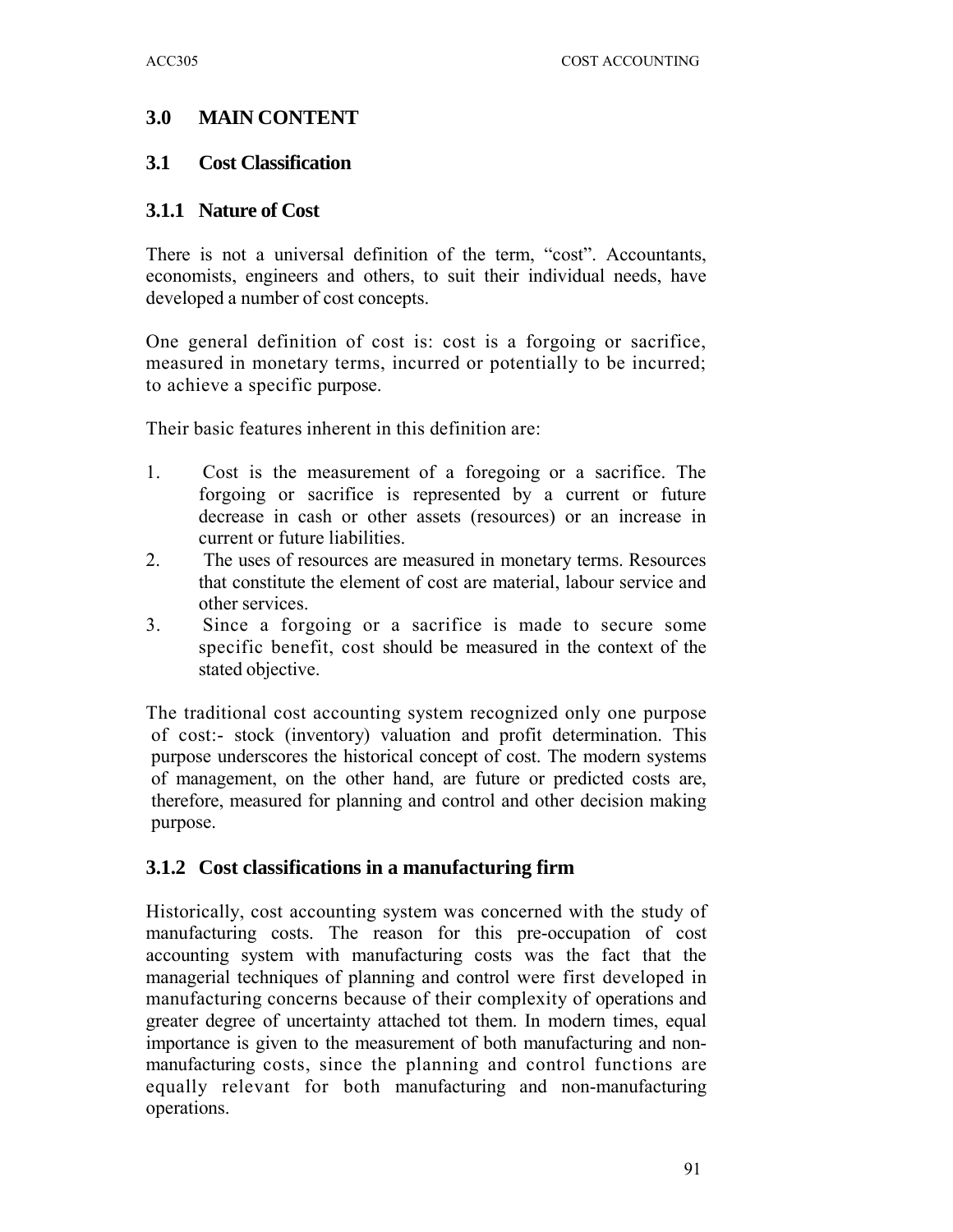### **3.1.2.1 Elements of manufacturing cost**

Manufacturing is a process of converting raw materials into finished goods through the use of labour service and other facilities in factories.

There are three (3) major elements of manufacturing costs:

- 1. Direct materials cost.
- 2. Direct labour cost.
- 3. Factory overhead cost .

#### **Direct materials cost**

Materials are physical commodities that enter into the making of a product. These are sometimes called store or raw materials. The term materials used in the cost accounting is not restricted to natural resources only: the finished products of one firm can he a raw material for another. For example, the cardboard or tin sheets manufactured by a firm would be raw material for a packaging -cases manufacturer.

Materials may be classified as direct or indirect with respect to a product manufactured. Direct materials are those which can be directly and conveniently identifies with the physical units of finished product: These materials really enter into, and become a part of the finished product. For example, leather used to manufacture a pair of shoes or wood used to make a chair or steel used to produce a stellalmirah are direct materials since they can be directly traced to respective finished products.

Indirect materials, on the other hand, are those materials that are used in the manufacturing operations, but do not become the part of a finished product. These goods cannot be identified with them. The examples of indirect materials are' cotton waste, lubricants, grease oil etc. Indirect materials are a part of factory or manufacturing overhead.

The distinctions between direct and indirect materials is not very rigid; it is based on practical and pragmatic grounds. Some materials like glue, nails, thread, screws are logically traceable to finished goods. But because of the impracticality of tracing these materials' costs the it is more prudent to classify such costs as indirect materials cost.

#### **Direct Labour Cost**

Like materials, labour is also classified as direct and indirect. Direct labour is one which is directly involved in converting raw materials into the finished goods. Cost spent on direct labour can be directly traced to the finished goods. Thus, wages paid to the workers who operate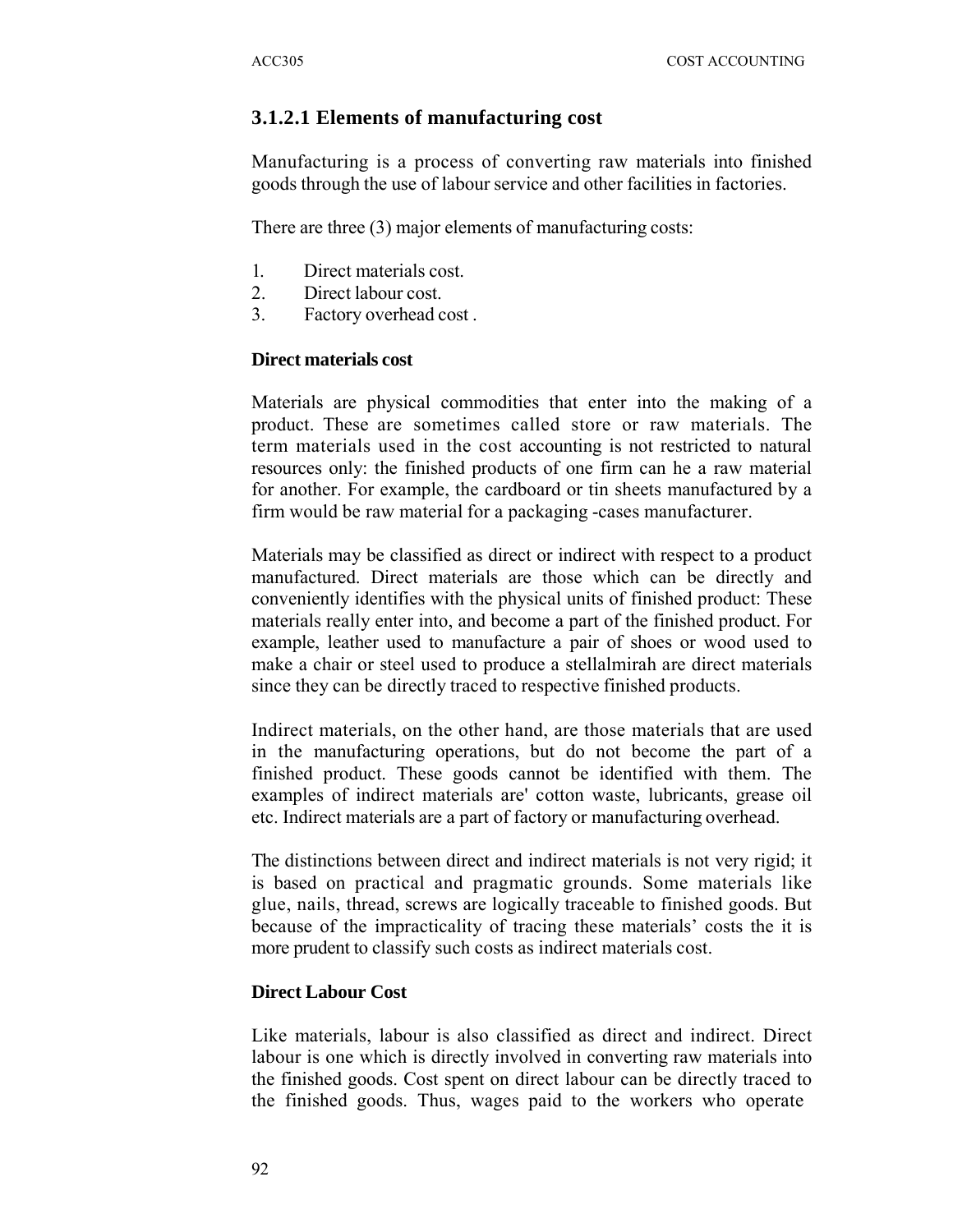machine which manufactures products, to the workers who assemble manufactured part into finished products, or to those who do finishing work on the manufactured goods, are examples of direct labour cost.

Indirect labour is that which is required to perform manufacturing activities generally but is not directly involved in the conversion of raw materials into finished goods. Wages paid to foremen. clerks, material expediters-time keepers. Purchases. and assistants, maintained employees, etc are examples of indirect labour cost.

### **Factory Overhead**

Factory overhead comprises all indirect manufacturing costs which cannot be identified with specific units of the finished products; factory overhead is not an expense. It is a part of product cost and will become expense only when products are sold. Factory overhead is supplies. Fixed factory overhead, on the other hand, is non-variable with production. Examples are depreciation, insurance, rent, plant supervisor's salary.

### **3.1.3 Cost concepts for planning and control**

In financial accounting, the emphasis is on historical costs while the focus in management planning and control is on future or estimated costs. Realistic and attainable standard for various elements of costs are developed for estimating costs. These estimated or standard costs are incorporated into the operating plans (budgets) of the business enterprises. While estimating costs, an important factor to be considered is the behaviour of costs with the level of activity or volume.

Some costs have the tendency of varying with activity while others are non-variable. The variability of costs certainly has a significant bearing on the plans of the firm. Further, future or estimated costs are used as bench-marks to evaluate and control performances of executives and their subordinates. The planning and control activities of the firm also include choosing among alternatives. In making the choices, all relevant costs should be considered. The concepts of differential and marginal costs are important in such situations.

#### **SELF-ASSESSMENT EXERCISE**

- i. Discuss briefly the matters you would consider in planning a costing estimate for a manufacturing company.
- ii. An existing cost system lacks the essential aspects of cost control. List the main matters to be introduced to make good the system's deficiencies.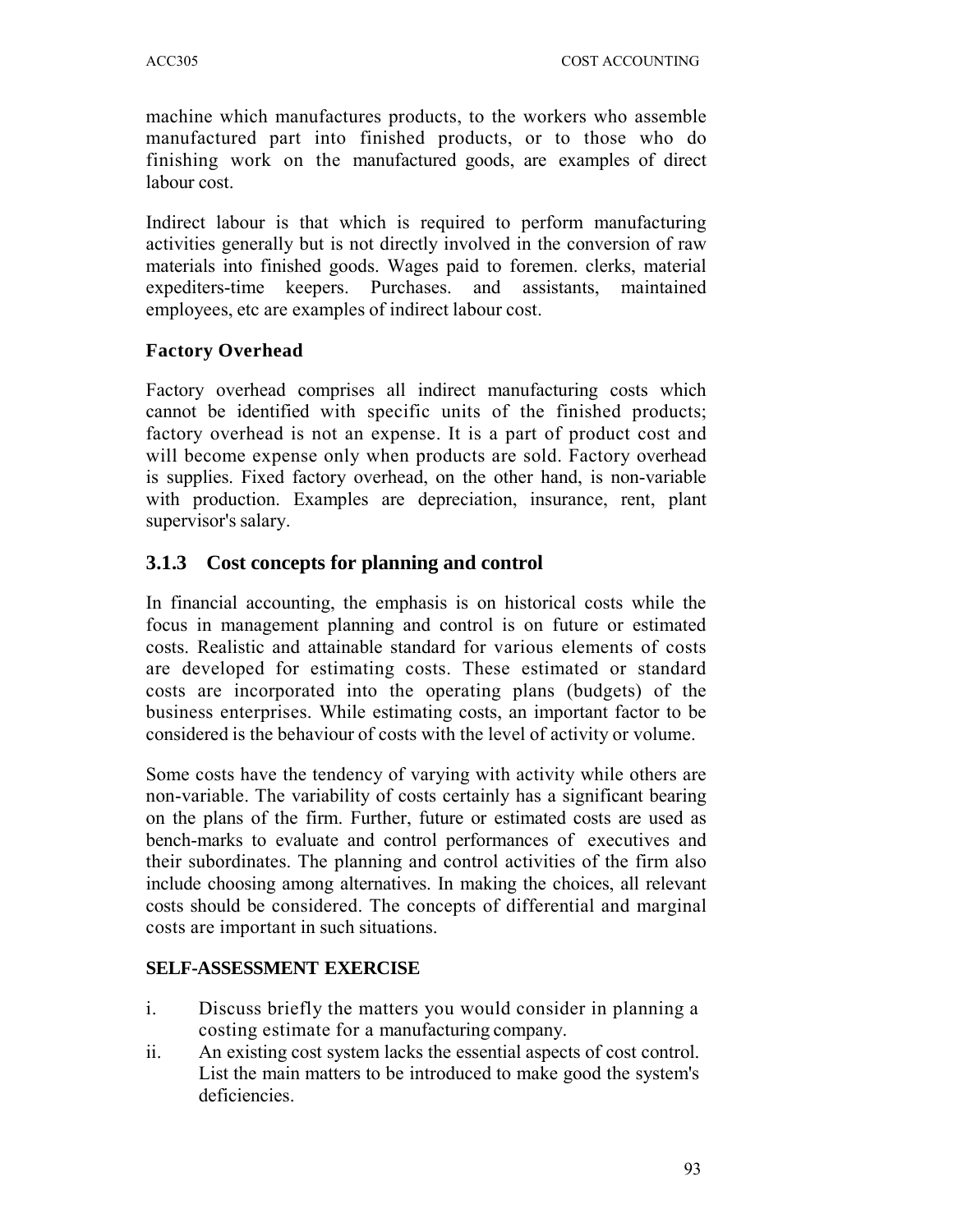### **4.0 CONCLUSION**

To determine the cost of production, costs incurred are assigned to products. Some costs are difficult to be traced to products. Variable costs are comparatively easily assignable since they can readily and reasonably be identified with products, manufactured. This does not imply that variable costs and direct costs are necessary identified. Some direct costs are variable while others are not.

### **5.0 SUMMARY**

Cost is a forgoing, measured in money terms, incurred or potentially to be incurred for a specific purpose. The basic purpose of cost accumulation are: inventory valuation and profit determination. However, cost data are very useful in economic decision making. They are required for making decision such as pricing, volume, make or buy, replacement, product nix, and assets acquisitions. Costs data also aid in planning and control and performance evaluation.

### **6.0 TUTOR MARKED QUESTION**

Why do many firms find it advantageous to introduce a system of cost accounts in addition to the financial accounts?

#### **7.0 REFERENCES/FURTHER READINGS**

- Harngren. C.T. (1973) cost accounting: A managerial emphasis, prentice-hall of India PCL Ltd
- Walker, C.J. (1982) principles of cost accounting (3`d Edition) The Pitman press Great Britain. Bath.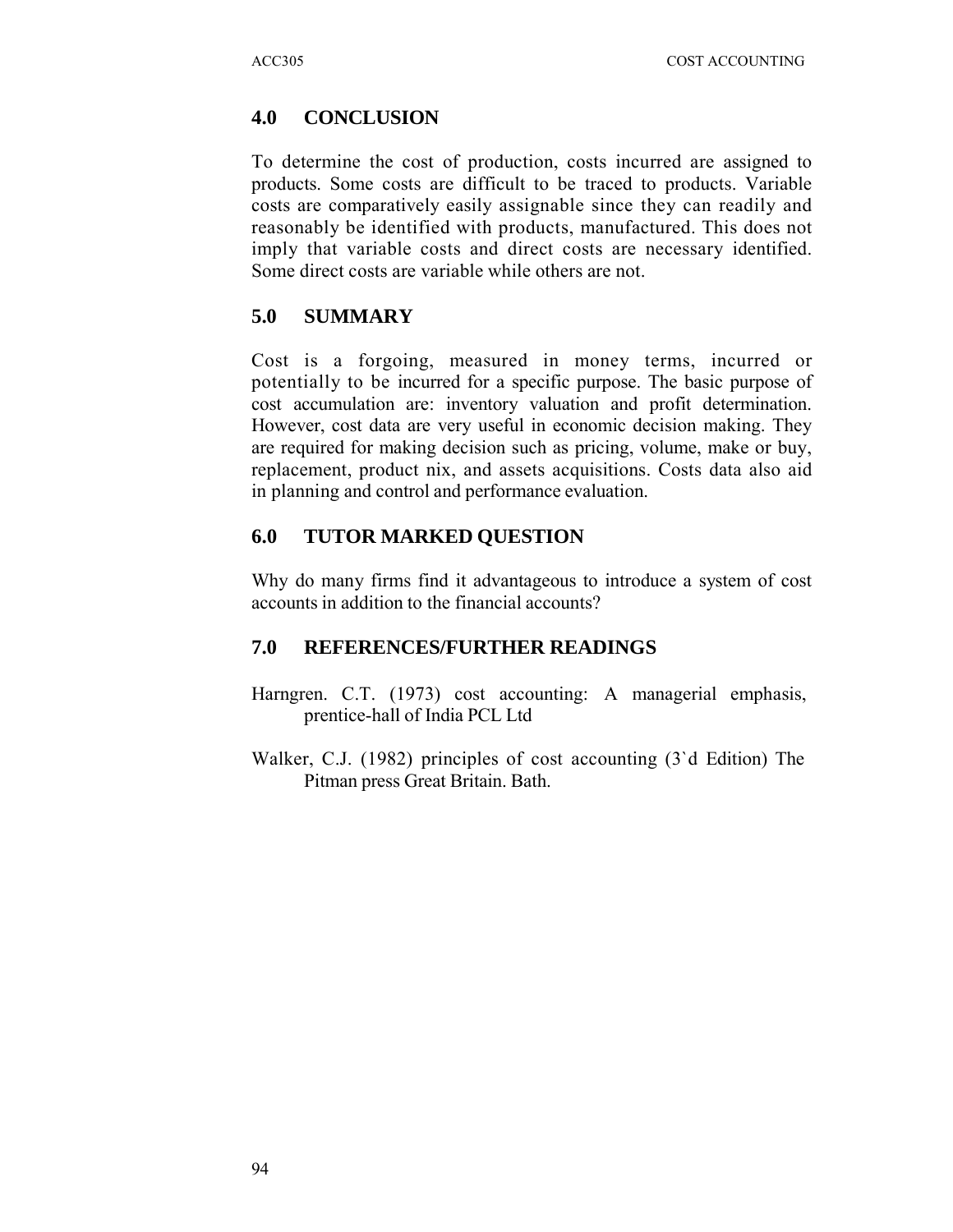# **UNIT 2 COST BEHAVIOUR**

#### **CONTENTS**

- 1.0 Introduction
- 2.0 Objectives
- 3.0 Main Content
	- 3.1 Cost Behaviour
		- 3.1.1 The Cost Patterns
		- 3.1.2 Cost forecasting
		- 3.1.3 The Revenue Behaviour Patterns
- 4.0 Conclusion
- 5.0 Summary
- 6.0 Tutor-Marked Assignment
- 7.0 References/Further Readings

# **1.0 INTRODUCTION**

Management must be aware of how costs and revenue will react to change in the level of output if, there is to be effective planning and decision making. In Module 3 Unit 1 we have discussed the classification of cost and the inherent problems associated with the conventional classification. In this unit, the behaviour of cost associated with the classification will be discussed.

### **2.0 OBJECTIVES**

By the end this unit, you should be able to:

Describe the cost patterns. Fxplain cost. Explain the revenue Behaviour patterns

# **3.0 MAIN CONTENT**

### **3.1 The Cost Patterns**

Normally for an increase in the level of activity, there is a uniform increase in cost. This assumption that a linear relationship exists between activity and cost is made by the accountant. But is it always valid? The economist would disagree with the accountant's viewpoint maintaining that it is not linear relationship that exists, but rather what he refers to as a curvi-linear relationship. This can be illustrated in relation to two major variable costs: Direct material and Direct labour. The economist's graphical presentation of such costs may be as follows: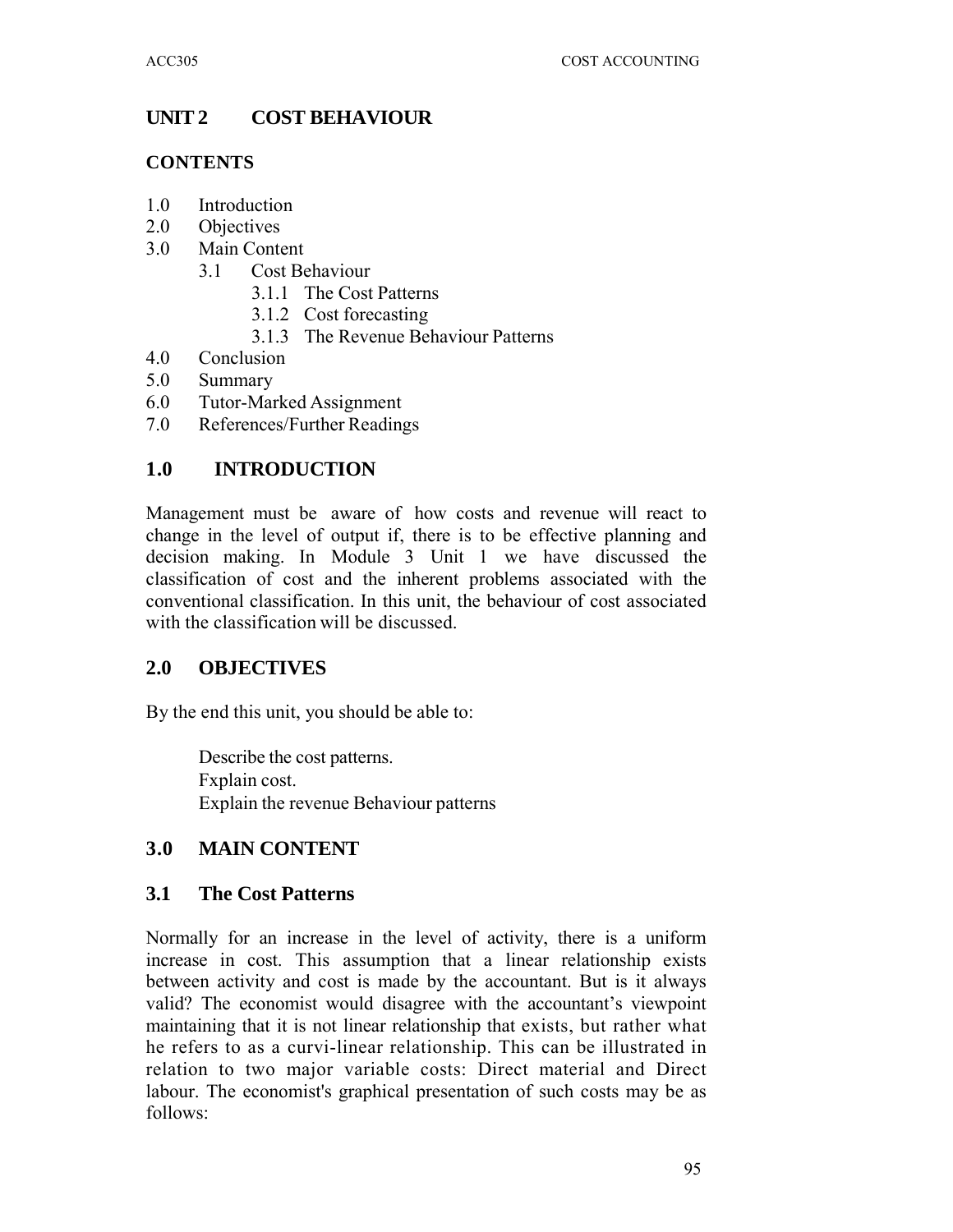

direct materials and direct labour costs?

In the above graph it can be seen that as higher levels of activity are attained, the variable cost per unit may increase (line A); or it may decrease (line B). what reasonable explanation may be given for his curvi-linear relationship if we are attempting to illustrate graphically

Line A: This increasing variable cost per unit could be explained by a restriction on the availability of the resources (i.e paying a premium for extra material or paying at an increase rate for overtime hours worked by employee)..

Line B: The decreasing variable cost per unit may be explained. For example in relation to direct materials by the company taking advantage of the economics of scale and obtaining a discount by buying bulk, or in relation to labour learning curve showing the process of labour time and consequently cost, as more and more units are produced until the point of maximum efficiency is reached.

The level by fixed cost remains constant as it is unaffected by changes in the level of activity within a limited range of output, as shown below graphically.



C Activity (unit produced )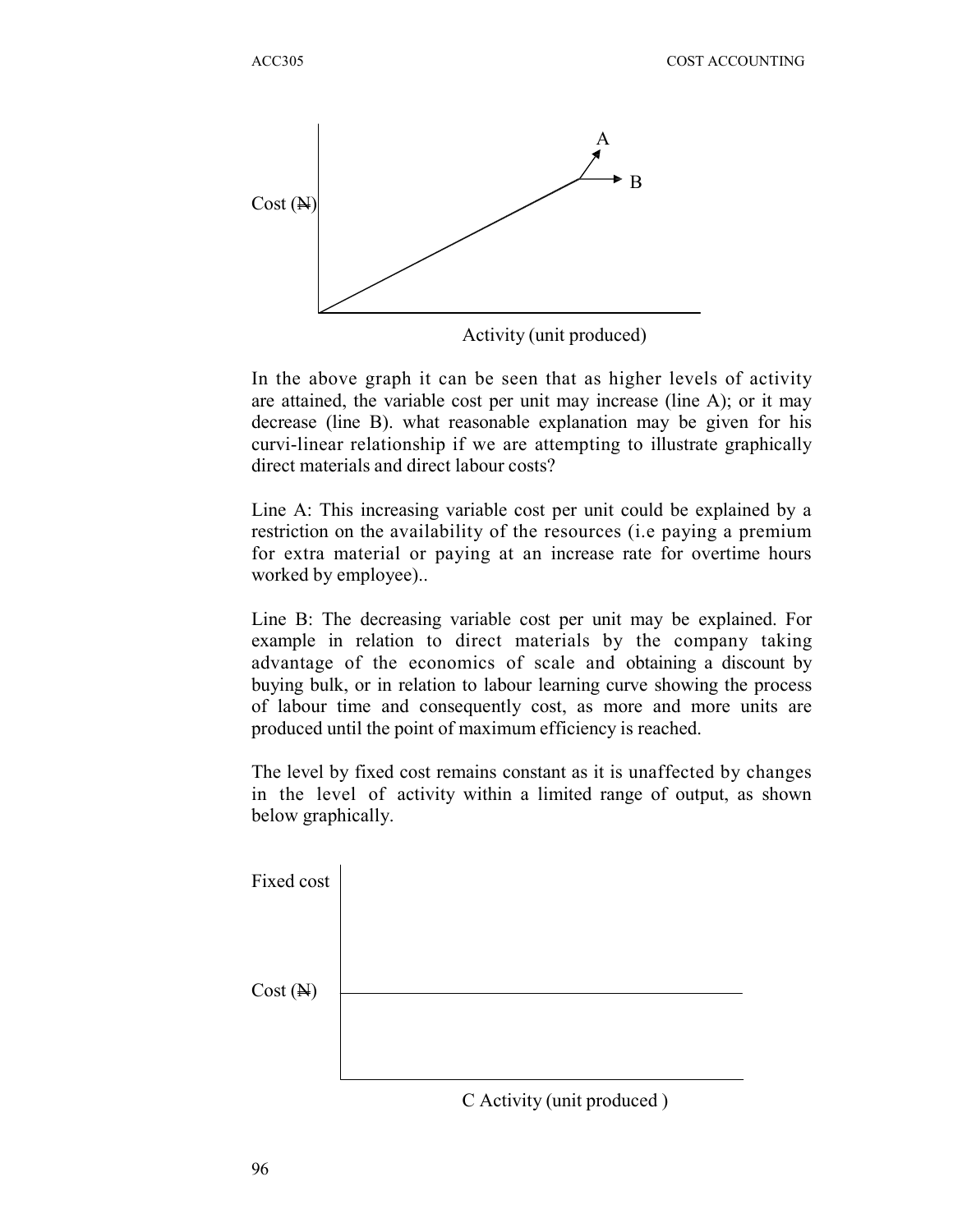But at some point it may become necessary to increase fixed costs in order to increase output (e.g rent of N50,000 may be sufficient to allow for production up to 10,000 units, but in order to increase output to possible 20,000 units would require additional premises with rental costs of say, N40,000 extra ). This can be expressed graphically. Cost (N)



It can be seen from the above how fixed cost has increased at a level of activity of 10,000 and 20,000 units. Due to its appearance, this is known as a "stepped fixed curve".

### **3.1.2 Cost Forecasting**

This background is vital to the management accountant when he is attempting to forecast future cost behaviour for use in planning and decision making.

There are there broad approaches to the problem of cost forecasting:

- (i) That based on extrapolation of historical costs and data, frequently using statistical analysis of varying degree of sophistication
- (ii) The accounts classification method; and
- (iii) The industrial engineering approach.

#### **(i ) These are Dealt with Below**

Forecasting using historical data frequently data will be available on the part cost incurred, performance levels output, sales and similar matters which are used as a basis for forecasting future values, numerous techniques have been developed to help with this process ranging from simple arithmetic and visual methods to advanced computer based statistical systems.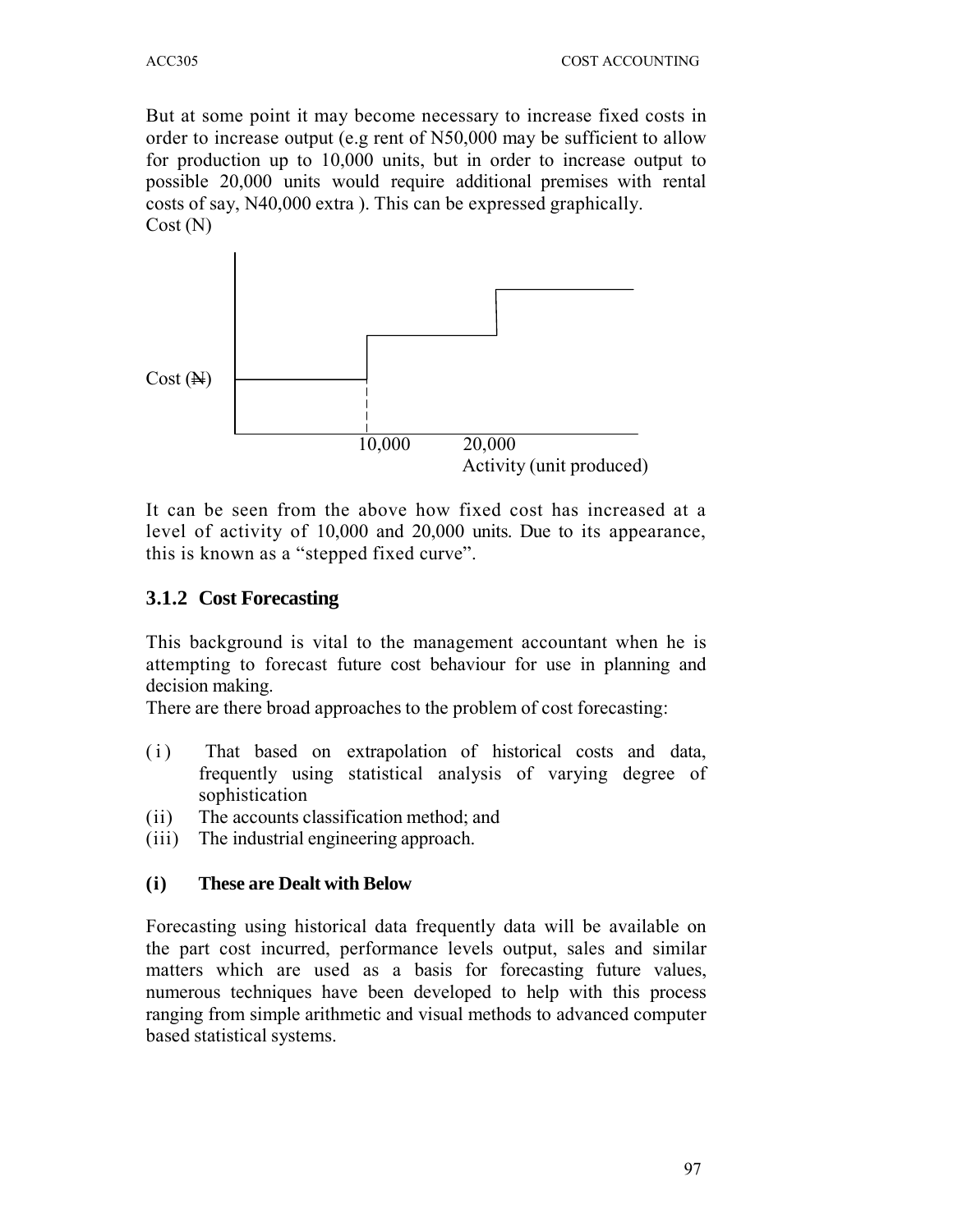#### **(ii) The Accounts Classification Method**

This method involves examination of the accounting records and classifying each item on the basis of its assumed behaviours, e.g rent and rates as fixed, material cost as variable, for each of these costs an estimate must be made of the fixed and variable components.

#### **(iii ) Industiral Engineering Approach**

Where there are no previous cost records, for example, the launching of a completely new product-or where conditions have changed substantially any form of statistical analysis is likely to be of little or no value. It is in such circumstances that engineering approach can be used. This method uses a detailed, elemental approach to establish the required level of inputs (materials, labour. facilities, capital equipment) for a particular level of output. These physical inputs are then converted into money cost. The engineering approach is lengthy and can be expensive but when used for the right purpose it can be quite accurate.

#### **3.1.3 The Revenue Behaviour Patterns**

We may now review the behaviour patters of revenue and activity.



It can be seen that a linear relationship has been assumed, so that as activity increases, revenue increase by a uniform amount.

The dottled line represents the economist's assumption that a curvilinear relationship is in existence. The rationale behind this is the basic effect of supply and demand (i.e the point will arise where in order to increase sale volume, the sales price must be reduced). The accountant, however, still persists with the assumption of linearity, as again this will tend to be valid within the relevant range, and the costs of attempting to determine the correct curvi-linear relationship would outweight the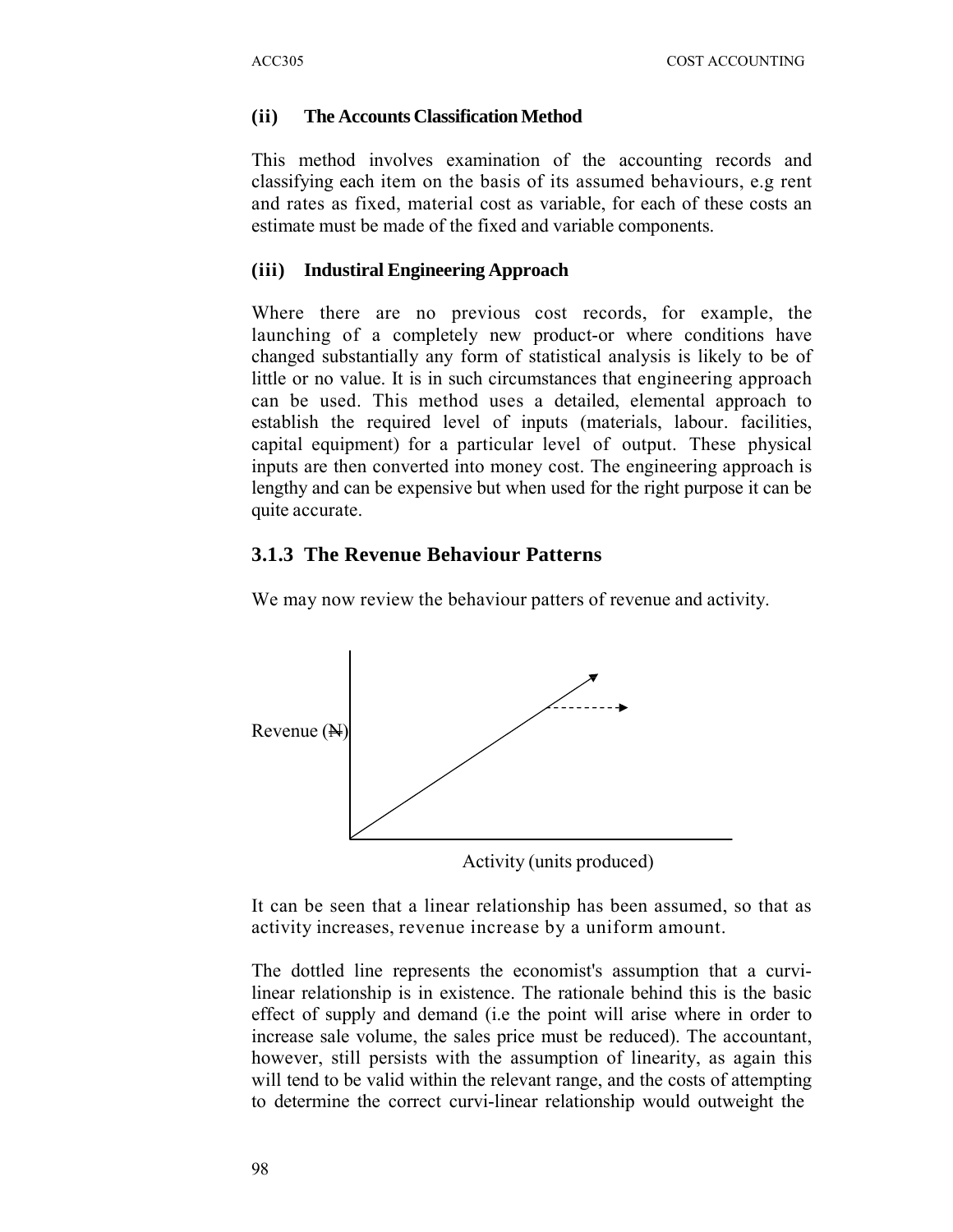benefits to be derived from the practical use of such information.

### **SELF-ASSESSMENT EXERCISE**

- i. "Cost alone does not determine selling price. The keenness of competition in normal times often determine the price at which goods are sold". Write an essay on the cost accountants function in relation to price fixing.
- ii. The board of directors have called a meeting to discuss possible price changes. The proposal before the board is that  $7^{1/2}$  per cent reduction in selling price should be made.

The budget for the next twelve months discloses that estimated sales are 200,000 units at N4 cacti. Variable cost are N2.50 per unit and fixed costs are N125,000 units per annum it is estimated that 260,00 units per annum could be produced with no further increase in fixed costs or in variable cost per unit.

Write a brief report, without using technical accounting language, bringing out from the facts given the significant features of the proposal.

# **4.0 CONCLUSION**

The methods and techniques illustrated in this unit are most appropriate for short-run planning and decision making purpose. This means that the relationship between costs and activity are only likely to hold good over a relatively short-time span. Over longer time periods, unpredictious factors are bound to occur, technology will improve materials may become scare, so that predictions of cost behaviour, based on examination of historical data, are likely to be increasingly unreliable.

# **5.0 SUMMARY**

The ability to predict costs (and other factors such as sales) is a vital part of supplying information for planning and decision making. Costs frequenly do not behave in regular fashions and a cost may be linear, curvi-linear or stepped at different activity levels.

# **6.0 TUTOR-MARKED ASSIGNMENT**

Analysis of cost and activity data shows that the variable cost of part No. 320 can be represented by function: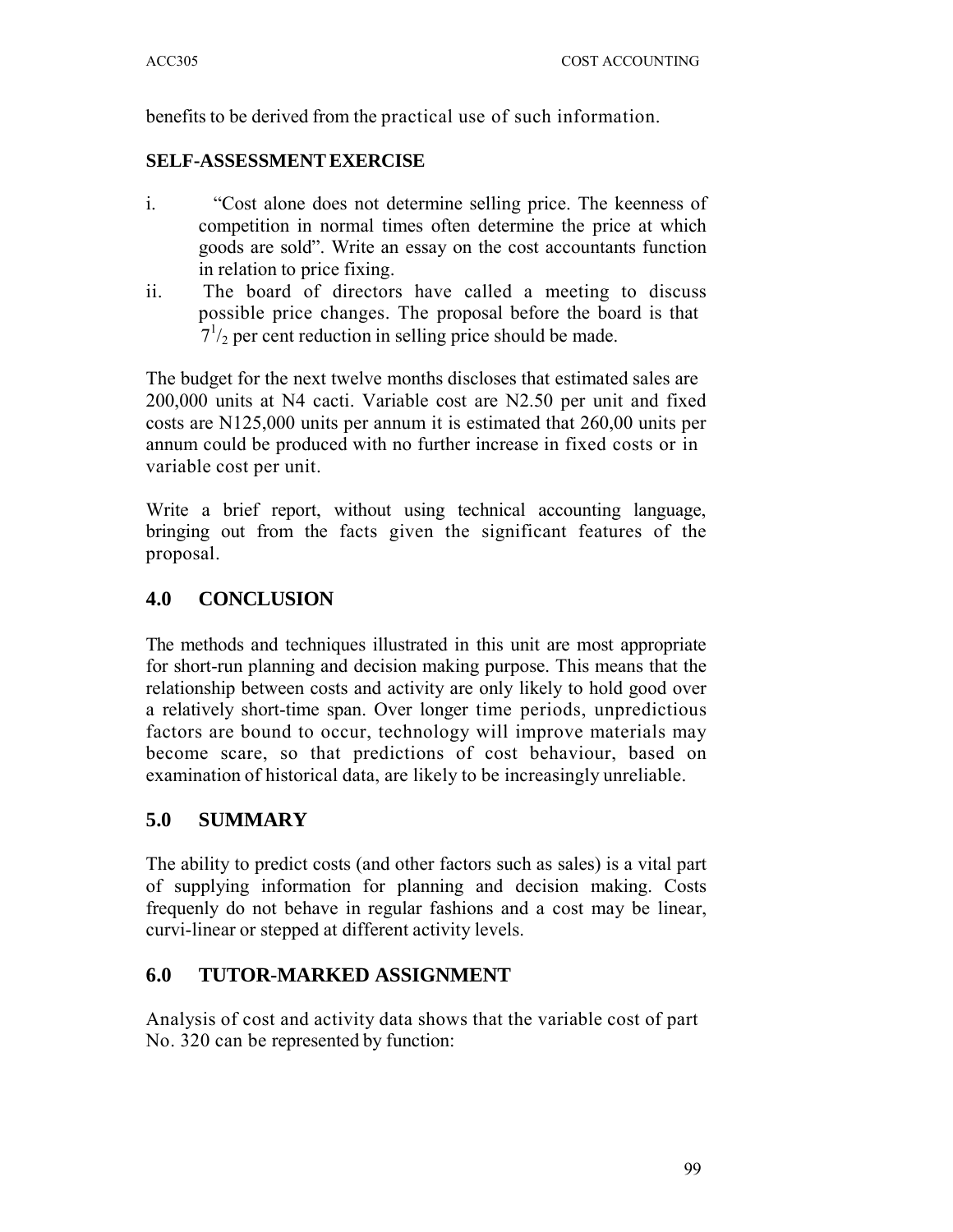Variable cost of part No 320 =

 $bx + Cx^2 + dx^3$ .

**Where:**  $\mathbf{b} = \text{material cost per unit} = \text{H3}$ c  $=$  labour cost per unit = $\frac{N}{0.80}$ d = variable overheads per unit =  $\text{N}0.06$ 

#### **Calculate**

- 1. Variable cost when production is 10 units
- 2. Variable cost when production is 15 units

#### **7.0 REFERENCES/FURTHER READINGS**

- Horngren, C.T (1973) *Cost Accounting*, A managerial emphasis, Prentice-Hall of India PVC Ltd.
- Lucy. T. (1996) *Management Accounting,* 40' Edition, Leths Education London.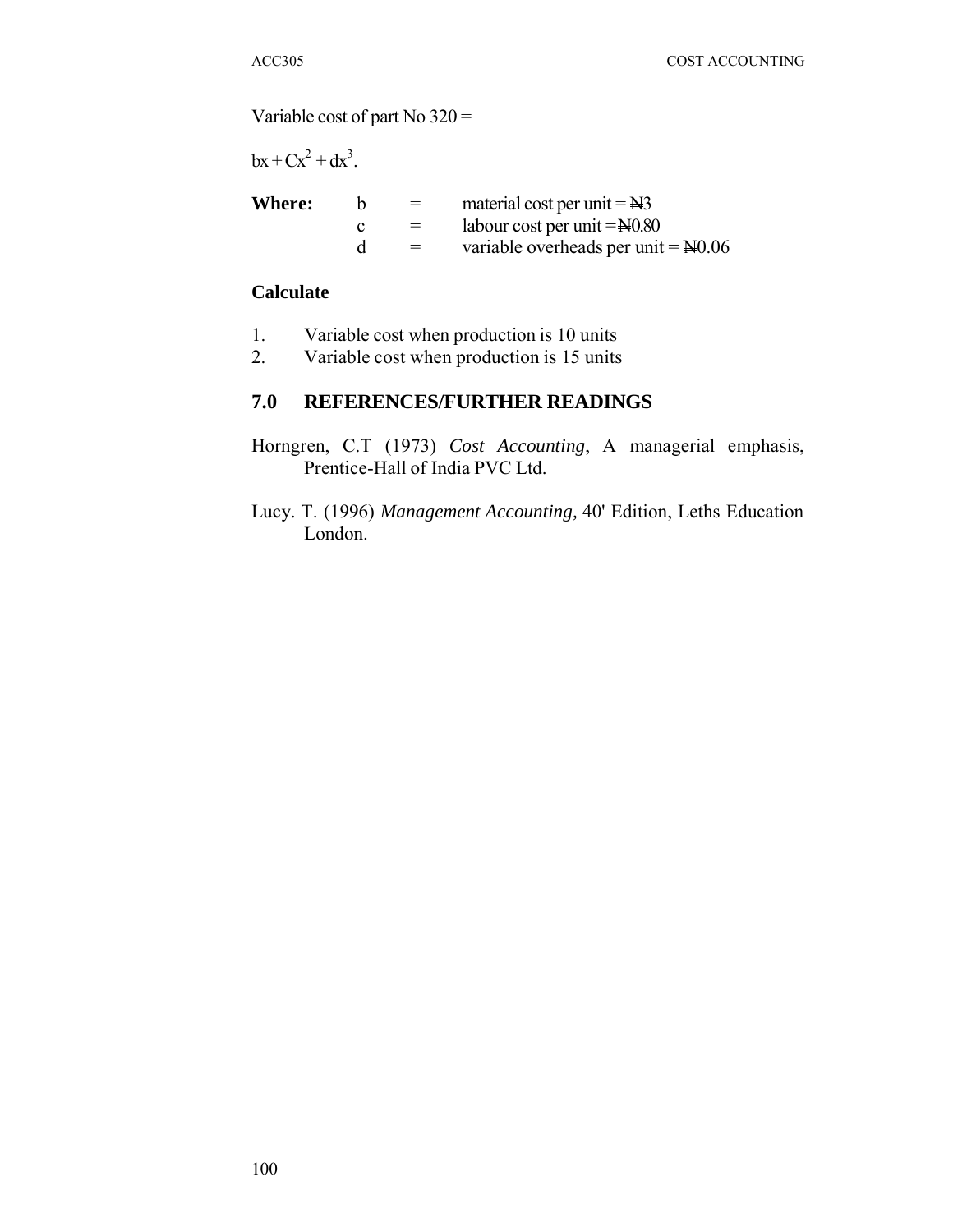### **UNIT 3 STANDARD COSTING**

#### **CONTENTS**

- 1.0 Introduction
- 2.0 Objectives
- 3.0 Main Content
	- 3.1 Standers costing
		- 3.1.1 How Standards are Developed
			- 3.1.1.1Responsibility for Setting Standards
		- 3.1.2 Behaviour Aspect of Standards
		- 3.1.3 The Princinples of Variance Analysis
		- 3.1.4 The Method of Setting the standard Cost
- 4.0 Conclusion
- 5.0 Summary
- 6.0 Tutor-Marked Assignment
- 7.0 References/Further Readings

# **1.0 INTRODUCTION**

Standard costing is an important control techniques which follows the feedback control. Standard costing establishes predetermined estimates of the cost of production or services, collects aural costs and output data and compares the actual results with the predetermined estimates. The predetermined costs are known as standard, costs and the difference between standard and actual is known as a variance. The process by which the total variance or difference between standard and actual cost is subdivided is known as variance analysis.

### **2.0 OBJECTIVES**

By the end of this unit, you should be able to:

Explain how standards are developed. Explain the importance of the behavioural aspects of standard costing. Describe the principles of variance analysis. Explain the method of setting the standard cost.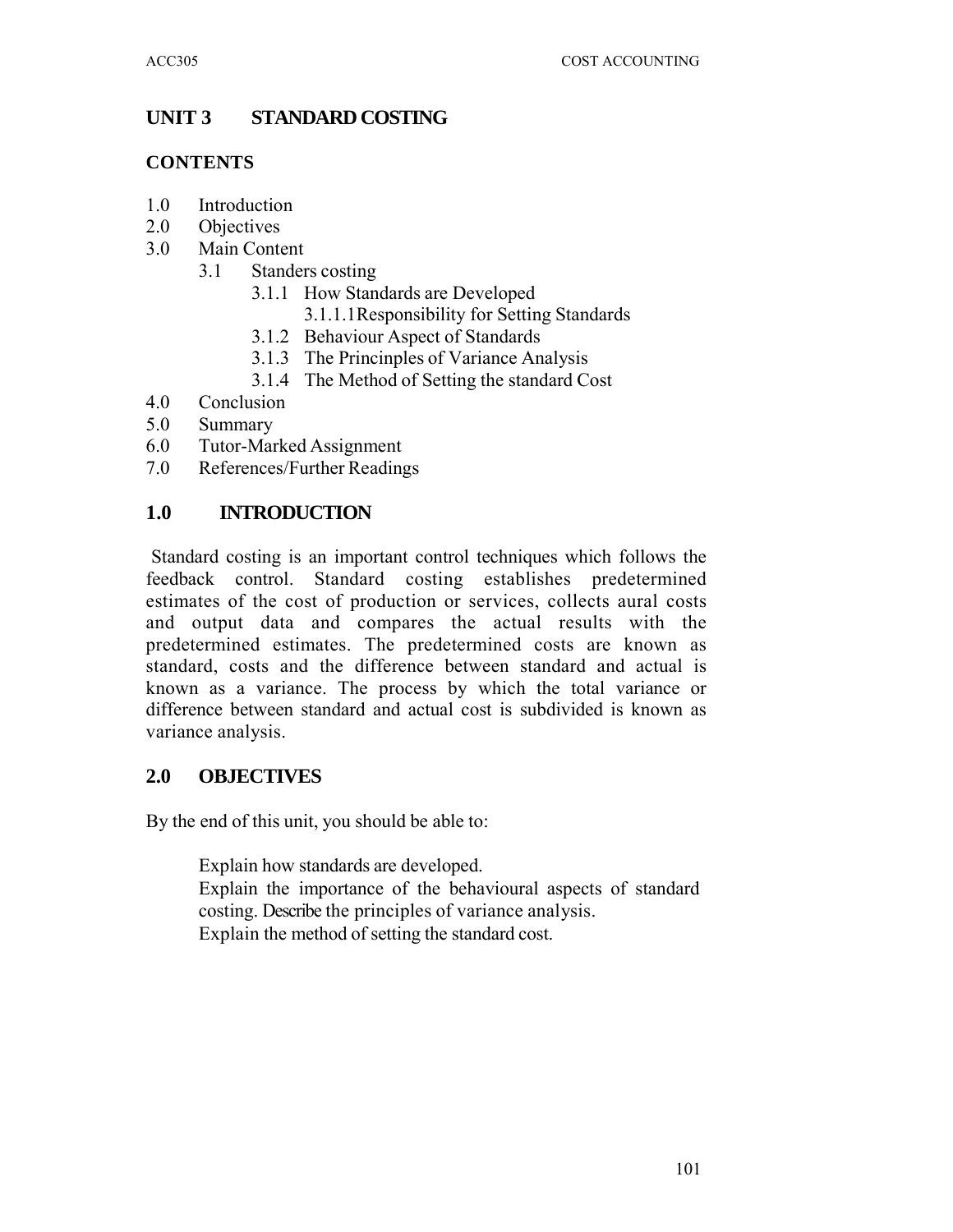#### **3.0 MIN CONTENT**

#### **3.1 Standard Costing**

#### **3.1.1 How standards are developed**

Both standards and budgets are concerned with setting performance and cost levels for control purpose. They, therefore, are similar in principle although they differ in scope. Standards which can be used for control purposes rest on a foundation of properly organized. standardized methods and procedures and a comprehensive information system. It is little point trying to develop a standard cost for a product if the production method is not decided upon. A standard cost implies that a target or standard exists for every single element which contributes to the product; the types usage and prices of materials and parts, the grades, rates of payment, times for the labour involved, the production methods and layouts, the tools and jigs and soon considerable efforts is involved in establishing, standard costs and keeping them up to date. Traditionally, the standard cost for each part or product is recorded on a standard cost card. With the increased usage of computers for costing purposes frequently nowadays there is no physical standard cost card. When a computer is used, the standard costs are recorded on a magnetic disk or tape file and can be accessed and processed as required. Whether a computer or manual system is used, there are no differences in the principles of standard costing. although there are many differences in the method of day to day operation.

#### **3.1.1.1 Responsibility for setting standards**

The line managers who have to work with and accept the standards must be involved in establishing them. There are strong behaviour and motivational factors involved in this process. Work study staff, engineers, accountants and other specialists provide technical assistance and information but the line managers must be involved in the critical part of standard setting, that of agreeing the level of attainment to be included in the standard.

#### **3.1.2 Behaviour Aspect of Standards**

Because of the detailed nature of standard costing and its involvement with foremen and production workers, communication becomes of even greater importance. Production workers frequently regard any form of performance evaluation with deep suspicions, and if a cost-conscious, positive attitude is to be developed, close attention must be, paid to the behavioural aspects of the system. Full participation, realistic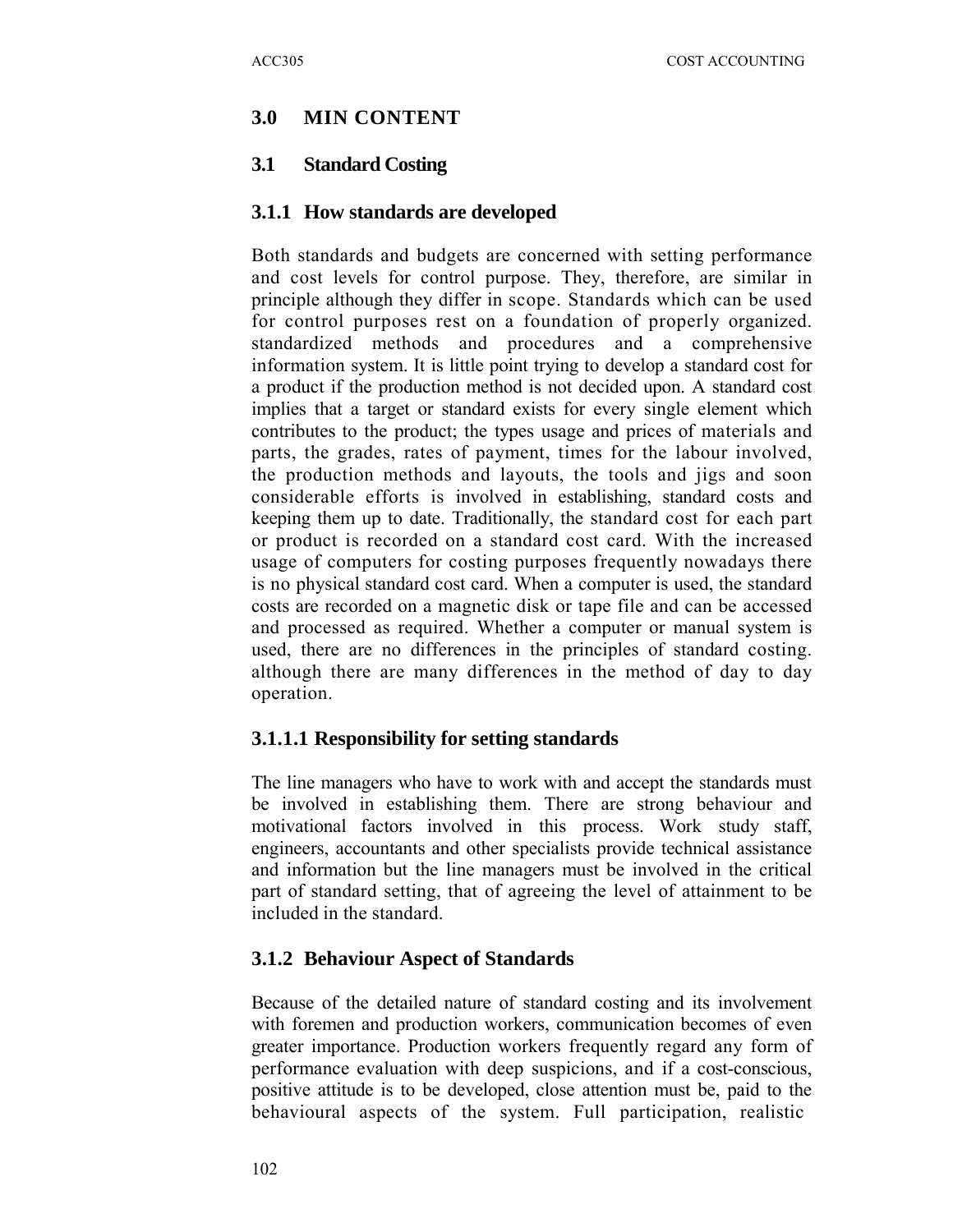standards, prompt and accurate reporting, no undue pressure or censure-all contribute to an acceptable system. Remember if the system is not accepted by the people involved it will be unworkable.

### **3.1.3 The principles of variance analysis**

An important objective of standard costing is to be able to monitor current operational performance against standards by the use of variance analysis. This procedure follows the control cycle.

It will be recalled that a variance is a difference between standard cost and actual cost. Invariably, it is qualified in some way. For example, labour efficiency variance, direct material yield variance and so on.

The process by which the total difference between standard and actual cost is analysed is known as "variance analysis". Variance arise from differences between standard and actual quantities, efficiencies and proportions and/or differences between standard and actual rates or prices.

These are the causes of variances, the reasons for the differences have to be established by investigation.

#### **Notes:**

- ( a ) Variance may be "adverse" i.e where actual cost is greater than standard or they may he favourable where actual cost is less than standard. Alternative terms are minus plus variances, respectively.
- (b) The accounting use of the term variance should not be confused with the statistical variance which is a measure of the dispersion of statistical population. In statistical terminology, an accounting variance would be known as a deviation.

#### **3.4 The Method of Setting the Standard Cost**

The standard cost for each items is made up of each of the cost elements: materials, labour, variable and fixed overhead. The responsibility for determining the standard cost for each cost element should be primarily with the management responsible for using them albeit under supervisory control. We can now examine each cost element to determine what information is required to formulate the standard cost and from whom that information should originte.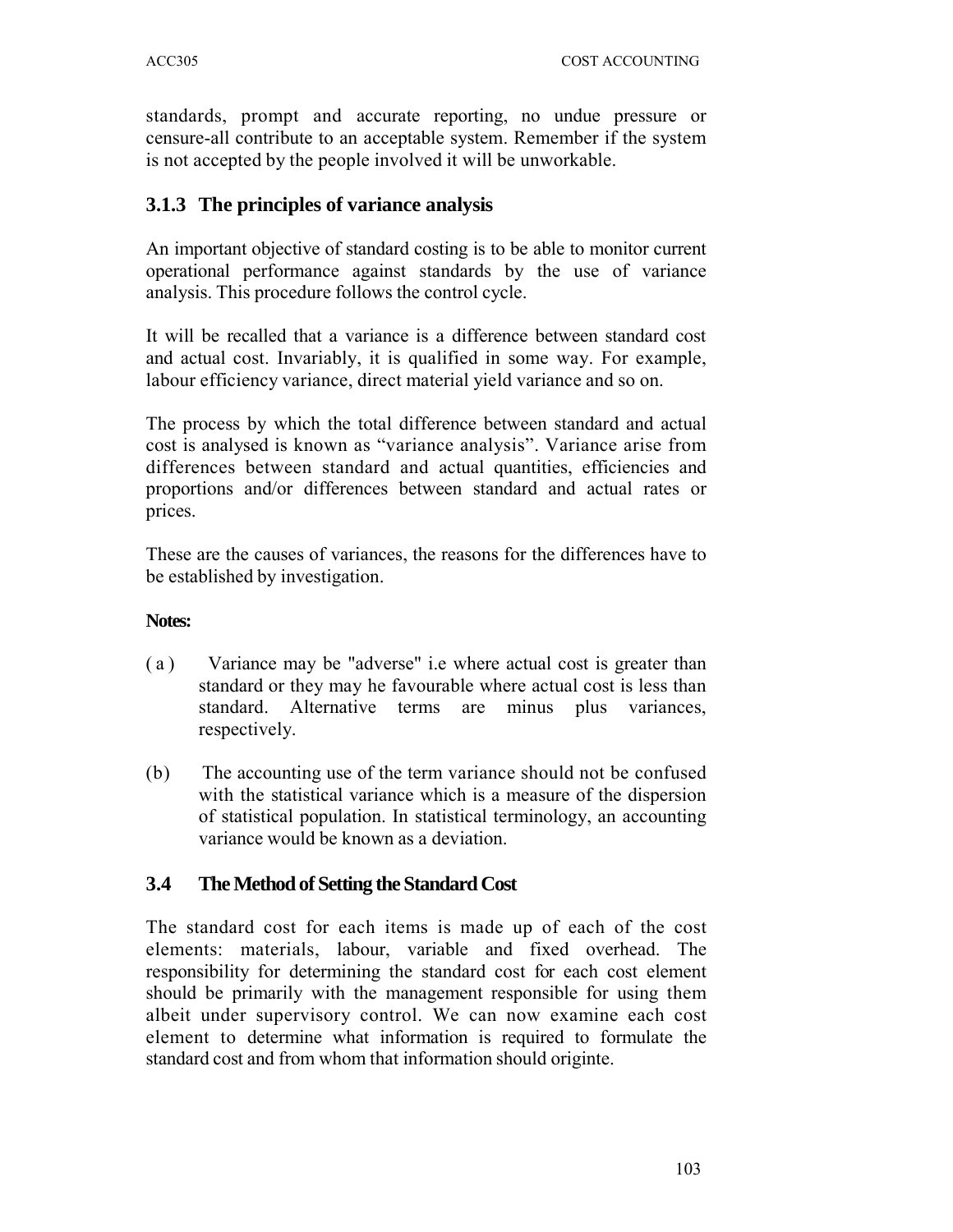| <b>Material:</b> Information required | Source of information                 |
|---------------------------------------|---------------------------------------|
| (i) Specification                     | Design Department                     |
| (ii) Quality                          | <b>Production Department</b>          |
| (iii) Price                           | <b>Buying Department</b>              |
| Labour:                               |                                       |
| $(i)$ Grade                           | Production planning department        |
| $\left( \ldots \right)$               | $W_{\alpha\mu}$ $\mathbf{L}_{\alpha}$ |

(ii ) Time Work study (iii) Rate of pay Personnel Department

#### **Variable Overhead:**

| (i) Budgeted expenditure Departmental budget |                       |
|----------------------------------------------|-----------------------|
| (ii) Basis of absorption                     | Management accountant |

#### **Fixed overhead:**

| (i) Budgeted expenditure Departmental budgets |                       |
|-----------------------------------------------|-----------------------|
| (ii) Basis of absorption                      | Management accountant |
| (iii) Level of activity                       | Departmental budgets  |

#### **SELF-ASSESSMENT EXERCISE**

- i. What information would be required to set a standard manufacturing cost for a completely new machine which an engineering company is to make for sale? From where would this information be obtained? Present your answer in brief numbered paragraphs.
- ii. A manufacturing company is operating a system of cost finding for products. What changes are necessary to establish a comprehensive system of budgetary control and standard costing?

### **4.0 CONCLUSION**

Standard costing involves comparing actual cost with predetermined cost and the analysis differences known as variance.

#### **5.0 SUMMARY**

Standard costing is the preparation and use of standard costs, their comparison with actual cost and the analysis of variance as to their causes and points of incidence.

#### **6.0 TUTOR-MARKED, QUESTION**

The following figures refer to a department in a business for a normal week: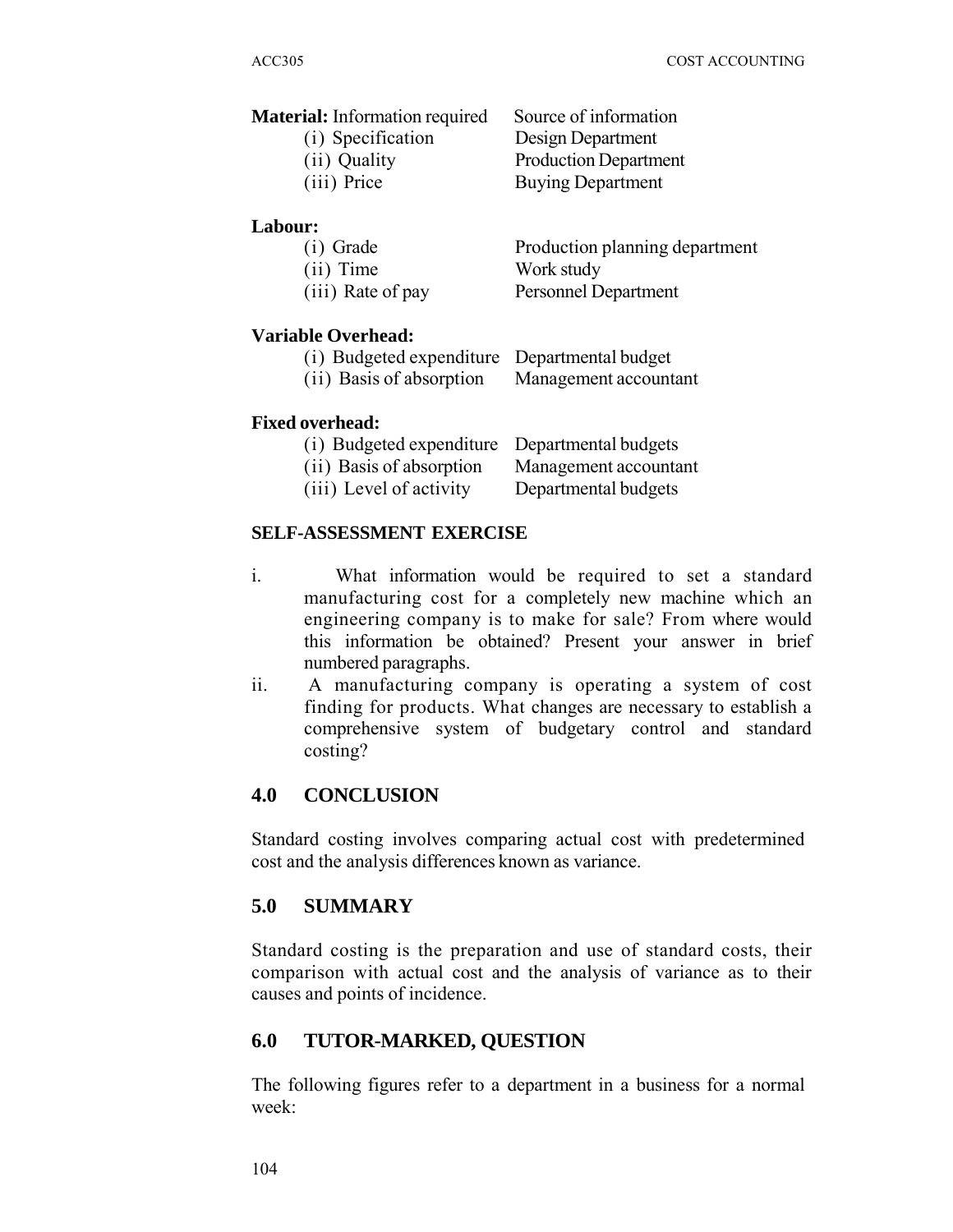|                   | $\mathbf{N}$ |
|-------------------|--------------|
| Direct materials  | 40,000       |
| Direct wages      | 10,000       |
| Variable overhead | 15,000       |
| Fixed overhead    | 20,000       |

The standard direct wage rate is N250 per hour and production amounts to N50,000 units in a 40 hour week. Wages are paid at hourly rates, and variable overheads are absorbed at the rate of 150 per cent of direct wages. During a particular week, 4 days are worked instead of days, owing to fall-off in demand for the product, but the productivity of direct labour increases by 10 percent. Present figures in respect of this week.

# **7.0 REFERENCES/FURTHER READINGS**

- Ola, C.S (2003). *Management Accounting Theory and Application* (Revied Edition) Claverianum Press, Ibadan.
- Walker, C.J.(1982). *Principles of Cost Accounting* (3<sup>rd</sup> Edition) The Pitman Press Great Britain.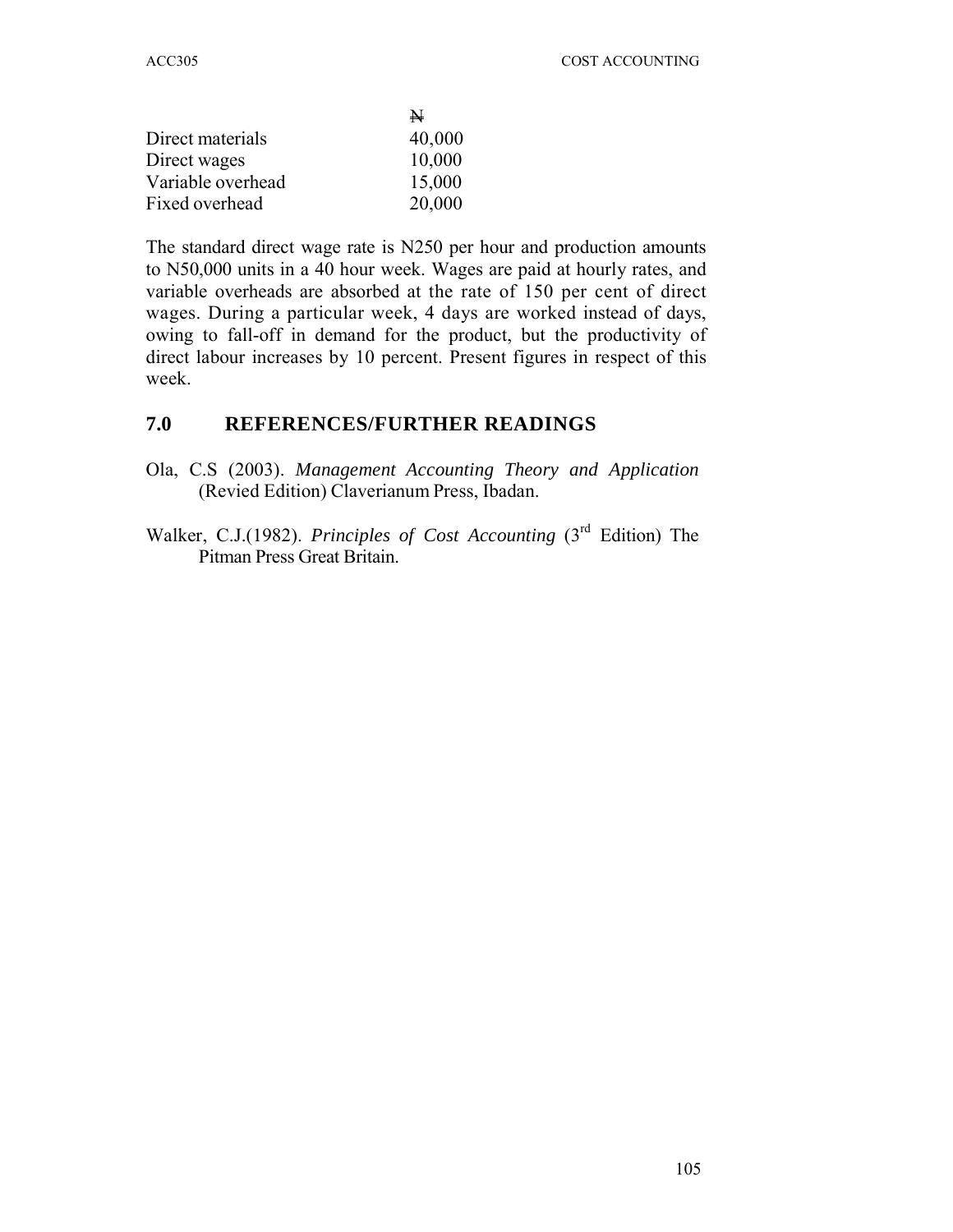# **UNIT 4 COST ASCERTAINMENT**

### **CONTENTS**

- 1.0 Introduction
- 2.0 Objectives
- 3.0 Main Content
	- 3.1 Cost Ascertainment
		- 3.1.1 Establishing Overheads
		- 3.1.2 Overhead Absorption
		- 3.1.3 Absorption Costing and Marginal Cost
- 4.0 Conclusion
- 5.0 Summary
- 6.0 Tutor-Marked Assignment
- 7.0 References/Further Readings

## **1.0 INTRODUCTION**

The whole process of cost ascertainment is directed towards the establishment of what it actually cost to produce an article, run a department or complete a job. The costs involved are past costs i.e those that have already been incurred. Thus, the cost ascertainment process (like financial accounting) in concerned with collecting, classifying. recording, analysis and reporting upon the financial consequences of past actions.

## **2.0 OBJECTIVES**

By the end of this unit, you should be able to:

Explain the process of establishing overheads Explain overhead absorption and absorption costing. Distribution between marginal costing and absorption costing.

## **3.0 MAIN CONTENT**

## **3.1 Cost Ascertainment**

## **3.1.1 Establishing overheads**

The process of establishing overheads is more involved than for direct costs. The conventional process includes defining a number of cost centres and then allocating or apportioning costs to the cost centres. These terms are defined below: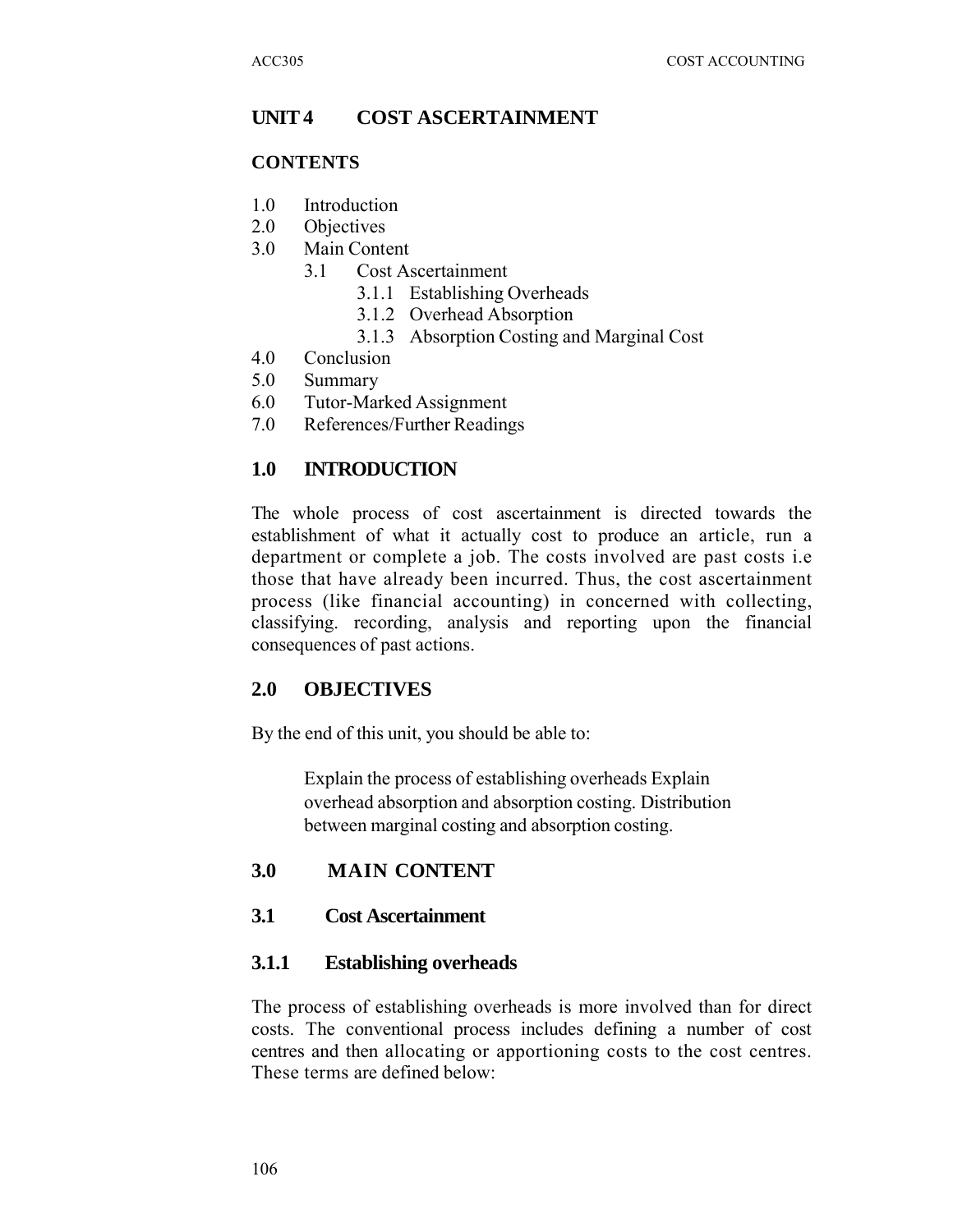### **Cost centre**

production or service location: function, activity or item of equipmcnt whose costs may be attributed to cost units. Terminology

| <b>Basis</b>                                                           | Costs which may be apportioned on                                                     |  |  |  |  |
|------------------------------------------------------------------------|---------------------------------------------------------------------------------------|--|--|--|--|
| Floor area                                                             | this basis<br>Rates, rent, heating, Cleaning, lighting,<br>building depreciation.     |  |  |  |  |
| Volume or space occupied                                               | Heating, lighting, building depreciation                                              |  |  |  |  |
| Number of employees in each.<br>cost centre                            | Canteen, welfare, personnel, general<br>administration, industrial relations, safety. |  |  |  |  |
| Book (or replacement) values<br>of plant, equipment, premises,<br>etc. | Insurance, depreciation                                                               |  |  |  |  |
| Stores requisition                                                     | Store-keeping                                                                         |  |  |  |  |
| Weight of materials                                                    | Store-keeping, material                                                               |  |  |  |  |

Thus, through via the cost centre coding system, costs are gathered together according to their incidence. The gathering together of the indirect costs results in the establishment of the overheads relating to each cost centre which is an essential preliminary to spreading the overheads over cost units.

#### **Cost allocation**

This is the term used where the whole of a cost, without splitting or separation, can be attributed to a cost unit or cost centre.

All direct costs being identifiable with a cost unit can be allocated without difficulty. Allocation is less frequent with indirect costs but for some items it is possible. For example, fuel oil for a heating boiler which supplies heat to the whole factory could be allocated to the boiler cost centre.

Apportionment: The process which is common for indirect costs, involves the splitting or sharing of a common cost over the receiving cost centers on some basis which is deemed to reflect the benefits received. The following table gives examples of typical bases of apportionment.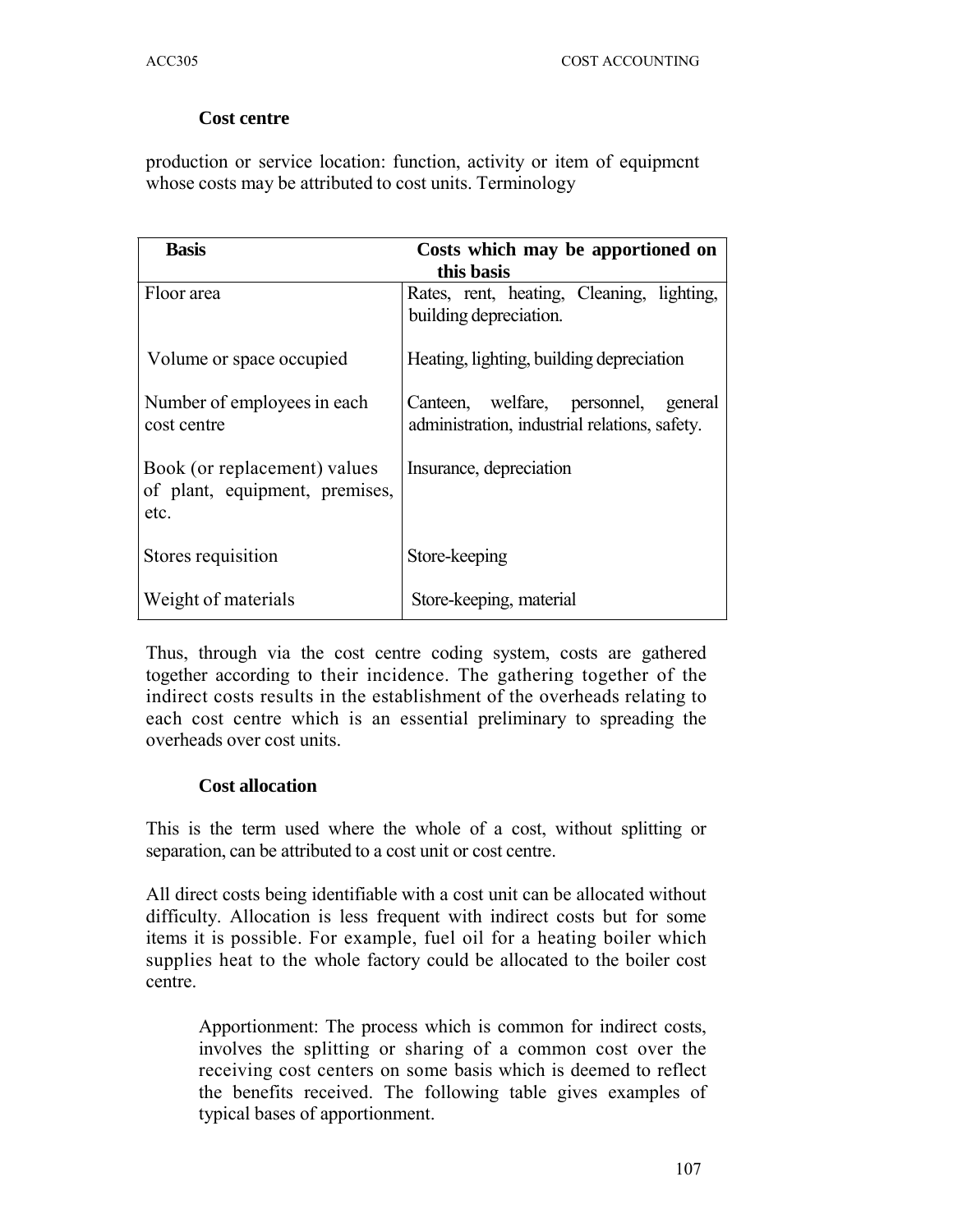#### **Note**

The process of apportionment, although commonly used for cost ascertainment purposes, is a convention only and as such its accuracy cannot be tested. Furthermore, the use of data which involves apportionments for planning, control or decision making purpose is likely to give misleading results. Accordingly the management accountant must carefully analyze the methods by which cost data are prepared and make appropriate adjustments before using such data for management accounting purpose.

## **3.1.2 Overhead Absorption**

Overheads form part of total cost but cannot be directly identified with a given cost unit in the way that direct costs can be. Accordingly overheads are spread over the cost units by the process known as overhead absorption or overhead recovery.

This is conventionally done by calculating an overhead absorption rate (OAR) based on the estimated overheads for a cost centre and the expected number of direct labour hours or ma,htines hours for the cost centre. Lbour and machine hours are the most common bases. Methods such as these more accurately reflect the incidence of overheads in labour or machine intensive departments, respectively, but note that this view is challenged by newer developments such as Activity-based costing. Having defined the various terms the, build up of total cost can be shown



**The conventional build-up of total cost**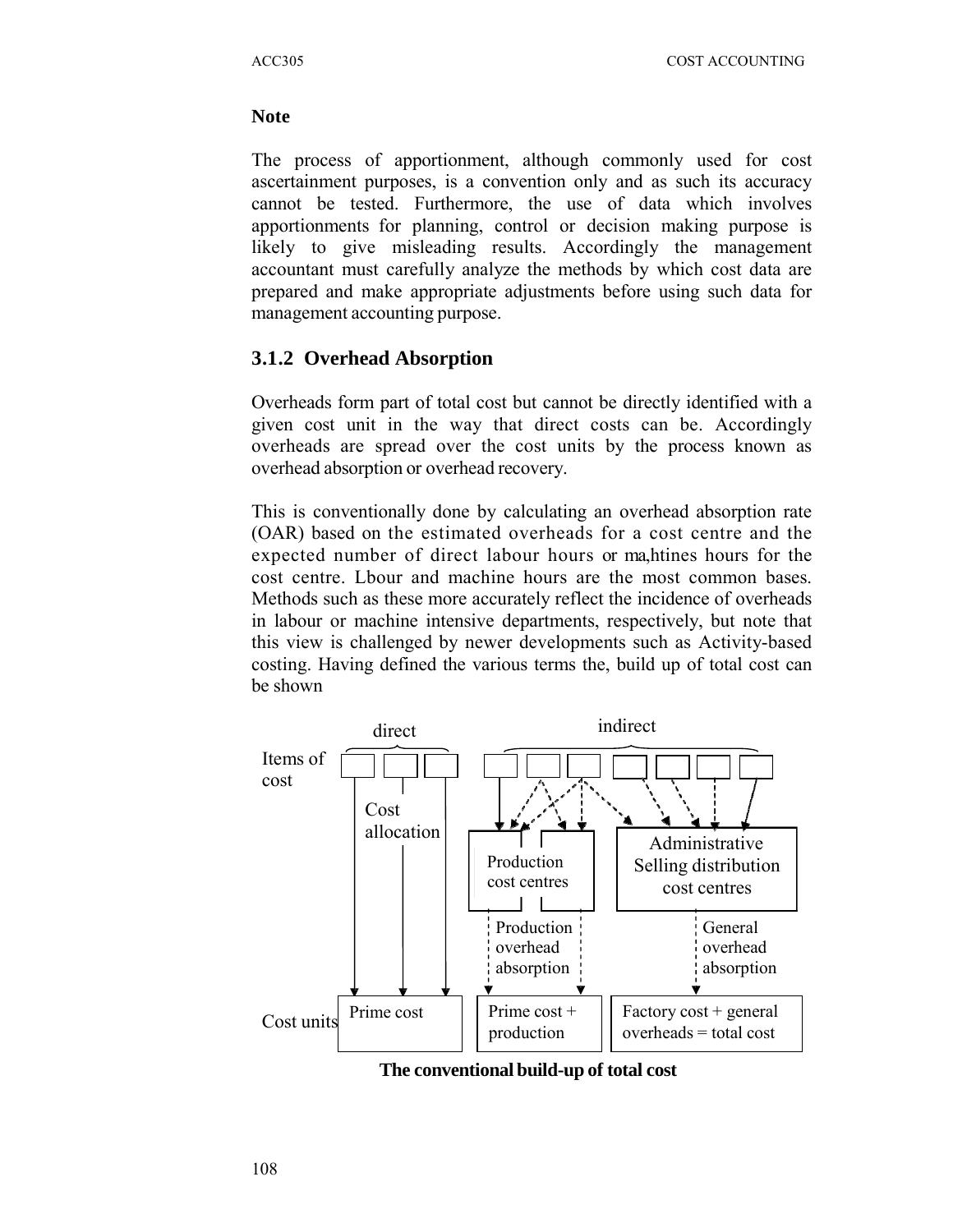# **3.1.3 Absorption costing**

The procedure outlined and marginal costing far by which overheads is absorbed production is known as absorption costing or sometimes total absorption costing. Because total overheads contain items which are fixed in nature (those which ddo not change when the level or less directly with activity changes , eg raw material usage), absorption costing has implications for stock valuation and performance measurement which as subject to criticism from some accountants. An alternative method of costing, known as marginal costing, excludes fixed from the absorption process and charges them in total against the period's results.

Marginal costing distinguishes between fixed costs and variable costs. The marginal cost of a product is its variable cost, i.e it includes direct labour, direct materials , direct expenses and the variable part of overheads. Marginal costing can be defined as:

> "the accounting system in which variable costs are changed to cost units and fixed cost of the period are written-off in full against the aggregate contribution. Its special value is in decision making ". *Terminology.*

The term `contribution" mentioned in the formal definition is the term given to the difference between sales and marginal cost.

## **Thus:**

Marginal cost

= Variable cost

= Direct labour + Direct expenses + Variable overheads.

## **Contribution**

= Sales - Marginal cost

The term marginal cost sometimes refers to the marginal cost per unit and sometimes to the total marginal costs of a department or batch or operation.

## **There are two main uses for marginal costing principles**

a) As a basis for providing information to management for planning and decision-making. It is particularly appropriate for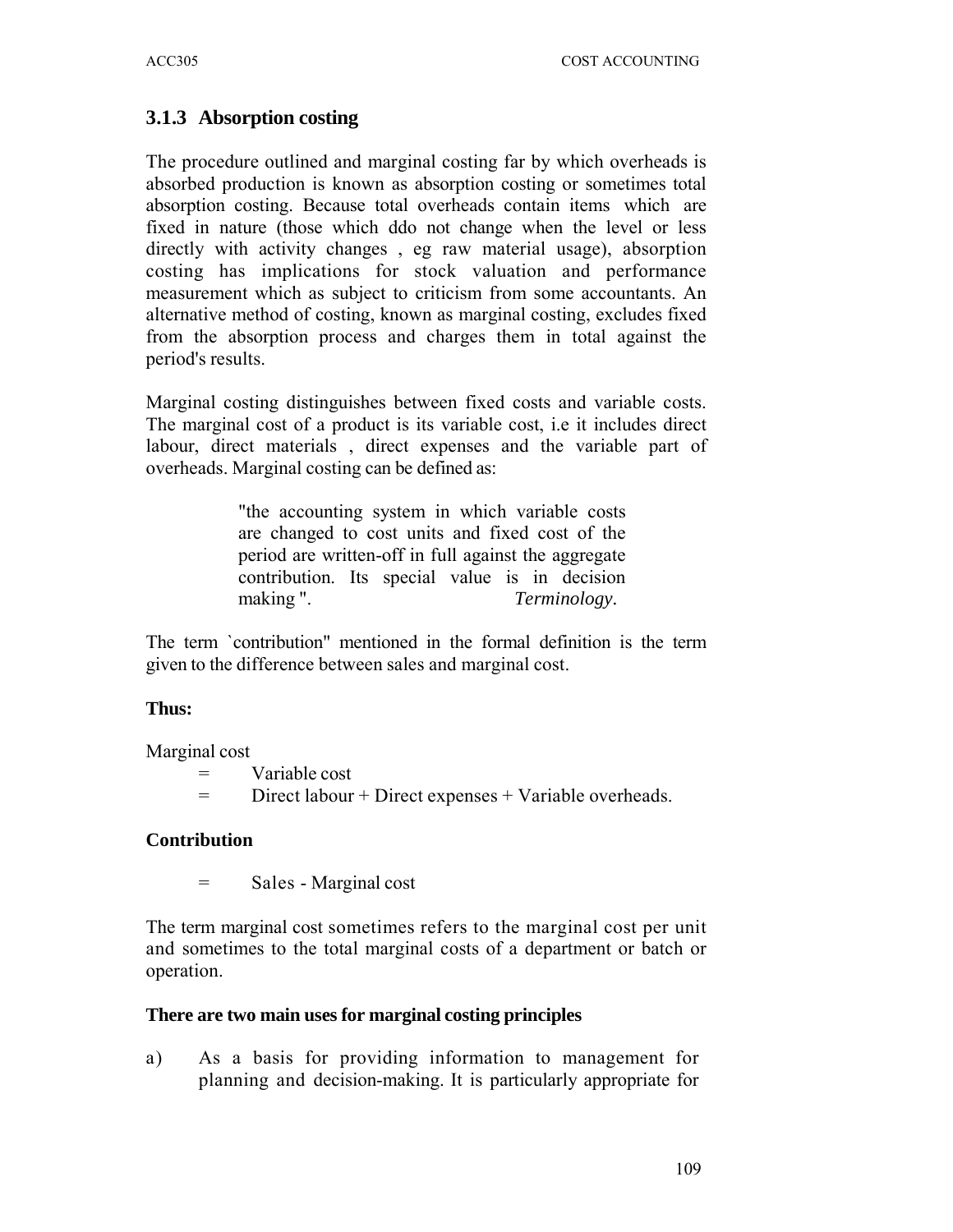short run decisions involving changes in volume or activity and the resulting cost changes.

b) It can also be used in the routine cost accounting system for the calculation of costs and the valuation of stocks. Uses in this fashion, it is an alternative to total absorption costing. This facet of marginal costing is dealt with below.

Absorption costing, sometimes known as total absorption costing is the basis of all financial accounting statements and the basis used for the first part of this unit. Using absorption costing, all costs are absorbed into production and thus operating statements do not distinguish between fixed variable costs.

Consequently, the valuation of stocks and work-in-progress contains both fixed and variable elements. On the other hand, using marginal costing, fixed costs are not absorbed into the cost production. They are treated as period costs and written off each period in the costing profit and loss account. The effect of this is that finished goods and work-in-progress are valued at marginal costs only ie the variable elements of cost, usually prime cost plus variable overhead. At the end of a period he marginal cost of sales is deducted from sales revenue to show the contribution, from which fixed costs are deducted to show net profit. The two approaches are adopted.

#### **SELF-ASSESSMENT EXERCISE**

i. During the year, 20,000 units of Z were produced and sold. Costs and revenues were:

|                            | N       |
|----------------------------|---------|
| Sales                      | 100,000 |
| Production costs:          |         |
| Variable                   | 35,000  |
| Fixed                      | 15,000  |
| Administrative $+$ selling |         |
| Overheads fixed            | 25,00   |
|                            |         |

#### **Required**

Show the net profit using both absorption and marginal costing approach.

ii. What do you understand by the term `marginal costing'?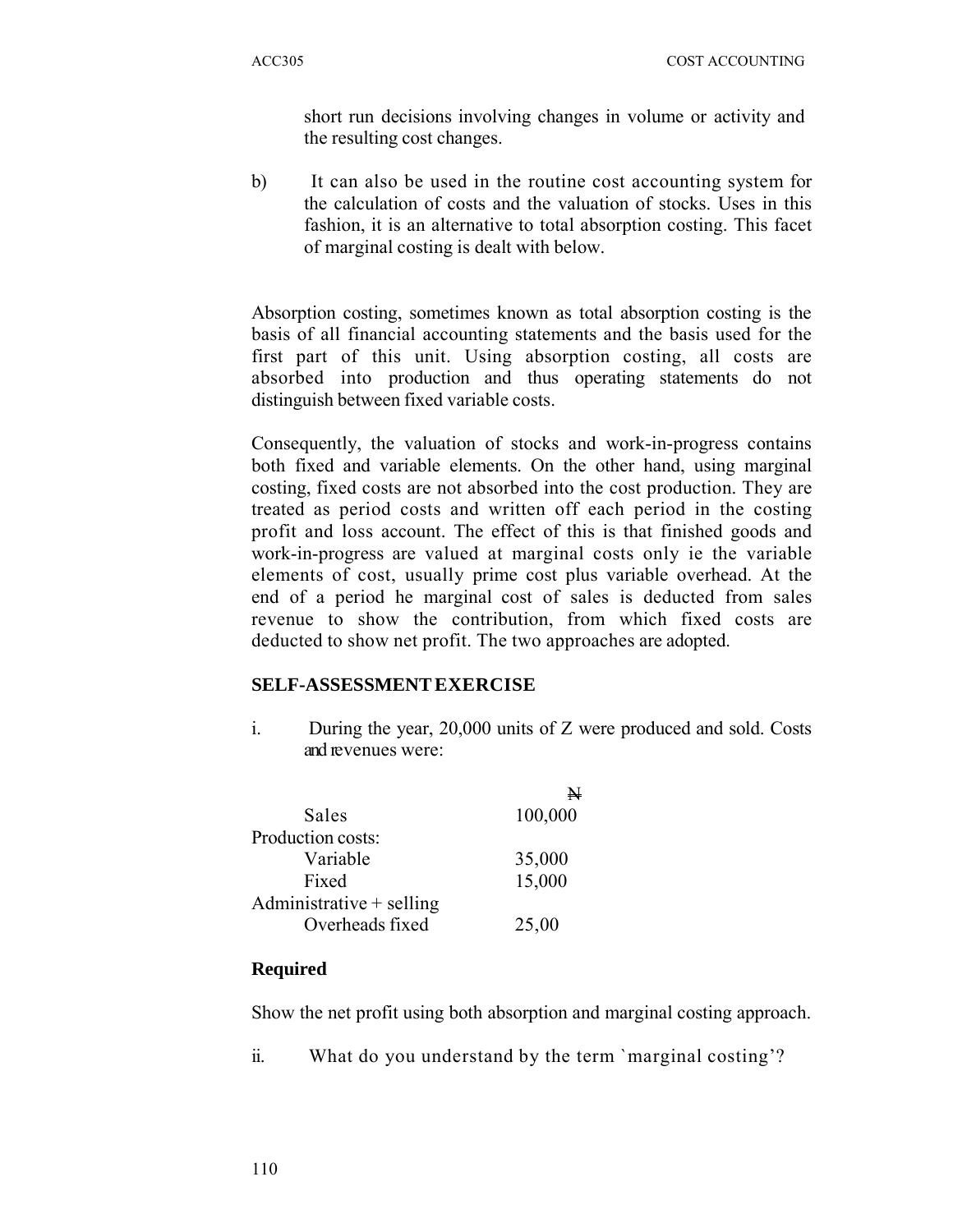# **4.0 CONCLUSION**

Although the method of presentation was different, both marginal and absorption costing produced the same net profit. This was because there was no stock at the beginning or end of the period.

## **5.0 SUMMARY**

No generalized, all embracing answer can be given as to which techniques should be used. The accountant should make a judgment as to which techniques is more appropriate for the requirement of a particular organization. Although any technique can be used for internal purposes, SSAP is quite clear that absorption costing must be the basis of the financial accounts.

## **6.0 TUTOR-.MARKED QUESTION**

Assume the same data as exercise 1 except that only 18,000 of the 20,000 units produced were sold, 2,000 units being carried forward as stock to the next period.

## **Required**

Show the net profit based upon marginal costing and absorption costing principles.

## **7.0 REFERENCES/FURTHER READINGS**

Ola, C.S (2003). *Management Accounting,* Claverianum Press Ibadan.

Walker, C.J. (1982).*Principles of Cost Accounting* MacDonald and Evans London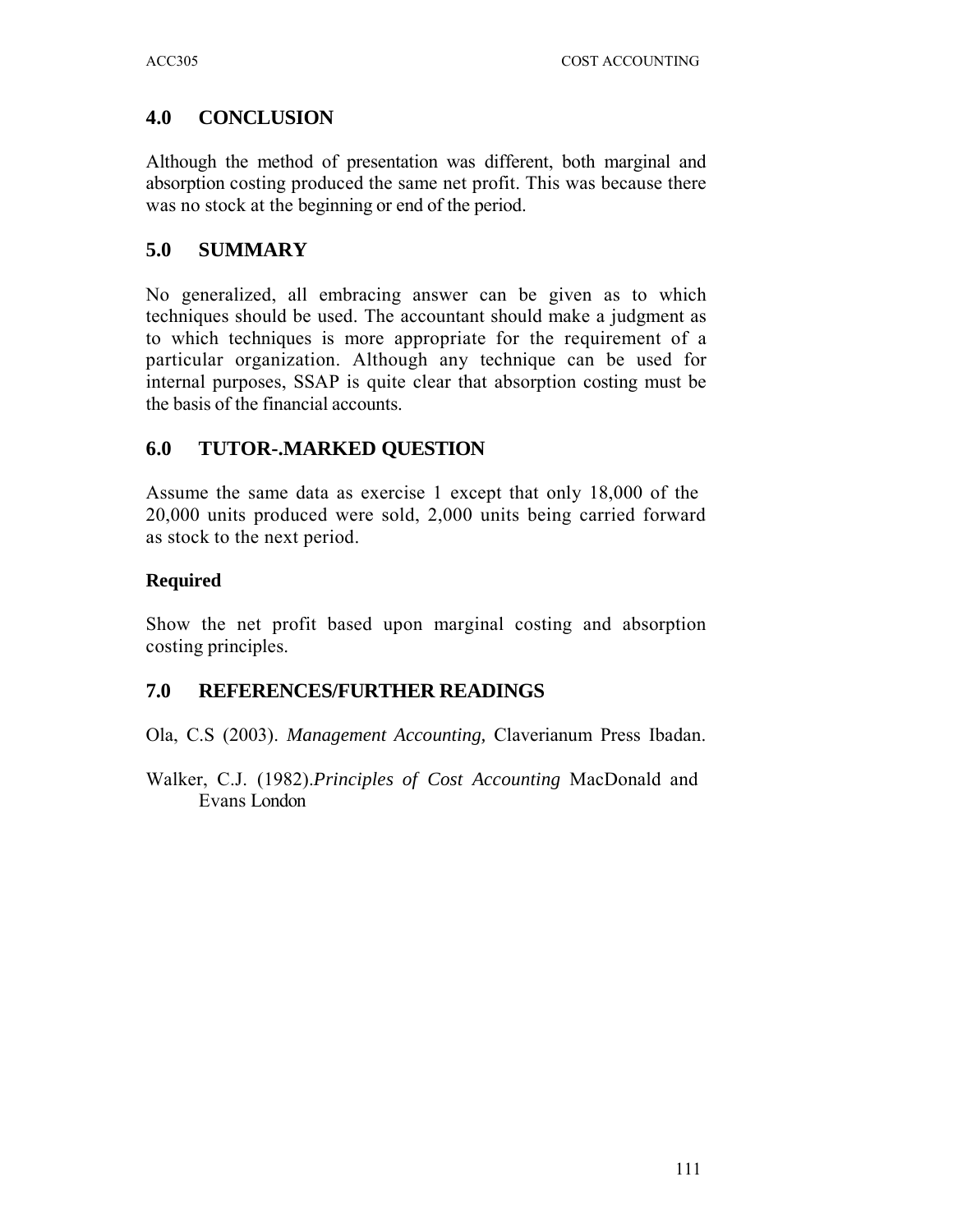# **UNIT 5 PLANNING SYSTEM CONCEPTS**

### **CONTENTS**

- 1.0 Introduction
- 2.0 Objectives
- 3.0 Main Content
	- 3.1 Planning System Concepts
		- 3.1.1 Systems Approach
		- 3.1.2 Types of System
		- 3.1.3 System relationship with the Environment
		- 3.1.4 Sub-Optimization
		- 3.1.5 Planning and Control
- 4.0 Conclusion
- 5.0 Summary
- 6.0 Tutor-Marked Assignment
- 7.0 References/Further Readings

## **1.0 INTRODUCTION**

Systems exist in very facet of life. There are mechanical system, biological systems, information systems, social systems, organizational systems and innumerable others; In this unit, we will discuss system as it relates to planning.

## **2.0 OBJECTIVES**

By the end of this unit you should be able to:

Explain the relevance of systems theory to planning; Describe open and close system; Discuss sub-optimality; Explain that planning and control are related.

## **3.0 MAIN CONTENT**

## **3.1 Planning System Concept**

## **3.1.1 Systems Approach**

The systems approach avoids taking a piecemeal approach to problems and directs the activities of the components or sub systems of the total system towards meeting overall objectives. The systems approach recognizes that changes cannot be made to some parts of the system without considering the effect on the system as a whole and that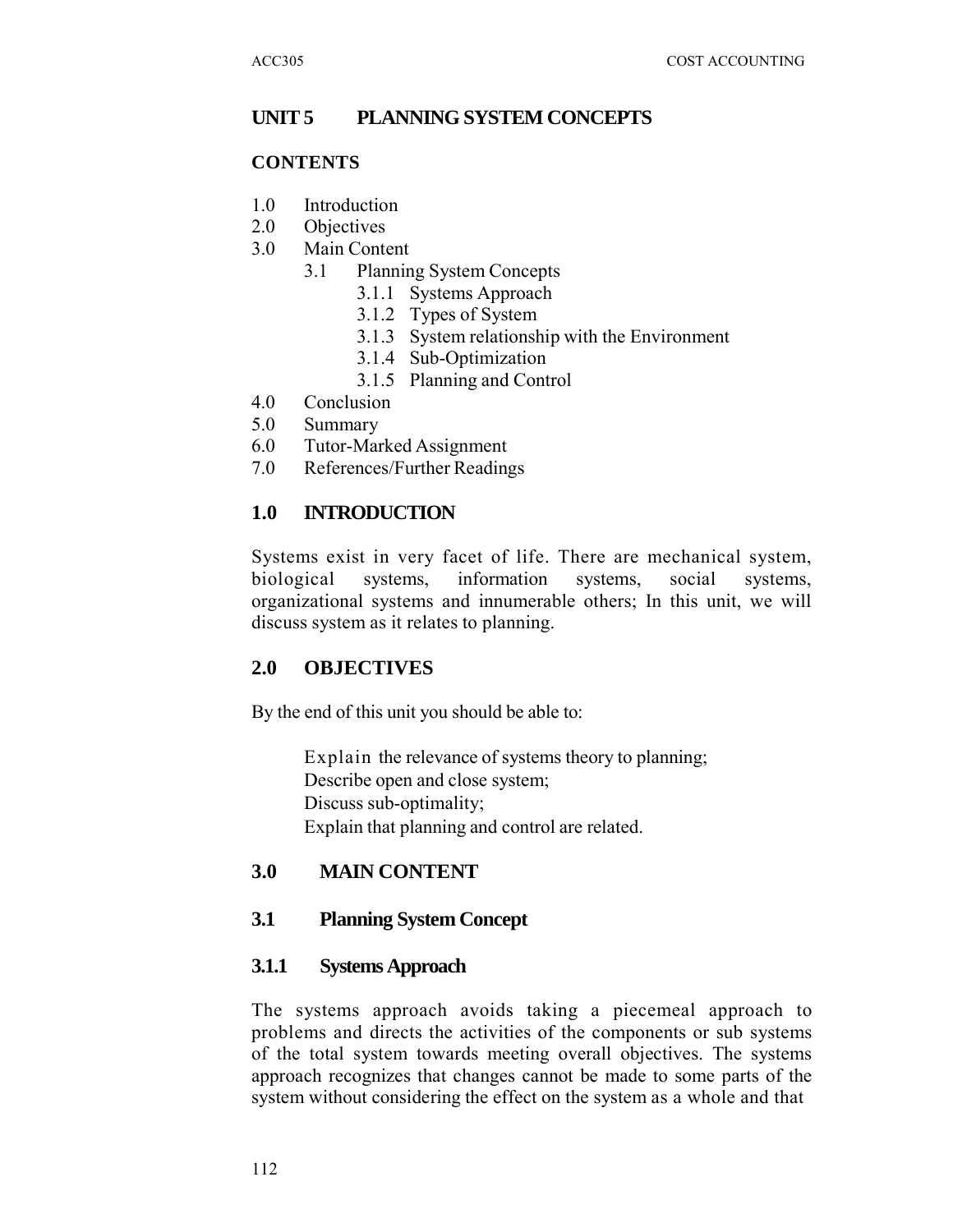the overall system characteristics are greater than the sun of the separate parts. This later is known as the synergy or the  $2 + 2 = 5$  effect. In relation to a particular organization the systems approach would require consideration of the following factors:

- a ) the system must be define. This requires establishing the boundaries (real or arbitrary) which encompass the system must be specified.
- b) The real objectives of the system must be specified.
- c) The environment in which the system operates, the interactions with the environment, and the constraints which it imposes.
- (d) The indicators which will be used to measure the performance of the system as a whole.
- e) The current and anticipated resources available to operate the system.
- f) The parts of the system (i.e the sub systems) their relationships, activities and objectives must be studied to ensure conformity with overall system objectives.
- g) The way that the system managed, ie the planning and controlling of the system through information networks.

**Note:** It will be seen how the systems approach aligns closely to good management practice. It is objective oriented, an overall view is taken and the effect of the environment are considered.

# **3.1.2 Types of Systems**

For our purpose, the three most relevant types of systems are deterministic, stochastic and adaptive.

## **Deterministic or mechanistic system**

These are the simplest systems which are perfectly predictable. ie given the inputs, the outputs can be predicted accurately. Machines and computer programs are examples of deterministic systems.

## **Stochastic or probabilistic systems**

In these systems some states can be predicted from a previous state but only in terms of probable behaviour. Predictions will always have a certain degree of error because of the existence or random variations in the values of the systems components caused by internal and external influences. For example, in an inventory control system the average stock or average demand can be predicted buy the exact value of these factors at a future time cannot be predicted. Various control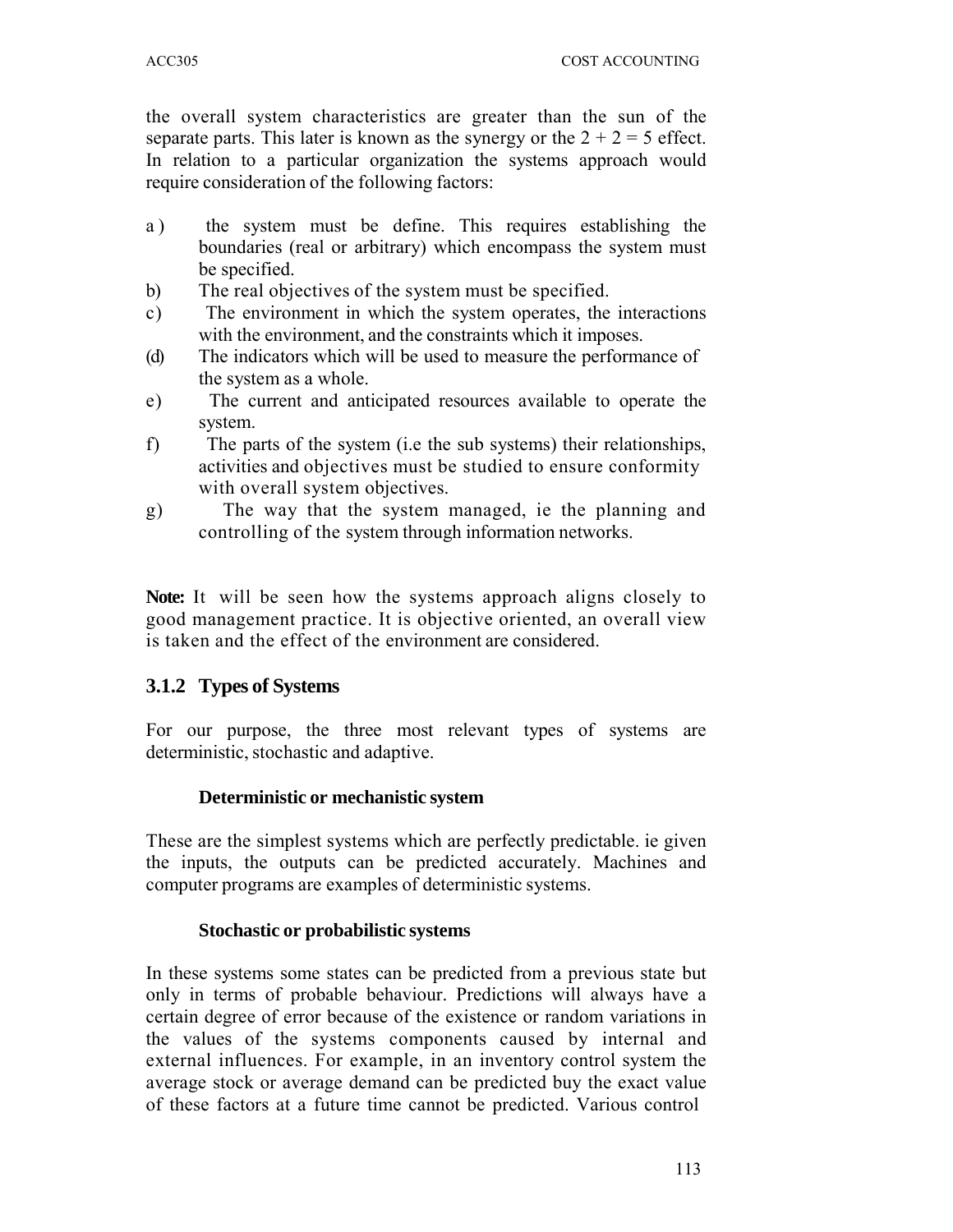systems (e.g inventory control, production control, quality control) are installed to detect and control the variations in order that they do not become of such magnitude as to endanger the fulfillment of the system objectives.

#### **Adaptive or self-organizing or cybernetic systems**

These are highly complex systems which adapt to the environment by altering their structure and/or parts and/or behaviour. This adaption is of the system and not merely the alteration of some parameter (eg a stock level) within the system. This class of system includes all living systems- animals, plants. social groups and organizations. It is a primary task of management to ensure that organization continually adapt to changes in the environment to ensure survival and development. It is essence of long-term planning that recognition is given to the fact the organizations are adaptive systems and that environmental influences are all important.

### **3.3 System relationship with the environment**

The environment of a system is all other systems outside its own boundaries. Thus the environment of an organiation are the systems (i.e the markets, suppliers, competitors, distribution and so on) in the sector of the economy in which it operates. The environment of a production system in an organization is the other interacting systems which the organization.

## **SYSTEM MAY BE CLOSED OR OPEN**

#### **Closed system**

These are systems which are self contained and do not exchange material, information or energy with the environment. In the strict sense no business or organization system can be a closed system but for many planning and control purposes, systems are designed to be relatively closed with only minimal interactions with their environment. This greatly aids the prediction and monitoring of system performance.

#### **Open systems**

These are system which interact and exchange information, energy and materials with their environment. To ensure survival (the primary organizational objective) adaption to changes in the environment is vital and only open systems have this capability.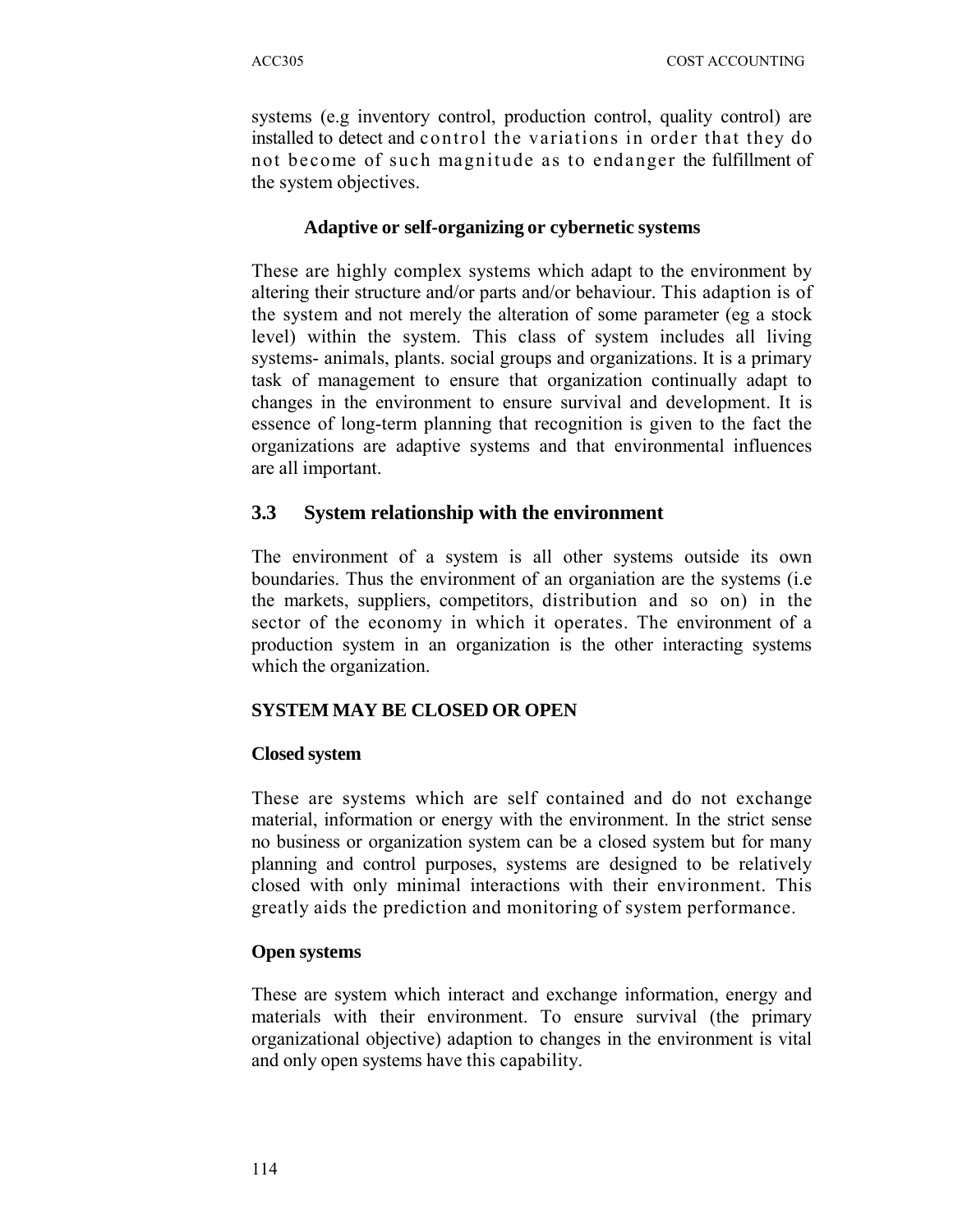These various types of systems are shown below;



*Relationship with environment*

Thus, it will all be seen that an organization is an open, adaptive system containing within 'it a number of sub-system which may be adaptive, probabilistic or deterministic.

## **3.1.4 Sub-optimization**

This is where the objectives of sub-systems are pursued to the detriment of the overall system goals. Each sub-system may be working at peak efficiency but this does not necessarily mean that the system as a whole is acting optimally. Sub-optimizations is probably more common than is realized and may be caused by departmental pressures and rivalries, poor communications, lack of co-ordination, poor information systems, or lack of centralized direction and control. The avoidance of suboptimization is an optimization is to ensure that the overall objectives of the organization dominate eh objectives of each of the sub systems. This factor must he borne in mind when planning, controlling and monitoring performance.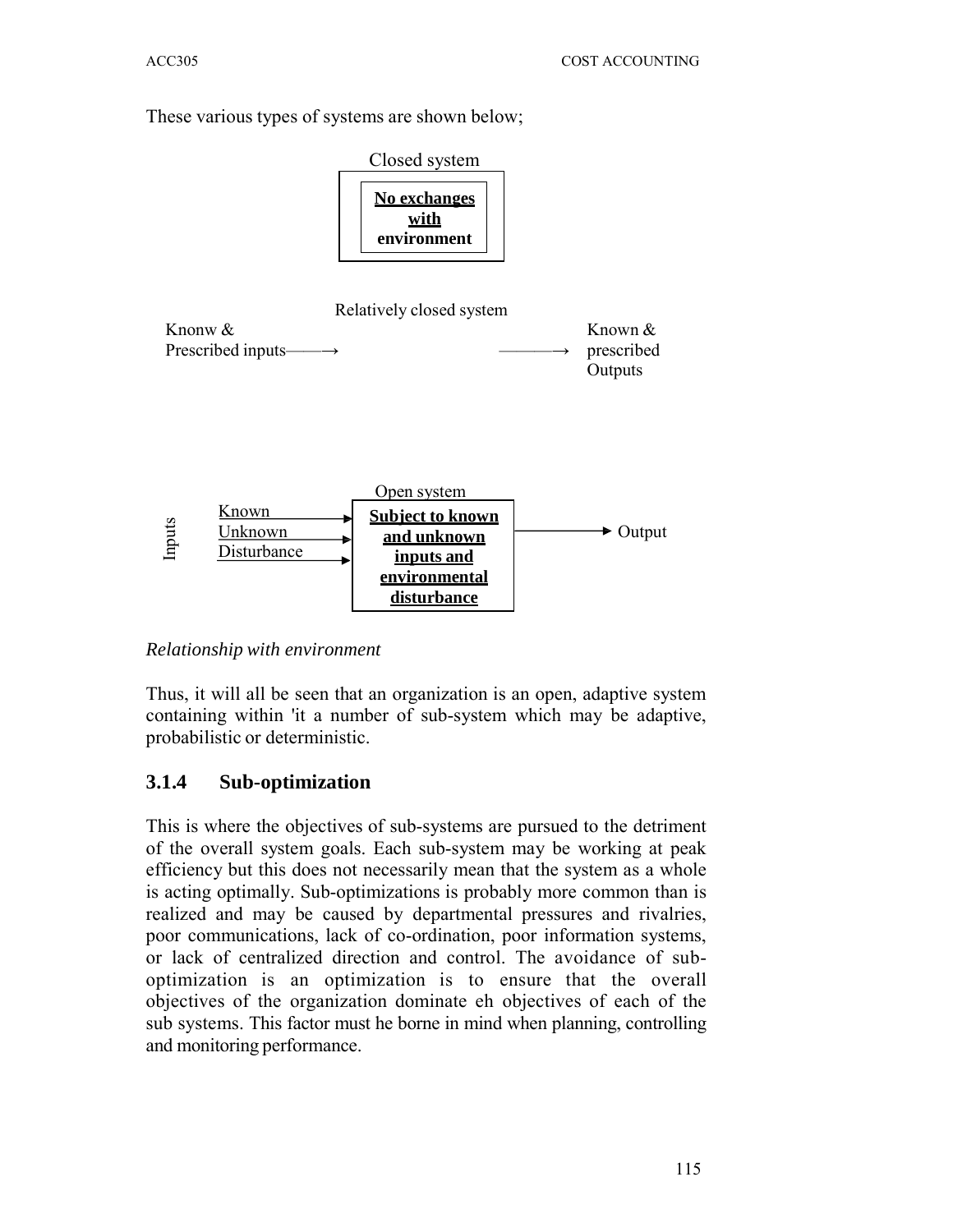## **3.5 Planning and control**

Planning precedes control and planning without consideration of the type, frequency and method of control will largely be a waste of time. It follows from this, that part of the planning process involves the design of an appropriate control system. control is an important element of the work of the management accountant.

#### **SELF-ASSESSMENT EXERCISE**

- i. What is a system?
- ii. List the various types of system

## **4.0 CONCLUSION**

Various definitions exist of a system but all contain the essential elements of parts and relationships. The systems approach directs attention to overall objectives and thus attempts to avoid suboptimality.

## **5.0 SUMMARY**

Open system interact with the environment, while close systems which are self contained parts of the planning process, includes consideration of an appropriate control system.

## **6.0 TUTOR-MARKED ASSIGNMENT**

Distinguish between open system and close systems?

## **7.0 REFERENCES/FURTHER READINGS**

- Ola, C. S. (2003). *Management Accounting Theory and Application*, Claverianum press Ibadan
- Walker. C.J. (1982). *Principles of Cost Accounting* (3<sup>rd</sup> Edition) Macdonald and Evans London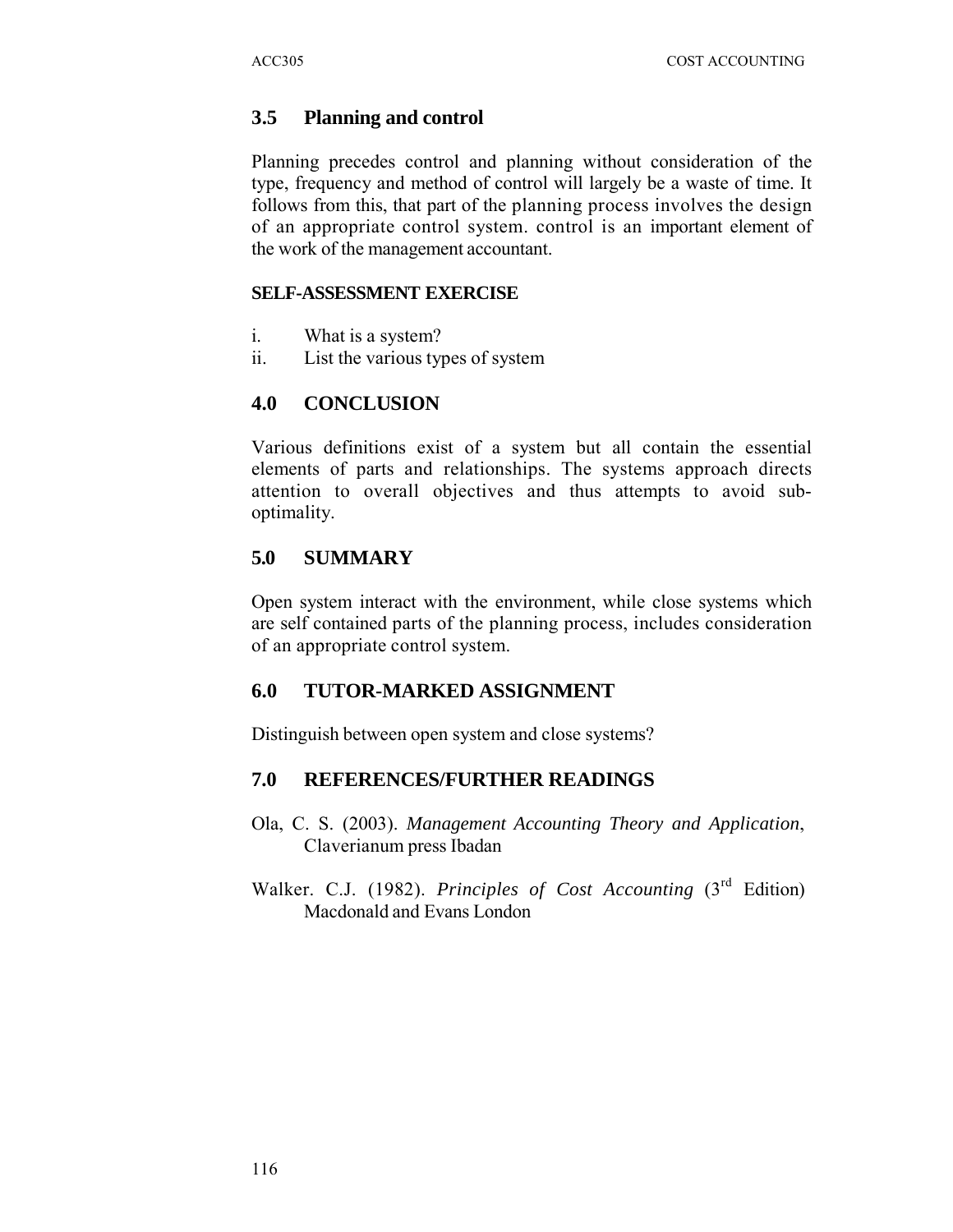# **MODULE 4**

- Unit 1 Short-Term Operational Planning
- Unit 2 Elements of Cost-Materials, Labour, Overhead
- Unit 3 Activity-Based Costing
- Unit 4 Measuring Performance in Organization

# **UNIT 1 SHORT-TERM OPERATIONAL PLANNING**

# **CONTENTS**

- 1.0 Introduction
- 2.0 Objectives
- 3.0 Main Content
	- 3.1 Short-Term Operational Planning
		- 3.1.1 Budgets
		- 3.1.2 Preparation of Budgets
- 4.0 Conclusion
- 5.0 Summary
- 6.0 Tutor-Marked Assignment
- 7.0 References/Further Readings

# **1.0 INTRODUCTION**

The cost accountant is one of the major providers of information for planning purposes, and to do this effectively, it is essential that he understand the nature of planning, how plans are established, the importance of short-term planning. the place of budgeting in the planning process. In this unit we will examine the methods, objectives and problems of preparing short-term plans. Long-term planning involving an examination of the 'techniques of investment appraisal and the methods of providing finance for long term capital plans.

# **2.0 OBJECTIVES**

By the ending this unit, you should be able to:

Discuss the methods of short-term planning. Explain the objectives and problems of preparing short-term plans.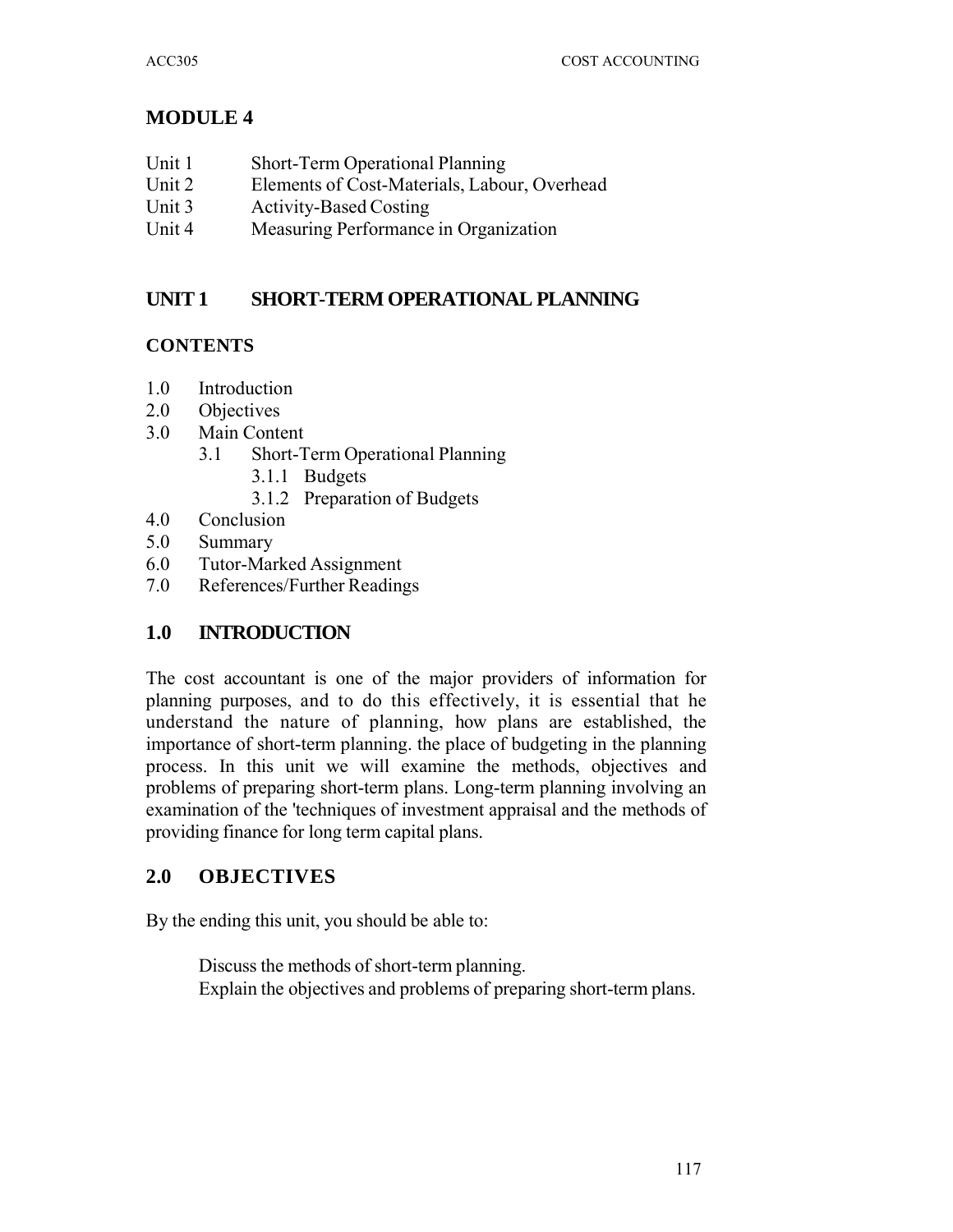# **3.0 MAIN CONTENT**

## **3.1 Short-Term Operational Planning**

Short-term planning is performed setting budgets and standard. Irrespective of the nature of the business, a budgetary control system can be operated and plans prepared in relation to a particular time period. If the business producers homogenous products (i.e. is involved in the continuous manufacture of identical units for stock from which stock sales are made), then a standard costing system may also be operated and plans prepared in relation to cost units.

## **3.1.1 Budgets**

A budget represents a detailed plan of action that is prepared in relation to a particular period of tune. The period of time involved may be one year or operational budgets (e.g. sales or production budget) or a periods of between 3 and 10 years or the capital budget. A budget enables the overall objectives of the organization to be translated into detailed plan to action.

## **(1) Objectives**

The major objectives of the budgetary process are to facilitate the planning and control functions of management; planning to achieve the corporative of the organization and control to ensure that actual activities accord with those plans. These overall objectives may be itemized into more detailed points:

## **(i) Makes Management Look Ahead**

The budgetary process compels management to look ahead and so plan for the changing conditions that will prevail during the forthcoming budget period. Alternative plans may be considered and final plans formulated that will ensure, as far as possible, the most efficient use of the resources available to the business. If this planning process is not undertaken, then profitable business opportunities may be overlooked and not undertaken. Similarly, the valuable resources of the organization may be used inefficiently. This is particularly relevant in relation to the existence of scarce resource (e.g. availability of material, labour or cash) as the business may find itself having to react to the changes in conditions without an adequate plan with the possible consequent adverse results on the performance of the organization.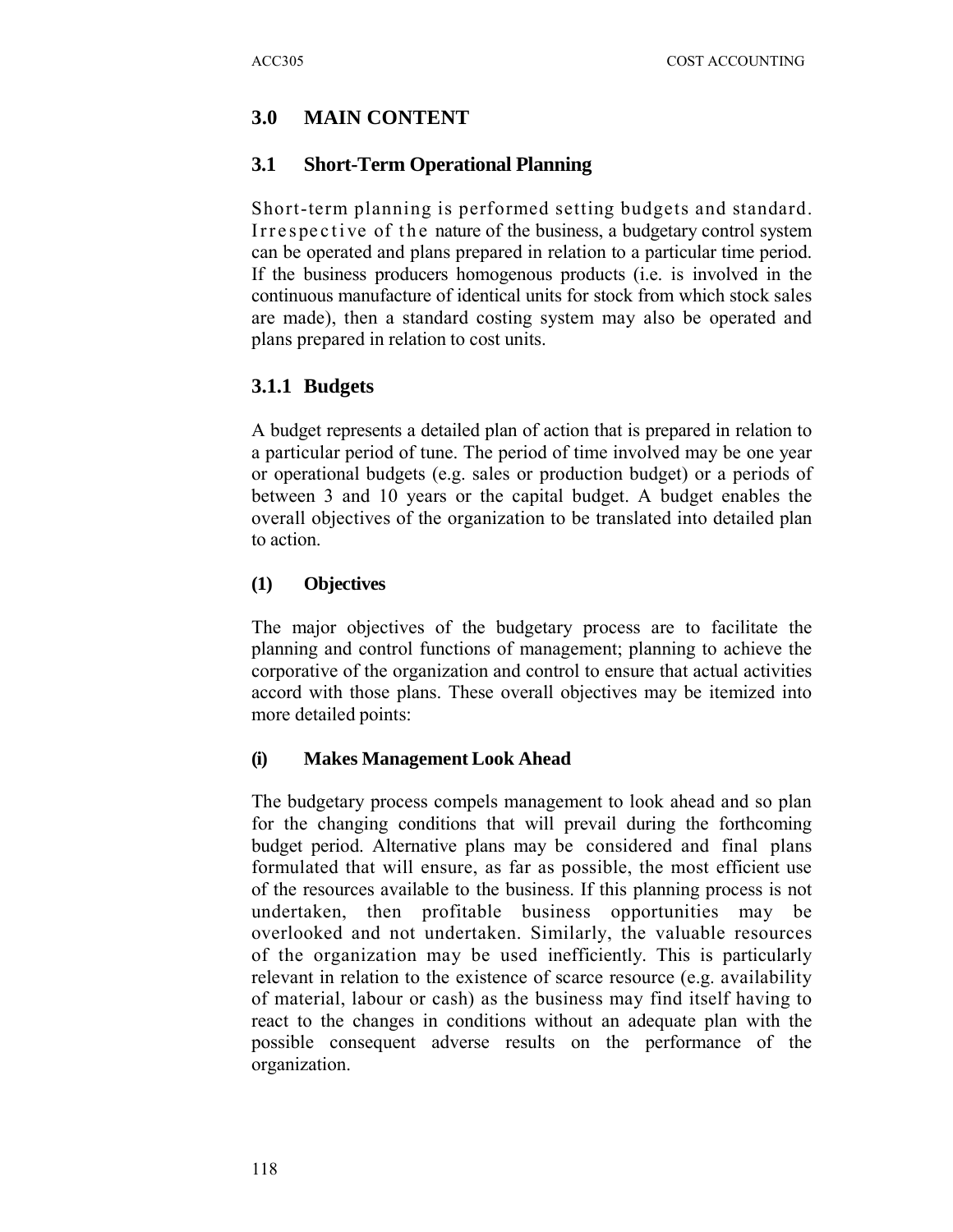## **(ii ) Co-ordination of Activities**

If the overall objectives of the organization are to be achieved, it is important that all members and areas of the organization work towards those objectives. The management involved in the preparation of budgets on a departmental basis should, therefore subordinate their own personal goals and those of their departments to the achievement of the corporate goals.

## **(iii) Communication of Objectives**

It is important that management should realized what the organization is seeking to achieve and hoe the organization seeks to achieve it during the relevant periods. After all, management is responsible for turning the plans of the organization into actual activities and it is the budgets which provide the means of communication.

## **(iv) Motivation**

It the business objectives are to be achieved, then it is vital that management are motivated sufficiently to achieve those objectives. Budgets should at as motivational device to management, first by setting a target and second, by the simple fact that the performance of management will be evaluated on their ability level of performance. However, if motivation is to be achieved in this manner, the targets set must be realistically achievable target and management should be involved in the target setting.

Behavioural scientists have stated that if a manager is `ego involved' rather than `task involved' he is more likely to achieve the defined level performance expected of him. The 'ego involvement' represents a personal commitment to the achievement. This will motivate far more than will the imposition of such a target on management. This does not imply, however, that departmental managers should have sole responsibly for the setting of their budgets. but that must be involved in their determination.

## **(v ) Performance Evaluation**

Once set, the budget form the basis for control against which actual activities can be measured. More valid control information should be revealed from this comparison than from a comparison of actual activities with those of previous years, as the budgets should take account of the changes that may have taken place from one year to the next (e.g. changes in product range, technological change, changes in labour and capital intensity.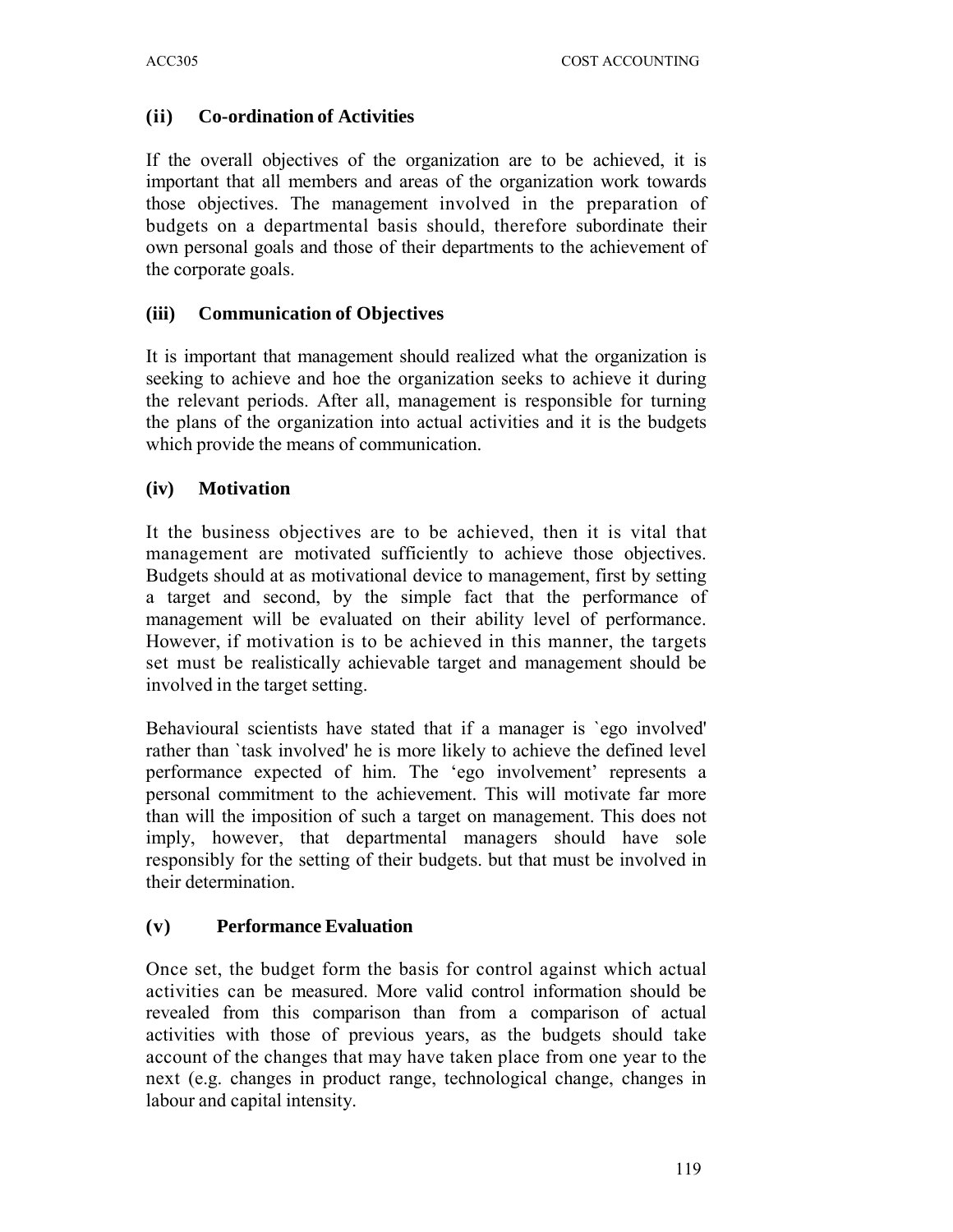A budgetary Control system will also allow for the operation of the principle of management by exception. If actual activities are in accordance with the planned activities outlines in the budgets and approved by top management, then there is no need for- direct involvement by top management in the day to day running of the business. This will leave them free to concentrate on the strategic planning and decision making of the organization which is vital to ensure its long term existence and departments themselves may he budget centers as well. The budgets of the various sections will then be consolidation into a department budget, the departmental budget in turn will be consolidation into a budget for the subsidiary, and the budgets of all the subsidiaries will be combined into a master budget for the group as a whole.

## **(2) Clear Lines of Responsibility for the Achievement of Budget Targets**

Individual managers should be held responsible for the attainment of budget goals of a specific budget center. Responsibility accounting is often defined as `a system of accounting that segregates revenues and costs into areas of personal responsibility in order to assess the performance attained by persons to whom authority has been assigned' (CIMA Official Terminology).

A responsibility center in itself is a unit function of an organization headed by a manager having direct responsibility for its performance. Responsibility centers should also be budget centers.

## **(3) Responsibilities for Revenues Costs, and Capital Employed**

Budgets center and responsibility centers should be arranged such that on person is held accountable for all the income earned, by the cots incurred and the capital employed by the organization at an appropriate level of authority in the management hierarchy.

A budget center may comprise cost centers, revenue centers, profit centers and Investment centers.

## **3.1.2 Preparation of Budgets**

The process of budget preparation will involves setting many individual budget (e.g. sales, production. purchases and cash) which must then be combined together to formulate the master budgets which take the form of a budgeted Profit and Loss Account for the budget period and a budgeted Balance Sheet as a t the end of the budget period. This poses two main problems: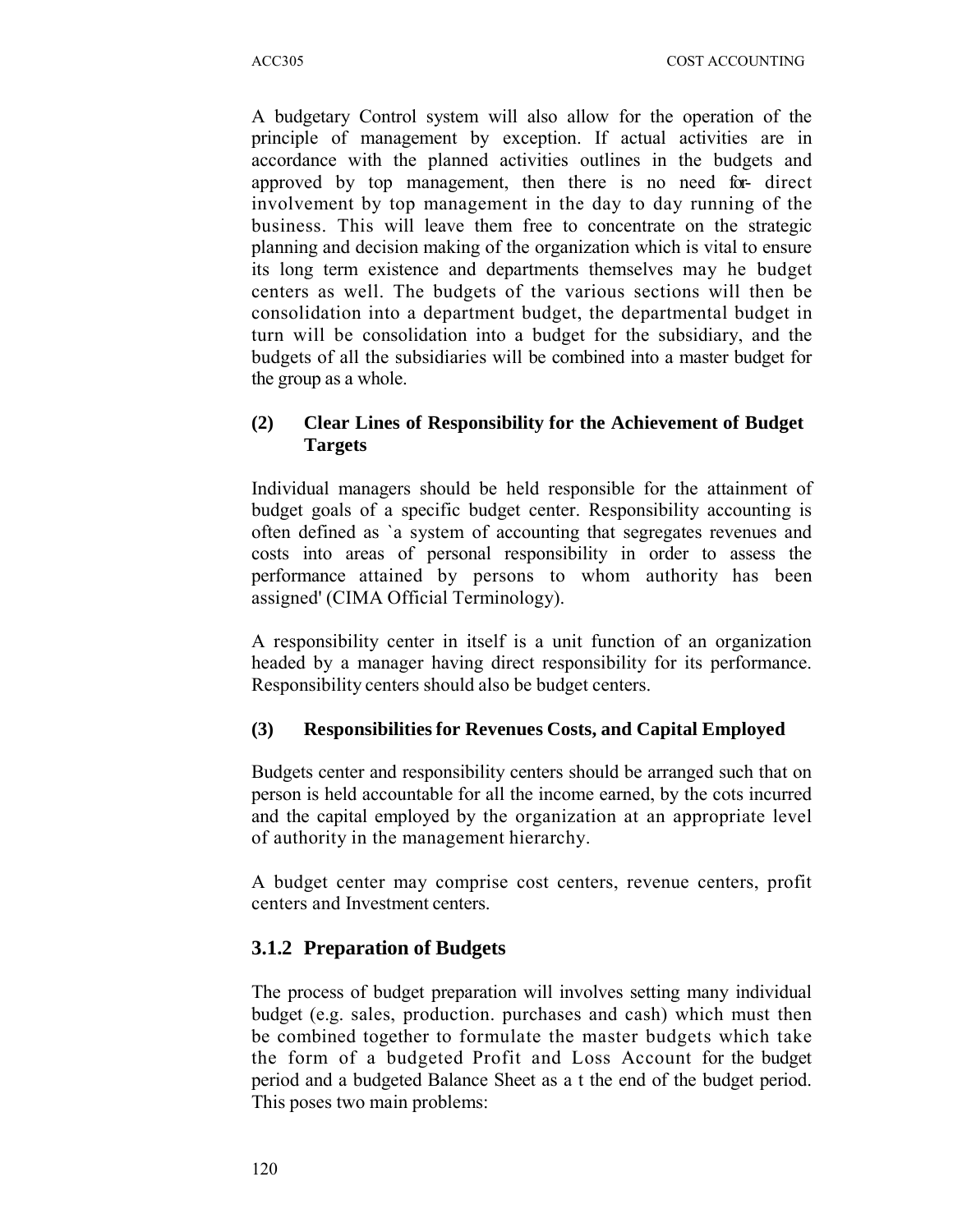- (i) administering the budget preparation: and
- (ii ) determining the principal budget factor.

## **(i ) Budget Administration**

The preparation of the budgets will be organized by the budget committee, which should consist of several members of top management drawn from the various operational department of divisions. The committee will operate under the direction of the budget officer, probably the financial controller or someone of equivalent standing. The responsibilities of the committee should cover the following major point

(a) Determining the organization structure of the business and clearly identifying responsibilities and authority for the preparation of the detailed.

## **SELF-ASSESSMENT EXERCISE**

- i. Explain what is meant by the "principal budget factor, and indicate its significance in the fields of:
	- (a) setting long-term budgets;
	- (b) assessing product profitability; and
	- (c ) fixing selling prices
- ii. The summary budget for a company making a wide variety of articles is as follows:

| N600,000   |
|------------|
| N300,000   |
| N450,000   |
| N300,000   |
| N1,650.000 |
| N 200,000  |
| NI.850,000 |
|            |

Ample finance and facilities are available, but it is difficult to obtain labour, although some labour can be persuaded to work a limited amount of overtime. It is the company's practice to absorb all overheads as a percentage of direct wages. Standard figure for three jobs are as follows: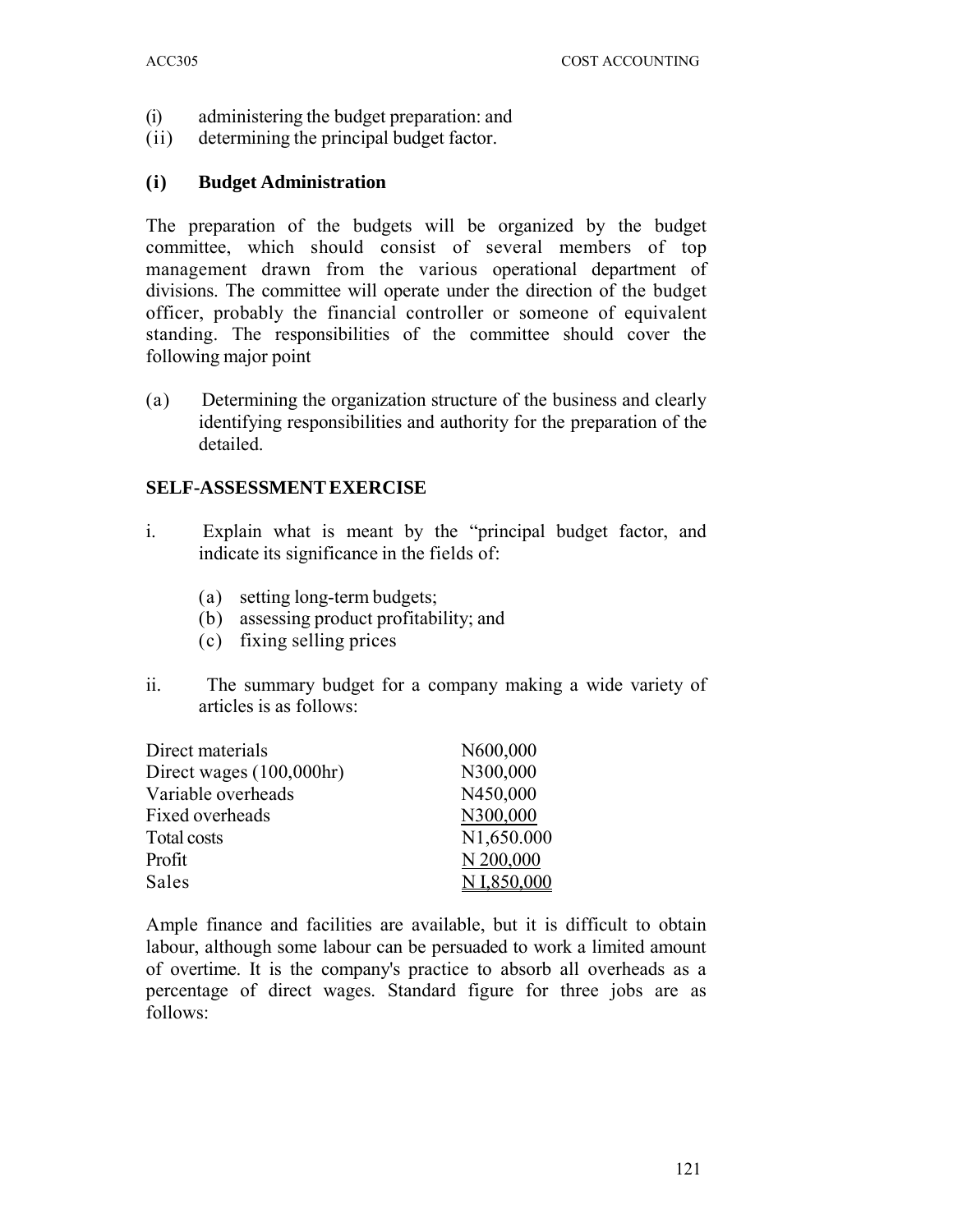| Job                           |                 | к     |                  |
|-------------------------------|-----------------|-------|------------------|
| Direct materials              | $\approx 14.50$ | N9.00 | $\mathbb{N}4.25$ |
| Direct wages (at 3.00 per hr) | 3.00            | 6.00  | 4.50             |
| Sales price                   | 27.50           | 33.00 | 22.00            |

Present figures to management to represent the comparative profitability of the three products. State which has the greatest profit potential, and indicate how each compares with the average profitability of products, as revealed by the budget.

#### ICMA (Adapted)

3. The AB Co. Ltd budget to sell in the month of January 2,500kg of Product A at E3 per, 200 kg of Product B at  $\overline{H}$  2 per kg and 2,000kg of Product C at  $\mathbb{H}2$  per kg. During the month actual sales were 2,000 kg of Product A for  $\frac{N}{5,500}$ , 1,800 kg of Product B for  $\frac{N4}{050}$  and 2,200 kg of Product C for  $\frac{N4}{950}$ .  $\frac{N2}{12}$  per unit for C, and were in line with actual cost.

You are required to calculate the effect of sales variance (price quantity and mix) on budgeted profit, and to prepare a statement showing how each product has contributed to the increase or decrease in budgeted profit.

## **4.0 CONCLUSION**

Planning proceeds control and planning without consideration of the type, frequency and method of control will largely be a waste of time. If follows from this, that part of the planning process involves the design of an appropriate control system.

## **5.0 SUMMARY**

Budgetary process compels management to look ahead and so plan for the changing conditions that will prevail during -the forthcoming budget period. Alternative plans may be considered and final plans formulated that will ensure, as far as possible.

## **6.0 TUTOR-MARKED ASSIGNMENT**

An essential part of profit planning is the budgeting of sales and selling costs. What checks would you apply on receiving the first draft of the sales and selling cost budgets, before using them as the basis for production and other budget?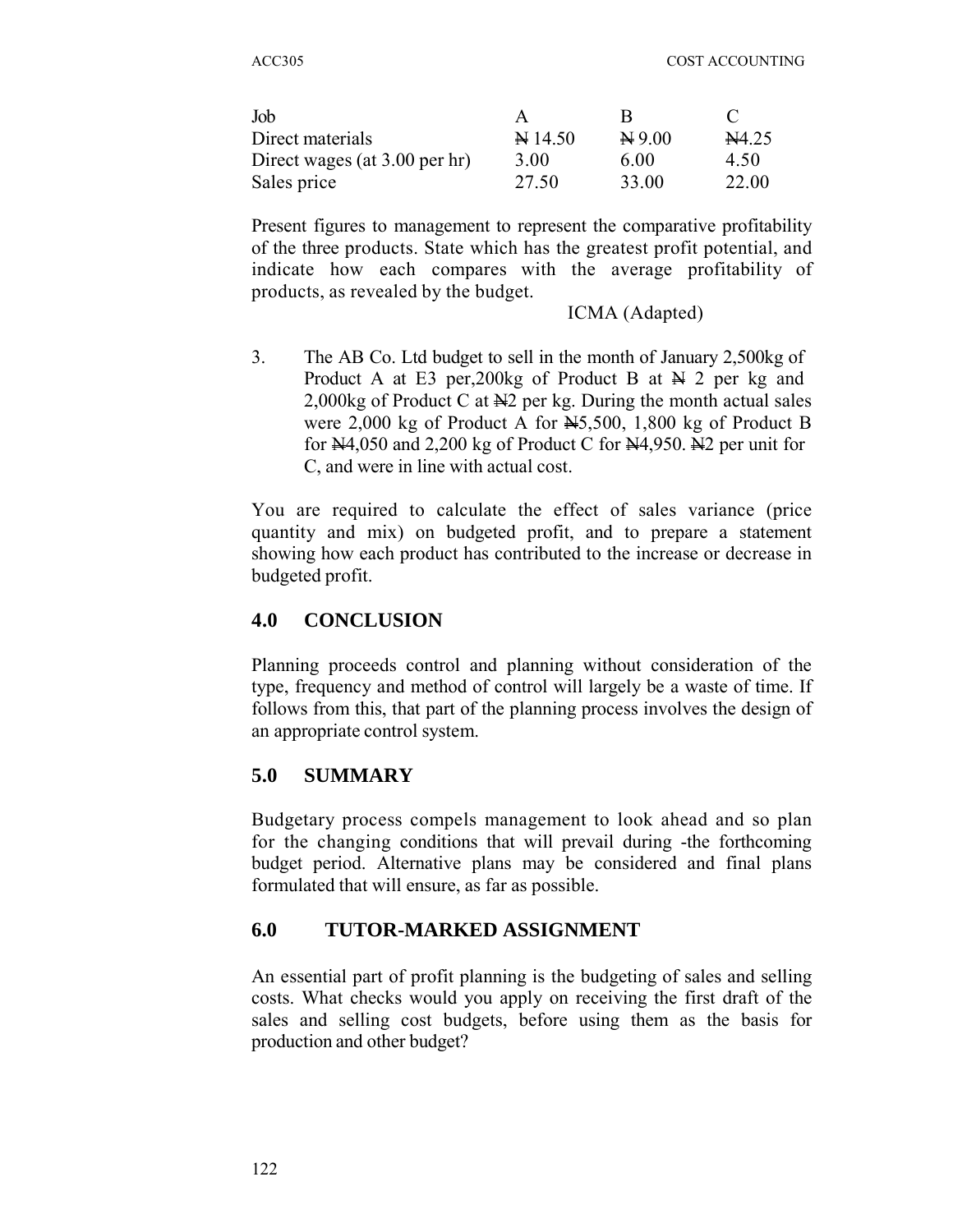# **7.0 REFERENCES/FURTHER READINGS**

- Ola, C,S (2003). *Management Accounting Theory and Application*, Claveriancum Press Ibandan.
- Walker, C,J (1982). *Principles of Cost Accounting* (3'd Edition) MacDonald and Evans London.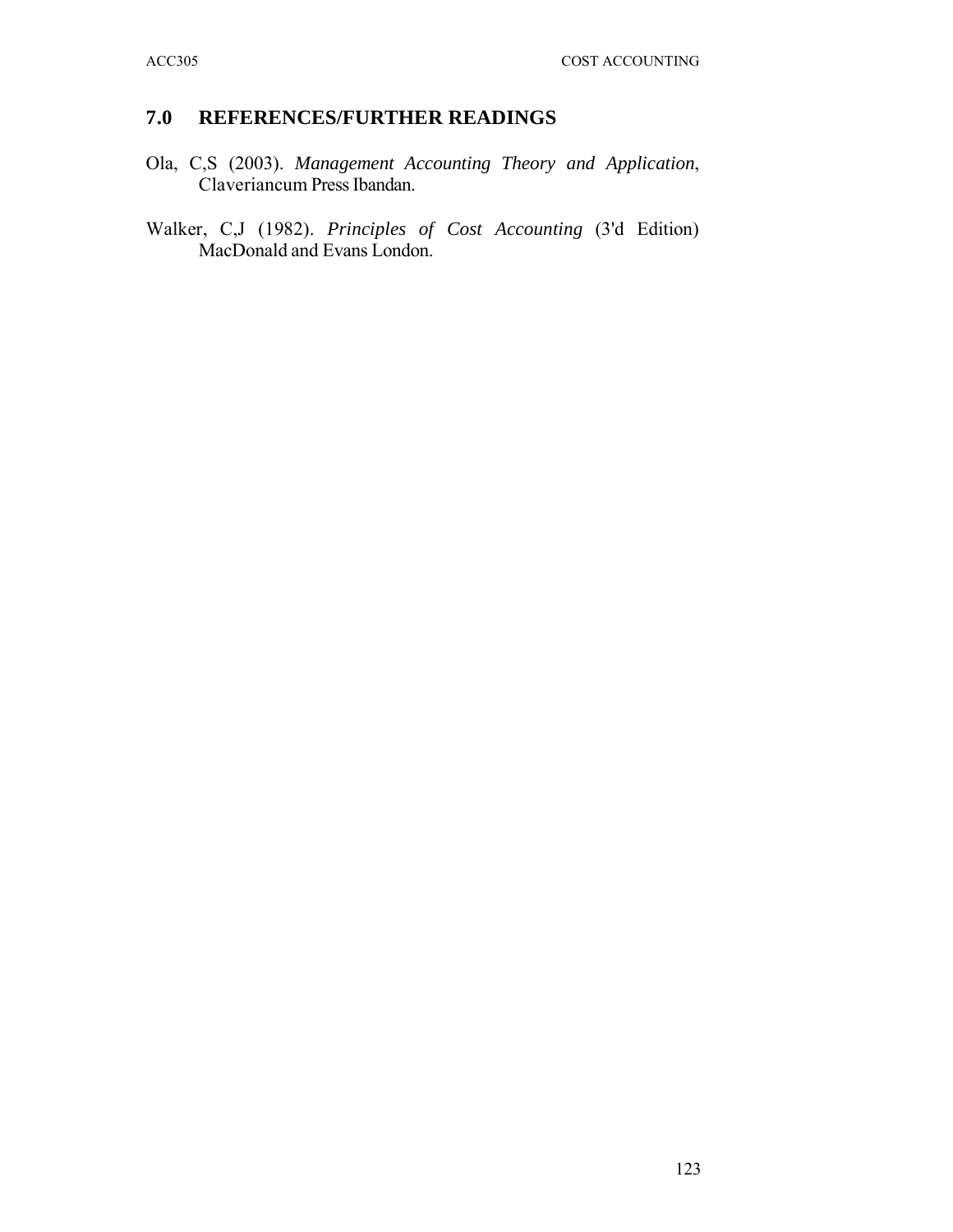# **UNIT 2 ELEMENT OF COST MATERIALS LABOUR AND OVERHEAD**

### **CONTENTS**

- 1.0 Introduction
- 2.0 Objectives
- 3.0 Main Content
	- 3.1 Elements of Cost
		- 3.1.1 Materials
		- 3.1.2 Labour Cost
		- 3.1.3 Service cost Centres
		- 3.1.4 Costing Methods
- 4.0 Conclusion
- 5.0 Summary
- 6.0 Tutor-Marked Assignment
- 7.0 References/Further Readings

## **1.0 INTRODUCTION**

Material control depends on buying materials of adequate quality at competitive prices, and maintaining the stocks at the correct level to ensure that production is never delayed by a lack of materials, but at the same time capital is not tied up in unnecessary stocks.

The store facility must be adequate to ensure that deterioration and theft cannot take place.

## **2.0 OBJECTIVES**

By the en of this unit; you should be able to:

Discuss the management of materials labour and overhead. Explain the various costing methods

## **3.0 MAIN CONTEST**

## **3.1 Elements of Cost-Material, Labour and Overheads**

#### **3.1.1 Materials**

For many organizations the expenditure on materials is a large proportion of total cost and it is essential that all aspects of materials control are dealt with efficiently. This involves purchasing, receipt, storage and accounting functions.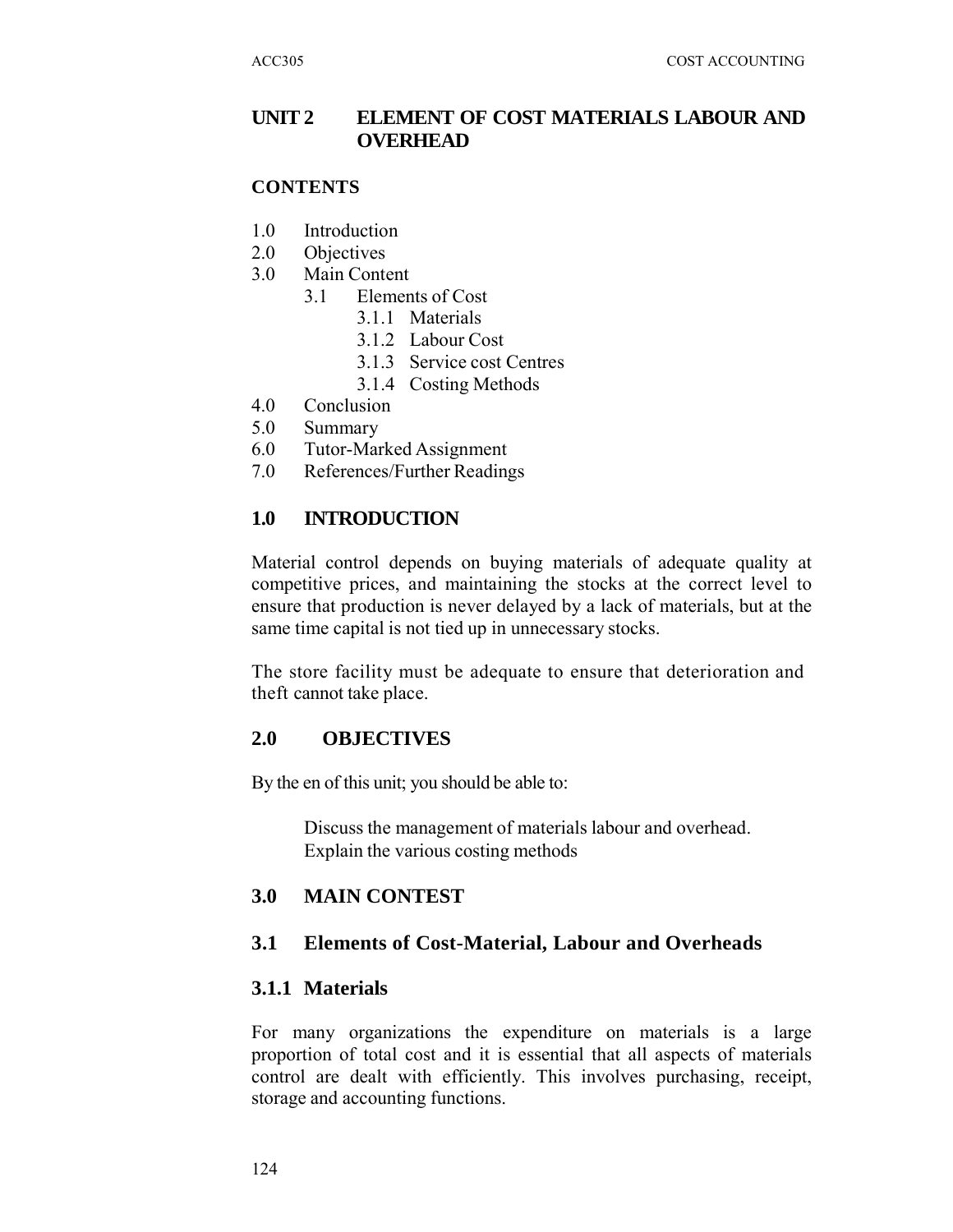There are two main areas with which cost accountants are conceived., firstly, the management of the investment in materials and stocks through inventory control procedures.

Secondly. the costing problems involved in pricing issues of materials to production. The pricing system should be consistent and realistic and should not involve Undue administrative complications.

The major pricing systems are FIFO (first in First Out) LIFO (Last in First Out),

- FIFO Issues are priced at the price of the oldest batch in stock until all units have been issued when the next oldest batch is used. It is an actual cost system, which has the effect of charging the oldest prices to production and valuing stocks at the more recent.
- LIFO Issues are priced at the price of the most recent batch until a new batch is received. It is an actual cost system which causes product costs to be based prices. FIFO it is administratively cumbersome because it required the recording system to keep track of batched.
- Average Price. This is a perpetual weighted average system where the issue price is calculated after each receipt taking into account both quantities and money value. This system has an effect on product costs and stock valuation somewhere between LIFO and FIFO. The system makes cost comparisons between jobs somewhere easier and is simpler to administer.
- Standard Price This is a predetermined price based on consideration of all factors, which are expected to affect the price. If a realistic price can be set then purchasing efficiency can be monitored to some extent.

Apart from the rare occasions when the specific price paid for material can be charged into product costs, the price charges will be based on a pricing convention such as described above. It is because of this that product costs from the costing system which are to be used for planning and decision making and decision making purposes the appropriate materials cost may be the future replacement cost, the net realizable value or the value of the material in some alternative use (opportunity cost) rarely will the historical cost be appropriate.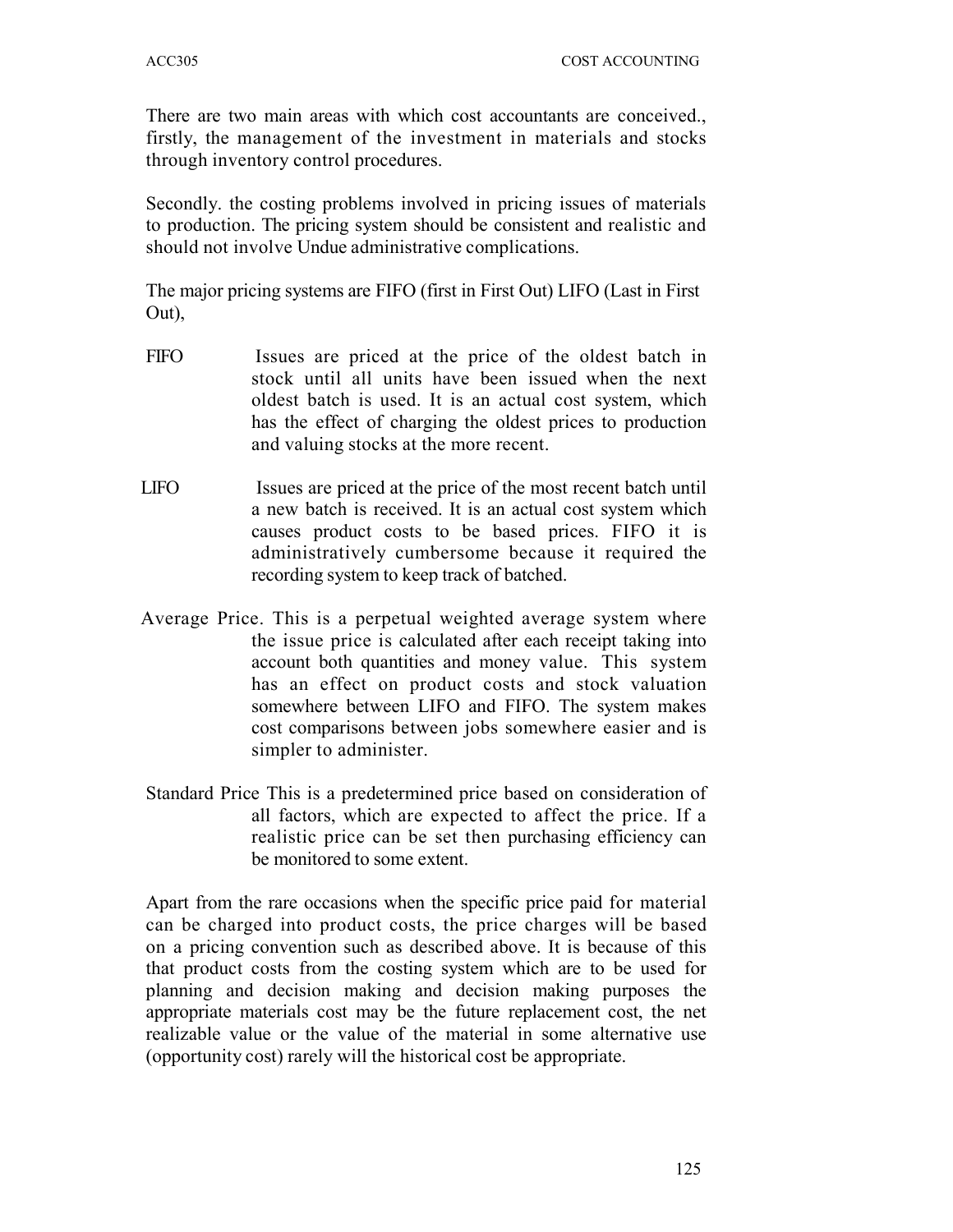# **3.1.2 Labour Cost**

Payment systems for production workers are frequently complex and difficult to administer. Although there are innumerable variation they are essentially of two types; those where straight time rates are paid and wages are not related to production levels, and those where payment is related directly or indirectly to production level.

Obviously, where the payment system is related in some way to activity, for example by straight or differential piecework or by individual and/or group bonus systems, labour costs will have some variable characteristics but rarely, if ever, will labour costs behave in a truly variable, linear fashion. The existence of guaranteed minima, inlieu bonuses, high day rate system, the tendency for more production workers to become salaries employed, all have implications for the management accountant when considering labour costs in planning and decision making.

## **3.1.3 Service cost centers**

As previous described, overheads are aggregated by the process of classification, allocation and apportionment and are then spread over the cost units produced, by the process known as overhead absorption.

A typical complication which occurs in most costing systems relates to service cost centers. These are departments which, although providing essential services to production departments and each other, do not take part in actual production, eg maintenance and stores. Naturally, service cost centers incur costs which may be allocated to them (eg. Store man's wages to stores) or apportioned to them (eg an appropriate share of the rates, heating costs to the maintenance shop) by the normal cost accounting process.

The service department costs have to be shared over the production departments by the process of secondary apportionment, the necessary so that all the service department costs are eventually included in the cost of the production cost units. Typical bases for the secondary apportionment, i.e. the apportionment of service costs to production: cost center. are shown below: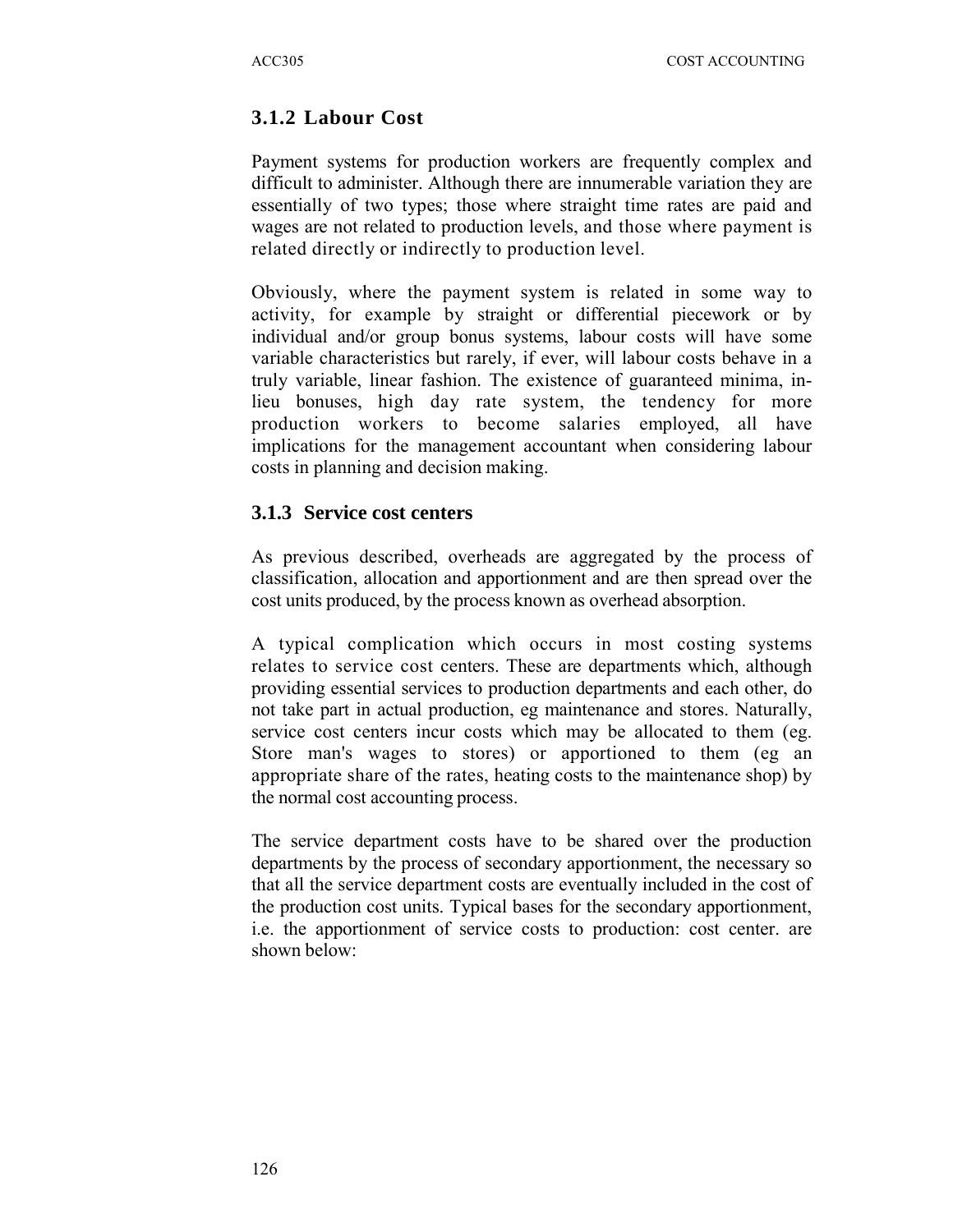| <b>Service Department</b> | Possible Bases for the Secondary Apportionment                    |
|---------------------------|-------------------------------------------------------------------|
|                           | of Service Department Costs to Production Cost                    |
|                           | Centres                                                           |
| <b>Stores</b>             | No. of Requisition Weight of Materials Issues                     |
|                           | No. of Items Issued                                               |
| Maintenance               | Maintenance Labour Hours Maintenance Wages<br><b>Plant Values</b> |
| <b>Power Generation</b>   | Metered Usage Notional Capacity                                   |
| Personnel                 | No. of Employees per Department Gross Wages<br>per Department     |

The necessity for secondary apportionment disappears when Activity Based Costing (ABC) is used. With ABC most of the cots of support services can be traced direct to the product. This is explained in more detail when ABC is covered.

# **3.1.3.1 Service Department Costs with Reciprocal Servicing**

Prior to the secondary apportionment of cost to production departments it is necessary to established the cost of each service department. Particular problems arise when service departments provide reciprocal servicing for each other as well as for Production. For example assume the Maintenance (M) do work for Power Generation (PG) who supply power to maintenance. The total cost of M cannot be found until the charges for PG's services is known whilst PG's costs cannot be found until the charges for M's work is known.

## **SELF-ASSESSMENT EXERCISE**

A factory has two service department maintenance (M) and Power Generation (PG) and three production department (P1, P2, and P3,). There is reciprocal servicing as well as servicing the production department. It has been agreed that the most appropriate bases of apportionment for service departments costs are: Capital equipment values for maintenance and motor horse power for power generation. The appropriate data are summarized below: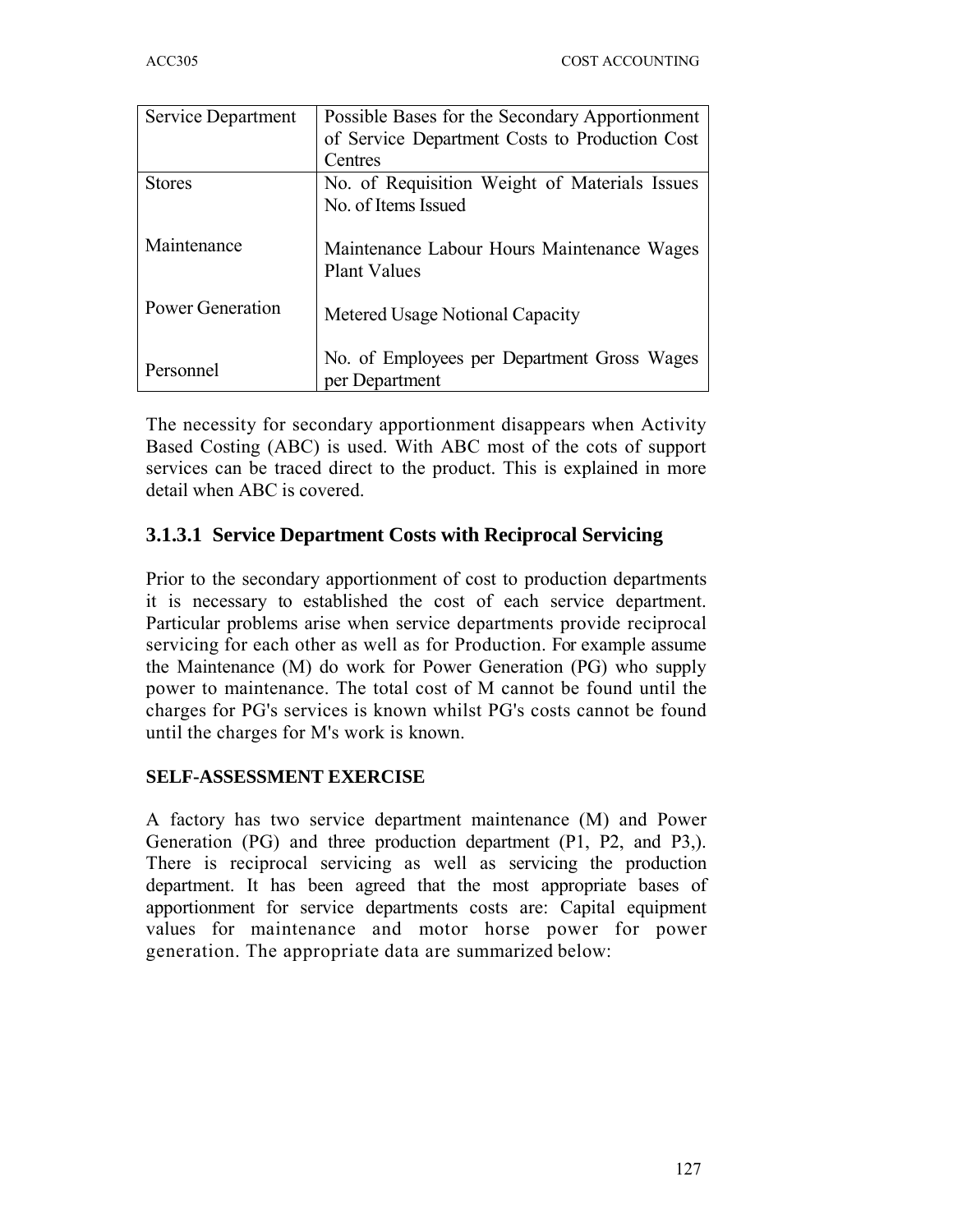| Department       | M    | PG               | P <sub>1</sub>      | P <sub>2</sub> | P <sub>3</sub>  |
|------------------|------|------------------|---------------------|----------------|-----------------|
| <b>Overheads</b> |      | $N4,800$ N14,600 | N <sub>14,000</sub> | N22,000        | $\vert$ N33,000 |
| Capital values   |      | N100,000         | N550,00             | N760,00        | N640,00         |
| Proportion       |      | $5\%$            | 25%                 | 38%            | 32%             |
| Horse power      | 9000 |                  | 24000               | 16200          | 10800           |
| Proportion       | 15%  |                  | 40%                 | 27%            | 18%             |

It is required to established total overhead of the production departments.

Solution to Illustration

Let  $m =$  Total overhead for maintenance when the power generation charges have been allotted.

Let pg = Total overhead for power generation when the maintenance charges have been allotted.

|                       | m  | $=$ | $4800 + 0.15$ pg |
|-----------------------|----|-----|------------------|
|                       | pg | $=$ | $14600 + 0.05m$  |
| which rearranged give |    |     |                  |

m - 0. l  $5pg = 4800$  Equation I  $pg - 0.05m = 1460$  Equation II

These equations are solved in the normal manner (in this case Equation II is multiplied by 20 and added to Equation I) thus

| m - 0.15 pg = $4800$ | Equation I       |
|----------------------|------------------|
| $20pg - m = 292,00$  | 20 x Equation II |
| $19.85pg = 296,800$  | $pg = N 14952$   |

and by substitution, m is found to be N7.043.

These values of notional overhead are used to make the final secondary apportionments this (Rounded to the nearest N)

|                           |          |           |                        | Departments   |                |
|---------------------------|----------|-----------|------------------------|---------------|----------------|
|                           | M        | PG        | P <sub>1</sub>         | $\mathbf{p}$  | P <sub>3</sub> |
| Original Allotment        |          |           | N4,800 N14,600 N14,000 |               | 22,000 33,000  |
| National overhead for M   |          |           |                        |               |                |
| Apportioned over services |          |           |                        |               |                |
| Departments               | $-7,043$ | 352       | 1,761                  | 2,676 2,254   |                |
| National overheads for PQ |          |           |                        |               |                |
| Apportioned over services |          |           |                        |               |                |
| Departments               | 2,243    | $-12,952$ | 5,981                  | 4,037         | 2,691          |
|                           |          |           | 21,742                 | 28,713 37,945 |                |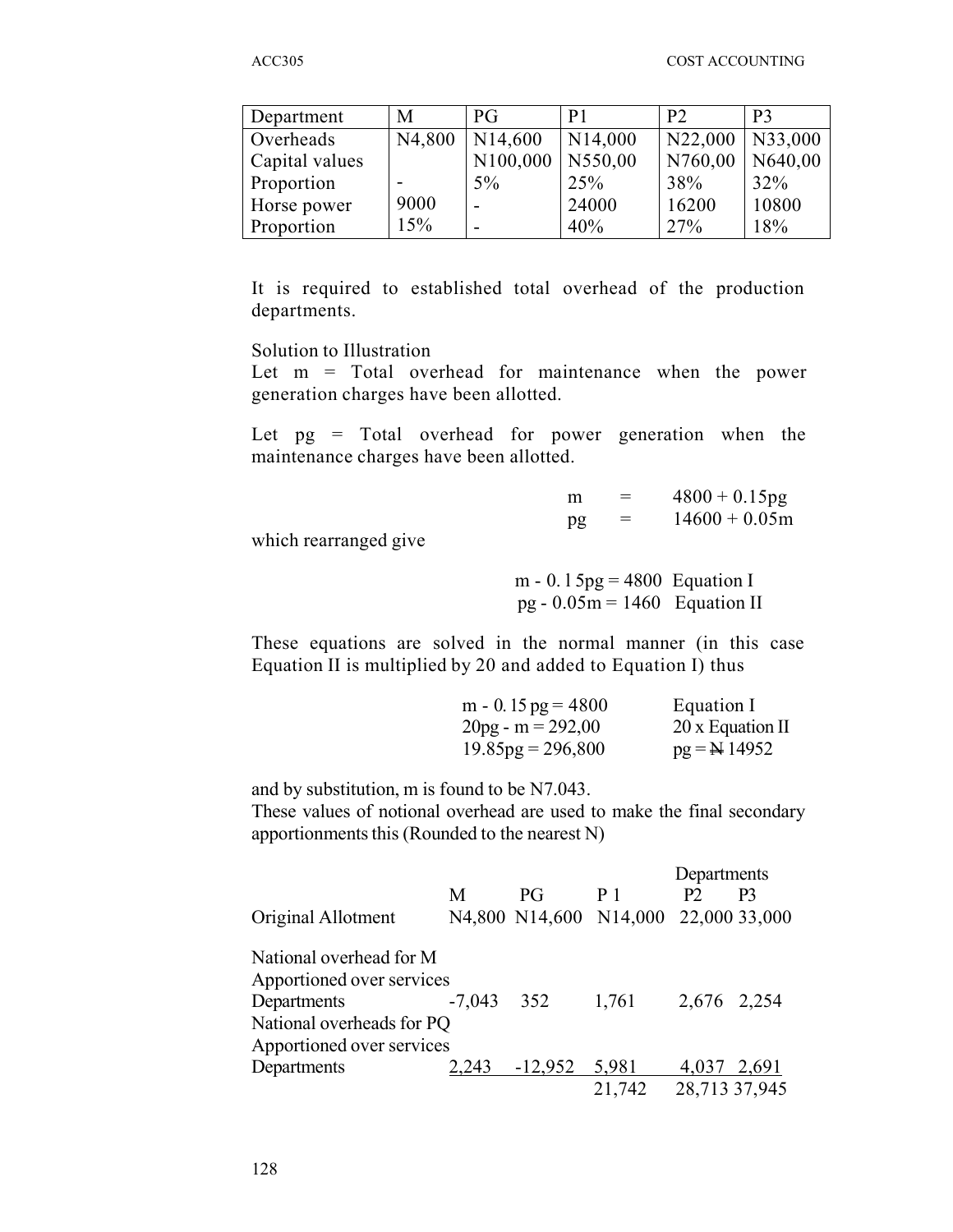The final apportioned overheads equal the original total allotments i.e. N88,400

Notes:

- a) The processes of primary and secondary apportionments and establishing the cots of service departments are conventions only and as such their accuracy cannot be tested. The use of such data for decision making should therefore be subject to close scrutiny to ensure its appropriateness for the intended purpose.
- b) Reciprocal service cost problems can also be solved using matrix algebra, which is described in detail in "Quantitative Techniques' Ibid.

# **3.1.4 Costing methods**

These are methods of costing which are designed to suit the way products are manufactures or processed or the way that services are provided. Examples of costing methods are: job costing batch costing contract costing and process costing which are explained below: it must be clearly understood that, what ever costing methods is used, basic costing principles relating to classification, allocation, apportionment and absorption will be used.

# **3.1.4.1 Job Costing**

The main purpose of job costing are to established the profit or loss on each completed job and to provide a valuation of uncompleted jobs, i.e. the Work-in-Progress (WIP).

This done by creating a Job Cost Card for each job on which would be entered the following details.

Direct Labour costs - including time based and piecework earnings.

Direct Material costs - based on store issues, special purchases, bills of materials.

Direct expenses - expenses incurred specifically for the particular job, e.g tool hire, royalties.

Based on these details and labour and machine time bookings the production departmental overhead would be calculated using the times recorded and the predetermined overhead absorption rates for labour or machine time as appropriate. A job is normally valued at factory cost until it is dispatched when an appropriate amount of selling and administration overheads would be added usually as percentage of the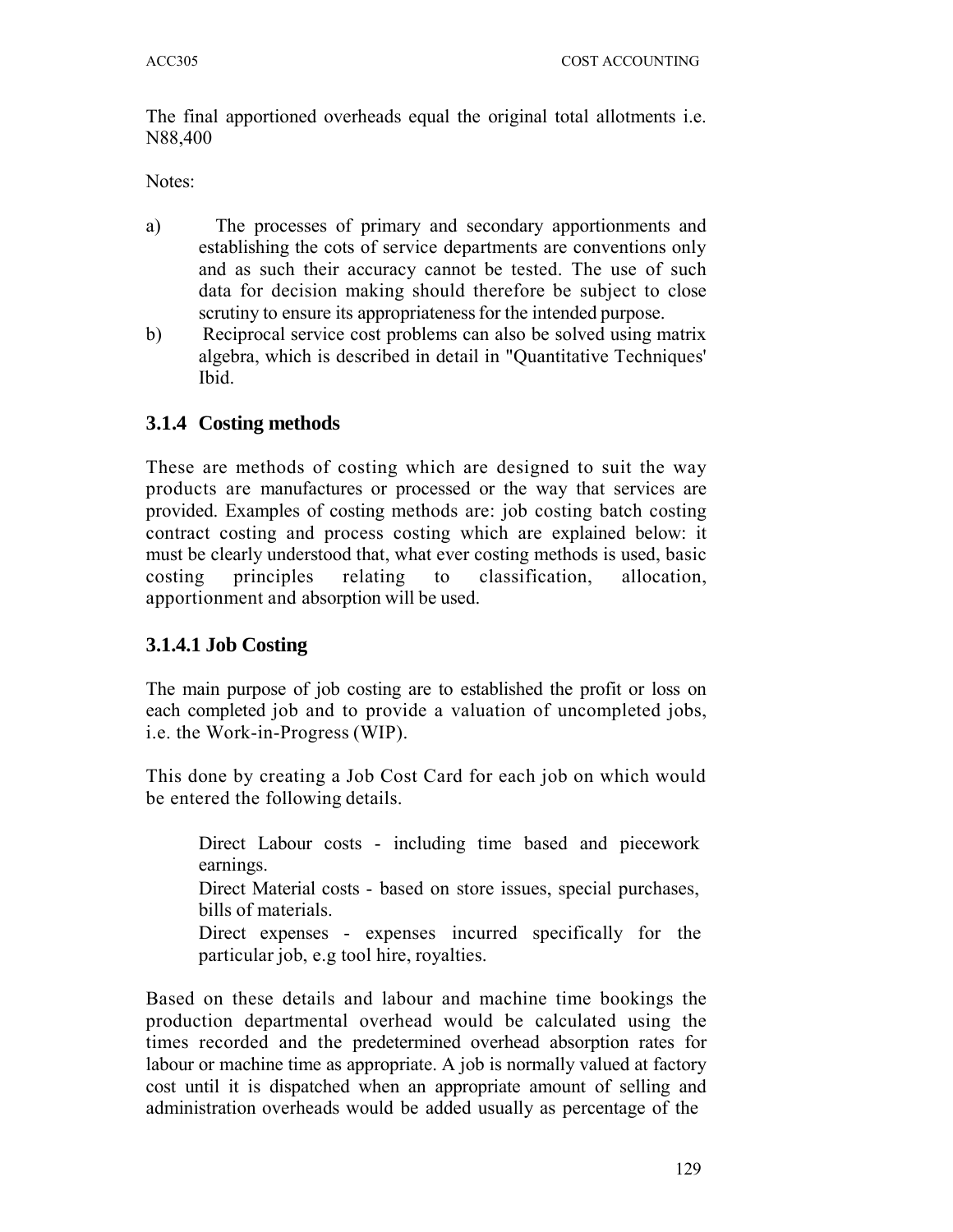works cost. The total of the party complete job cost cards represent the firms work-in-progress and on completion the costs are removed from W-I-P and charged to the Cost of Sales account (DR Cost of Sales CR WIP)

# **3.1.4.2 Batch costing**

This is a form of costing which is used where a quantity of identical articles are produced together as a batch. The general procedures are very similar to costing jobs. The batch would be treated as a job during manufacture and the various costs (material, labour and overheads) collected in the usual manner. On completion of the batch the total batch cost would he divided by the number of good articles produces so as to provide the average cost per article. Batch costing procedures are common in a variety of industries including clothing, foot ear, engineering components.

# **3.1.4.3 Contract costing**

This is many similarities to job costing and is usually adopted for work which is site based. of a relatively long duration and undertaken to the customer's special requirements. Because of the self contained nature of most site operations more cots than normal can be identified as direct and thus charged to the contract, eg telephones on site, design and planning salaries vehicle costs.

A particular feature associated with contracts is the provision for provision for progress payments to be made by the client which are necessary because if the length and value of some contract. The basis for these interim payments is an architect's certificate of work satisfactorily completed. The amount paid is usually the certified values less a percentage retention which is released by the client when the contract is fully completed, because contract often extend over more than one financial years it is necessary to estimate the profit on uncompleted contracts so as to avoid undue fluctuation in compan y results. The profit to be taken is conservatively estimated to allow for any unforeseen difficulties and cost. Anticipated losses should be allowed for, in full, as early as possible.

# **3.1.4.4 Process costing**

This form of costing is appropriate where the product follows a series of sequential, frequently automatic process. eg paper making refining, paint manufacture, food processing. The essence of process costing is the averaging of the total costs of each process over the total throughput of one process (including partly completed units) and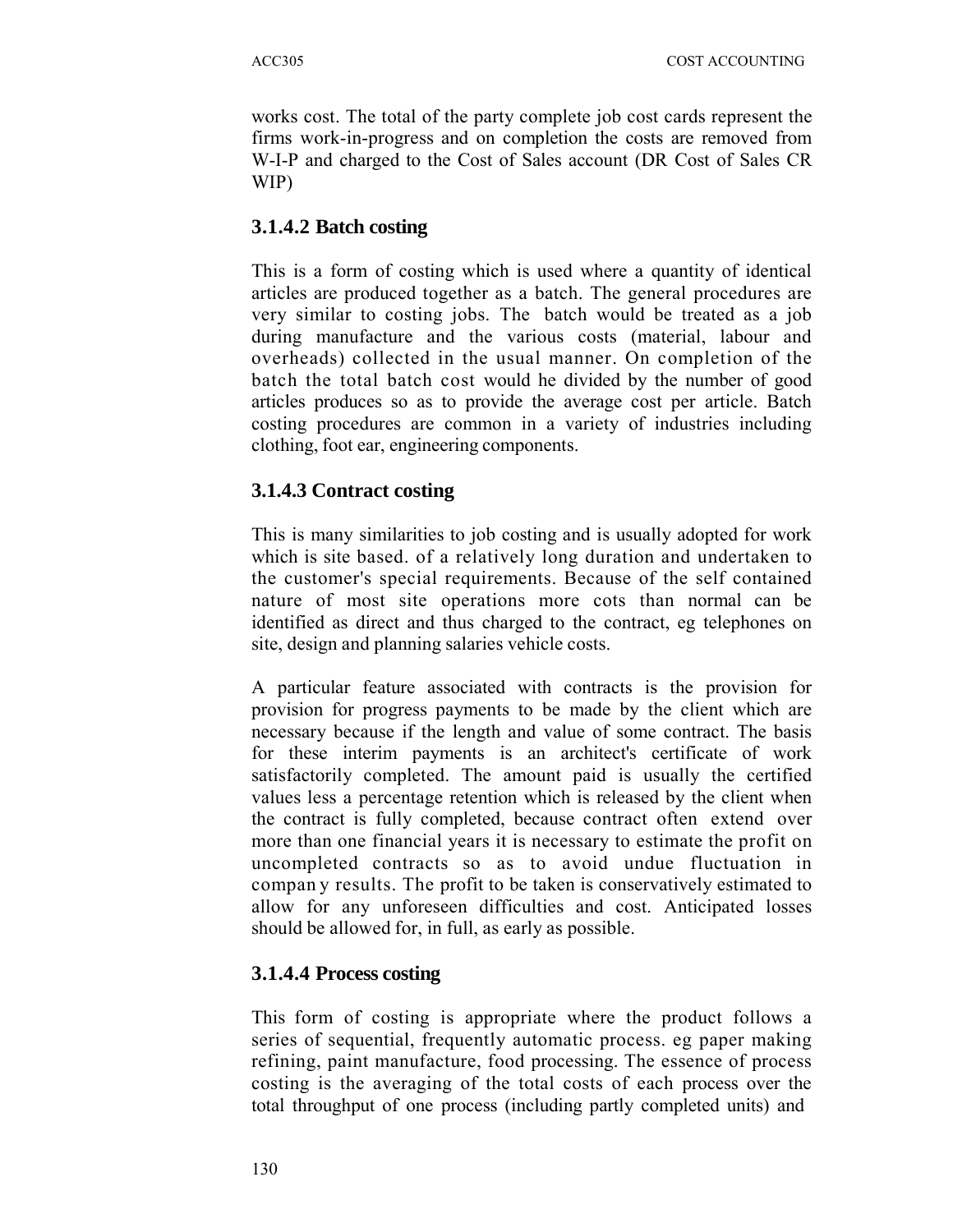charging the cost of the output of one process as the raw material input to the next process. Any partly complete units at the end of the period are, for cost calculation purposes, expressed as 'equivalent units'. This merely means the equivalent number of fully complete units which the partly complete units represent.

### **SELF-ASSESSMENT EXERCISE**

List the factors you would consider when preparing a material budgeting.

## **4.0 CONCLUSION**

One of the most important functions of the cost department is to assist in planning and control of materials. labour and overhead costs.

## **5.0 SUMMARY**

Cost accounting systems are largely concerned with the analysis of past costs and operations. Cost units should be chosen that are the most relevant for the activities of the particular organization.

## **6.0 TUTOR-MARKED ASSIGNMENT**

Discuss the various costing methods

## **7.0 REFERENCES/FURTHER READINGS**

Walker. CJ. *Principles of Cost Accounting* MacDonald and Even Ltd, London.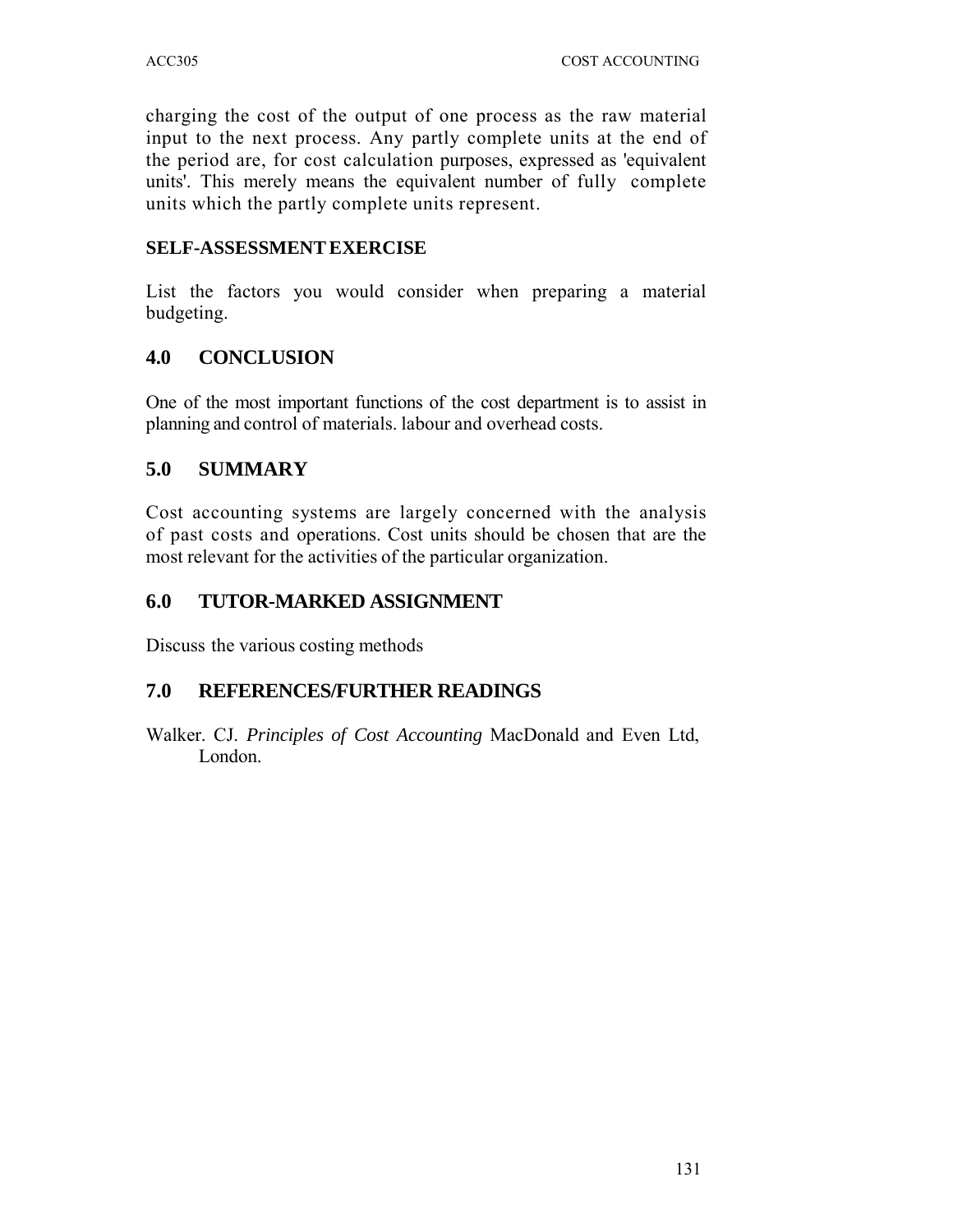# **UNIT 3 ACTIVITY BASED COSTING (ABC)**

### **CONTENTS**

- 1.0 Introduction
- 2.0 Objectives
- 3.0 Main Content
	- 3.1 Activity-Based Costing
		- 3.1.1 Basic Assumption of ABC
		- 3.1.2 Cost Classification
		- 3.1.3 Transaction-Based Cost Drivers
		- 3.1.4 Merits of ABC
		- 3.1.5 Criticisms of ABC
- 4.0 Conclusion
- 5.0 Summary
- 6.0 Tutor-Marked Assignment
- 7.0 References/Further Readings

## **1.0 INTRODUCTION**

The ideas behind ABC have been around for many years but ABC has been brought into recent prominence by the work of the Harvard Business School. The main idea behind ABC is to focus attention on what factors cause or drive costs, known as cost drivers.

## **2.0 OBJECTIVES**

By the end of this unit, you should be able to:

Explain the basic assumption of ABC Explain the various cost classification using ABC Describe the transaction based cost drivers. Discuss Understand the merit and demerit of ABC

## **3.0 MAIN CONTENT**

## **3.1 Activity-Based Costing**

#### **3.1.1 Basic Assumptions of ABC**

The ideas behind ABC have been around for many year but ABC has been brought into recent prominence by the work of the Harvard Business School, especially Professors Kaplam and Cooper.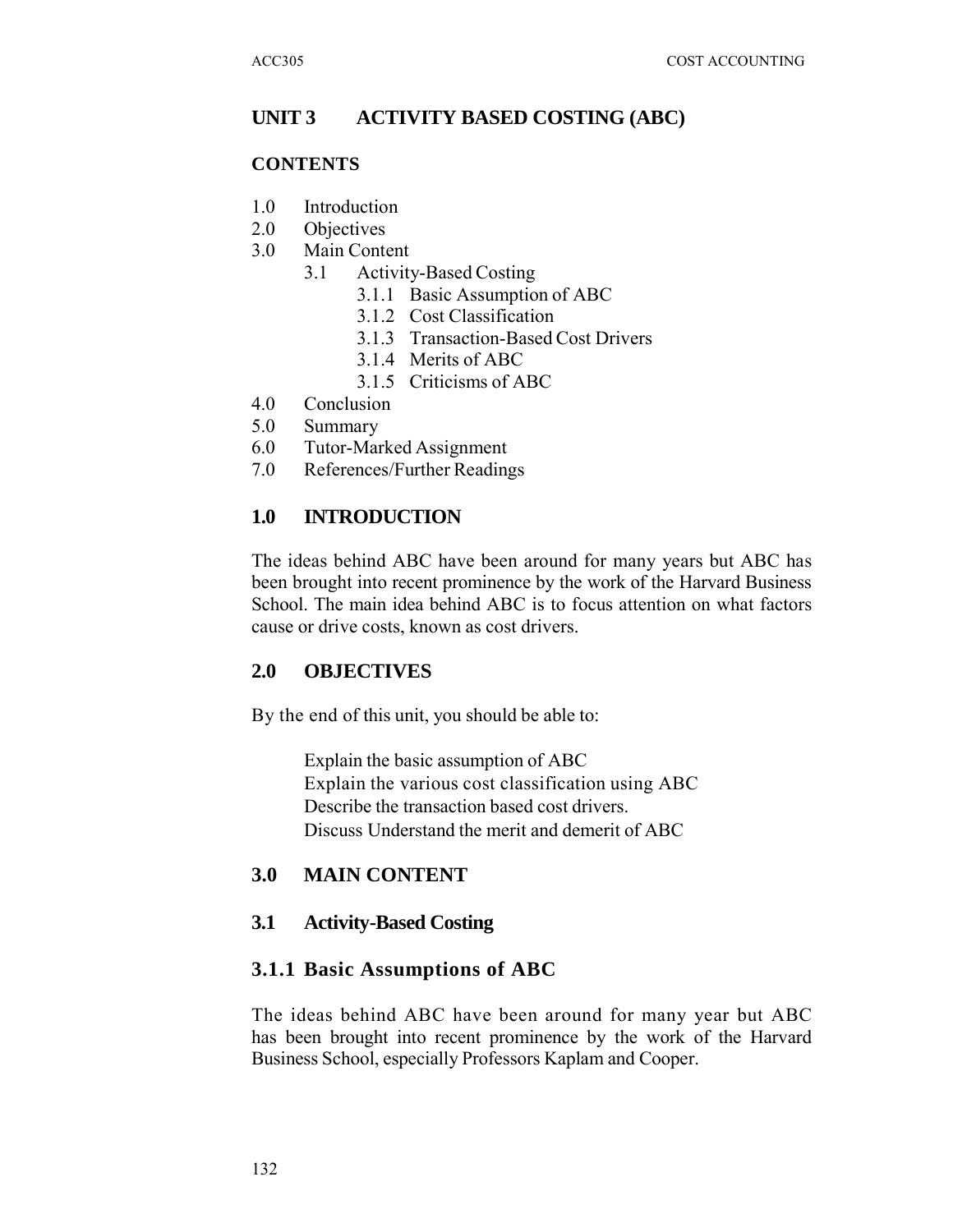At its simplest level ABC can be though of as a method of charging overheads to cost units on the basis of benefits received from the particular indirect activity eg ordering, planning, setting and so on. ABC seeks not only to attribute overheads to product cosy on a more realistic basis than simply production volume, but also attempts to shoe the relationship between overhead costs and the activities that cause them. There are some similarities between ABC and traditional systems but a key difference is the way that the costs of support activities are collected and then charged or traced to cost units.

In outline an ABC system is developed and used as follows:

- Step 1 Identify the main activities in the organization. Example include: materials handling, purchasing, reception, dispatch, machining, assembly and so on.
- Step 2 Identify the factors which determine the costs of an activity. There are known as cost drivers. Examples include: number of purchase orders, number of orders delivered, number of set-un and so on.
- Step 3 Collect the costs of each activity: These are known as cost pools and are directly equivalent to conventional cost centers.
- Step 4 Charge support overheads to products on the basis of their usage of the activity, expressed in terms of the chosen cost driver(s). for example, if the total costs of Purchasing were N200,000 and there were 1,000 Purchase orders (the chosen cost driver), products would be charged N200 per purchase order. Thus a batch generating 3 purchase orders would be charged 3  $x N200 = N600$  for Purchasing overhead.

It will be seen from the diagram that there are considerable similarities between the two systems. In both systems, direct costs go straight to the product and overheads are traced to the product using a two stage allocation process. However, it is in the second stage of the overhead allocation process that significant differences arise. In a traditional system overheads would be charged to products using at the most two absorption bases (labour hours and/ or machine hours). On the other hand, ABC, systems use many drivers as absorption bases (Eg number of set-ups, number of orders, number of dispatched costs, especially where support overheads are high.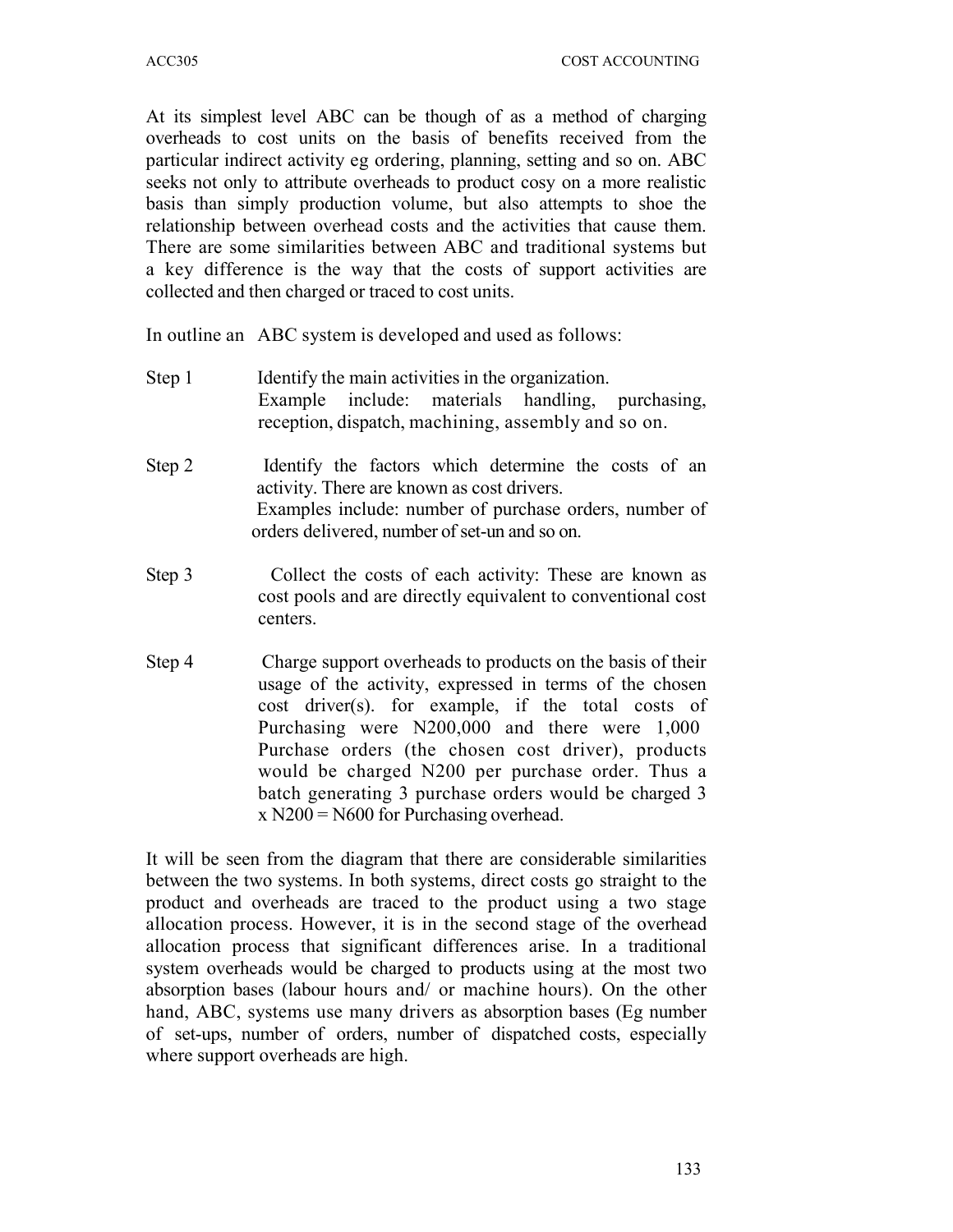Having examined the main principles of ABC, more detailed points can be considered.

## **3.1.2 Cost Classifications**

Using traditional system, variable costs are those that change with production volume, Examples include: direct material, power costs and so on. Fixed costs are those which for not change with production volume. This includes the majority of costs including most overhead.

Using ABC, Kaplan and Cooper advocate classifying overhead costs in a different way. They propose: short-term variable costs, long-term variable costs and fixed cost.

## **Short-term variable costs**

These are costs that do vary with production volume and would be those also classified. These vary in direct relationship to production volume, expressed as machine hours.

It is suggested that short-term variable overhead costs are traced to produced using production volume-related cost drivers as appropriate. Examples include: direct labour hours. machine hours, direct material cost or weight, ABC recognizes that there could be several cost drivers whenever labour hours, machine hours and material costs are used in different proportions by products. In most organization there will only be a small proportion of overheads that can be classed as short-term variable costs.

## **Long-Term Variable Costs**

These are overhead costs which do not vary with production volume but do vary with other measures of activity, but not immediately. For example, costs for support activities such as stock handling, production scheduling, set-ups etc are fixed in the shorter term but vary in the longer term according to the range and complexity of the products manufactures. ABC requires these costs be traced to products by transaction based cost drivers.

Most support overheads can be classified as long-term variable costs and thus traced to products using appropriate cost drivers. In traditional systems most of these costs would he classified as fixed.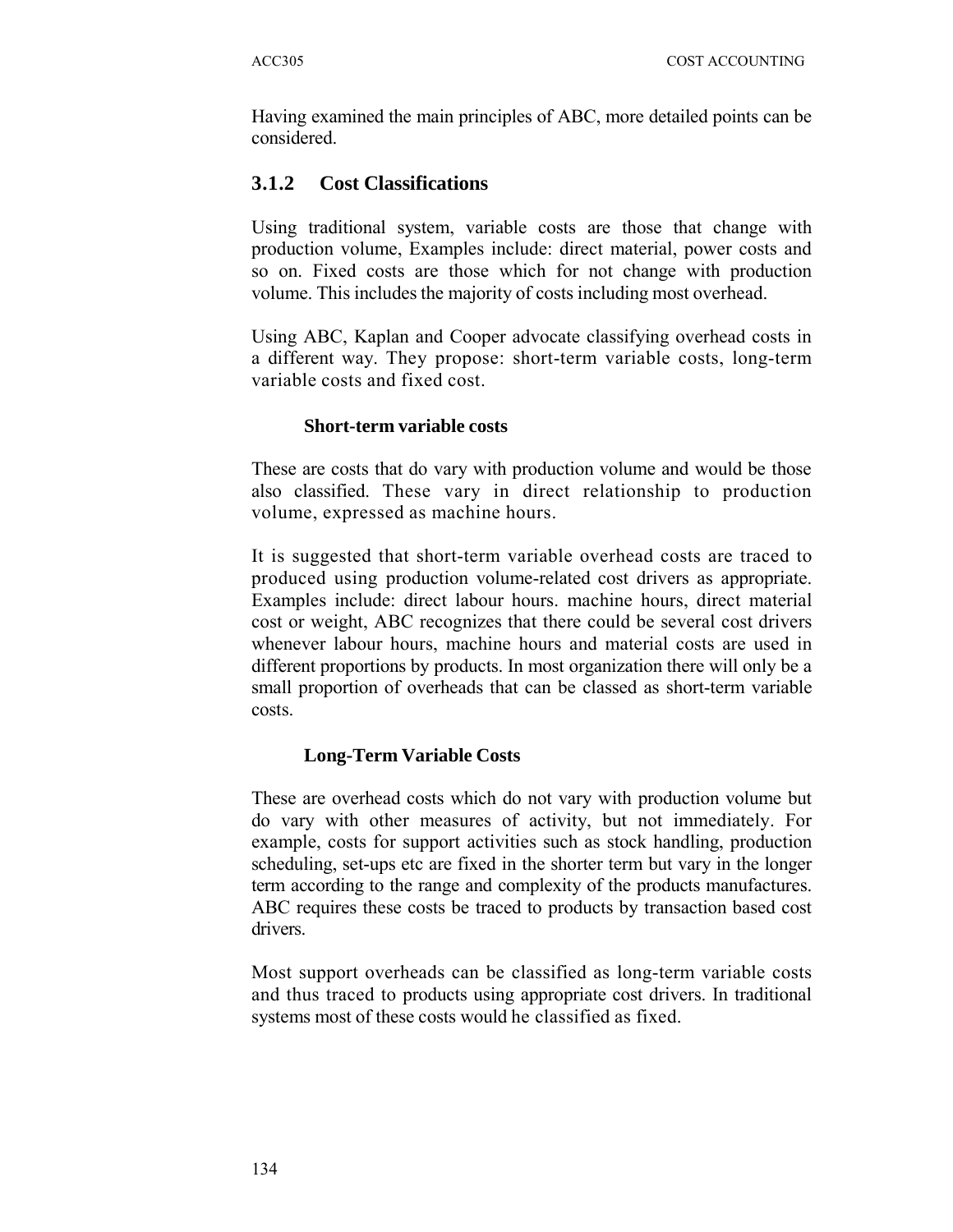## **Fixed Costs**

Using ABC these are classified as costs which do not vary, for a given time period with any activity indicator. An example would be the salary of the Managing Director. Research by Kaplan and Cooper suggests that these costs are a relatively small proportion of the total costs.

## **3.1.3 Transaction-based cost drivers**

A key idea behind ABC is to focus attention on what factors cause or drive costs known as cost drivers. Cost drivers can be defined as:

Activities or transactions which are significant determinants of cost.

There are difficulties in choosing realistic cost drivers and Cooper warns:

There are no simple rules that pertain to the selection of cost drivers. The best approach is to identify the resources that constitute a significant proportion of the product costs and determine their cost behaviour. If several are long-term variable costs, a transaction-based cost system should be considered.

Examples of transaction-based cost drivers are given below.

| Support Department Costs (ie Cost Pools)                               | Possible Cost Driver  |
|------------------------------------------------------------------------|-----------------------|
| Production scheduling                                                  | No of production runs |
| Set-up Costs                                                           | No of production runs |
| Material handling                                                      | No of production runs |
| Finished goods stock handling $&$ dispatch costs No of purchase orders |                       |
| Raw material stock handling                                            | No of orders received |

The development of ABC and the designation of cost pools and appropriate cost-drivers Ibrces the organization to ask the following important questions:

What does this department achieve? Does for example, the department add value or does it simply add cost? Why is it needed? Can we do without it? What causes the activity for which the department is responsible? This question can force a re-appraisal of the underlying causes of costs. As Johnson has said `people cannot manage cost, they can only manage the activities which cause costs'

Focusing on the drivers which causes overheads and tracing overheads to products on the usage of cost drivers enables a higher proportion of overheads to be product related. Using traditional systems most support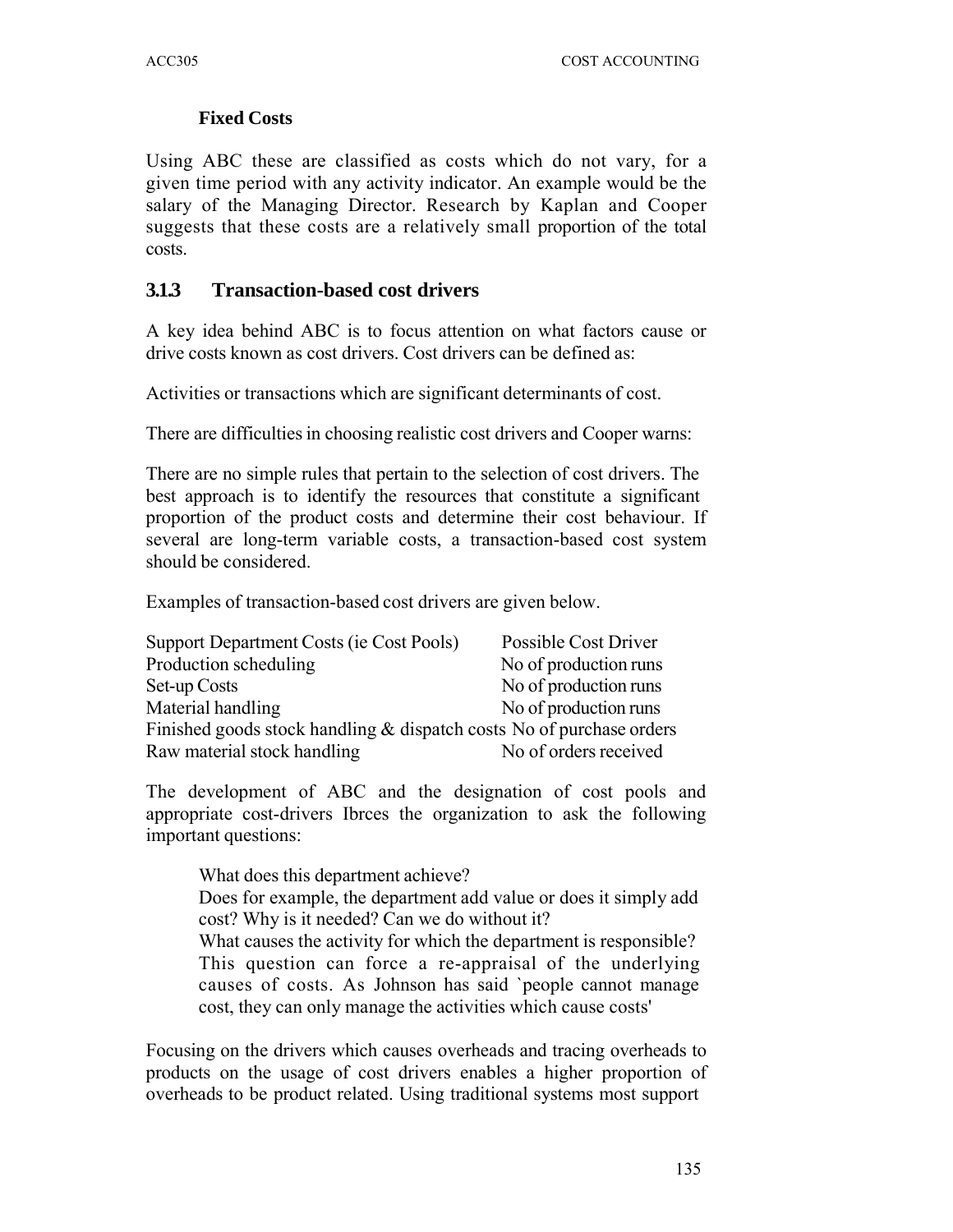overheads cannot be related to products except in the most general arbitrary way. It is this feature of ABC, which, it is claimed, produces greater realism.

OAR based on machine hours =  $N27,180$  = N 16.47 per machine hour 1,650

|                                                                                                     | Cost summary |                                  |               |                  |                            |
|-----------------------------------------------------------------------------------------------------|--------------|----------------------------------|---------------|------------------|----------------------------|
|                                                                                                     | A            | B                                | $\mathcal{C}$ | D                | Total                      |
|                                                                                                     | $\mathbf N$  | $\mathbf N$                      | $\mathbf N$   | N                |                            |
| Direct materials                                                                                    | 750          | 1,875                            | 7,500 18,750  |                  | N                          |
| Direct labour                                                                                       | 350          | 700                              | 3,500 7,000   |                  |                            |
| Prime costs                                                                                         | 1,100        | 2,575                            | 11,00 25,750  |                  | 40,425                     |
| Overheads @ $\text{\textsterling}16.47$ per hour 824                                                |              | 1,647                            | 8,235 16,220  |                  | 27,177                     |
| "Total cost                                                                                         | 1,924        | 4,222                            | 19,235 42,220 |                  | 67,602                     |
| Unit produced                                                                                       | 25           | 25                               | 250           | 250              |                            |
| Cost per unit (rounded)                                                                             | N77          | N169                             | N77           | N <sub>169</sub> |                            |
| b) Using ABC                                                                                        |              |                                  |               |                  |                            |
|                                                                                                     |              | Calculation of cost driver rates |               |                  |                            |
|                                                                                                     |              |                                  |               |                  | Cost driver rates          |
| Short-term variable cost $28,250$ machine hours =N5 per machine hour                                | 1,650        |                                  |               |                  |                            |
| Scheduling costs 7,680 production runs<br>$=N320$ per production run<br>24                          |              |                                  |               |                  |                            |
| Set-up costs 3,600 production runs<br>24                                                            |              |                                  |               |                  | $=N150$ per production run |
| Materials handling costs N7,650 components*<br>3.825                                                |              |                                  |               |                  | $=$ N22 per component      |
| * Number of component in period = $25 \times 8 + 25 \times 5 + 250 \times 8 + 250 \times 6 = 3,825$ |              |                                  |               |                  |                            |
|                                                                                                     | Cost summary |                                  |               |                  |                            |
|                                                                                                     | A            | B                                | $\mathcal{C}$ | D                | Total                      |
|                                                                                                     | N            | $\mathbf N$                      | N             | N                | N                          |
| Prime cost                                                                                          | 1,100        | 2,575                            | 11,000        | 25,750           | 40,425                     |
| Short run variable costs                                                                            |              |                                  |               |                  |                            |
| $(a)$ N $5$ per machine hour                                                                        | 250          | 500                              | 2,500         | 5,000            | 8,250                      |
| Scheduling (4N 320 per run 960                                                                      |              | 1,280                            | 2,240         | 3,2090           | 7,680                      |
| Set-up @ N150 per run                                                                               | 450          | 600                              | 1,050         | 1,500            | 3,600                      |
| Material handling                                                                                   |              |                                  |               |                  |                            |
| $@$ N 2 per component                                                                               | 400          | 250                              | 4,000         | 3,000            | 7,650                      |
| "Total cost                                                                                         | 3,260        | 5,205                            | 20,790        | 38,450           | $*67,605$                  |
| Unit produced                                                                                       | 25           | 25                               | 250           | 250              |                            |
| Cost per                                                                                            | N126.4       | N208.2                           | N83.16        | N153.8           |                            |

\* Slight difference in total cost due to rounding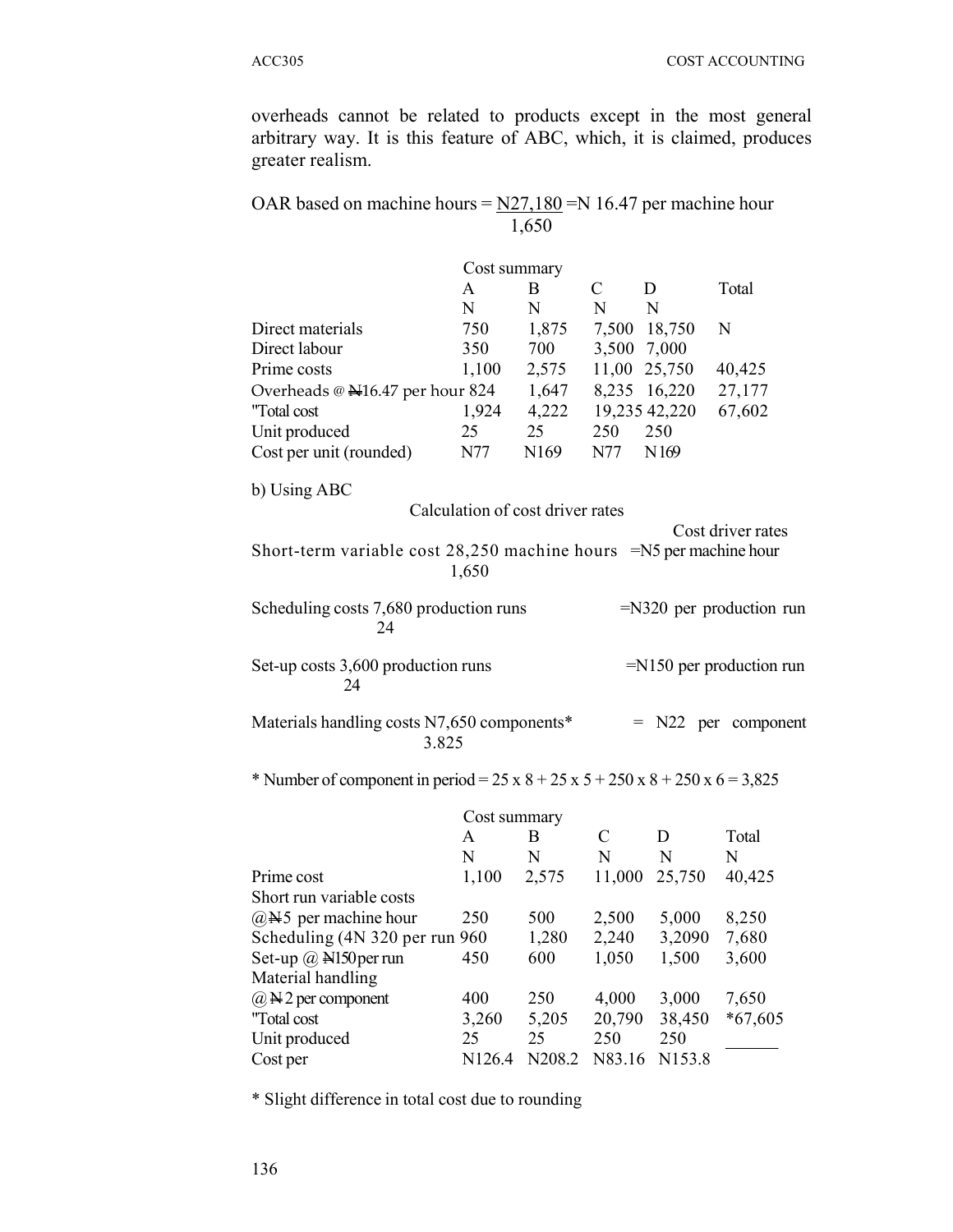| $\mathcal{C}$ )         | Comparing the results we obtain |              |                         |              |   |
|-------------------------|---------------------------------|--------------|-------------------------|--------------|---|
|                         | Products                        | $\mathbf{A}$ | R.                      |              |   |
|                         |                                 | N            | N                       | $\mathbf{N}$ | N |
| Unit cost: conventional |                                 | 77           | 169 77 169              |              |   |
| Unit cost: ABC          |                                 |              | 126.4 208.2 83.16 153.8 |              |   |
|                         | Percentage change using ABC     |              | $+64\% +23\% +8\% -9\%$ |              |   |

It will be seen that ABC charge more overheads to lower volume production and tends to charge relatively less to higher volume production, especially Product D in this case. The above example has deliberately been kept simple in order to show the principles of the ABC method.

# **3.1.4 Merits of ABC**

The following are the main claims made regarding ABC:

- a) More realistic product costs are provided especially in Advanced Manufacturing Technology (AMT) factories where support overheads are a significant proportion of total costs.
- b) More overhead can be traced to the product. In modern factories there are a growing number of non-factory floor activities. ABC is concerned with all activities so takes product costing beyond the traditional factory floor basis.
- c) ABC recognize that it is activities which cause cost, not product and it is products which consume activities.
- d) ABC t Buses attention on the real nature of cost behaviour and helps in reducing costs and identifying activities which do not add value to the product.
- e) ABC recognizes the complexity and diversity of modern production by the use of multiple cost drivers, many of which are transaction based rather than based solely on production volume.
- f ) ABC provides a reliable indication of long-run variable product cost which is relevant to strategic decision making.
- g) ABC is flexible enough to trace costs to processes, customers, areas of managerial responsibility, as well as product costs.
- h) ABC provides useful financial measure (eg cost driver rates) and non-financial measure (Cg` transaction volumes).

## **3.1.5 Criticisms of ABC**

a) A lull ABC system with numerous cost pools with multiple cost drivers is undeniably more complex than traditional systems and will thus be more expensive to administer.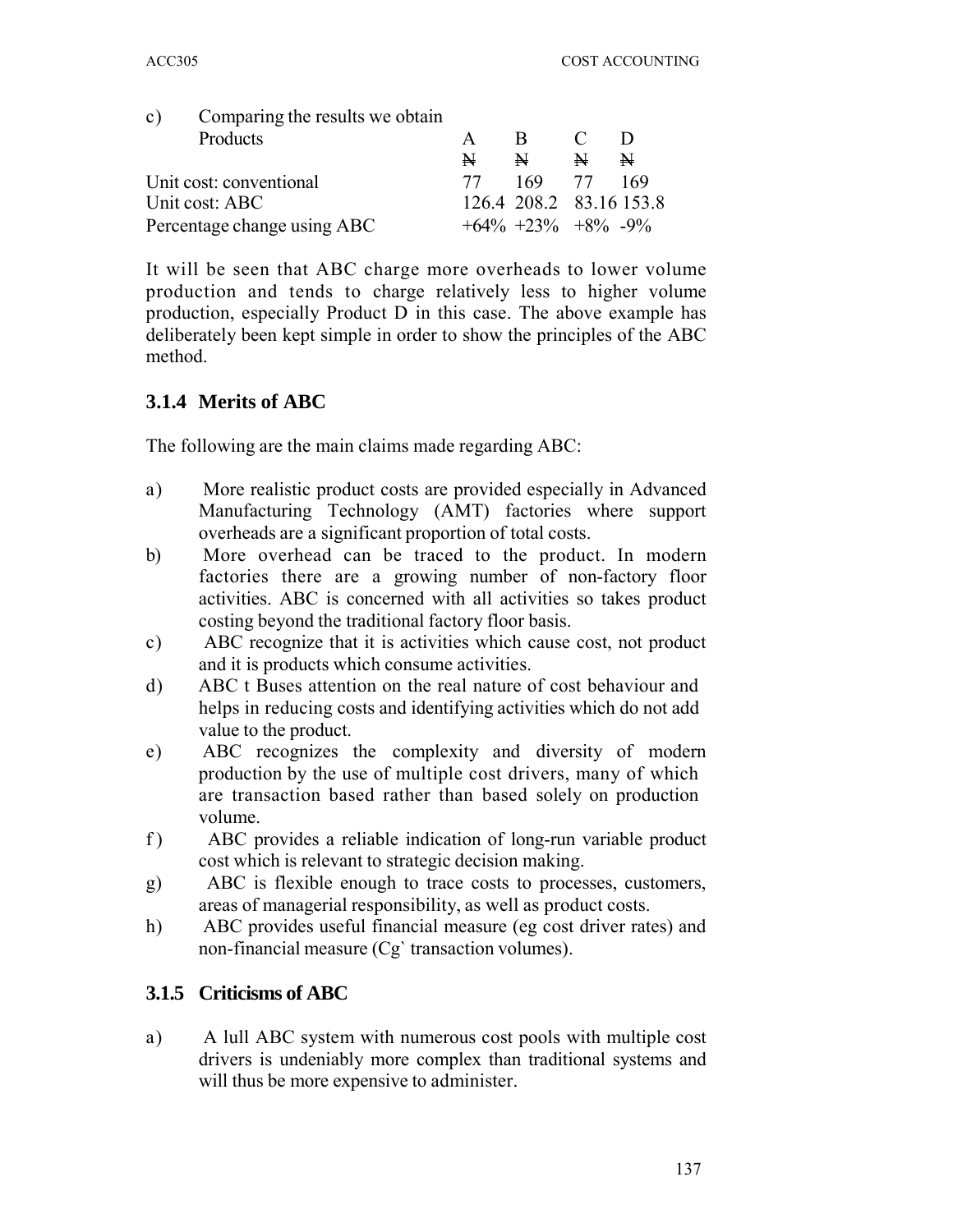- b) ABC was originally developed by CAML, the US based consortium of very large manufacturing forms, consulting groups and universities. Much of their work is defence related and pricing is on a cost-plus basis hence the need to show accurate product costs. The applicability of ABC to companies who have to use market-based pricing and do not have the same high technology structure has been questioned.
- c) Many practical problems are unresolved.

## **4.0 CONCLUSION**

The principles of ABC is to identified activities and cost drivers, the classification of costs, the distinction between activities that ass vulus and those that do not are equally applicable to the service sector.

ABC also assist in providing more accurate costs of individuals services.

## **5.0 SUMMARY**

Activity Based costing (ABC) treats diet costs the same as traditional product costing, and it also supports overheads by tracing it to product costs based on the usage of cost drivers.

## **6.0 TUTOR-MARKED ASSIGNMENT**

What are the criticism of Activity Based costing (ABC)?

## **7.0 REFERENCES/FURTHER READINGS**

Horngre;'T. (1986). *Cost Accounting a managerial emphasis: prentice* Hall London

Lucey, T. (1995) *Costing*: London.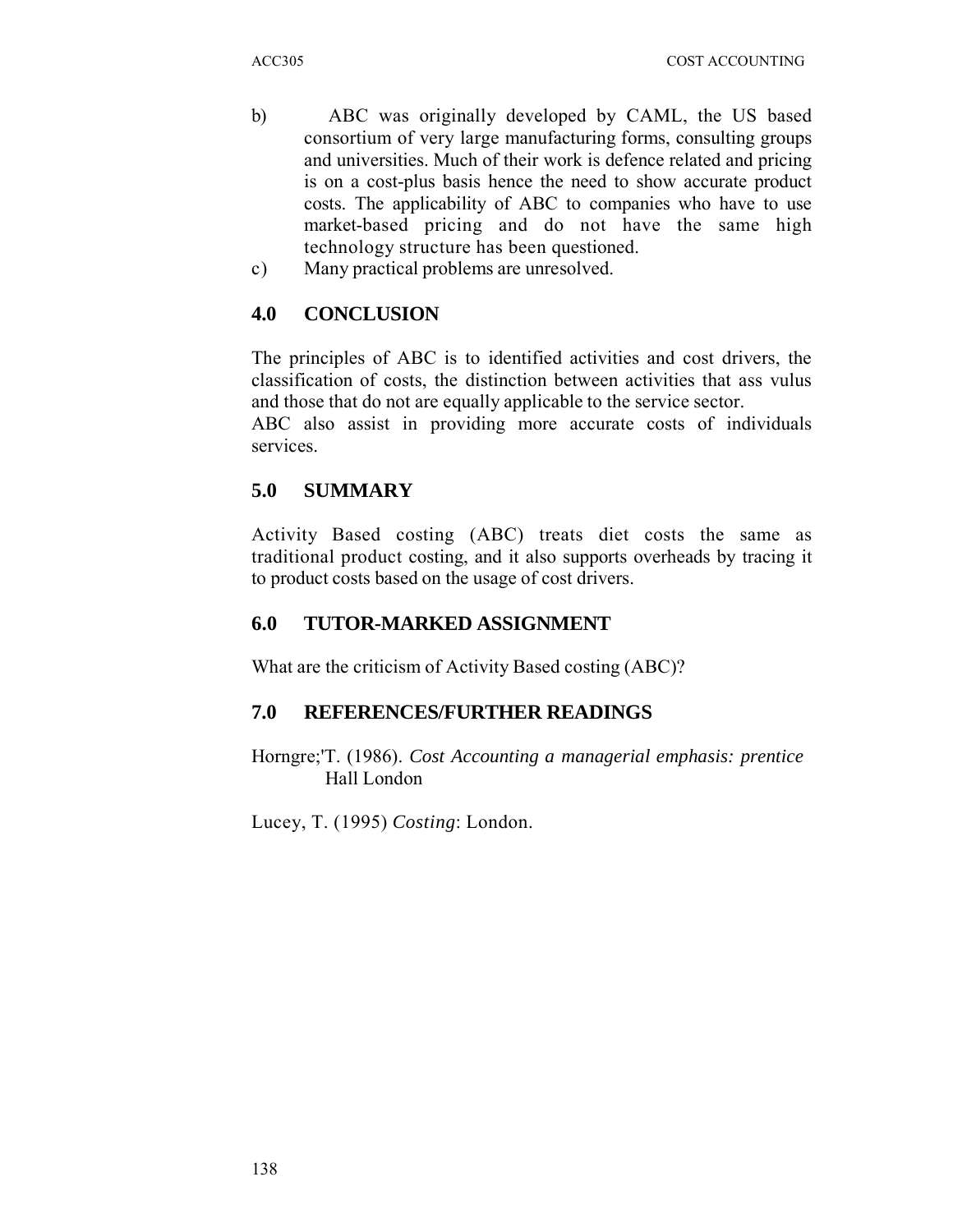# **UNIT 4 MEASURING PERFORMANCE IN ORGANIZATION**

### **CONTENTS**

- 1.0 Introduction
- 2.0 Objectives
- 3.0 Main Content
	- 3.1 Measuring Performance in organization
		- 3.1.1 Profit Centres
		- 3.1.2 Measures of Performance
- 4.0 Conclusion
- 5.0 Summary
- 6.0 Tutor-Marked Assignment
- 7.0 References/Further Readings

## **1.0 INTRODUCTION**

Both elements of accounting information e:' cost (inputs) and revenues (output) are considered in measuring performance. However, in a profit centre the measure of performance is broader than in a cost center.

## **2.0 OBJECTIVES**

By the end of this unit you should be able to:

Explain the concept of profit centre. Discuss the process of measuring Performance in an organization

## **3.0 MAIN CONTENT**

## **3.1 Measuring Performance in Organization**

## **3.1.1 Profit Centres**

A profit centre is a responsibility centre in which inputs are measured in terms of expenses and outputs are measured in terms orrevenues. Both the elements of accounting information. i.e. cost (inputs) and revenues (output) are considered. In other words, in a profit center: the measure of performance is broader than in a cost center because in a cost center the accounting system measures only one element (cost), whereas in a profit center. both the elements (cost as well as revenue) are measures in monetary terms. In an operational statement, the profit center is a division/unit of an organization in which financial performance is measured on the basis of profit, that is, revenues less cost.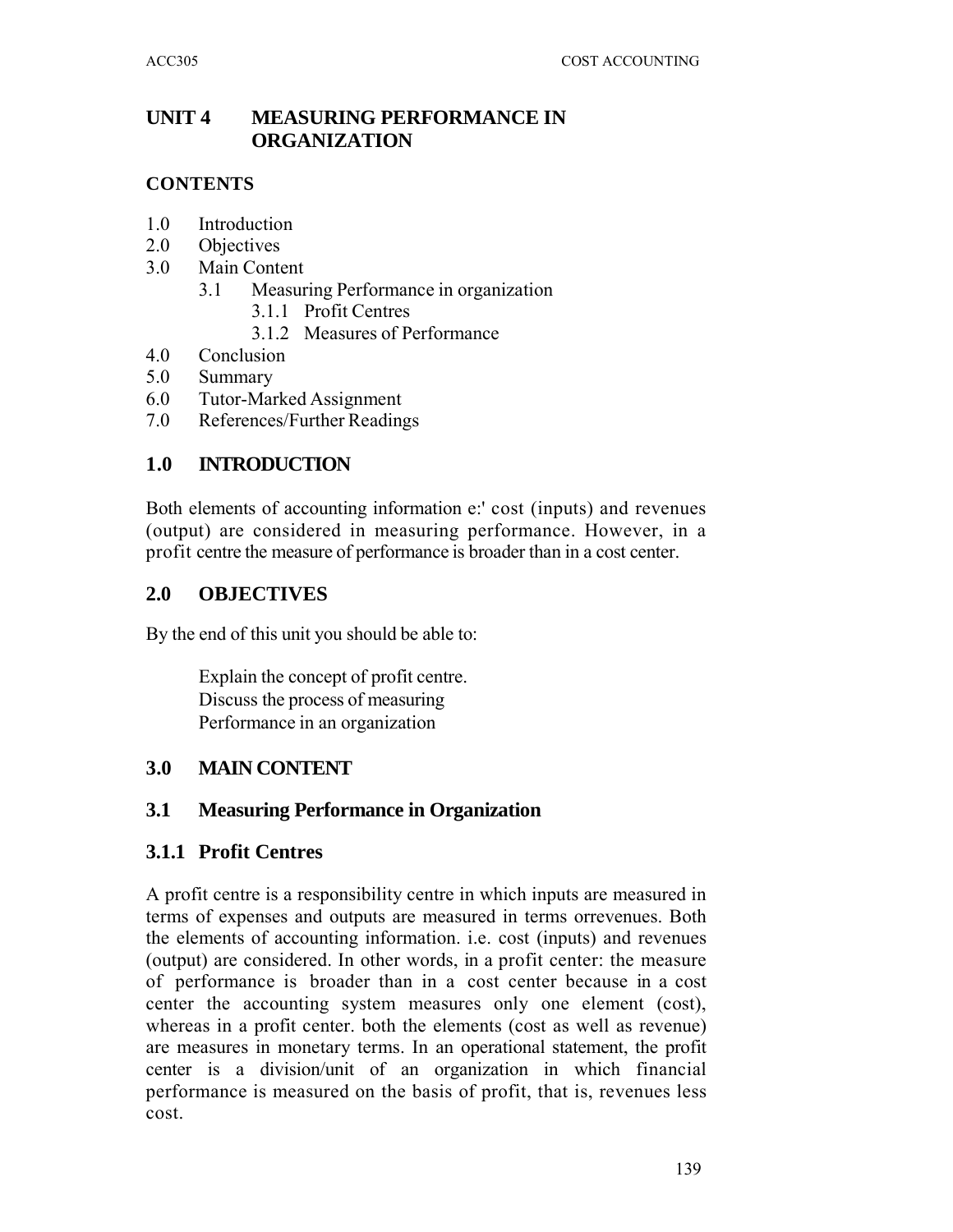A profit center, as a responsibility center, is of considerable significance in measuring the performance of divisions/divisional managers. Three aspects deserve special mentioning. Fists. profit defined as the difference between revenues and costs/expenses, is a combined measure of both effectiveness and efficiency. It provides a powerful tool for measuring how well the profit center/manger of the profit center has performed. Secondly, it resembles a business in a miniature. Like a separate firm, its profits are calculated. The performance of the managers is measured by the profit generated. Therefore they will be motivated to take decisions about inputs and outputs in such a wa y that the profit of their center is maximized. Briefly put, managers can be expected to behave as if they were running their own business. For this reason, the profit center is a good training ground for general management responsibility. Thirdly, the most profit center is closely related to the organization possible. To management can safely delegate the authority to the divisional managers because the profit center reports/provide adequate information about how well the operating managers are doing their jobs.

However, profit centers encounter some problems. These are:

- (i) criteria for profit centers
- (ii) measurement of expenses, and
- (iii) transfer prices.

#### **Investment Centres**

This is profit center for which the designated manager is responsible for profit in relation to the capital invested in the division. It should be noted however that the manager does not necessarily responsible for the investment decisions within the divisions as investment decisions are frequently the prerogative of top management.

## **3.1.2 Measures of Performance**

Having decided that a division's performance must be monitored, the measures to be used need to be chosen. If it is to be judged on profit generated; hat should be the basis of calculation? The consideration affecting these and other measures are dealt with below but it must he realized that no one measure can fulfill all the requirement of an ideal appraisal criterion nor can any one measure satisfactorily monitor all aspects of the multifaceted nature of divisional operation.

There are two different methods which are commonly used in appraising divisional performance, viz, the absolute values, which are usually profitability criteria of one kind of another. and those based on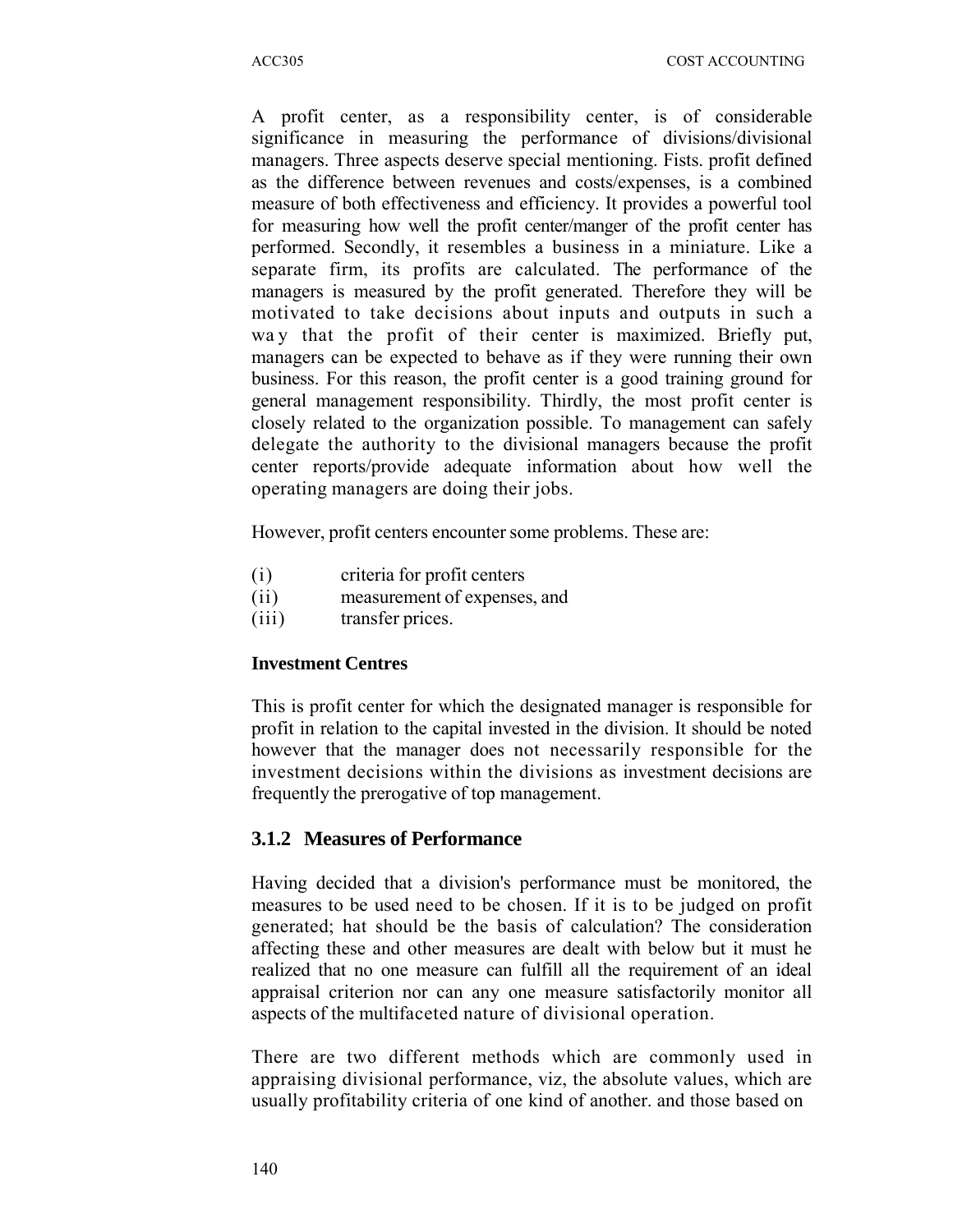relative vales, which are generally some form of return on investment or capital employed.

## **a ) Profitability Measures of Performance**

Profit is a widely used absolute measure of performance and is conversant with management and acceptable to them. Where and when used, it provides means by which division can be compared with division or one division's performance can be compared period by period. When profit is chosen as a measure of divisional performance, it may he defined in a variety of ways. Besides there are variants of profit as discussed here below

# **(i ) Controllable Profit**

As the tern implies, it can be defined as revenue less controllable at the divisional level. The reason for this concept is based on the fact that profit here includes only those costs and revenues for which local management has primary responsibility.

# **(ii ) Divisional Profit**

This is sometimes known as traceable profit or direct profit. It arises from divisional operation which can be calculated without arbitrarily apportioned head office costs. It is equivalent to controllable profit less depreciation on divisional assets and other non-controllable divisional overheads.

## **(iii) Net Profit**

This is defined as revenue less controllable divisional costs and apportioned central administration costs. The use of this method does allow local management to be aware of all the costs of the division and of its net effect on the group results. However, all methods of apportioning costs are arbitrary and local management have no control ober the amount of costs apportioned which may be at a significant level. In such circumstance, appraisal by divisional net profit may have a adverse behavioural effects, reduce motivation and ma y lead to sub-optimal decision-making.

## **(iv) Controllable Residual Profit**

This is sales revenue less controllable divisional costs and interest imputed on the divisional investment. Using this as a performance measure implies that the level of divisional investment is a responsibility of divisional management. This should be contrasted with the view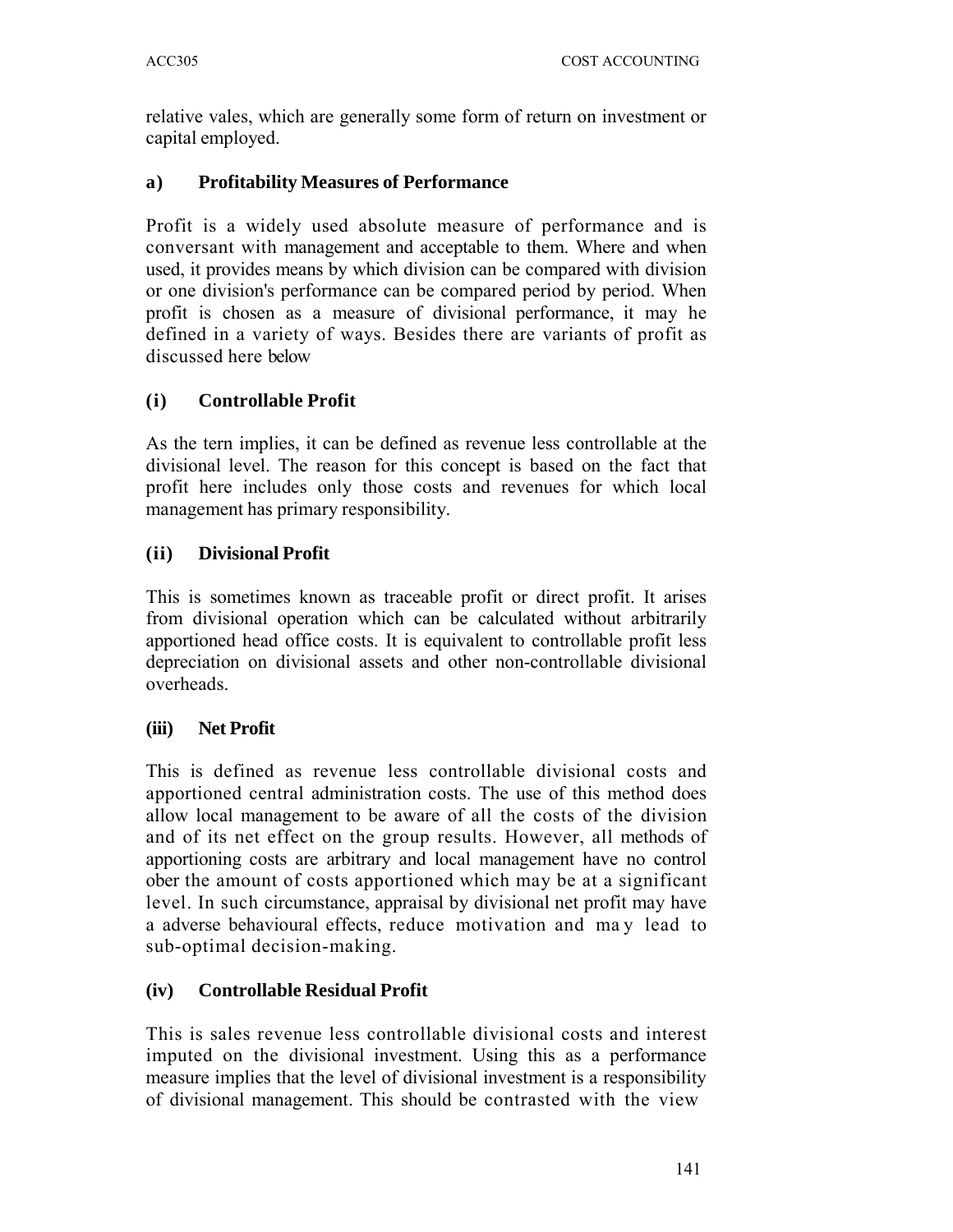taken when controllable profit is used as a performance measure that the investment level is a central, strategic responsibility. Therefore, it follows that depreciation should he charged on fixed assets controlled by the division when residual income is calculated. The imputed interest charge on the amount invested represents the opportunity cost of funds and is normally based on the firm's cost of capital.

#### **(v) Net Residual Profit**

This is controllable residual profit less interest on non-controllable divisional assets and apportioned head office charges. This appraisal method attempts to appraise the economic worth of the division as a whole from the viewpoint of the group. It combines both the performance of local management appraised by controllable residual profit and an evaluation of the investment in the division and its total costs, including an appropriate share of central charges/overheads.

#### **SELF-ASSESSMENT EXERCISE**

- i. What is a profit center?
- ii. What do you understand by investment centers?

## **4.0 CONCLUSION**

Performance in the organization are normally judged or measure using cost or profit as a yardstick Organizations are at liberty to adopt any measuring system that is more suitable to its operation.

# **5.0 SUMMARY**

Profitability is widely used absolutely as a measure of performance, but other indicators can also assist management in measuring performance.

## **6.0 TUTOR-MARKED ASSIGNMENT**

List and discuss the problems encountered in adopting profit as a yardstick in measuring performance.